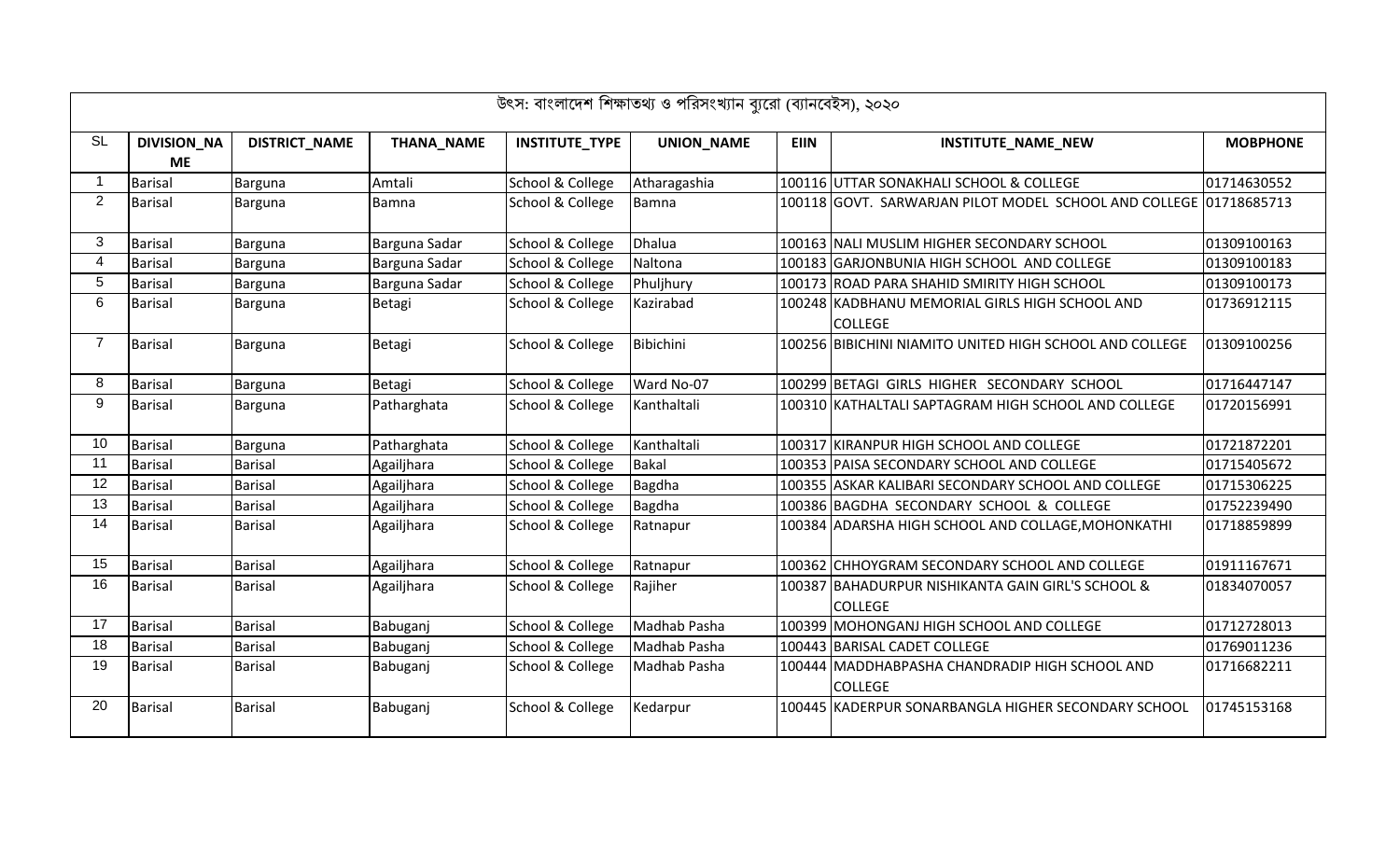| 21 | Barisal | <b>Barisal</b> | Babuganj             | School & College | Rahmatpur         | 100408 RASHED KHAN MENON MODEL SCHOOL AND COLLEGE       | 01718031427  |
|----|---------|----------------|----------------------|------------------|-------------------|---------------------------------------------------------|--------------|
| 22 | Barisal | <b>Barisal</b> | Babuganj             | School & College | Chandpasha        | 100446 CHANDPASHA HIGH SCHOOL AND COLLEGE               | 01711194342  |
| 23 | Barisal | <b>Barisal</b> | Bakerganj            | School & College | Dudhal            | 100492 K. G. S.SECONDARY SCHOOL AND COLLEGE             | 01309100492  |
| 24 | Barisal | <b>Barisal</b> | Bakerganj            | School & College | Char Amaddi       | 100600 BADALPARA HIGH SCHOOL AND COLLEGE                | 01718898071  |
| 25 | Barisal | <b>Barisal</b> | Banari Para          | School & College | Saidkati          | 100661 MASJIDBARI SECONDARY SCHOOL AND COLLEGE          | 01712520537  |
| 26 | Barisal | <b>Barisal</b> | Gaurnadi             | School & College | Ward No-07        | 100665 PALORDI SCHOOL AND COLLEGE                       | 01710884213  |
| 27 | Barisal | <b>Barisal</b> | Gaurnadi             | School & College | Ward No-05        | 100707 GOURNADI GIRLS SCHOOL AND COLLEGE                | 01912165615  |
| 28 | Barisal | <b>Barisal</b> | Hizla                | School & College | Guabaria          | 100712 KAURIA HIGH SCHOOL AND COLLEGE                   | 01752381878  |
| 29 | Barisal | <b>Barisal</b> | <b>Barisal Sadar</b> | School & College | Ward No-30        | 100812 KASHIPUR GIRLS HIGH SCHOOL & COLLEGE             | 01309100812  |
|    |         |                | (Kotwali)            |                  |                   |                                                         |              |
| 30 | Barisal | <b>Barisal</b> | <b>Barisal Sadar</b> | School & College | Ward No-29        | 100880 KASHIPUR HIGH SCHOOL & COLLEGE                   | 01716153530  |
|    |         |                | (Kotwali)            |                  |                   |                                                         |              |
| 31 | Barisal | <b>Barisal</b> | <b>Barisal Sadar</b> | School & College | Char Kowa         | 100882 KARNOKATHI G.R. HIGH SCHOOL & COLLEGE            | 01712927817  |
|    |         |                | (Kotwali)            |                  |                   |                                                         |              |
| 32 | Barisal | <b>Barisal</b> | <b>Barisal Sadar</b> | School & College | Ward No-01        | 132091 BARISAL MODEL SCHOOL AND COLLEGE                 | 01885663333  |
|    |         |                | (Kotwali)            |                  |                   |                                                         |              |
| 33 | Barisal | <b>Barisal</b> | <b>Barisal Sadar</b> | School & College | Ward No-19        | 100751 JAGADISH SARASWAT GIRLS SCHOOL AND COLLEGE       | 01531-215136 |
|    |         |                | (Kotwali)            |                  |                   |                                                         |              |
| 34 | Barisal | Barisal        | <b>Barisal Sadar</b> | School & College | Chandpura         | 100881 TALUKDER HAT SCHOOL & COLLEGE                    | 01744171611  |
|    |         |                | (Kotwali)            |                  |                   |                                                         |              |
| 35 | Barisal | <b>Barisal</b> | Mehendiganj          | School & College | Char Gopalpur     | 100895 LENGUTIA MUSLIM SECONDARY SCHOOL AND COLLEGE     | 01745620126  |
| 36 | Barisal | <b>Barisal</b> | Wazirpur             | School & College | Harta             | 101022 HARTA SECONDARY SCHOOL AND COLLEGE               | 01748932821  |
| 37 | Barisal | <b>Barisal</b> | Wazirpur             | School & College | Satla             | 101038 SATLA HIGHER SECONDARY SCHOOL AND COLLEGE        | 01718944276  |
| 38 | Barisal | <b>Bhola</b>   | <b>Bhola Sadar</b>   | School & College | Ward No-08        | 101109 BHOLA ABDUR ROB HIGH SCHOOL AND COLLEGE          | 01711194121  |
| 39 | Barisal | <b>Bhola</b>   | <b>Bhola Sadar</b>   | School & College | Bapta             | 101154 WEST BAPTA IDEAL HIGH SCHOOL AND COLLEGE         | 01718159880  |
| 40 | Barisal | <b>Bhola</b>   | <b>Bhola Sadar</b>   | School & College | Ward No-01        | 101213 SHAHID ZIA ADARSHA GIRLS HIGH SCHOOL AND COLLEGE | 01309101213  |
| 41 | Barisal | <b>Bhola</b>   | <b>Bhola Sadar</b>   | School & College | Alinagar          | 101214 ALINAGAR HIGH SCHOOL & COLLEGE                   | 01796379767  |
| 42 | Barisal | <b>Bhola</b>   | <b>Bhola Sadar</b>   | School & College | Paschim Ilisha    | 101215 CHAR ZANGALIA SCHOOL & COLLEGE                   | 01716083188  |
| 43 | Barisal | <b>Bhola</b>   | Lalmohan             | School & College | Paschim Char Umed | 101503 GAZARIA GIRLS SCHOOL AND COLLEGE                 | 01716217739  |
| 44 | Barisal | <b>Bhola</b>   | Lalmohan             | School & College | Kalma             | 101506 BALUR CHAR DALAL BAZAR SCHOOL AND COLLEGE        | 01741610186  |
| 45 | Barisal | <b>Bhola</b>   | Lalmohan             | School & College | Paschim Char Umed | 101511 PANGASHIA SCHOOL AND COLLEGE                     | 01712583372  |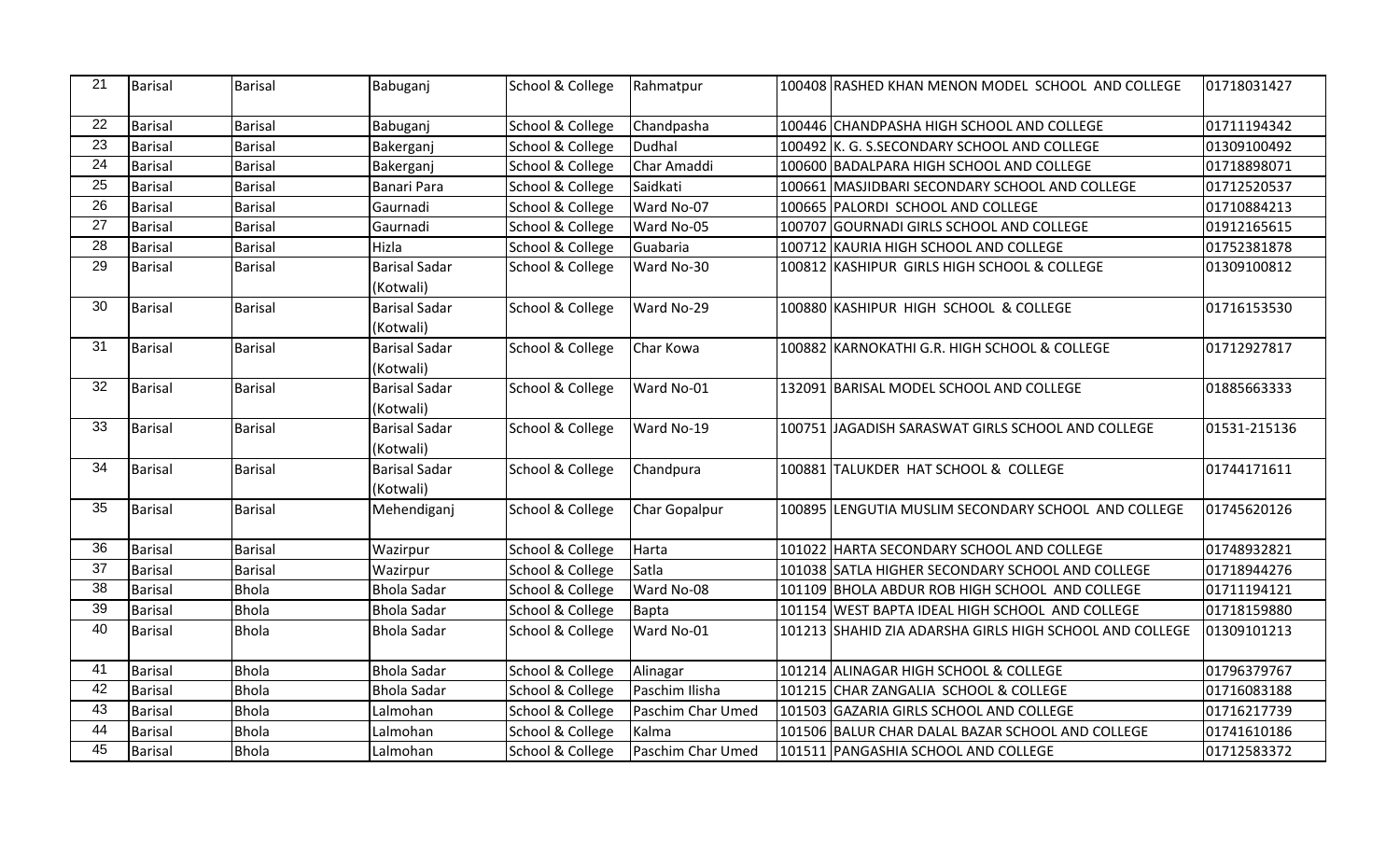| 46              | <b>Barisal</b> | <b>Bhola</b> | Lalmohan         | School & College | Ramaganj           | 101493 RAMAGANJ HIGH SCHOOL AND COLLEGE                                 | 01733904067 |
|-----------------|----------------|--------------|------------------|------------------|--------------------|-------------------------------------------------------------------------|-------------|
| 47              | <b>Barisal</b> | Jhalokati    | Jhalokati Sadar  | School & College | Gabkhan Dhansiri   | 101657 SACHILAPUR KISTAKTI SCHOOL AND COLLEGE                           | 01712569256 |
| 48              | <b>Barisal</b> | Jhalokati    | Jhalokati Sadar  | School & College | Nathullabad        | 101672 SYEDA JAMILA KHATUN GIRLS HIGH SCHOOL & COLLEGE                  | 01712940670 |
| 49              | <b>Barisal</b> | Jhalokati    | Jhalokati Sadar  | School & College | Sekherhat          | 101714 SHIRJUG AZIMUNNESSA GIRLS SCHOOL & COLLEGE                       | 01716855296 |
| 50              | <b>Barisal</b> | Jhalokati    | Jhalokati Sadar  | School & College | Sekherhat          | 101643 KHAYERHAT FAZLUL HAQ SCHOOL AND COLLEGE                          | 01740595664 |
| 51              | <b>Barisal</b> | Jhalokati    | Kanthalia        | School & College | Kanthalia          | 101717 KATHALIA PILOT GIRLS SECONDARY SCHOOL AND COLLEGE 01771533999    |             |
| 52              | <b>Barisal</b> | Jhalokati    | Kanthalia        | School & College | Chenchri Rampur    | 101723 BANAI SCHOOL & COLLAGE                                           | 01715167794 |
| 53              | <b>Barisal</b> | Jhalokati    | Kanthalia        | School & College | Amua               | 101728 AMUA GIRLS HIGH SCHOOL AND COLLEGE                               | 01721328477 |
| 54              | <b>Barisal</b> | Jhalokati    | Kanthalia        | School & College | Awrabunia          | 101788 PASCHIM CHHITKI SECOUNDERY SCHOOL & COLLEGE                      | 01309101788 |
| 55              | <b>Barisal</b> | Jhalokati    | Nalchity         | School & College | Ranapasha          | 101796 NALBANIA MAHABBAT ALI HIGH SCHOOL AND COLLEGE                    | 01709902347 |
| 56              | <b>Barisal</b> | Jhalokati    | Nalchity         | School & College | Ranapasha          | 101803 RANA PASHA HIGH SCHOOL AND COLLEGE                               | 01716715788 |
| $\overline{57}$ | <b>Barisal</b> | Jhalokati    | Nalchity         | School & College | Ward No-09         | 138081 FEROZA AMU SCHOOL AND COLLEGE                                    | 01718205249 |
| 58              | <b>Barisal</b> | Jhalokati    | Nalchity         | School & College | Ward No-04         | 101797 NALCHITY GIRLS' SCHOOL & COLLEGE                                 | 01712509196 |
| 59              | <b>Barisal</b> | Jhalokati    | Nalchity         | School & College | Ward No-04         | 101799 NALCHITY MERCHANTS MODEL GOVT. HIGH SCHOOL AND<br><b>COLLEGE</b> | 01309101799 |
| 60              | <b>Barisal</b> | Patuakhali   | Bauphal          | School & College | Kanakdia           | 101986 KANAKDIA SIR SALIMULLAH SCHOOL AND COLLEGE                       | 01309101986 |
| 61              | <b>Barisal</b> | Patuakhali   | Bauphal          | School & College | Dhulia             | 101989 DHULIA HIGHER SECONDARY SCHOOL AND COLLEGE                       | 01714598472 |
| 62              | <b>Barisal</b> | Patuakhali   | Dumki Upazila    | School & College | Angaria            | 102187 SRIJANEE BIDYANIKETAN                                            | 01309102187 |
| 63              | <b>Barisal</b> | Patuakhali   | Galachipa        | School & College | Char Biswas        | 102221 CHAR AGASTI HIGH SCHOOL AND COLLEGE                              | 01733165052 |
| 64              | <b>Barisal</b> | Patuakhali   | Galachipa        | School & College | Ratandi Taltali    | 102337 ULANIA HAT HIGH SCHOLL AND COLLEGE                               | 01721059279 |
| 65              | <b>Barisal</b> | Patuakhali   | Patuakhali Sadar | School & College | Madarbunia         | 102602 BOTOL BUNIA SCHOOL & COLLEGE                                     | 01309102602 |
| 66              | <b>Barisal</b> | Pirojpur     | Bhandaria        | School & College | Telikhali          | 102613 TELIKHALI HIGH SCHOOL AND COLLEGE                                | 01309102613 |
| 67              | <b>Barisal</b> | Pirojpur     | Bhandaria        | School & College | <b>I</b> lkri      | 102686 SINGH KHALI SECONDARY SCHOOL & COLLEGE                           | 01717655164 |
| 68              | <b>Barisal</b> | Pirojpur     | Kawkhali         | School & College | Sayna Raghunathpur | 102696 E. G. S SHIKHA NIKETON, RAGHUNATHPUR                             | 01711219240 |
| 69              | <b>Barisal</b> | Pirojpur     | Mathbaria        | School & College | Mirukhali          | 102726 MIRUKHALI HIGH SCHOOL AND COLLEGE                                | 01309102726 |
| $\overline{70}$ | <b>Barisal</b> | Pirojpur     | Nazirpur Upazila | School & College | Nazirpur           | 102823 DIGHIRJAN SCHOOL AND COLLEGE                                     | 01718928652 |
| 71              | <b>Barisal</b> | Pirojpur     | Nazirpur Upazila | School & College | Deulbari Dobra     | 102894 GAOKHALI SECONDARY SCHOOL AND COLLEGE                            | 01309102894 |
| 72              | <b>Barisal</b> | Pirojpur     | Pirojpur Sadar   | School & College | Kalakhali          | 102916 JINNAT ALI MEMORIAL SECONDARY SCHOOL AND<br><b>COLLEGE</b>       | 01719457458 |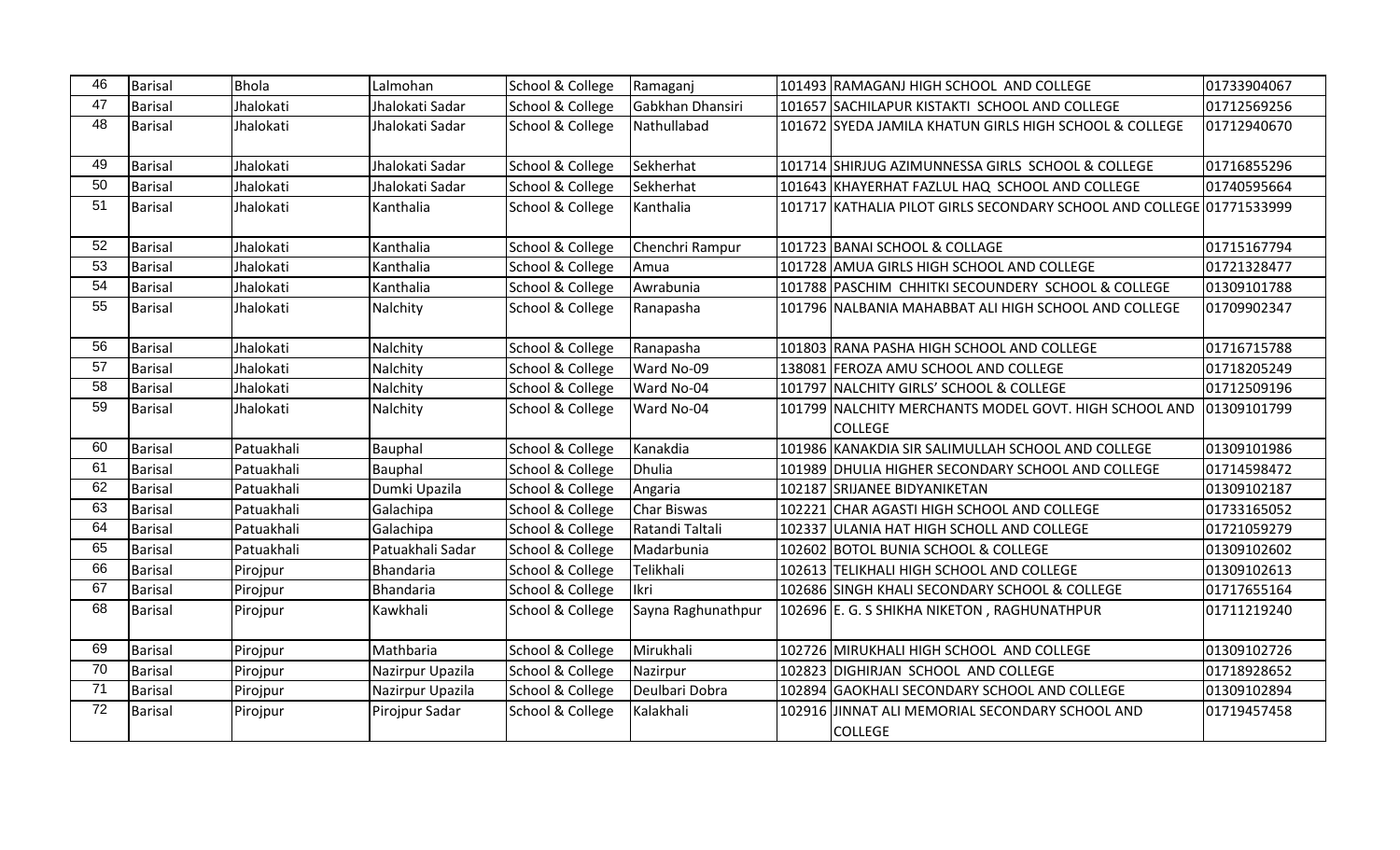| 73              | Barisal    | Pirojpur      | Nesarabad                           | School & College | Jalabari           | 103013 EAST JALA BARI ADARSHA HIGHER SECONDARY SCHOOL    | 01716154562 |
|-----------------|------------|---------------|-------------------------------------|------------------|--------------------|----------------------------------------------------------|-------------|
|                 |            |               | (Swarupkati)                        |                  |                    | <b>AND COLLEGE</b>                                       |             |
| 74              | Barisal    | Pirojpur      | Nesarabad                           | School & College | Jalabari           | 103040 ARAMKATI HAZI IBRAHIM HIGH SCHOOL AND COLLEGE     | 01764404860 |
|                 |            |               | (Swarupkati)                        |                  |                    |                                                          |             |
| 75              | Barisal    | Pirojpur      | Indurkani                           | School & College | Parerhat           | 102960 PARERHAT R.L SECONDARY SCHOOL AND COLLEGE         | 01712275566 |
| 76              | Chattogram | Bandarban     | Bandarban Sadar                     | School & College | Ward No-02         | 133211 BANDARBAN CANTT PUBLIC SCHOOL AND COLLEGE         | 01769293170 |
| 77              | Chattogram | Bandarban     | Bandarban Sadar                     | School & College | Ward No-07         | 134609 BANDARBAN COLLECTORATE SCHOOL AND COLLEGE         | 01717333955 |
| 78              | Chattogram | Bandarban     | Lama                                | School & College | Aziznagar          | 103109 CHAMBI SCHOOL AND COLLEGE                         | 01820042046 |
| 79              | Chattogram | Bandarban     | Naikhongchhari                      | School & College | Baishari           | 103129 BAISHARI HIGH SCHOOL AND COLLEGE                  | 01811307849 |
| 80              | Chattogram | Brahamanbaria | Akhaura                             | School & College | Dharkhar           | 103170 CHHATURA CHANDPUR SCHOOL AND COLLEGE              | 01726041401 |
| 81              | Chattogram | Brahamanbaria | Bijoynagar                          | School & College | Budhanti           | 103209 ISLAMPUR ALHAJ KAZI RAFIQUL ISLAM HIGH SCHOOL AND | 01717780082 |
|                 |            |               |                                     |                  |                    | <b>COLLEGE</b>                                           |             |
| 82              | Chattogram | Brahamanbaria | Brahmanbaria Sadar School & College |                  | Dakshin Natai      | 103208 SHALGAON KALISHIMA SCHOOL AND COLLEGE             | 01309103208 |
|                 |            |               |                                     |                  |                    |                                                          |             |
| 83              | Chattogram | Brahamanbaria | Brahmanbaria Sadar School & College |                  | <b>Uttar Natai</b> | 103299 BANGLADESH GAS FIELDS SCHOOL & COLLEGE            | 01720664399 |
|                 |            |               |                                     |                  |                    |                                                          |             |
| 84              | Chattogram | Brahamanbaria | Brahmanbaria Sadar School & College |                  | Ward No-02         | 130883 IDEAL RESIDENTIAL SCHOOL AND COLLEGE              | 01711129700 |
|                 |            |               |                                     |                  |                    |                                                          |             |
| 85              | Chattogram | Brahamanbaria | Brahmanbaria Sadar School & College |                  | Sultanpur          | 130899 LION FEROZUR RAHMAN RESIDENTIAL ACADEMY SCHOOL    | 01717899516 |
|                 |            |               |                                     |                  |                    | <b>AND COLLEGE</b>                                       |             |
| 86              | Chattogram | Brahamanbaria | Ashuganj                            | School & College | Char Chartala      | 103312 ASHUGANJ SARKARKHANA SCHOOL & COLLEGE             | 01796678885 |
| 87              | Chattogram | Brahamanbaria | Nabinagar                           | School & College | Shyamgram          | 103396 SHYAMGRAM MOHINI KISHORE SCHOOL AND COLLEGE       | 01747900731 |
|                 |            |               |                                     |                  |                    |                                                          |             |
| 88              | Chattogram | Brahamanbaria | Nabinagar                           | School & College | Birgaon            | 103406 BIRGOAN SCHOOL AND COLLEGE                        | 01714579355 |
| 89              | Chattogram | Brahamanbaria | Nabinagar                           | School & College | Krishnanagar       | 103408 KRISHAN NAGAR ABDUL JABBER SCHOOL AND COLLEGE     | 01717684315 |
|                 |            |               |                                     |                  |                    |                                                          |             |
| 90              | Chattogram | Brahamanbaria | Nasirnagar                          | School & College | Gokarna            | 103449 GOKARNA SAYED WALI ULLAH SCHOOL AND COLLEGE       | 01712492639 |
|                 |            |               |                                     |                  |                    |                                                          |             |
| 91              | Chattogram | Brahamanbaria | Nasirnagar                          | School & College | Burishwar          | 103457 BIJOYLAXMI SCHOOL AND COLLEGE                     | 01728967886 |
| 92              | Chattogram | Chandpur      | Chandpur Sadar                      | School & College | Ward No-14         | 103573 BABUR HAT HIGH SCHOOL & COLLEGE                   | 01552475962 |
| 93              | Chattogram | Chandpur      | Chandpur Sadar                      | School & College | Bishnupur          | 103575 KHERUDIA DELWAR HOSSAIN HIGH SCHOOL & COLLEGE     | 01814135373 |
|                 |            |               |                                     |                  |                    |                                                          |             |
| 94              | Chattogram | Chandpur      | Chandpur Sadar                      | School & College | Ward No-12         | 134493 DAFFODIL INTERNATIONAL SCHOOL AND COLLEGE         | 01713493295 |
| $\overline{95}$ | Chattogram | Chandpur      | Chandpur Sadar                      | School & College | Ward No-06         | 103574 AL AMIN ACADEMY SCHOOL & COLLEGE                  | 01748910464 |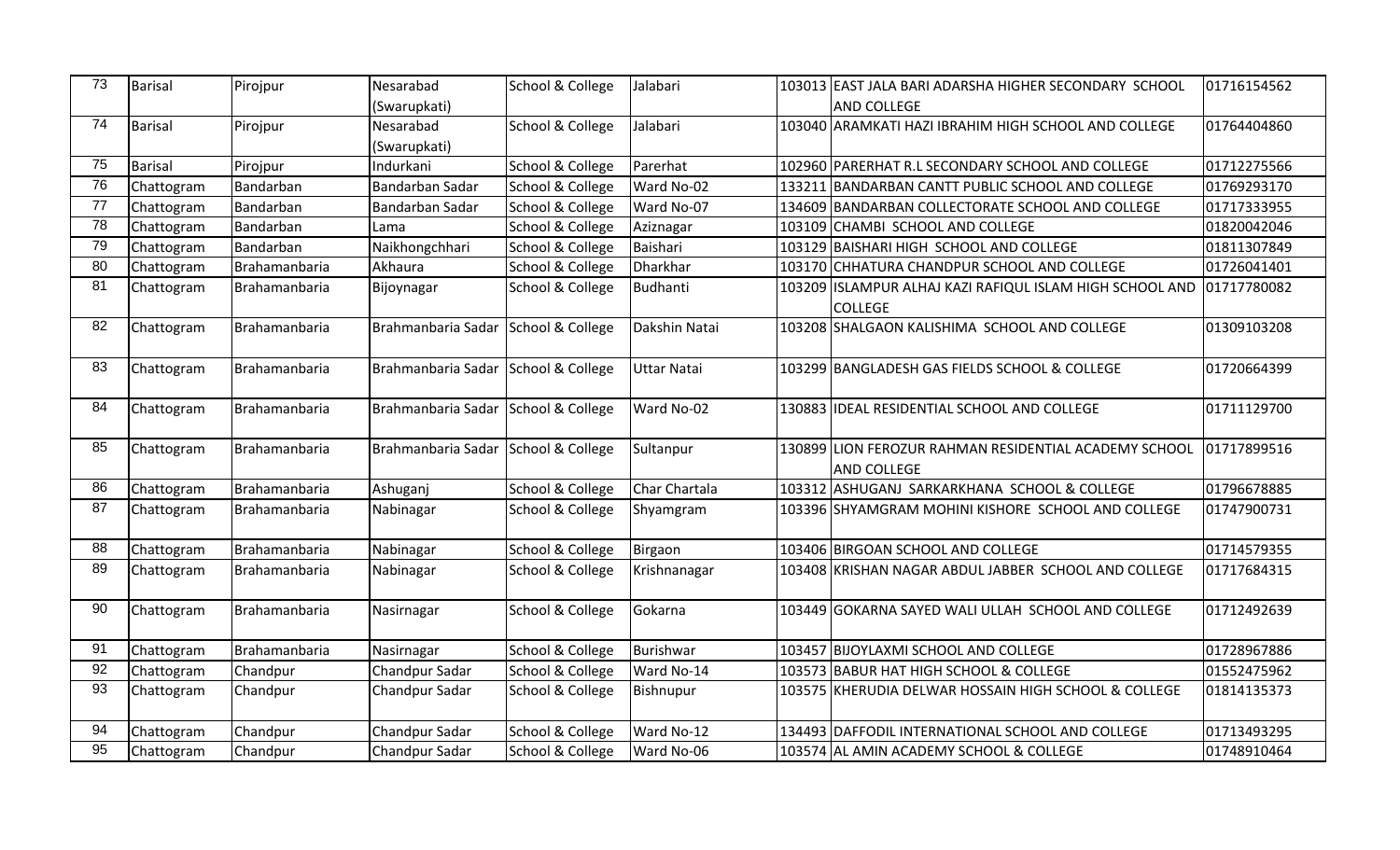| 96               | Chattogram | Chandpur   | Chandpur Sadar      | School & College | Rampur                  |        | 103510 KAMRANGA HIGH SCHOOL & COLLEGE                                     | 01812801540 |
|------------------|------------|------------|---------------------|------------------|-------------------------|--------|---------------------------------------------------------------------------|-------------|
| 97               | Chattogram | Chandpur   | Faridganj           | School & College | Paschim Baluthupa       |        | 103586 CHANDRA IMAM ALI HIGH SCHOOL AND COLLEGE                           | 01309103586 |
| 98               | Chattogram | Chandpur   | Faridganj           | School & College | Paschim Subidpur        |        | 103595 SHOLLA HIGH SCHOOL AND COLLEGE                                     | 01716599035 |
| 99               | Chattogram | Chandpur   | Faridganj           | School & College | Paschim Gupti           |        | 103677 LAUTALI DR RASHID AHMED HIGH SCHOOL & COOLEGE                      | 01731857751 |
| 100              | Chattogram | Chandpur   | Faridganj           | School & College | <b>Uttar Gobindapur</b> |        | 103678 CHIRKA CHANDPURBM HIGH SCHOOL & COLLEGE                            | 01718420228 |
| 101              | Chattogram | Chandpur   | Hajiganj            | School & College | Ward No-02              |        | 103704 BALAKHAL J N HIGH SCHOOL & TECHNICLA COLLEGE                       | 01818423299 |
| 102              | Chattogram | Chandpur   | Hajiganj            | School & College | Ward No-08              |        | 103760 HAJIGONJ MODEL GOVT. PILOT MODEL HIGH SCHOOL<br><b>AND COLLEGE</b> | 01944711289 |
| 103              | Chattogram | Chandpur   | Kachua              | School & College | Karaia                  |        | 103789 CHANDPUR M A KHALEQUE MEMORIAL SCHOOL AND<br><b>COLLEGE</b>        | 01819047664 |
| 104              | Chattogram | Chandpur   | Kachua              | School & College | Bitara                  |        | 103798 NINDUPUR M. K ALAMGIR HIGH SCHOOL AND COLLEGE                      | 01812052149 |
| 105              | Chattogram | Chandpur   | Kachua              | School & College | Kadla                   |        | 103839 ASHAK ALI KHAN HIGH SCHOOL AND COLLEGE                             | 01716388514 |
| 106              | Chattogram | Chandpur   | Matlab Dakshin      | School & College | <b>Uttar Nayergaon</b>  |        | 103858 KACHIARA SCHOOL AND COLLEGE                                        | 01718463733 |
| 107              | Chattogram | Chandpur   | <b>Matlab Uttar</b> | School & College | Ward No-07              |        | 103897 JIB GAON GENERAL HAQUE HIGH SCHOOL AND COLLEGE                     | 01309103897 |
| 108              | Chattogram | Chandpur   | <b>Matlab Uttar</b> | School & College | Satnal                  |        | 103905 SHARIF ULLAH HIGH SCHOOL AND COLLEGE                               | 01813093223 |
| 109              | Chattogram | Chandpur   | Matlab Uttar        | School & College | Baganbari               |        | 103915 DHANAGODA TALTALY SCHOOL AND COLLEGE                               | 01816707316 |
| 110              | Chattogram | Chandpur   | Matlab Uttar        | School & College | Satnal                  |        | 103942 KALIPUR HIGH SCHOOL AND COLLEGE                                    | 01912097718 |
| 111              | Chattogram | Chandpur   | Matlab Uttar        | School & College | Purba Fatehpur          |        | 103943 LUDHUA HIGH SCHOOL & COLLEGE                                       | 01816491780 |
| 112              | Chattogram | Chandpur   | <b>Matlab Uttar</b> | School & College | Islamabad               |        | 134210 THE CARTER ACADEMY                                                 | 01715838848 |
| $\overline{113}$ | Chattogram | Chandpur   | Shahrasti           | School & College | Dakshin Roysree         |        | 103957 KHILABAZAR SCHOOL AND COLLEGE                                      | 01715172597 |
| 114              | Chattogram | Chattogram | Anowara             | School & College | Bairag (Part)           |        | 104470 MARINE ACADEMY SCHOOL AND COLLEGE                                  | 01711226259 |
| 115              | Chattogram | Chattogram | Anowara             | School & College | <b>Barasat</b>          | 104487 | CHITTAGONG UREA FERTILIZER SCHOOL AND COLLEGE                             | 01818710093 |
| 116              | Chattogram | Chattogram | Anowara             | School & College | Bairag (Part)           |        | 132146 KAFCO SCHOOL AND COLLEGE                                           | 01717301699 |
| 117              | Chattogram | Chattogram | Bayejid Bostami     | School & College | Ward No-02              |        | 104042 SERMON SCHOOL AND COLLEGE                                          | 01818096908 |
| 118              | Chattogram | Chattogram | Bayejid Bostami     | School & College | Ward No-02              |        | 134133 CANTONMENT ENGLISH SCHOOL & COLLEGE                                | 01769242437 |
| 119              | Chattogram | Chattogram | Bayejid Bostami     | School & College | Chittagang Cnt.         |        | 104051 CHITTAGONG CANTONMENT PUBLIC COLLEGE                               | 01769243170 |
| 120              | Chattogram | Chattogram | Banshkhali          | School & College | Pukuria                 |        | 104067 HAJIGAON BARUMCHARA SCHOOL AND COLLEGE                             | 01973111966 |
| 121              | Chattogram | Chattogram | <b>Bakalia</b>      | School & College | Ward No-18              | 104212 | PURBA BAKOLIA CITY CORP GIRLS HIGH SCHOOL AND<br><b>COLLEGE</b>           | 01591162940 |
| 122              | Chattogram | Chattogram | <b>Bakalia</b>      | School & College | Ward No-18              |        | 131898 DILWARA JAHAN MEMORIAL SCHOOL AND COLLEGE                          | 01711265588 |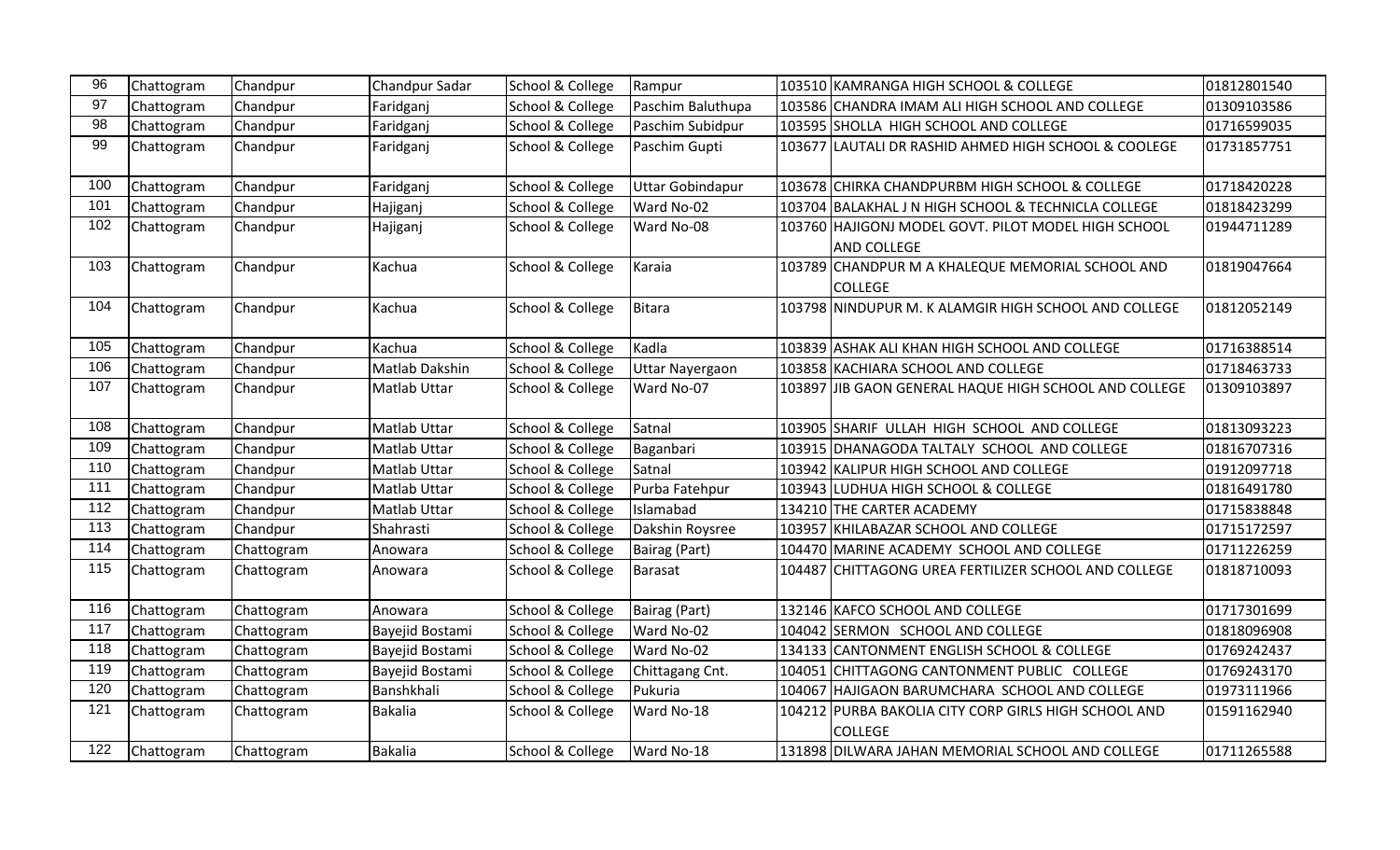| 123 | Chattogram | Chattogram | Boalkhali       | School & College | Kandhurkhil | 104127 WEST KADHURKHIL SCHOOL AND COLLEGE                                   | 01818791419 |
|-----|------------|------------|-----------------|------------------|-------------|-----------------------------------------------------------------------------|-------------|
| 124 | Chattogram | Chattogram | Chandanaish     | School & College | Dohazari    | 104160 DIAKUL SANOWARA ADARSHA HIGH SCHOOL AND<br><b>COLLEGE</b>            | 01815433131 |
| 125 | Chattogram | Chattogram | Chandanaish     | School & College | Hashimpur   | 104179 GASBARIA MOMTAJ BEGUM SCHOOL AND COLLEGE                             | 01818149155 |
| 126 | Chattogram | Chattogram | Chandanaish     | School & College | Kanchanabad | 104204 BEGUM GUL CHEMONARA ACADEMY SCHOOL & COLLEGE                         | 01755588643 |
| 127 | Chattogram | Chattogram | Chandgaon       | School & College | Ward No-06  | 104105 MERN SUN SCHOOL AND COLLEGE                                          | 01819371498 |
| 128 | Chattogram | Chattogram | Chandgaon       | School & College | Ward No-05  | 104217 MOHARA SAYRA KHATUN QUADERYA GIRLS HIGH SCHOOL<br><b>AND COLLEGE</b> | 01783342787 |
| 129 | Chattogram | Chattogram | Chandgaon       | School & College | Ward No-06  | 134013 MERIT BANGLADESH SCHOOL AND COLLEGE                                  | 01819371498 |
| 130 | Chattogram | Chattogram | Chandgaon       | School & College | Ward No-04  | 134147 CDA PUBLIC SCHOOL & COLLEGE                                          | 01711305945 |
| 131 | Chattogram | Chattogram | Chandgaon       | School & College | Ward No-04  | 134444 KARNAPHULI PUBLIC SCHOOL AND COLLEGE                                 | 01917706311 |
| 132 | Chattogram | Chattogram | Chittagong Port | School & College | Ward No-39  | 104263 BEPZA PUBLIC SCHOOL AND COLLEGE                                      | 01301025599 |
| 133 | Chattogram | Chattogram | Chittagong Port | School & College | Ward No-38  | 104264 BANGLADESH NOU-BAHINI COLLEGE                                        | 01769724550 |
| 134 | Chattogram | Chattogram | Chittagong Port | School & College | Ward No-39  | 138368 NAVY ANCHORAGE SCHOOL AND COLLEGE, CHITTAGONG                        | 01769724553 |
| 135 | Chattogram | Chattogram | Double Mooring  | School & College | Ward No-30  | 104275 CHITTAGONG COLLEGIATE SCHOOL, DOUBLE MOORING<br>(GOVT.)              | 01819637083 |
| 136 | Chattogram | Chattogram | Double Mooring  | School & College | Ward No-27  | 104280 HATEY KHARI SCHOOL & COLLEGE                                         | 01715001379 |
| 137 | Chattogram | Chattogram | Double Mooring  | School & College | Ward No-23  | 104304 POSTARPAR ASMA KHATUN CITY CORP.GIRLS SCHOOL &<br><b>COLLEGE</b>     | 01819164927 |
| 138 | Chattogram | Chattogram | Fatikchhari     | School & College | Bhujpur     | 104310 BHUJPUR NATIONAL SCHOOL AND COLLEGE                                  | 01819632565 |
| 139 | Chattogram | Chattogram | Fatikchhari     | School & College | Lelang      | 104317 SHAHNAGAR BOHUMUKHI HIGH SCHOOL AND COLLEGE                          | 01815953439 |
| 140 | Chattogram | Chattogram | Fatikchhari     | School & College | Paindanga   | 104324 HAID CHAKIA MULTILATERAL HIGH SCHOOL AND COLLEGE 01817749528         |             |
| 141 | Chattogram | Chattogram | Fatikchhari     | School & College | Daulatpur   | 104394 GULTAZ MEMORIAL SCHOOL & COLLEGE                                     | 01711163544 |
| 142 | Chattogram | Chattogram | Fatikchhari     | School & College | Samitirhat  | 131336 PURBA DHALAI KADIZA MALEK SCHOOL AND COLLEGE                         | 01827298991 |
| 143 | Chattogram | Chattogram | Halishahar      | School & College | Ward No-25  | 104396 AL-HAJ YAKUB ALI GIRL'S HIGH SCHOOL & COLLEGE                        | 01917891461 |
| 144 | Chattogram | Chattogram | Halishahar      | School & College | Ward No-25  | 137640 CAMBRIAN SCHOOL AND COLLEGE                                          | 01762688175 |
| 145 | Chattogram | Chattogram | Hathazari       | School & College | Hathazari   | 104401 ALIPUR RAHAMANIA SCHOOL COLLEGE                                      | 01817701105 |
| 146 | Chattogram | Chattogram | Hathazari       | School & College | Hathazari   | 104403 HATHAZARI GIRLS HIGH SCHOOL AND COLLEGE                              | 01817776955 |
| 147 | Chattogram | Chattogram | Hathazari       | School & College | Fatehpur    | 104425 JOBRA P. P. SCHOOL AND COLLEGE                                       | 01866490613 |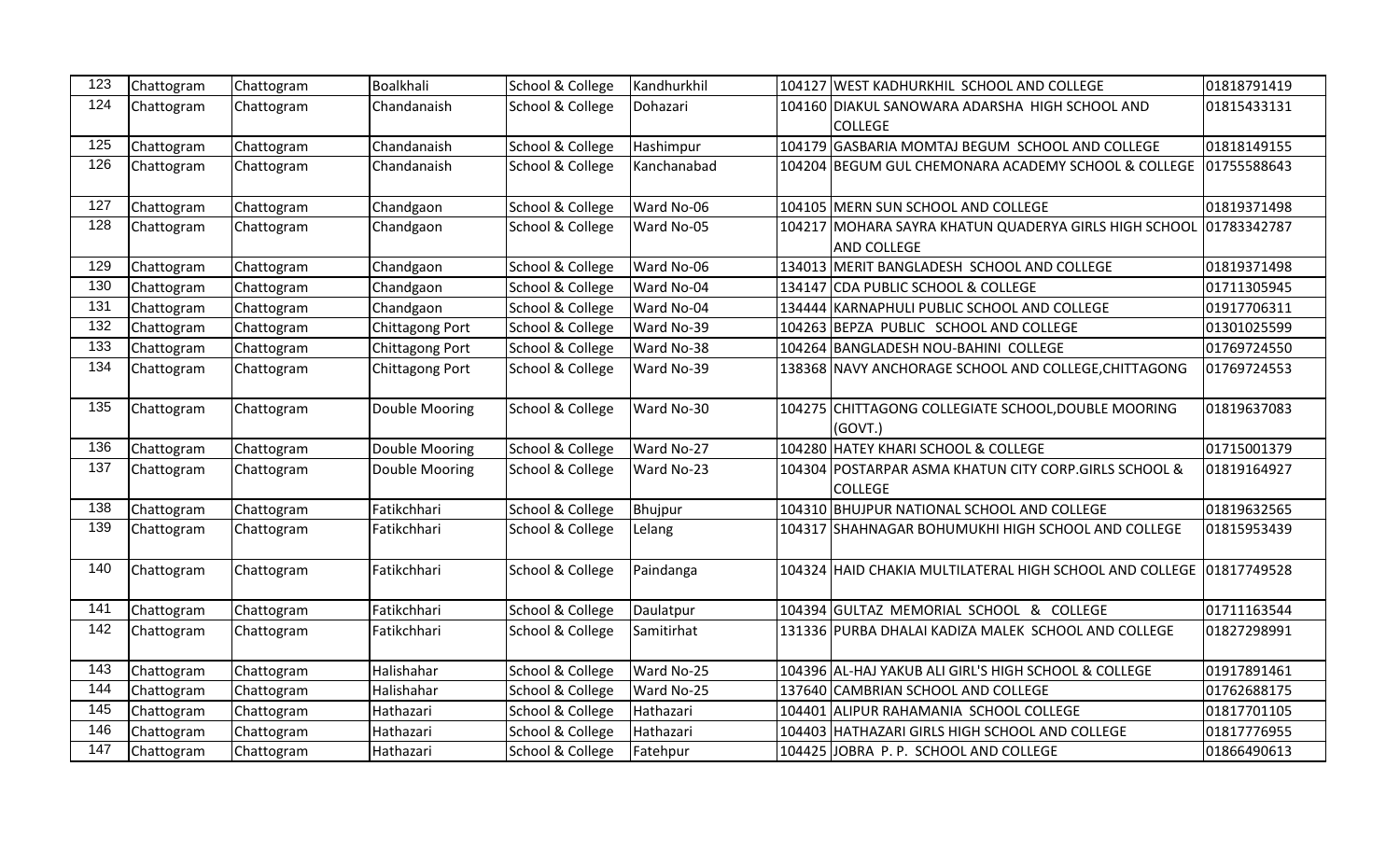| 148 | Chattogram | Chattogram | Hathazari  | School & College            | Mekhal            | 104437 FAZLUL QUADER CHOWDHURY IDEAL SCHOOL AND                 | 01712030958 |
|-----|------------|------------|------------|-----------------------------|-------------------|-----------------------------------------------------------------|-------------|
|     |            |            |            |                             |                   | <b>COLLEGE</b>                                                  |             |
| 149 | Chattogram | Chattogram | Hathazari  | School & College            | Fatehpur          | 104468 CHITTAGONG UNIVERSITY SCHOOL & COLLEGE                   | 01819066711 |
| 150 | Chattogram | Chattogram | Hathazari  | School & College            | Dakshin Madarsha  | 104469 AKBARIA SCHOOL AND COLLEGE                               | 01814366886 |
| 151 | Chattogram | Chattogram | Hathazari  | School & College            | Chittagang Cnt.   | 104418 IDGAH MULTILATERAL HIGH SCHOOL AND COLLEGE               | 01819630607 |
| 152 | Chattogram | Chattogram | Karnaphuli | School & College            | Char Patharghata  | 104486 AYUB BIBI CITY CORP.SCHOOL & COLLEGE                     | 01840848194 |
| 153 | Chattogram | Chattogram | Kotwali    | School & College            | Ward No-22        | 104490 APARNA CHARAN CITY CORP. GIRLS HIGH SCHOOL AND           | 01727729330 |
|     |            |            |            |                             |                   | <b>COLLEGE</b>                                                  |             |
| 154 | Chattogram | Chattogram | Kotwali    | School & College            | Ward No-16 (Part) | 104491 KAZEM ALI SCHOOL AND COLLEGE                             | 01757155230 |
| 155 | Chattogram | Chattogram | Kotwali    | School & College            | Ward No-16 (Part) | 104492 CHITTAGONG CITY CORPORATION MUNICIPAL MODEL              | 01817727475 |
|     |            |            |            |                             |                   | <b>SCHOOL AND COLLEGE</b>                                       |             |
| 156 | Chattogram | Chattogram | Kotwali    | School & College            | Ward No-33        | 104507 J.M SEN SCHOOL & COLLEGE                                 | 01673117191 |
| 157 | Chattogram | Chattogram | Kotwali    | School & College            | Ward No-20        | 104511 ST. SCHOLASTICA'S GIRL'S SCHOOL AND COLLEGE              | 01858084852 |
| 158 | Chattogram | Chattogram | Kotwali    | School & College            | Ward No-20        | 104513 SAINT PLACID'S SCHOOL AND COLLEGE                        | 01870084566 |
| 159 | Chattogram | Chattogram | Kotwali    | School & College            | Ward No-15        | 104534 BANGLADESEH MOHILA SAMITY GIRLS HIGH SCHOOL &            | 01712274535 |
|     |            |            |            |                             |                   | <b>COLLEGE</b>                                                  |             |
| 160 | Chattogram | Chattogram | Kotwali    | School & College            | Ward No-15        | 132147 CENTRAL PUBLIC SCHOOL AND COLLEGE                        | 01716469716 |
| 161 | Chattogram | Chattogram | Khulshi    | School & College            | Ward No-14        | 104272 CMP SCHOOL AND COLLEGE                                   | 01714041502 |
| 162 | Chattogram | Chattogram | Khulshi    | School & College            | Ward No-08(Part)  | 104711 ISPAHANI PUBLIC SCHOOL & COLLEGE                         | 01318859424 |
| 163 | Chattogram | Chattogram | Khulshi    | School & College            | Ward No-08(Part)  | 133998 CHATTOGRAM GOVERNMENT MODEL SCHOOL & COLLEGE 01715000385 |             |
|     |            |            |            |                             |                   |                                                                 |             |
| 164 | Chattogram | Chattogram | Lohagara   | School & College            | Adhunagar         | 104545 ADHUNAGAR HIGH SCHOOL AND COLLEGE                        | 01554022270 |
| 165 | Chattogram | Chattogram | Lohagara   | School & College            | Lohagara          | 131345 MOSTAFA BEGUM GIRLS SCHOOL AND COLLEGE                   | 01814730976 |
| 166 | Chattogram | Chattogram | Mirsharai  | School & College            | Dhum              | 104610 MAHAJANHAT FAZLUR RAHMAN SCHOOL AND COLLEGE              | 01777283986 |
|     |            |            |            |                             |                   |                                                                 |             |
| 167 | Chattogram | Chattogram | Pahartali  | School & College            | Ward No-10        | 104671 KATTALI CITY CORP. GIRLS' HIGH SCHOOL AND COLLEGE        | 01815620541 |
|     |            |            |            |                             |                   |                                                                 |             |
| 168 | Chattogram | Chattogram | Pahartali  | School & College            | Ward No-10        | 104675 PAHARTALI GIRLS SCHOOL AND COLLEGE                       | 01816484928 |
| 169 | Chattogram | Chattogram | Pahartali  | School & College            | Ward No-11 (Part) | 135721 HALISHAHAR CANTONMENT PUBLIC SCHOOL AND                  | 01769253170 |
|     |            |            |            |                             |                   | <b>COLLEGE</b>                                                  |             |
| 170 | Chattogram | Chattogram | Pahartali  | School & College            | Ward No-12        | 104690 SARAIPARA CITY CORPORATION SCHOOL AND COLLEGE            | 01819317457 |
|     |            |            |            |                             |                   |                                                                 |             |
| 171 | Chattogram | Chattogram | Panchlaish | <b>School &amp; College</b> | Ward No-16 (Part) | 104694 PROBORTOK SCHOOL AND COLLEGE                             | 01683092458 |
| 172 | Chattogram | Chattogram | Panchlaish | School & College            | Ward No-16 (Part) | 132075 CHITTAGONG LABRATORY SCHOOL AND COLLEGE                  | 01624834061 |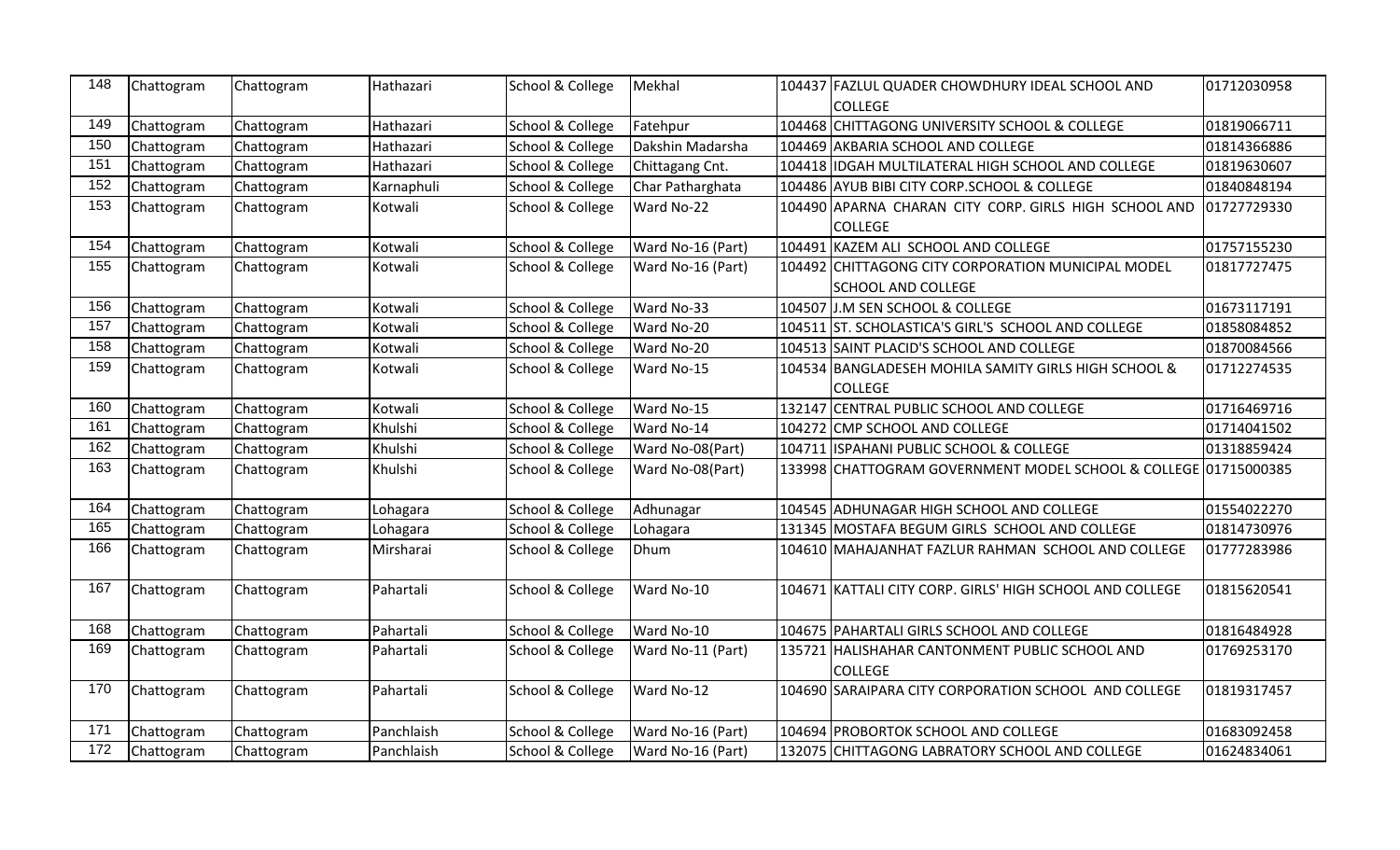| 173 | Chattogram | Chattogram | Panchlaish          | School & College | Ward No-08(Part) | 134170 SOUTHPOINT SCHOOL AND COLLEGE               | 01319060382 |
|-----|------------|------------|---------------------|------------------|------------------|----------------------------------------------------|-------------|
| 174 | Chattogram | Chattogram | Panchlaish          | School & College | Ward No-08(Part) | 134279 HOSSEN AHAMMAD CHY. CITY CORPORATION SCHOOL | 01812567722 |
|     |            |            |                     |                  |                  | <b>AND COLLEGE</b>                                 |             |
| 175 | Chattogram | Chattogram | Patiya              | School & College | Dhalghat         | 104784 DHALGHAT SCHOOL & COLLEGE                   | 01843780678 |
| 176 | Chattogram | Chattogram | Patiya              | School & College | Kusumpura        | 104785 MONSHA SCHOOL & COLLEGE                     | 01819634633 |
| 177 | Chattogram | Chattogram | Patiya              | School & College | Sobhandandi      | 104786 SHOVANDANDI SCHOOL AND COLLEGE              | 01818166066 |
| 178 | Chattogram | Chattogram | Patiya              | School & College | Ward No-08       | 138320 S. ALAM COLLEGIATE SCHOOL AND COLLEGE       | 01819633997 |
| 179 | Chattogram | Chattogram | Patiya              | School & College | Janglukhain      | 104719 UNION KRISHI SCHOOL AND COLLEGE             | 01815602798 |
| 180 | Chattogram | Chattogram | Patiya              | School & College | Kusumpura        | 104746 KUSUMPURA HIGH SCHOOL AND COLLEGE           | 01715065062 |
| 181 | Chattogram | Chattogram | Patenga             | School & College | Ward No-40       | 104265 B A F SHAHEEN COLLEGE CHITTAGONG            | 01769505570 |
| 182 | Chattogram | Chattogram | Patenga             | School & College | Ward No-40       | 104267 PATENGA CITY CORP.GIRL'S SCHOOL & COLLEGE   | 01558290185 |
| 183 | Chattogram | Chattogram | Raozan              | School & College | Raozan           | 104865 MOHAMMEDPUR SCHOOL AND COLLEGE              | 01814265750 |
| 184 | Chattogram | Chattogram | Raozan              | School & College | Binajuri         | 104867 BINAJURI NABIN SCHOOL AND COLLEGE           | 01814805767 |
| 185 | Chattogram | Chattogram | Raozan              | School & College | Pahartali        | 104937 DEWANPUR S.K.SEN SCHOOL & COLLEGE           | 01749454112 |
| 186 | Chattogram | Chattogram | Raozan              | School & College | Pahartali        | 104938 CHITTAGONG ENGINEERING UNIVERSITY SCHOOL &  | 01554315562 |
|     |            |            |                     |                  |                  | <b>COLLEGE</b>                                     |             |
| 187 | Chattogram | Chattogram | Raozan              | School & College | Kadalpur         | 104868 KADALPUR SCHOOL AND COLLEGE                 | 01865752202 |
| 188 | Chattogram | Chattogram | Sandwip             | School & College | Magdhara         | 104948 MOGDHARA SCHOOL AND COLLEGE                 | 01814266150 |
| 189 | Chattogram | Chattogram | Sitakunda           | School & College | Barabkunda       | 105067 BARABKUND HIGH SCHOOL AND COLLEGE           | 01814925980 |
| 190 | Chattogram | Chattogram | Sitakunda           | School & College | Sonaichhari      | 105087 KUMIRA RESIDENTIAL GIRLS SCHOOL & COLLEGE   | 01718576183 |
| 191 | Chattogram | Chattogram | Sitakunda           | School & College | Salimpur         | 105116 FAUJDARHAT CADET COLLEGE                    | 01769011224 |
| 192 | Chattogram | Cumilla    | <b>Barura</b>       | School & College | Jalam            | 105193 JHALAM HIGH SCHOOL AND COLLEGE              | 01721278027 |
| 193 | Chattogram | Cumilla    | <b>Barura</b>       | School & College | Uttar Khosbas    | 105195 KHOSH BASH HIGH SCHOOL & COLLEGE            | 01822725600 |
| 194 | Chattogram | Cumilla    | <b>Barura</b>       | School & College | Dakshin Shilmuri | 131386 SHAHER BANU IDEAL SCHOOL AND COLLEGE        | 01818706073 |
| 195 | Chattogram | Cumilla    | <b>Brahman Para</b> | School & College | Madhabpur        | 105217 SHAITSHALA ADARSHA HIGH SCHOOL AND COLLEGE  | 01720842256 |
| 196 | Chattogram | Cumilla    | Brahman Para        | School & College | Chandla          | 105206 CHANDLA K.B. HIGH SCHOOL AND COLLEGE        | 01816398590 |
| 197 | Chattogram | Cumilla    | <b>Burichang</b>    | School & College | Mokam            | 105337 ABIDPUR HIGH SCHOOL AND COLLEGE             | 01816184098 |
| 198 | Chattogram | Cumilla    | Burichang           | School & College | Mainamati        | 105338 MAINAMATI HIGH SCHOOL AND COLLEGE           | 01816152339 |
| 199 | Chattogram | Cumilla    | <b>Burichang</b>    | School & College | Baksimail        | 105336 FAKIR BAZAR HIGH SCHOOL & COLLEGE           | 01712148577 |
| 200 | Chattogram | Cumilla    | Chandina            | School & College | Keran Khal       | 105339 KERONKHAL HIGH AND COLLEGE SCHOOL           | 01818135820 |
| 201 | Chattogram | Cumilla    | Chauddagram         | School & College | Kalikapur        | 105412 DHARMAPUR NAZIM ALI SCHOOL AND COLLEGE      | 01309105412 |
| 202 | Chattogram | Cumilla    | Chauddagram         | School & College | Sreepur          | 105516 BOGOIR GIRLS' HIGH SCHOOL & COLLEGE         | 01721610577 |
| 203 | Chattogram | Cumilla    | Chauddagram         | School & College | Jagannath Dighi  | 105518 BIJOYKARA SCHOOL AND COLLEGE                | 01819081098 |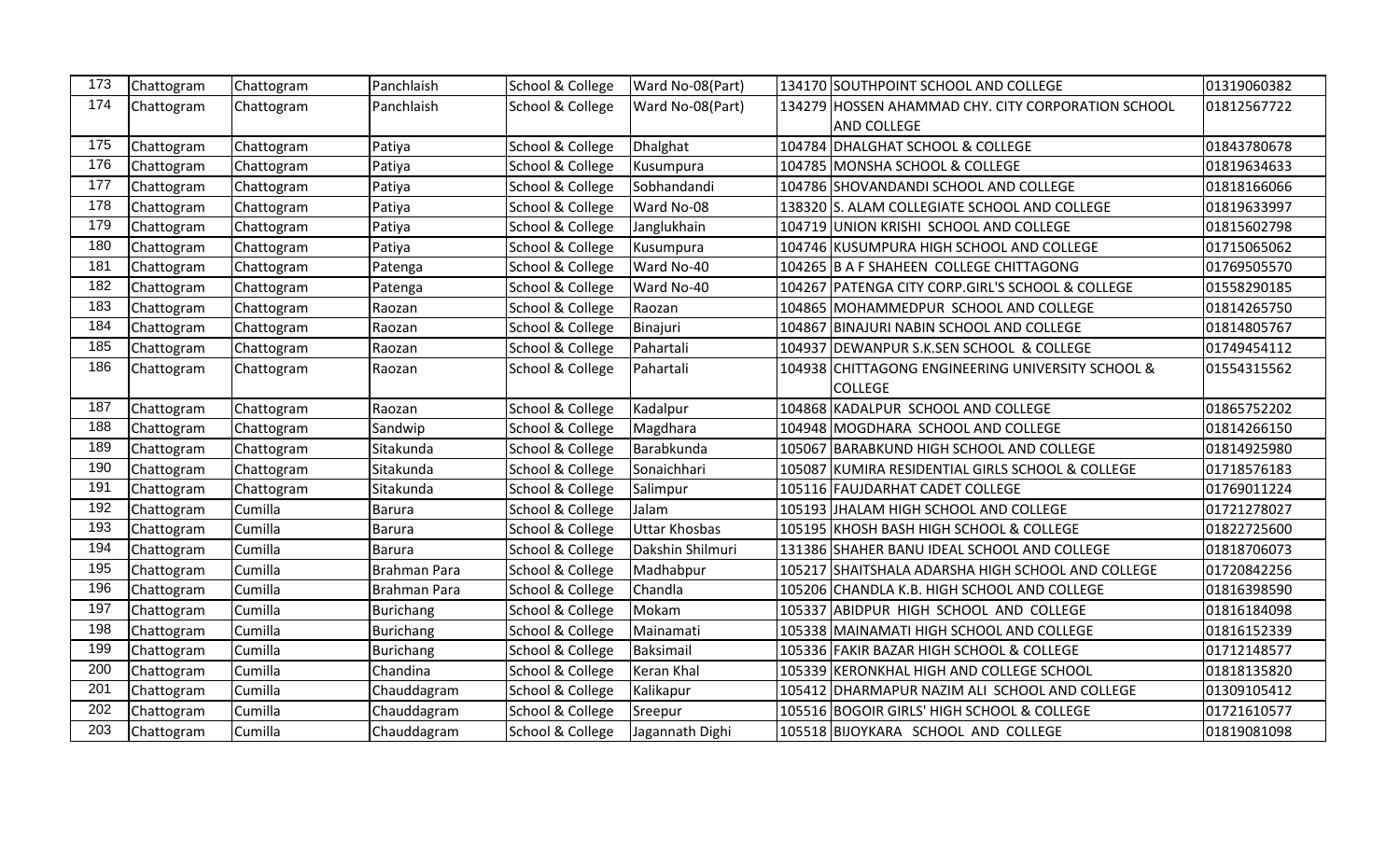| 204 | Chattogram | Cumilla | Comilla Sadar   | School & College | Ward No-22        | 105708 HAZI AKRAM UDDIN HIGH SCHOOL AND COLLEGE        | 01711123398 |
|-----|------------|---------|-----------------|------------------|-------------------|--------------------------------------------------------|-------------|
|     |            |         | Dakshin         |                  |                   |                                                        |             |
| 205 | Chattogram | Cumilla | Comilla Sadar   | School & College | Paschim Jorekaran | 105750 SUAGONJ T.A. HIGH SCHOOL AND COLLEGE            | 01721321923 |
|     |            |         | Dakshin         |                  |                   |                                                        |             |
| 206 | Chattogram | Cumilla | Comilla Sadar   | School & College | Ward No-21        | 105751 IBN TAIMIYA SCHOOL & COLLEGE                    | 01712713683 |
|     |            |         | Dakshin         |                  |                   |                                                        |             |
| 207 | Chattogram | Cumilla | Comilla Sadar   | School & College | Bijoypur          | 132092 COMILLA SHIKKHA BOARD MODEL SCHOOL AND COLLEGE  | 01309132092 |
|     |            |         | Dakshin         |                  |                   |                                                        |             |
| 208 | Chattogram | Cumilla | Comilla Sadar   | School & College | Bijoypur          | 133844 COMILLA CADET COLLEGE                           | 01769011243 |
|     |            |         | Dakshin         |                  |                   |                                                        |             |
| 209 | Chattogram | Cumilla | Comilla Sadar   | School & College | Ward No-24        | 134648 COMILLA CITY COLLEGE                            | 01781939370 |
|     |            |         | Dakshin         |                  |                   |                                                        |             |
| 210 | Chattogram | Cumilla | Comilla Sadar   | School & College | Bara Para         | 105716 CHANDPUR JANATA HIGH SCHOOL AND COLLEGE         | 01819541719 |
|     |            |         | Dakshin         |                  |                   |                                                        |             |
| 211 | Chattogram | Cumilla | Daudkandi       | School & College | Daudkandi Uttar   | 105527 BHAZRA SESDP MODEL SCHOOL AND COLLEGE           | 01879919076 |
| 212 | Chattogram | Cumilla | Daudkandi       | School & College | Padua             | 105536 MOLLAKANDI LALMIA PILOT HIGH SCHOOL AND COLLEGE | 01715048018 |
| 213 | Chattogram | Cumilla | Daudkandi       | School & College | Biteshwar         | 105583 BARKOTA SCHOOL & COLLEGE                        | 01816100525 |
| 214 | Chattogram | Cumilla | Debidwar        | School & College | Dhamti            | 105668 DUARIA A.G.MODEL ACADEMY                        | 01740648842 |
| 215 | Chattogram | Cumilla | Homna           | School & College | <b>Dulal Pur</b>  | 105685 AMIRUL ISLAM GIRLS HIGH SCHOOL AND COLLEGE      | 01309105685 |
| 216 | Chattogram | Cumilla | Comilla Adarsha | School & College | Comilla Cantt     | 105826 ISPAHANI PUBLIC HIGH SCHOOL AND COLLEGE         | 01769333170 |
|     |            |         | Sadar           |                  |                   |                                                        |             |
| 217 | Chattogram | Cumilla | Comilla Adarsha | School & College | Ward No-18        | 105827 COMILLA HOUSING ESTATE SCHOOL AND COLLEGE       | 01919833156 |
|     |            |         | Sadar           |                  |                   |                                                        |             |
| 218 | Chattogram | Cumilla | Comilla Adarsha | School & College | Ward No-02        | 105828 ALEKJAN MEMORIAL HIGH SCHOOL & COLLEGE          | 01716332923 |
|     |            |         | Sadar           |                  |                   |                                                        |             |
| 219 | Chattogram | Cumilla | Comilla Adarsha | School & College | Panchthubi        | 105830 BAMOIL SCHOOL AND COLLEGE                       | 01716180257 |
|     |            |         | Sadar           |                  |                   |                                                        |             |
| 220 | Chattogram | Cumilla | Comilla Adarsha | School & College | Ward No-05        | 137708 COMILLA COLLECTORATE SCHOOL AND COLLEGE         | 01716809867 |
|     |            |         | Sadar           |                  |                   |                                                        |             |
| 221 | Chattogram | Cumilla | Comilla Adarsha | School & College | Comilla Cantt     | 138364 MAINAMATI INTERNATIONAL SCHOOL AND COLLEGE      | 01769333173 |
|     |            |         | Sadar           |                  |                   |                                                        |             |
| 222 | Chattogram | Cumilla | Laksam          | School & College | Uttardah          | 105889 ATAKARA HIGH SCHOOL AND COLLEGE                 | 01718484265 |
| 223 | Chattogram | Cumilla | Laksam          | School & College | Uttardah          | 105899 GANA UDDOG GIRLS HIGH SCHOOL AND COLLEGE        | 01711967621 |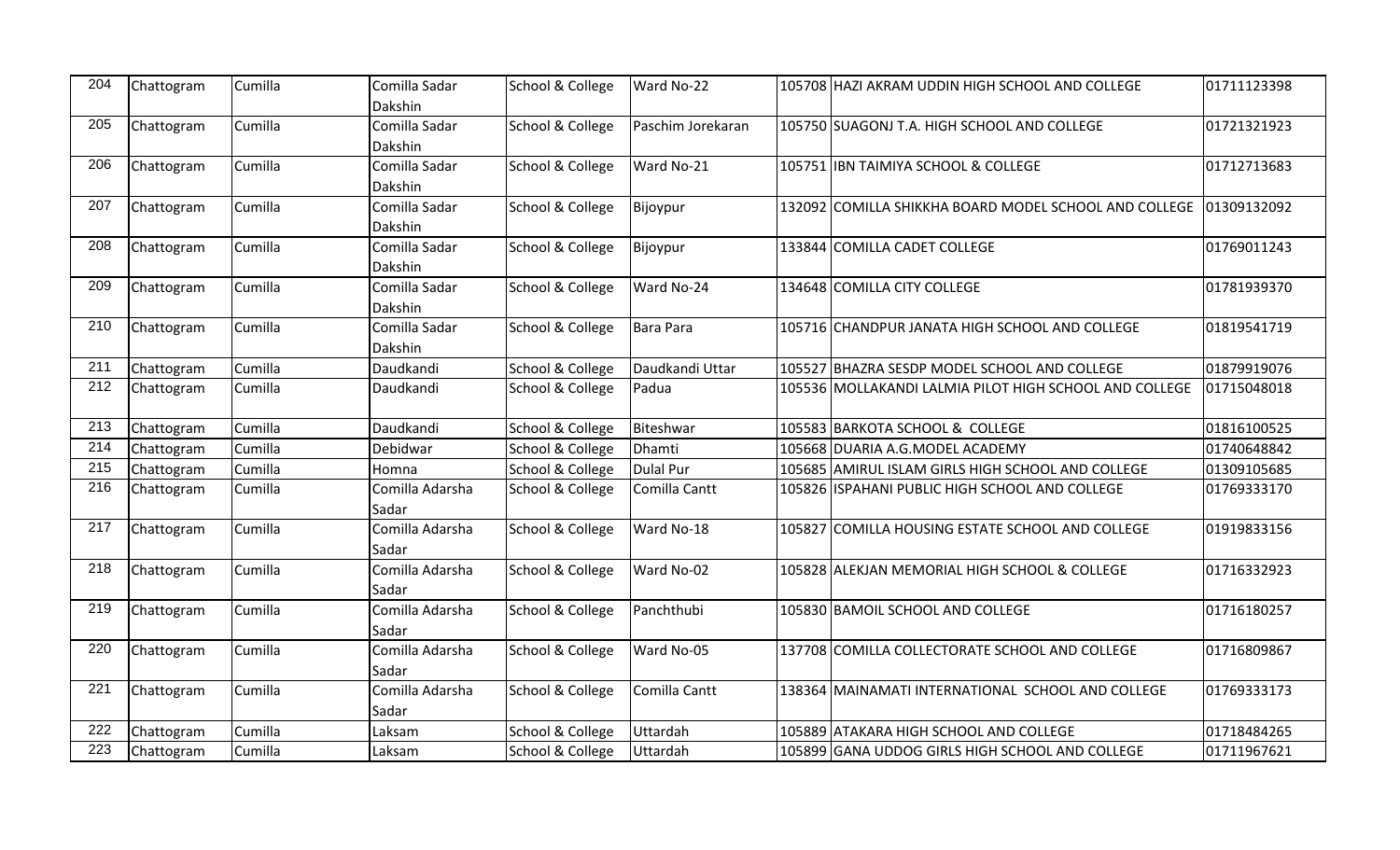| 224 | Chattogram | Cumilla           | Laksam            | School & College | Ajgara                |        | 105962 AJGORA HAZI ALTAFP ALI HIGH SCHOOL AND COLLEGE                       | 01715263121 |
|-----|------------|-------------------|-------------------|------------------|-----------------------|--------|-----------------------------------------------------------------------------|-------------|
| 225 | Chattogram | Cumilla           | Laksam            | School & College | Mudafarganj           |        | 105964 MUDAFORGANJ ALI NOWAB HIGH SCHOOL & COLLEGE                          | 01814148174 |
| 226 | Chattogram | Cumilla           | Lalmai            | School & College | Perul (Uttar)         |        | 105862 HARISHCHAR UNION HIGH SCHOOL AND COLLEGE                             | 01309105862 |
| 227 | Chattogram | Cumilla           | Lalmai            | School & College | Bakai                 |        | 105963 RAHMANIA CHIRA SABUJ HIGH SCHOOL AND COLLEGE                         | 01712288590 |
| 228 | Chattogram | Cumilla           | Manoharganj       | School & College | Baishgaon             |        | 105848 PANCHAGRAM HIGH SCHOOL AND COLLEGE                                   | 01628769706 |
| 229 | Chattogram | Cumilla           | Manoharganj       | School & College | Khila                 |        | 105965 MONOHORGONJ GOVT. HIGH SCHOOL AND COLLEGE                            | 01712263697 |
| 230 | Chattogram | Cumilla           | Meghna            | School & College | Barakanda             |        | 105977 MUZAFFAR ALI HIGH SCHOOL & COLLEGE                                   | 01818088898 |
| 231 | Chattogram | Cumilla           | Muradnagar        | School & College | Jahapur               |        | 106071 JJAHAPUR KAMALA KANTA ACADEMUY & COLLEGE                             | 01735274209 |
| 232 | Chattogram | Cumilla           | Muradnagar        | School & College | Tanki                 |        | 106072 BAIRA M. ARIF SCHOOL AND COLLEGE                                     | 01716517707 |
| 233 | Chattogram | Cumilla           | Nangalkot         | School & College | Roykot                |        | 106092 MONTOLI HIGH SCHOOL AND COLLEGE                                      | 01815323525 |
| 234 | Chattogram | Cumilla           | Nangalkot         | School & College | Bangodda              |        | 106165 BADSHA MIA ADRSHA HIGH SCHOOL AND COLLEGE                            | 01816194349 |
| 235 | Chattogram | Cumilla           | Nangalkot         | School & College | Peria                 |        | 106166 DR.ZOBAIDA HANNAN HIGH SCHOOL & COLLEGE                              | 01755618462 |
| 236 | Chattogram | Cumilla           | Nangalkot         | School & College | Adra                  |        | 106167 BHOLAIN BAZAR SCHOOL AND COLLEGE                                     | 01711063809 |
| 237 | Chattogram | Cumilla           | Nangalkot         | School & College | Ward No-09            |        | 106083 DATISHAR AHMED DELOWARA SCHOOL AND COLLEGE                           | 01818523107 |
| 238 | Chattogram | Cumilla           | <b>Titas</b>      | School & College | Balarampur            |        | 105582 GOVT. GAZIPUR KHAN MODEL BAHUMUKHI HIGH<br><b>SCHOOL AND COLLEGE</b> | 01945759145 |
| 239 | Chattogram | <b>Coxs Bazar</b> | Cox'S Bazar Sadar | School & College | Ward No-11            |        | 135296 BIAM LABORATORY (ENGLISH MEDIUM) SCHOOL AND<br><b>COLLEGE</b>        | 01552337650 |
| 240 | Chattogram | <b>Coxs Bazar</b> | Kutubdia          | School & College | Dakshin Dhurung       | 106319 | DHURUNG IDEAL HIGH SCHOOL AND COLLEGE                                       | 01713624499 |
| 241 | Chattogram | <b>Coxs Bazar</b> | Ramu              | School & College | Rajarkul              |        | 138420 RAMU CANTONMENT ENGLISH SCHOOL & COLLEGE                             | 01769103172 |
| 242 | Chattogram | Coxs Bazar        | Ramu              | School & College | Rajarkul              |        | 138422 RAMU CANTONMENT PUBLIC SCHOOL AND COLLEGE                            | 01769103170 |
| 243 | Chattogram | <b>Coxs Bazar</b> | <b>Teknaf</b>     | School & College | <b>St.Martin Dwip</b> |        | 106406 SAINT MARTIN BN ISLAMIC SCHOOL AND COLLEGE                           | 01813186489 |
| 244 | Chattogram | Feni              | Chhagalnaiya      | School & College | Subhapur              |        | 106503 SOUTH BALLAVPUR HIGH SCHOOL AND COLLEGE                              | 01711360239 |
| 245 | Chattogram | Feni              | Chhagalnaiya      | School & College | Mohamaya              |        | 106504 CHAND GAZI HIGH SCHOOL & COLLEGE                                     | 01724061946 |
| 246 | Chattogram | Feni              | Daganbhuiyan      | School & College | Mathu Bhuiyan         |        | 106527 UTTAR ALIPUR SCHOOL AND COLLEGE                                      | 01819639270 |
| 247 | Chattogram | Feni              | Daganbhuiyan      | School & College | Rajapur               |        | 106554 RAJAPUR HIGH SCHOOL AND COLLEGE                                      | 01815507924 |
| 248 | Chattogram | Feni              | Feni Sadar        | School & College | Matabi                |        | 106564 BEGUM SHAMSUNNAHAR GIRLS SCHOOL AND COLLEGE                          | 01818098106 |
| 249 | Chattogram | Feni              | Feni Sadar        | School & College | Ward No-04            |        | 106585 FENI BALIKA BIDYY NIKETON                                            | 01712770595 |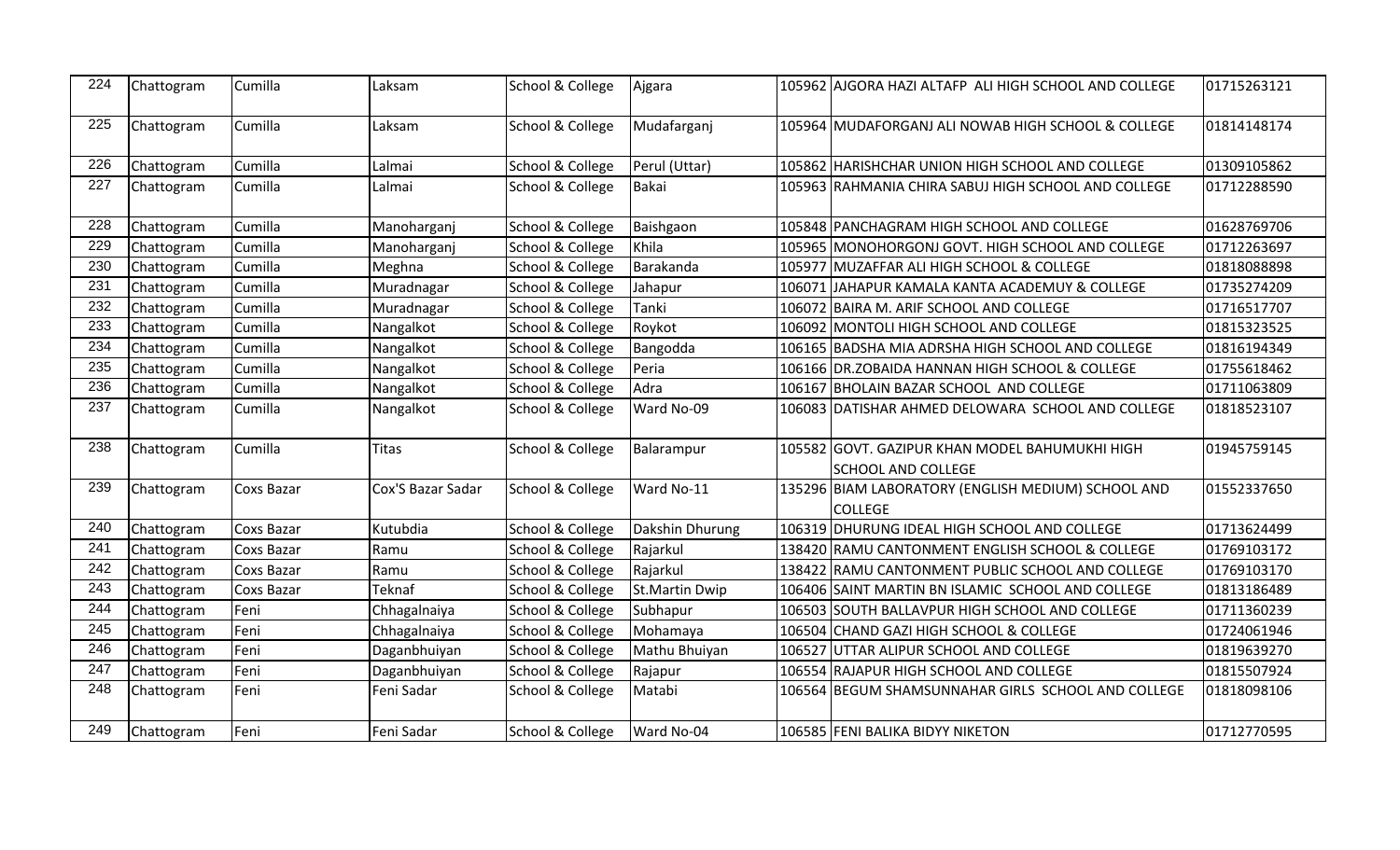| 250 | Chattogram | Feni         | Feni Sadar                          | School & College | Panchgachhiya         | 106595 PANCHGACHIA A.Z KHAN MEMORIAL SCHOOL AND                   | 01712210871    |
|-----|------------|--------------|-------------------------------------|------------------|-----------------------|-------------------------------------------------------------------|----------------|
|     |            |              |                                     |                  |                       | <b>COLLEGE</b>                                                    |                |
| 251 | Chattogram | Feni         | Feni Sadar                          | School & College | Ward No-06            | 132276 FENI GIRLS CADET COLLEGE, FENI                             | 01769011244    |
| 252 | Chattogram | Feni         | Feni Sadar                          | School & College | Ward No-16            | 106578 SHAHEEN ACADEMY SCHOOL AND COLLEGE                         | 01670417409    |
| 253 | Chattogram | Feni         | Fulgazi                             | School & College | Darbarpur             | 106673 ALI AZAM SCHOOL AND COLLEGE                                | 01309106673    |
| 254 | Chattogram | Feni         | Fulgazi                             | School & College | Anandapur             | 106674 HASANPUR SHAH ALAM CHOW.SCHOOL & COLLEGE                   | 01309106674    |
| 255 | Chattogram | Feni         | Parshuram                           | School & College | <b>Baksh Mohammad</b> | 106703 KHANDAL BOHUMUKHI HIGH SCHOOL AND COLLEGE                  | 01827811707    |
| 256 | Chattogram | Khagrachhari | Khagrachhari Sadar                  | School & College | Ward No-02            | 132070 KHAGRACHARI CANTONMENT PUBLIC SCHOOL & COLLEGE 01769303170 |                |
| 257 | Chattogram | Khagrachhari | Mahalchhari                         | School & College | Maschhari             | 106802 BOUDDHA SHISHUGHAR SCHOOL AND COLLEGE                      | 01827577146    |
| 258 | Chattogram | Lakshmipur   | Kamalnagar                          | School & College | Char Kadira           | 107140 FOZUMIAR HAT HIGH SCHOOL AND COLLEGE                       | 01720609356    |
| 259 | Chattogram | Lakshmipur   | Kamalnagar                          | School & College | Hajirhat              | 107141 TOAHA SMRITI GIRLS HIGH SCHOOL AND COLLEGE                 | 01309107141    |
| 260 | Chattogram | Lakshmipur   | Lakshmipur Sadar                    | School & College | <b>Basikpur</b>       | 106893 BASHIK PUR SCHOOL AND COLEGE                               | 01823251143    |
| 261 | Chattogram | Lakshmipur   | Lakshmipur Sadar                    | School & College | Parbatinagar          | 106903 KHIL BAISA G.F UNION SCHOOL AND COLLEGE                    | 01718079631    |
| 262 | Chattogram | Lakshmipur   | Lakshmipur Sadar                    | School & College | Tum Char              | 106918 TOOMCHAR ASAD ACADEMY AND COLLEGE                          | 01309106918    |
| 263 | Chattogram | Lakshmipur   | Ramganj                             | School & College | Lamchar               | 107065 PANPARA HIGH SCHOOL AND COLLEGE                            | 01309107065    |
| 264 | Chattogram | Lakshmipur   | Ramganj                             | School & College | Bhadur                | 107112 ZIAUL HOQUE HIGH SCHOOL AND COLLEGE                        | 01712951245    |
| 265 | Chattogram | Lakshmipur   | Ramganj                             | School & College | Ward No-09            | 138148 FARID AHMED BHUIYAN ACADEMY                                | 01708515335    |
| 266 | Chattogram | Lakshmipur   | Ramganj                             | School & College | Kanchanpur            | 107111 JOYPUR A. S. R. M. S. HIGH SCHOOL AND COLLEGE              | 01716906858    |
| 267 | Chattogram | Noakhali     | Begumganj                           | School & College | Alyerapur             | 133148 SULTANPUR HANIF BHUIYAN SCHOOL AND COLLEGE                 | 01309133148    |
| 268 | Chattogram | Noakhali     | Companiganj                         | School & College | Char Hazari           | 133262 HAZARI HAT HIGH SCHOOL AND B. M. COLLEGE                   | 01711583971    |
| 269 | Chattogram | Noakhali     | Hatiya                              | School & College | Tamaruddin            | 107424 TAMARADDI HIGH SCHOOL AND COLLEGE                          | 01716209857    |
| 270 | Chattogram | Noakhali     | Senbagh                             | School & College | Arjuntala             | 107490 BATAKANDI ADARSHA SCHOOL AND COLLEGE                       | 01309107490    |
| 271 | Chattogram | Noakhali     | Subarnachar                         | School & College | Char Bata             | 107602 HAZI MOSHAREF HOSSAN SCHOOL AND COLLEGE                    | 01713604579    |
| 272 | Chattogram | Noakhali     | Subarnachar                         | School & College | Purba Char Bata       | 107520 PURBA CHARBATA HIGH SCHOOL AND COLLEGE                     | 01715 27 66 18 |
| 273 | Chattogram | Noakhali     | Noakhali Sadar                      | School & College | Ashwadia              | 107564 ASWADIA GIRLS SCHOOL AND COLLEGE                           | 01878852289    |
| 274 | Chattogram | Rangamati    | Kawkhali (Betbunia)                 | School & College | Betbunia              | 132144 SRIJONEE TRUST SCHOOL AND COLLEGE                          | 01815454337    |
| 275 | Chattogram | Rangamati    | Kaptai Upazila                      | School & College | Kaptai                | 107735 BANGLADESH NOUBAHINI SCHOOL AND COLLEGE KAPTAI             | 01818317108    |
| 276 | Chattogram | Rangamati    | Rangamati Sadar Up School & College |                  | Ward No-07            | 107796 LAKERS' PUBLIC SCHOOL AND COLLEGE                          | 01849651670    |
| 277 | Dhaka      | <b>Dhaka</b> | <b>Badda</b>                        | School & College | Ward No-21            | 107841 BADDA ALATUNNESSA HIGHER SECONDARY SCHOOL                  | 01925947404    |
| 278 | Dhaka      | Dhaka        | <b>Badda</b>                        | School & College | Satarkul              | 108021 SATARKUL SCHOOL AND COLLEGE                                | 01309108021    |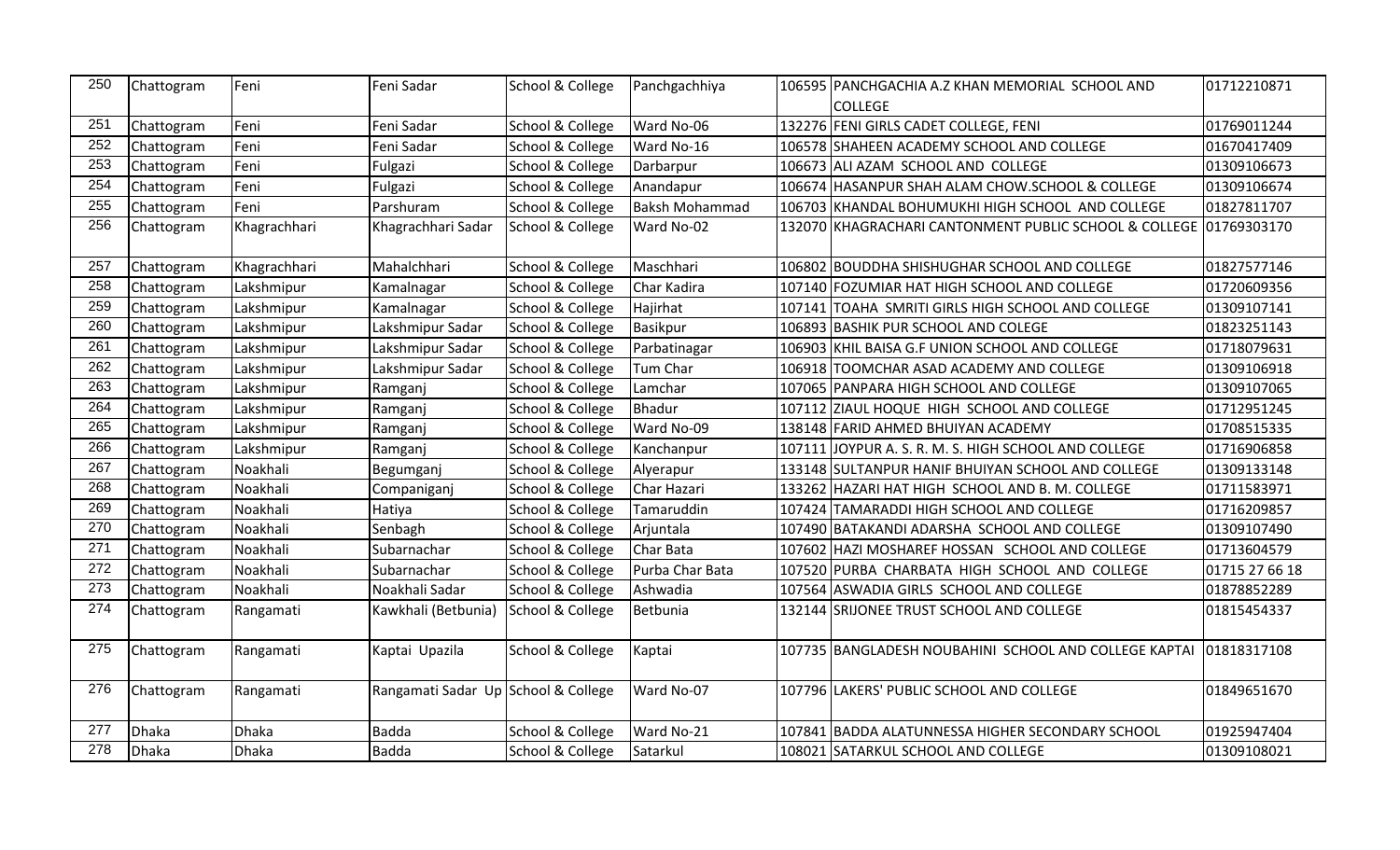| 279 | Dhaka | <b>Dhaka</b> | <b>Badda</b>      | School & College | <b>Badda</b>               | 131945 NATIONAL COLLEGE                                               | 01745993722 |
|-----|-------|--------------|-------------------|------------------|----------------------------|-----------------------------------------------------------------------|-------------|
| 280 | Dhaka | <b>Dhaka</b> | <b>Badda</b>      | School & College | Satarkul                   | 132140 CAMBRIAN SCHOOL AND COLLEGE                                    | 01720557177 |
| 281 | Dhaka | Dhaka        | <b>Badda</b>      | School & College | <b>Badda</b>               | 136913 ROTNOGORVA FARIDA ZAMAN SCHOOL AND COLLEGE                     | 01732646064 |
| 282 | Dhaka | <b>Dhaka</b> | Bangshal          | School & College | Ward No-33 (69)            | 108138 ANOWARA BEGUM MUSLIM GIRLS SCHOOL & COLLEGE                    | 01309108138 |
| 283 | Dhaka | <b>Dhaka</b> | Bangshal          | School & College |                            | Ward No-32 (68)(Part) 108139 AHMED BAWANY ACADEMY SCHOOL & COLLEGE    | 01309108139 |
| 284 | Dhaka | Dhaka        | Banani            | School & College | Ward No-20 (Part)          | 108023 I.P.H SCHOOL AND COLLEGE                                       | 01712217264 |
| 285 | Dhaka | <b>Dhaka</b> | Cantonment        | School & College | Ward No-15 (Part)          | 107854 B N COLLEGE, DHAKA                                             | 01769702700 |
| 286 | Dhaka | <b>Dhaka</b> | Cantonment        | School & College | Ward No-98 (Rest.<br>Area) | 107859 B A F SHAHEEN COLLEGE KURMITOLA                                | 01769905560 |
| 287 | Dhaka | <b>Dhaka</b> | Cantonment        | School & College | Ward No-15 (Part)          | 107860 BALUGHAT HIGH SCHOOL & COLLEGE                                 | 01553085866 |
| 288 | Dhaka | <b>Dhaka</b> | Cantonment        | School & College | Ward No-98 (Rest.<br>Area) | 132090 DHAKA CANT: GIRLS PUBLIC SCHOOL AND COLLEGE                    | 01552377200 |
| 289 | Dhaka | <b>Dhaka</b> | Cantonment        | School & College | Ward No-98 (Rest.<br>Area) | 132143 SAHID BIR UTTAM ANWAR GIRLS SCHOOL & COLLEGE                   | 01769017706 |
| 290 | Dhaka | <b>Dhaka</b> | <b>Cantonment</b> | School & College | Ward No-15 (Part)          | 133937 BANGLADESH INTERNATIONAL SCHOOL AND<br>COLLEGE(BISC)           | 01738384514 |
| 291 | Dhaka | <b>Dhaka</b> | Chak Bazar        | School & College | Ward No-27 (63)<br>(Part)  | 108154 NABAKUMAR INSTITUTION & DR. SHAHIDULLAH COLLEGE                | 01684575317 |
| 292 | Dhaka | <b>Dhaka</b> | Dakshinkhan       | School & College | Dakshinkhan(Part)          | 108571 MOLLARTEK UDAYAN HIGHER SECONDARY SCHOOOL                      | 01716039406 |
| 293 | Dhaka | <b>Dhaka</b> | Dakshinkhan       | School & College | Dakshinkhan(Part)          | 134195 MASCOT INNOVATIVE SCHOOL AND COLLEGE                           | 01711040244 |
| 294 | Dhaka | <b>Dhaka</b> | Dakshinkhan       | School & College | Dakshinkhan(Part)          | 137368 KC MODEL SCHOOL AND COLLEGE                                    | 01793560466 |
| 295 | Dhaka | <b>Dhaka</b> | Darus Salam       | School & College | Ward No-10                 | 134478 FM INTERNATIONAL SCHOOL AND COLLEGE                            | 01711520455 |
| 296 | Dhaka | <b>Dhaka</b> | Demra             | School & College | Matuail (Part)             | 107915 SHAMSUL HOQUE KHAN SCHOOL & COLLEGE                            | 01819187069 |
| 297 | Dhaka | <b>Dhaka</b> | Demra             | School & College | Matuail (Part)             | 137075 RAFIQUL ISLAM SCHOOL AND COLLEGE                               | 01309137075 |
| 298 | Dhaka | <b>Dhaka</b> | Dhamrai           | School & College | Suapur                     | 107924 SUAPUR NANNAR SCHOOL AND COLLEGE                               | 01715771117 |
| 299 | Dhaka | <b>Dhaka</b> | Dhamrai           | School & College | Ward No-04                 | 107919 DHAMRAI HARDINGE GOVT. MODEL HIGH SCHOOL AND<br><b>COLLEGE</b> | 01716458912 |
| 300 | Dhaka | <b>Dhaka</b> | Dhamrai           | School & College | Jadabpur                   | 107927 JADABPUR B.M. SCHOOL AND COLLEGE                               | 01738704095 |
| 301 | Dhaka | <b>Dhaka</b> | Dhamrai           | School & College | Dhamrai                    | 107959 AFAZ UDDIN SCHOOL AND COLLLEGE                                 | 01309107959 |
| 302 | Dhaka | <b>Dhaka</b> | Dhanmondi         | School & College |                            | Ward No-14 (48)(Part) 107963 KAKOLI HIGH SCHOOL AND COLLEGE           | 01911327012 |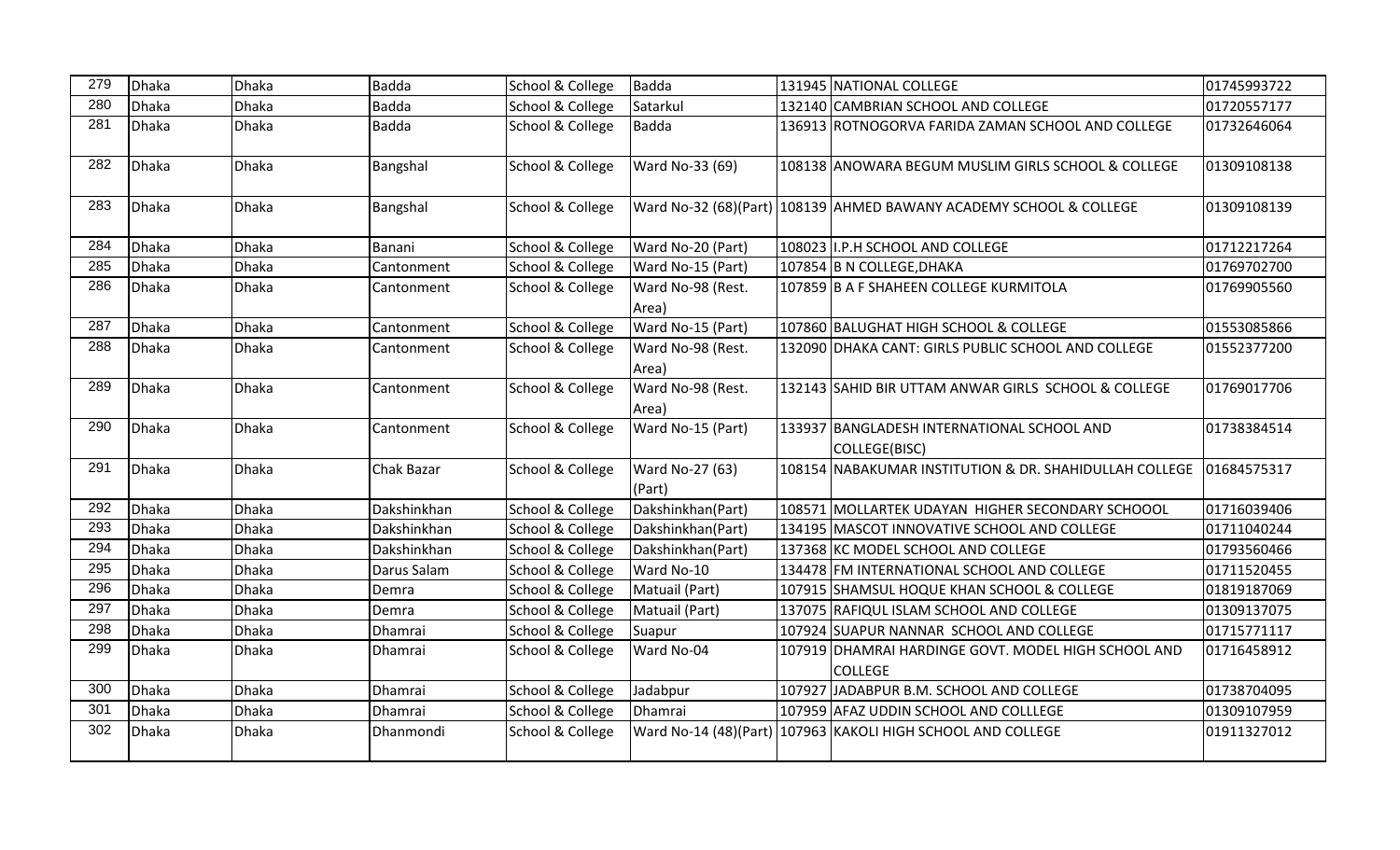| 303 | Dhaka | <b>Dhaka</b> | Dhanmondi         | School & College | Ward No-15 (49)           | 107973 STAMFORD SCHOOL AND COLLEGE                                   | 01309107973 |
|-----|-------|--------------|-------------------|------------------|---------------------------|----------------------------------------------------------------------|-------------|
| 304 | Dhaka | <b>Dhaka</b> | Dhanmondi         | School & College |                           | Ward No-14 (48)(Part) 107983 JJARINA SIKDER GIRLS SCHOOL AND COLLEGE | 1552344147  |
| 305 | Dhaka | Dhaka        | Dhanmondi         | School & College | Ward No-15 (49)           | 107984 Y. W. C. A HIGHER SECONDARY GIRLS SCHOOL                      | 01920397222 |
| 306 | Dhaka | Dhaka        | Dhanmondi         | School & College |                           | Ward No-14 (48)(Part) 108356 NATIONAL BANK PUBLIC SCHOOL AND COLLEGE | 01572086437 |
| 307 | Dhaka | <b>Dhaka</b> | Dhanmondi         | School & College | Ward No-15 (49)           | 133712 DHAKA PUBLIC SCHOOL AND COLLEGE                               | 01711102827 |
| 308 | Dhaka | <b>Dhaka</b> | Dhanmondi         | School & College | Ward No-15 (49)           | 133717 SCHOLARS SCHOOL AND COLLEGE                                   | 01309133717 |
| 309 | Dhaka | <b>Dhaka</b> | Dhanmondi         | School & College | Ward No-15 (49)           | 134168 COLLEGE OF DEVELOPMENT ALTERNATIVE (CODA)                     | 01915222520 |
| 310 | Dhaka | Dhaka        | Dohar             | School & College | Ward No-05                | 107994 BEGUM AYESHA PILOT GIRLS' HIGH SCHOOL AND COLLEGE 01712838005 |             |
| 311 | Dhaka | <b>Dhaka</b> | Dohar             | School & College | Narisha                   | 108011 MALIKANDA MEGHULA SCHOOL AND COLLEGE                          | 01781456484 |
| 312 | Dhaka | Dhaka        | <b>Bhasan Tek</b> | School & College | Ward No-15 (Part)         | 108048 BHASANTEK SCHOOL AND COLLEGE                                  | 01711456511 |
| 313 | Dhaka | Dhaka        | Gulshan           | School & College | Ward No-19 (Part)         | 108016 BANANI BIDYANIKETAN SCHOOL & COLLEGE                          | 01914540924 |
| 314 | Dhaka | Dhaka        | Gulshan           | School & College | Ward No-18 (Part)         | 108037 GULSHAN MODEL HIGH SCHOOL AND COLLEGE                         | 01309108037 |
| 315 | Dhaka | <b>Dhaka</b> | Gulshan           | School & College | Ward No-18 (Part)         | 108038 GOVT. KALACHADPUR HIGH SCHOOL AND COLLEGE                     | 01799685343 |
| 316 | Dhaka | <b>Dhaka</b> | Hazaribagh        | School & College | Ward No-22 (58)           | 108165 SALEHA HIGH SCHOOL AND COLLEGE                                | 01711100851 |
| 317 | Dhaka | <b>Dhaka</b> | Jatrabari         | School & College | Matuail (Part)            | 107863 PARADGAR IDEAL SCHOOL AND COLLEGE                             | 01712120892 |
| 318 | Dhaka | Dhaka        | Jatrabari         | School & College | Ward No-50 (86)           | 107877 JJATRABARI IDEAL HIGH SCHOOL AND COLLEGE                      | 01309107877 |
| 319 | Dhaka | Dhaka        | Jatrabari         | School & College | Matuail (Part)            | 107886 MANNAN HIGH SCHOOL AND COLLEGE                                | 01309107886 |
| 320 | Dhaka | <b>Dhaka</b> | Jatrabari         | School & College | Dhania (Part)             | 107914 BARNAMALA ADARSHA UCHACHA MADHYAMIK<br>BIDHYALAYA             | 01912072498 |
| 321 | Dhaka | <b>Dhaka</b> | Jatrabari         | School & College | Ward No-48 (84)           | 107916 SHASEED ZIA GIRLA HIGH SCHOOL AND COLLEGE                     | 01717182992 |
| 322 | Dhaka | <b>Dhaka</b> | Jatrabari         | School & College | Ward No-40 (76)<br>(Part) | 108501 KARATITOLA C.M.S. MEMORIAL HIGH SCHOOL AND<br><b>COLLEGE</b>  | 01996168096 |
| 323 | Dhaka | <b>Dhaka</b> | Kafrul            | School & College | Ward No-16 (Part)         | 107858 B A F SHAHEEN COLLEGE, KAFRUL, DHAKA                          | 01769975770 |
| 324 | Dhaka | <b>Dhaka</b> | Kafrul            | School & College | Ward No-04                | 108214 BANOPHOOL ADIBASHI GREEN HEART COLLEGE                        | 01309108214 |
| 325 | Dhaka | Dhaka        | Kafrul            | School & College | Ward No-04                | 108215 S O S HERMAN GMEINER COLLEGE. DHAKA                           | 01309108215 |
| 326 | Dhaka | <b>Dhaka</b> | Kafrul            | School & College | Ward No-14 (Part)         | 132127 SHAHEED POLICE SMRITY COLLEGE                                 | 01718700732 |
| 327 | Dhaka | Dhaka        | Kafrul            | School & College | Ward No-16 (Part)         | 134578 GLORY SCHOOL AND COLLEGE                                      | 01715537311 |
| 328 | Dhaka | <b>Dhaka</b> | Kadamtali         | School & College | Shyampur                  | 108473 SHYAMPUR BOHUMUKHI HIGH SCHOOL AND COLLEGE                    | 01309108473 |
| 329 | Dhaka | <b>Dhaka</b> | Kadamtali         | School & College | Dhania (Part)             | 108481 A. K. HIGH SCHOOL AND COLLEGE                                 | 01309108481 |
| 330 | Dhaka | <b>Dhaka</b> | Kadamtali         | School & College | Shyampur                  | 132066 SHYAMPUR MODEL SCHOOL AND COLLEGE                             | 01711859449 |
| 331 | Dhaka | Dhaka        | Kalabagan         | School & College | Ward No-16 (50)           | 107985 MEHERUNNISA GIRLS SCHOOL & COLLEGE                            | 01714361379 |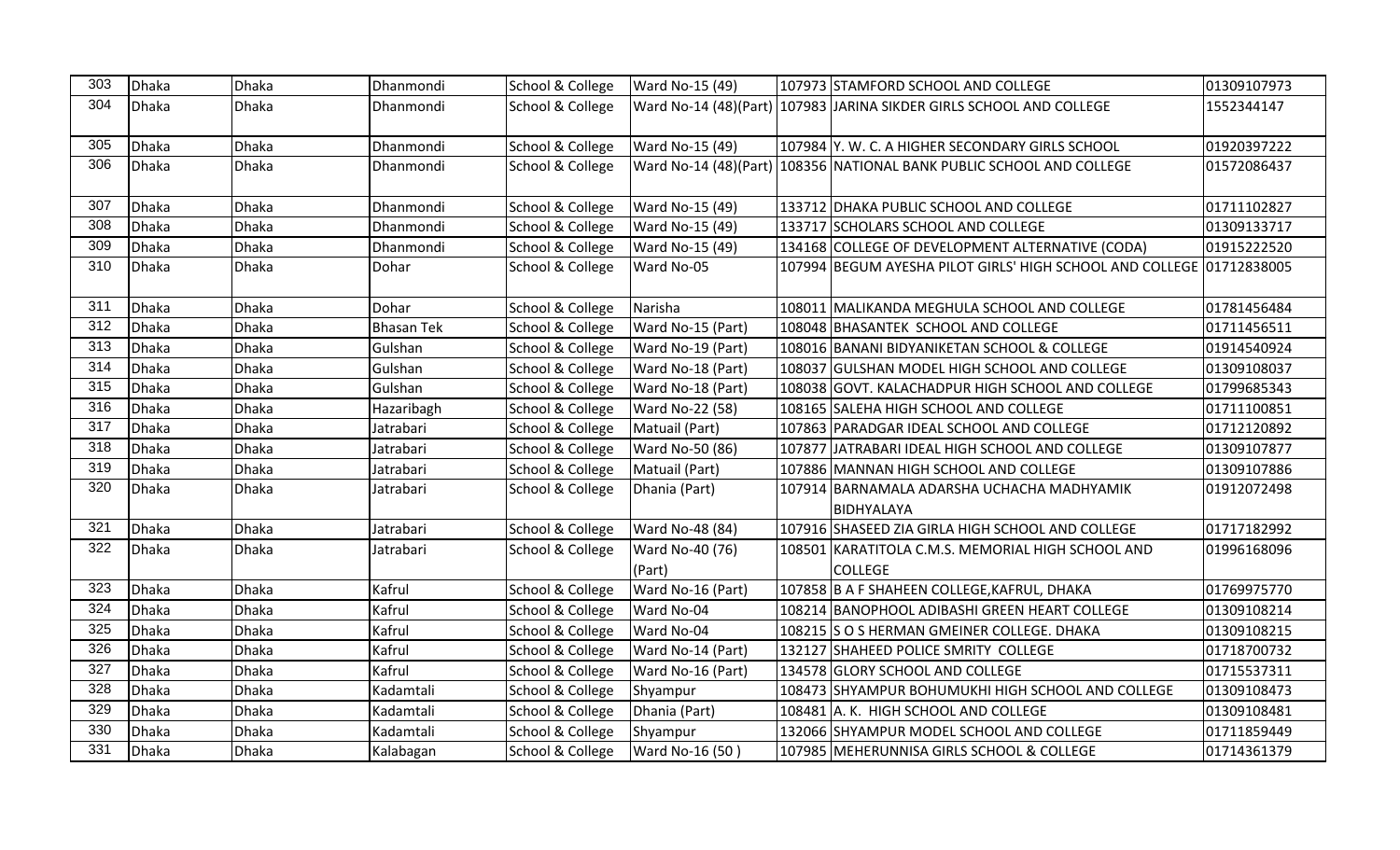| 332              | Dhaka | <b>Dhaka</b> | Khilgaon   | School & College | Ward No-01 (24)           | 108061 KHILGOAN GOVT. COLONY HIGHER SECONDARY SCHOOL                         | 01552344377 |
|------------------|-------|--------------|------------|------------------|---------------------------|------------------------------------------------------------------------------|-------------|
| 333              | Dhaka | <b>Dhaka</b> | Khilgaon   | School & College | <b>Ward No-02 (25)</b>    | 108375 ALI AHMED HIGH SCHOOL AND COLLEGE                                     | 01911575879 |
| 334              | Dhaka | Dhaka        | Khilgaon   | School & College | Ward No-01 (24)           | 108376 KHILGOAN GOVT HIGH SCHOOL                                             | 01817542274 |
| 335              | Dhaka | <b>Dhaka</b> | Khilgaon   | School & College | Ward No-02 (25)           | 108379 DAKHIN BANASREE MODEL HIGH SCHOOL AND COLLEGE                         | 01718939880 |
| 336              | Dhaka | Dhaka        | Khilgaon   | School & College | Ward No-01 (24)           | 108387 KHILGAON GIRLS SCHOOL AND COLLAGE                                     | 01812190461 |
| $\frac{1}{337}$  | Dhaka | <b>Dhaka</b> | Khilgaon   | School & College | Ward No-03 (26)<br>(Part) | 131634 DHAKA IDEAL COLLEGE                                                   | 01817103705 |
| 338              | Dhaka | <b>Dhaka</b> | Khilgaon   | School & College | Ward No-01 (24)           | 132078 NATIONAL IDEAL COLLEGE                                                | 01715425444 |
| 339              | Dhaka | <b>Dhaka</b> | Khilgaon   | School & College | Ward No-02 (25)           | 132096 DHAKA EASTERN COLLEGE                                                 | 01716978491 |
| $\overline{340}$ | Dhaka | <b>Dhaka</b> | Khilgaon   | School & College | Ward No-01 (24)           | 134172 QUALITY EDUCATION COLLEGE                                             | 01554314494 |
| 341              | Dhaka | Dhaka        | Khilgaon   | School & College | Ward No-01 (24)           | 134601 BANGLADESH IDEAL SCHOOL AND COLLEGE                                   | 01309134601 |
| 342              | Dhaka | <b>Dhaka</b> | Khilkhet   | School & College | Ward No-17 (Part)         | 107823 KURMITOLA HIGH SCHOOL AND COLLEGE                                     | 01715645538 |
| 343              | Dhaka | Dhaka        | Keraniganj | School & College | Konda                     | 108074 NUTAN BAKTER CHAR SCHOOL AND COLLEGE                                  | 01912828356 |
| 344              | Dhaka | <b>Dhaka</b> | Keraniganj | School & College | Taranagar                 | 108085 ATI BHAWAL UCHCHA MADHAMIK BIDYALAYA                                  | 01309108085 |
| 345              | Dhaka | <b>Dhaka</b> | Keraniganj | School & College | Basta                     | 108098 RAJABARI HIGH SCHOOL AND COLLEGE, KERANIGANJ                          | 01309108098 |
| 346              | Dhaka | <b>Dhaka</b> | Keraniganj | School & College | Zinjira                   | 108118 ZINZIRA P M PILOT HIGHER SECONDARY SCHOOL                             | 01700766719 |
| 347              | Dhaka | <b>Dhaka</b> | Keraniganj | School & College | Kalindi                   | 108119 BORISHUR ANCHALIC UCHCHA MADYAMIC BIDYALAYA                           | 01715769263 |
| 348              | Dhaka | <b>Dhaka</b> | Keraniganj | School & College | Basta                     | 108120 BAGHAPUR HIGH SCHOOL & COLLEGE                                        | 01710079467 |
| 349              | Dhaka | <b>Dhaka</b> | Keraniganj | School & College | Kalindi                   | 108121 KERANIGONJ GIRLS' SCHOOL AND COLLEGE                                  | 01714395056 |
| 350              | Dhaka | <b>Dhaka</b> | Lalbagh    | School & College | Ward No-25 (61)           | 108145 RAHMATULLAH MODEL HIGH SCHOOL AND COLLEGE                             | 01716379768 |
| 351              | Dhaka | <b>Dhaka</b> | Lalbagh    | School & College |                           | Ward No-20 (56)(Part) 108146 ENGINEERING UNIVERSITY GIRLS SCHOOL AND COLLEGE | 01309108146 |
| 352              | Dhaka | <b>Dhaka</b> | Lalbagh    | School & College | Ward No-23 (59)           | 108161 BIRSHRESHTHA NOOR MOHAMMAD PUBLIC COLLEGE                             | 01769600206 |
| 353              | Dhaka | <b>Dhaka</b> | Lalbagh    | School & College | Ward No-26 (62)           | 108163 GOVT. AZIMPUR GIRIS SCHOOL & COLLEGE                                  | 01309108163 |
| 354              | Dhaka | Dhaka        | Lalbagh    | School & College | Ward No-26 (62)           | 108164 AGRANI GIRLS SCHOOL & COLLEGE                                         | 01710694884 |
| 355              | Dhaka | Dhaka        | Lalbagh    | School & College | Ward No-23 (59)           | 108166 NATUN POLTON LINE HIGHER SECONDARY SCHOOL                             | 01755618462 |
| 356              | Dhaka | Dhaka        | Lalbagh    | School & College | Ward No-26 (62)           | 130642 RAYHAN SCHOOL & COLLEGE                                               | 01916802393 |
| 357              | Dhaka | <b>Dhaka</b> | Lalbagh    | School & College | Ward No-24 (60)           | 132081 LALBAGH GOVT. MODEL SCHOOL & COLLEGE                                  | 01747129986 |
| 358              | Dhaka | <b>Dhaka</b> | Lalbagh    | School & College | Ward No-25 (61)           | 137786 SAFIR IDEAL SCHOOL AND COLLEGE                                        | 01712141870 |
| 359              | Dhaka | <b>Dhaka</b> | Mirpur     | School & College | Ward No-14 (Part)         | 108181 MONIPUR UCCHA BIDDALAYA & COLLEGE                                     | 01711601307 |
| 360              | Dhaka | <b>Dhaka</b> | Mirpur     | School & College | Ward No-12                | 108217 BASHIR UDDIN IDEAL HIGHER SECONDARY SCHOOL                            | 01718867083 |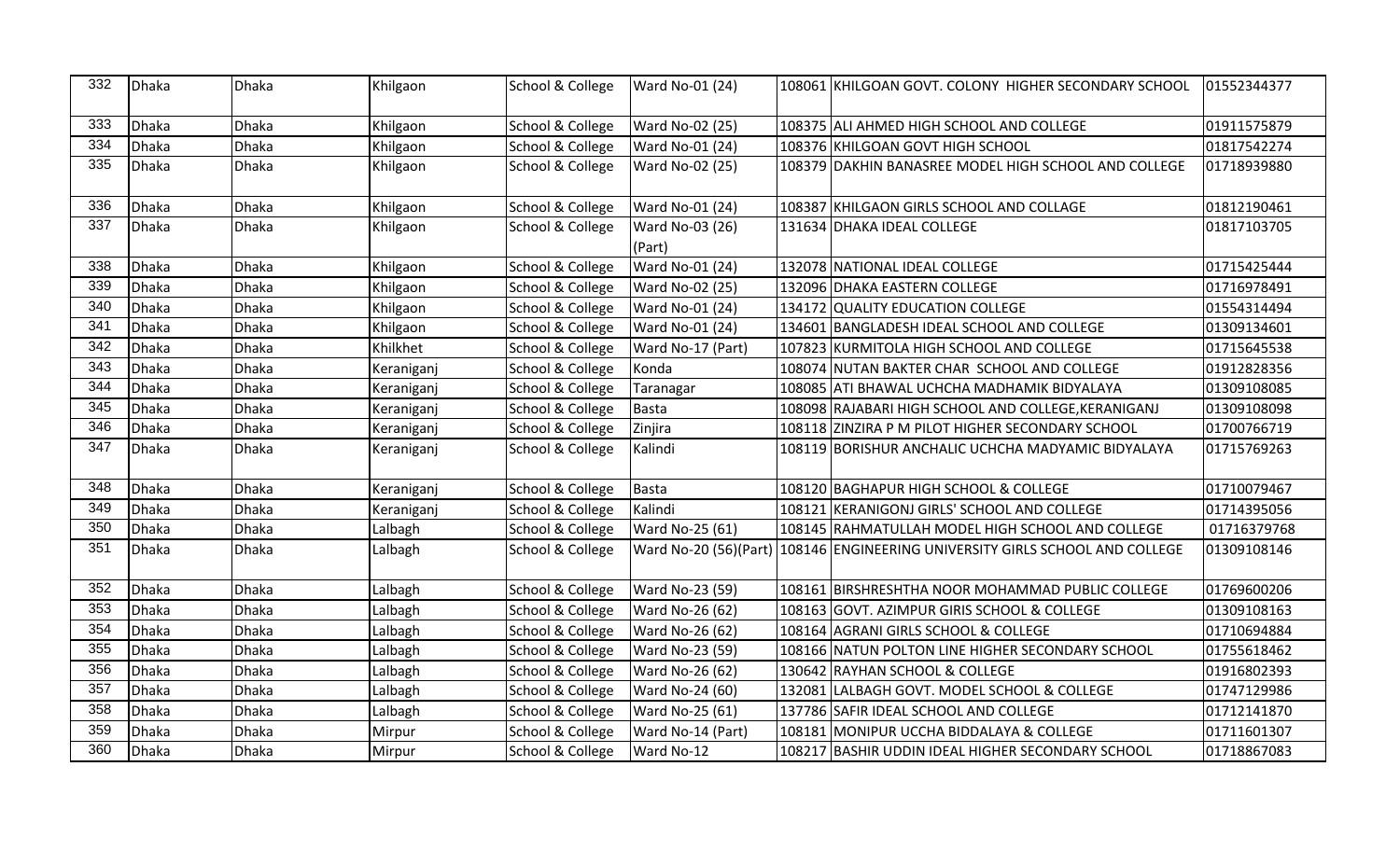| 361 | Dhaka | <b>Dhaka</b> | Mirpur      | School & College | Ward No-13                | 132141 SHAROJ INTERNATIONAL SCHOOL AND COLLEGE                           | 01676469433 |
|-----|-------|--------------|-------------|------------------|---------------------------|--------------------------------------------------------------------------|-------------|
| 362 | Dhaka | <b>Dhaka</b> | Mirpur      | School & College | Ward No-07 (Part)         | 134180 GREEN FIELD COLLEGE                                               | 01786500930 |
| 363 | Dhaka | <b>Dhaka</b> | Mirpur      | School & College | Ward No-07 (Part)         | 136788 MIRPUR CANTONMENT PUBLIC SCHOOL AND COLLEGE                       | 01769024380 |
| 364 | Dhaka | <b>Dhaka</b> | Mirpur      | School & College | Ward No-11                | 108218 KALLYANPUR GIRLS SCHOOL & COLLEGE                                 | 01712837231 |
| 365 | Dhaka | Dhaka        | Mohammadpur | School & College | Ward No-32 (45)           | 108239 JAMILA AYEENUL ANANDA BIDDALAY AND COLLEGE                        | 01922151454 |
| 366 | Dhaka | <b>Dhaka</b> | Mohammadpur | School & College | Ward No-32 (45)           | 108258 DHAKA RESIDENTIAL MODEL COLLEGE                                   | 01713131670 |
| 367 | Dhaka | <b>Dhaka</b> | Mohammadpur | School & College | Ward No-32 (45)           | 108259 ST. JOSEPH HIGHER SECONDARY SCHOOL                                | 01552417196 |
| 368 | Dhaka | <b>Dhaka</b> | Mohammadpur | School & College | Ward No-29 (42)           | 108260 KISHALAYA GIRL'S SCHOOL & COLLEGE                                 | 01711147570 |
| 369 | Dhaka | <b>Dhaka</b> | Mohammadpur | School & College | Ward No-32 (45)           | 108263 BADSHA FAISAL INSTITUTE                                           | 01309108263 |
| 370 | Dhaka | <b>Dhaka</b> | Mohammadpur | School & College | Ward No-32 (45)           | 108264 MOHAMMADPUR MODEL SCHOOL & COLLEGE                                | 01977108264 |
| 371 | Dhaka | <b>Dhaka</b> | Mohammadpur | School & College | Ward No-33 (Part)<br>(46) | 131916 FIROZA BASHAR IDEAL COLLEGE                                       | 01918193719 |
| 372 | Dhaka | <b>Dhaka</b> | Mohammadpur | School & College | Ward No-32 (45)           | 132107 MOHAMMADPUR PREPARATORY HIGHER SECONDARY<br><b>ISCHOOL</b>        | 01915556861 |
| 373 | Dhaka | <b>Dhaka</b> | Mohammadpur | School & College | Ward No-32 (45)           | 134446 WINSOME SCHOOL & COLLEGE                                          | 01823055238 |
| 374 | Dhaka | <b>Dhaka</b> | Mohammadpur | School & College | Ward No-32 (45)           | 136836 SUNWAY SCHOOL AND COLLEGE                                         | 01616751525 |
| 375 | Dhaka | <b>Dhaka</b> | Mohammadpur | School & College | Ward No-29 (42)           | 108261 LALMATIA HOUSING SOCIETY UCHCHA MADHYAMIK<br>BIDYALAYA            | 01718902822 |
| 376 | Dhaka | <b>Dhaka</b> | Motijheel   | School & College | Ward No-10 (33)           | 108277 IDEAL SCHOOL & COLLEGE                                            | 01670655288 |
| 377 | Dhaka | Dhaka        | Motijheel   | School & College | Ward No-09 (32)           | 108589 ARAMBAGH HIGH SCHOOL AND COLLEGE                                  | 01714054584 |
| 378 | Dhaka | <b>Dhaka</b> | Motijheel   | School & College | Ward No-10 (33)           | 130865 MOTIJHEEL MODEL HIGH SCHOOL AND COLLEGE                           | 01711444427 |
| 379 | Dhaka | <b>Dhaka</b> | Motijheel   | School & College | Ward No-10 (33)           | 132088 MOTIJHEEL GOVT. BOY'S HIGH SCHOOL AND COLLEGE                     | 01552304721 |
| 380 | Dhaka | <b>Dhaka</b> | Motijheel   | School & College | Ward No-08 (Part)<br>(31) | 108579 KAMALAPUR SHER-E-BANGLA RAILWAY HIGH SCHOOL<br><b>AND COLLEGE</b> | 01972687016 |
| 381 | Dhaka | <b>Dhaka</b> | Mugda Para  | School & College | Manda                     | 108368 HAIDER ALI HIGH SCHOOL AND COLLEGE                                | 01914200380 |
| 382 | Dhaka | <b>Dhaka</b> | Nawabganj   | School & College | Kailail                   | 108281 PARAGRAM HIGH SCHOOL AND COLLEGE                                  | 01911208312 |
| 383 | Dhaka | <b>Dhaka</b> | Nawabganj   | School & College | Bandura                   | 108282 BANDURA HOLY CROSS SCHOOL AND COLLEGE                             | 01711595271 |
| 384 | Dhaka | Dhaka        | Nawabganj   | School & College | Bandura                   | 108289 ST. EUPHRASIES GIRLS HIGH SCHOOL AND COLLEGE                      | 01712230410 |
| 385 | Dhaka | <b>Dhaka</b> | Nawabganj   | School & College | Bakshanagar               | 108311 P.K.B SCHOOL AND COLLEGE                                          | 01716206550 |
| 386 | Dhaka | <b>Dhaka</b> | Nawabganj   | School & College | Sholla                    | 108321 SHOLLA HIGHER SECONDARY SCHOOL                                    | 01835822077 |
| 387 | Dhaka | <b>Dhaka</b> | Nawabganj   | School & College | Kalakopa                  | 108298 NAWABGONJ GOVT. PILOT HIGH SCHOOL AND COLLEGE                     | 01842154793 |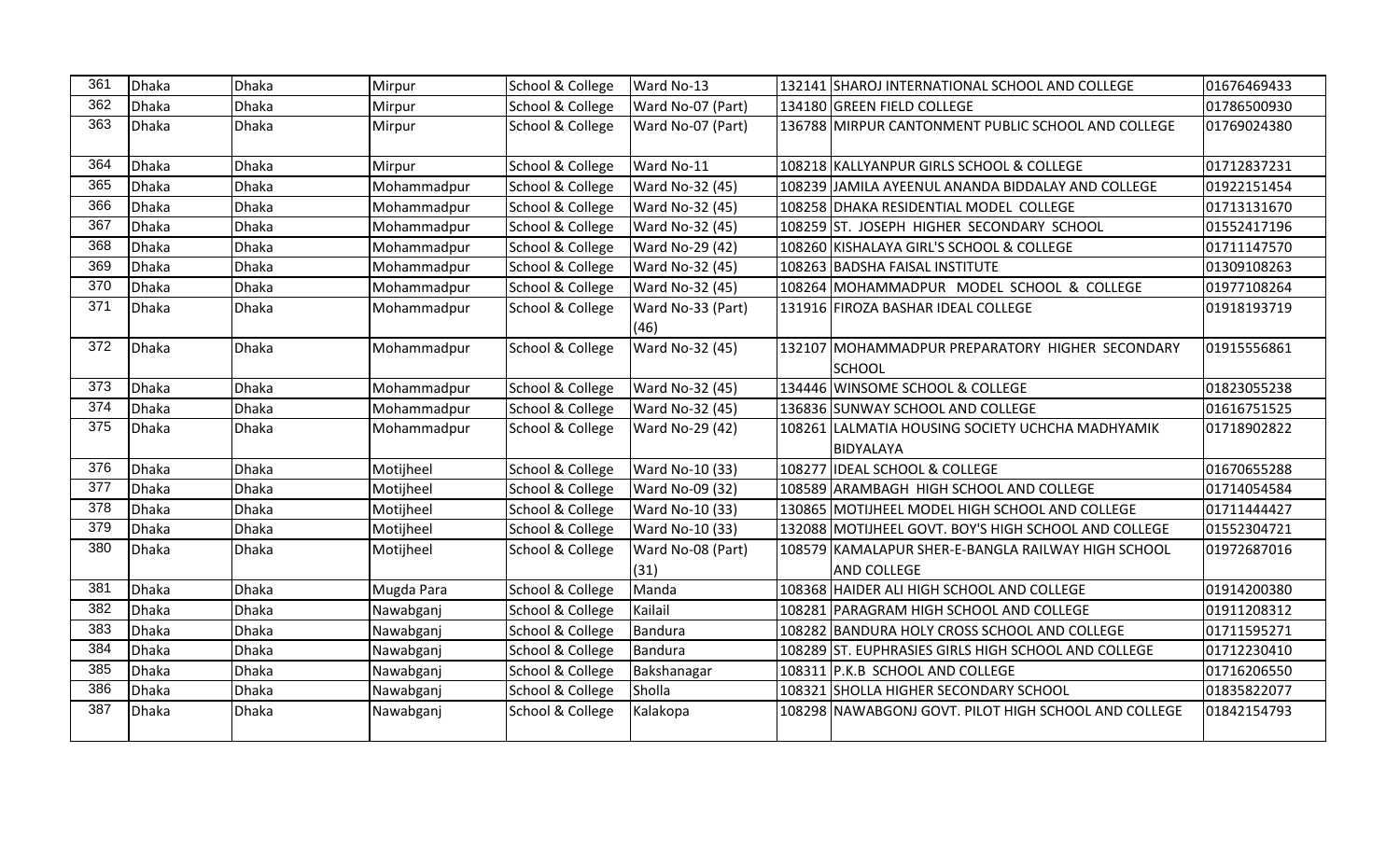| 388 | Dhaka | <b>Dhaka</b> | Nawabganj         | School & College | Kalakopa               | 108320 NAWABAGON PILOT UCHCHA MADYAMIC BALIKA                      | 01755396100 |
|-----|-------|--------------|-------------------|------------------|------------------------|--------------------------------------------------------------------|-------------|
|     |       |              |                   |                  |                        | BIDYALAYA                                                          |             |
| 389 | Dhaka | <b>Dhaka</b> | <b>New Market</b> | School & College | Ward No-18 (52)        | 107961 B C S I R SCHOOL AND COLLEGE                                | 01716223288 |
| 390 | Dhaka | <b>Dhaka</b> | <b>New Market</b> | School & College | Ward No-18 (52)        | 107962 GOVT. LABORATORY HIGH SCHOOL AND COLLEGE                    | 01556334383 |
| 391 | Dhaka | <b>Dhaka</b> | <b>New Market</b> | School & College | <b>Ward No-18 (52)</b> | 108162 BIRSHRESTHA MUNSHI ABDUR ROUF BORDER GUARD                  | 01769600398 |
|     |       |              |                   |                  |                        | <b>BANGLADESH COLLEGE</b>                                          |             |
| 392 | Dhaka | <b>Dhaka</b> | Pallabi           | School & College | Ward No-05             | 108188 MIRPUR BANGLA HIGHER SECONDARY SCHOOL                       | 01817516058 |
| 393 | Dhaka | <b>Dhaka</b> | Pallabi           | School & College | Ward No-02             | 108337 DR. MOHAMMAD SHAHIDULLAH ADARSHA UCHCHA                     | 01676835663 |
|     |       |              |                   |                  |                        | <b>MADYAMIC BIDYAPITH</b>                                          |             |
| 394 | Dhaka | <b>Dhaka</b> | Pallabi           | School & College | Ward No-06 (Part)      | 132085 AHSANIA MISSION SCHOOL & COLLEGE                            | 01624977409 |
| 395 | Dhaka | <b>Dhaka</b> | Paltan            | School & College | Ward No-13 (36)        | 108279 RAJARBAGH POLICE LINE UCHCHA MADYAMIC BIDYALAYA 01970088472 |             |
|     |       |              |                   |                  |                        |                                                                    |             |
| 396 | Dhaka | <b>Dhaka</b> | Ramna             | School & College | Ward No-36 (55)        | 108340 SHER E BANGLA SCHOOL AND COLLEGE                            | 01517124970 |
| 397 | Dhaka | <b>Dhaka</b> | Ramna             | School & College | Ward No-19 (53)        | 108357 VIQARUNNISA NOON SCHOOL & COLLEGE                           | 01309108357 |
| 398 | Dhaka | <b>Dhaka</b> | Ramna             | School & College | Ward No-19 (53)        | 108359 WILLES LITTLE FLOWER SCHOOL AND COLLEGE                     | 01711576526 |
| 399 | Dhaka | <b>Dhaka</b> | Ramna             | School & College | Ward No-35 (54)        | 108360 ISPAHANI GIRLS SCHOOL AND COLLEGE                           | 01309108360 |
| 400 | Dhaka | <b>Dhaka</b> | Ramna             | School & College | Ward No-19 (53)        | 108361 SIDDESWARI BOYS HIGH SCHOOL AND COLLEGE                     | 01715460810 |
| 401 | Dhaka | <b>Dhaka</b> | Ramna             | School & College | Ward No-35 (54)        | 132367 BIAM MODEL SCHOOL AND COLLEGE                               | 01730301247 |
| 402 | Dhaka | <b>Dhaka</b> | Rampura           | School & College | Ward No-23             | 108040 SOUTH POINT SCHOOL & COLLEGE                                | 01716374781 |
| 403 | Dhaka | <b>Dhaka</b> | Rampura           | School & College | Ward No-22             | 134136 AL-FURQAN ENGLISH HIGH SCHOOL AND COLLEGE                   | 01680991942 |
| 404 | Dhaka | <b>Dhaka</b> | Sabujbagh         | School & College | Ward No-05 (28)        | 134462 CITY MODEL SCHOOL AND COLLEGE                               | 01915470205 |
| 405 | Dhaka | <b>Dhaka</b> | Rupnagar          | School & College | Ward No-07 (Part)      | 132200 GOVERNMENT RUPNAGAR MODEL SCHOOL AND COLLEGE 01309132200    |             |
|     |       |              |                   |                  |                        |                                                                    |             |
| 406 | Dhaka | <b>Dhaka</b> | Savar             | School & College | Dhamsana               | 108406 AERE SCHOOL AND COLLEGE                                     | 01686237297 |
| 407 | Dhaka | <b>Dhaka</b> | Savar             | School & College | Dhamsana               | 108416 GAZIRCHAT A.M. HIGH SCHOOL AND COLLEGE                      | 01954108416 |
| 408 | Dhaka | <b>Dhaka</b> | Savar             | School & College | Tetuljhora             | 108429 MOHAMMAD ALI YEAKUB ALI SCHOOL AND COLLEGE                  | 01715015937 |
| 409 | Dhaka | <b>Dhaka</b> | Savar             | School & College | Ashulia                | 108456 ASHULIA UCHHA MADHYAMIC BIDHALAYA                           | 01714378109 |
| 410 | Dhaka | <b>Dhaka</b> | Savar             | School & College | Ashulia                | 108458 BEPZA PUBLIC SCHOOL AND COLLEGE                             | 01676066938 |
| 411 | Dhaka | <b>Dhaka</b> | Savar             | School & College | Pathalia               | 108459 SAVAR CANTONMENT PUBLIC SCHOOL AND COLLEGE                  | 01769093170 |
| 412 | Dhaka | <b>Dhaka</b> | Savar             | School & College | Pathalia               | 108460 JJAHANGIRNAGAR UNIVERSITY SCHOOL & COLLEGE                  | 01819808815 |
| 413 | Dhaka | <b>Dhaka</b> | Savar             | School & College | Amin Bazar             | 108462 MIRPUR MAFID-E-AM SCHOOL & COLLEGE                          | 01718166522 |
| 414 | Dhaka | <b>Dhaka</b> | Savar             | School & College | Ashulia                | 108463 DOSHAID ADHONYA KUMAR A K SCHOOL AND COLLEGE                | 01552362107 |
|     |       |              |                   |                  |                        |                                                                    |             |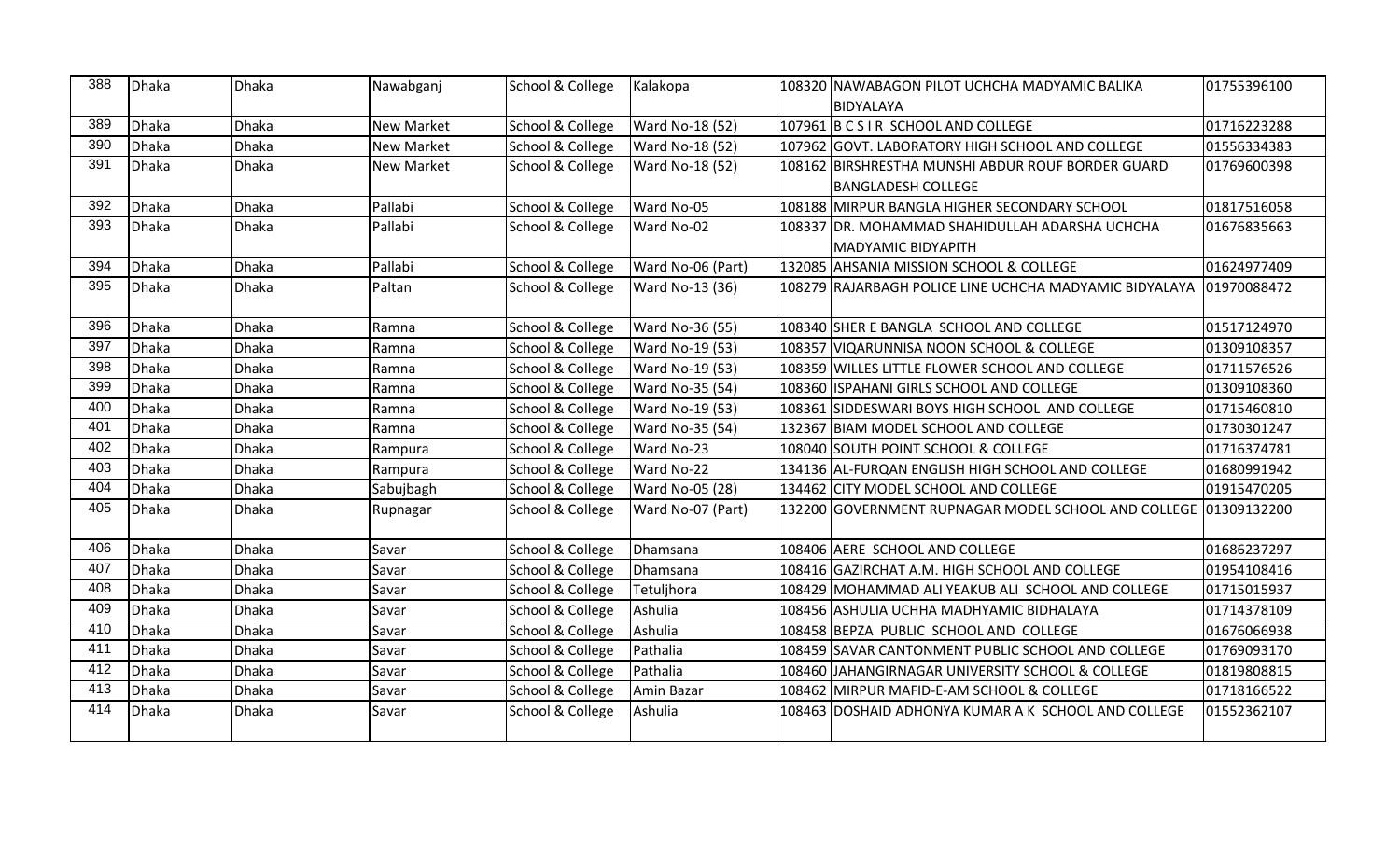| 415 | Dhaka        | Dhaka        | Savar                                | School & College            | Ward No-08                | 130700 ST.JHOSEPHS HIGH SCHOOL AND COLLEGE, DHORENDA                       | 01817021210 |
|-----|--------------|--------------|--------------------------------------|-----------------------------|---------------------------|----------------------------------------------------------------------------|-------------|
| 416 | Dhaka        | <b>Dhaka</b> | Savar                                | School & College            | Dhamsana                  | 130704 GOPAL BARI NABIN PROGOTI SCHOOL AND COLLEGE                         | 01712574841 |
| 417 | Dhaka        | <b>Dhaka</b> | Savar                                | School & College            | Savar Cantoment           | 134793 MORNING GLORY SCHOOL AND COLLEGE                                    | 01309134793 |
| 418 | Dhaka        | <b>Dhaka</b> | Savar                                | School & College            | Bhakurta                  | 108418 BHAKURTA UNION HIGH SCHOOL AND COLLEGE                              | 01712190709 |
| 419 | Dhaka        | <b>Dhaka</b> | Savar                                | School & College            | Savar                     | 108461 BPATC SCHOOL & COLLEGE                                              | 01819911063 |
| 420 | Dhaka        | <b>Dhaka</b> | Savar                                | School & College            | Shimulia                  | 134131 BANGLADESH KRIRA SHIKKHA PROTISHTAN                                 | 01711709951 |
| 421 | Dhaka        | <b>Dhaka</b> | Shah Ali                             | <b>School &amp; College</b> | Ward No-08                | 108222 BCIC COLLEGE                                                        | 01309108222 |
| 422 | Dhaka        | <b>Dhaka</b> | Shah Ali                             | School & College            | Ward No-08                | 108223 DHAKA SHIKSHA BOARD LABORATORY SCHOOL & COLLEGE 01819404601         |             |
| 423 | Dhaka        | <b>Dhaka</b> | Shahbagh                             | School & College            | Ward No-21 (57)           | 108355 UDAYAN UCHCHA MADYAMIK BIDYALAYA                                    | 01309108355 |
| 424 | Dhaka        | <b>Dhaka</b> | Shahbagh                             | School & College            | Ward No-20 (56)(Part)     | 108358 ENGINEERING UNIVERSITY SCHOOL & COLLEGE                             | 01715112004 |
| 425 | Dhaka        | <b>Dhaka</b> | Shahbagh                             | School & College            |                           | Ward No-20 (56)(Part) 108362 UNIVERSITI LABORATORY SCHOOL AND COLLEGE      | 01755654316 |
| 426 | Dhaka        | <b>Dhaka</b> | Shahbagh                             | School & College            |                           | Ward No-20 (56)(Part) 108391 MADARTEK ABDUL AZIZ UCHCHA MADHYAMIK BIDYALYA | 01712774829 |
| 427 | Dhaka        | <b>Dhaka</b> | Shahbagh                             | School & College            | Ward No-21 (57)           | 108393 KAMALAPUR SCHOOL AND COLLEGE                                        | 01309108393 |
| 428 | <b>Dhaka</b> | <b>Dhaka</b> | Shahbagh                             | School & College            |                           | Ward No-20 (56)(Part) 108388 KADAMTALA PURBA BASABO SCHOOL AND COLLEGE     | 01817130216 |
| 429 | Dhaka        | <b>Dhaka</b> | Sher-E-Bangla Nagar School & College |                             | Ward No-28 (41)           | 108241 SHER E BANGLA NAGAR GOVT. BOYS HIGH SCHOOL                          | 01819116734 |
| 430 | Dhaka        | <b>Dhaka</b> | Sher-E-Bangla Nagar School & College |                             | Ward No-28 (41)           | 108262 AGARGAONTALTALA GOVT.COLONY HIGH SCHOOL &<br>MOHILA COLLEGE         | 01817601552 |
| 431 | Dhaka        | <b>Dhaka</b> | Sher-E-Bangla Nagar School & College |                             | Ward No-27 (Part)<br>(40) | 108518 SHERE BANGLA NOGOR GOVT.GIRLS SCHOOL & COLLEGE                      | 01309108518 |
| 432 | Dhaka        | <b>Dhaka</b> | Sher-E-Bangla Nagar School & College |                             | Ward No-27 (Part)<br>(40) | 108523 NAZNEEN HIGH SCHOOL AND COLLEGE                                     | 01716374434 |
| 433 | Dhaka        | <b>Dhaka</b> | Sutrapur                             | School & College            | Ward No-42 (78)           | 108489 ST.FRANCIS XAVIER'S GIRLS HIGH SCHOOL AND COLLEGE                   | 01793135324 |
| 434 | Dhaka        | <b>Dhaka</b> | Sutrapur                             | School & College            | Ward No-43 (79)           | 108494 EAST BENGAL INSTITUTION AND COLLEGE                                 | 01715800019 |
| 435 | Dhaka        | <b>Dhaka</b> | Sutrapur                             | School & College            | Ward No-42 (78)           | 108497 ST. GREGORY'S HIGH SCHOOL AND COLLEGE                               | 01723653748 |
| 436 | Dhaka        | <b>Dhaka</b> | Sutrapur                             | School & College            | Ward No-44 (80)<br>(Part) | 132087 COSMOPOLITAN LABRATORY SCHOOL AND COLLEGE                           | 01552396517 |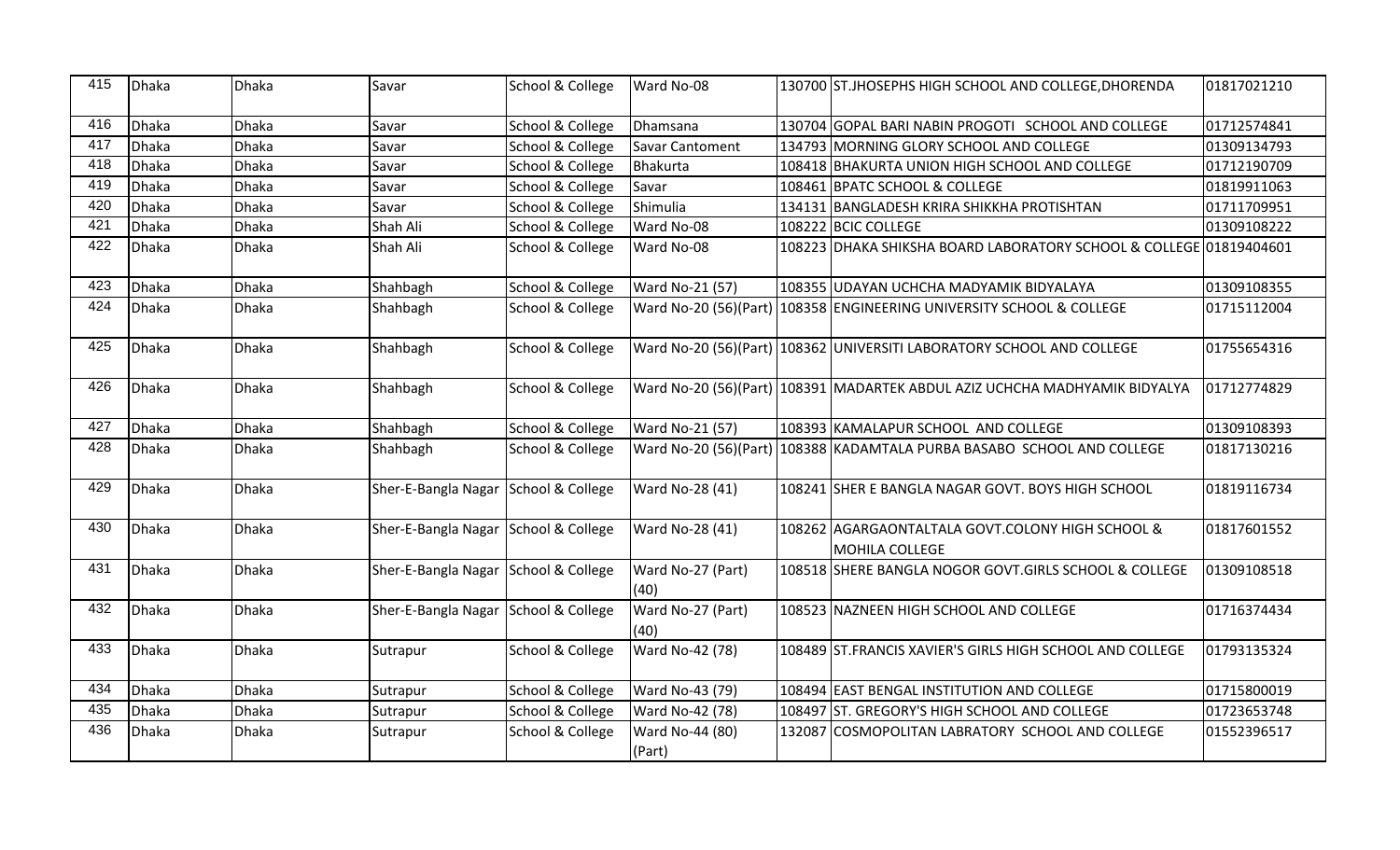| 437 | Dhaka | Dhaka        | Sutrapur          | School & College | Ward No-43 (79)           | 108513 K.L. JUBILEE SCHOOL AND COLLEGE                             | 01743139304 |
|-----|-------|--------------|-------------------|------------------|---------------------------|--------------------------------------------------------------------|-------------|
| 438 | Dhaka | <b>Dhaka</b> | Sutrapur          | School & College | Ward No-44 (80)<br>(Part) | 108498 MONIZA RAHMAN GIRLS HIGH SCHOOL AND COLLEGE                 | 01309108498 |
| 439 | Dhaka | <b>Dhaka</b> | Tejgaon           | School & College | Ward No-25 (Part)<br>(38) | 108517 CIVIL AVIATION SCHOOL AND COLLEGE AND COLLEGE               | 01769975760 |
| 440 | Dhaka | <b>Dhaka</b> | Tejgaon Ind. Area | School & College | Ward No-25 (Part)<br>(38) | 137676 DHAKA IDEAL COLLEGE TEJGAON                                 | 01552449644 |
| 441 | Dhaka | <b>Dhaka</b> | Tejgaon Ind. Area | School & College | Ward No- 24(37)           | 108527 TEJGAON ADARSHA SCHOOL AND COLLEGE                          | 01712510920 |
| 442 | Dhaka | <b>Dhaka</b> | Turag             | School & College | Harirampur                | 108193 KAMAR PARA SCHOOL AND COLLEGE                               | 01552591420 |
| 443 | Dhaka | <b>Dhaka</b> | Turag             | School & College | Harirampur                | 134587 ANWARA - MANNAF GIRLS SCHOOL AND COLLEGE                    | 01713425672 |
| 444 | Dhaka | <b>Dhaka</b> | Turag             | School & College | Harirampur                | 136318 AKIJ FOUNDATION SCHOOL AND COLLEGE                          | 01746986622 |
| 445 | Dhaka | <b>Dhaka</b> | Uttara Paschim    | School & College | WARD NO-01 (PART)         | 108538 UTTARA HIGH SCHOOL AND COLLEGE                              | 01715385878 |
| 446 | Dhaka | <b>Dhaka</b> | Uttara Paschim    | School & College | WARD NO-01 (PART)         | 108572 MILESTONE COLLEGE                                           | 01720532603 |
| 447 | Dhaka | <b>Dhaka</b> | Uttara Paschim    | School & College | WARD NO-01 (PART)         | 134006 UTTARA CITY COLLEGE                                         | 01841638519 |
| 448 | Dhaka | Dhaka        | Uttara Paschim    | School & College | WARD NO-01 (PART)         | 134221 TRUST COLLEGE                                               | 01730322622 |
| 449 | Dhaka | <b>Dhaka</b> | Uttara            | School & College | Ward No-01(Part)          | 107845 UTTARA GIRLS HIGH SCHOOL AND COLLEGE                        | 01721495704 |
| 450 | Dhaka | <b>Dhaka</b> | Uttara            | School & College | Ward No-01(Part)          | 108542 ARMED POLICE BATTALION SCHOOL AND COLLEGE                   | 01553143536 |
| 451 | Dhaka | <b>Dhaka</b> | Uttara            | School & College | Ward No-01(Part)          | 108570 I.E.S.UCHCHA MADYANIC BIDYALAYA                             | 01712114893 |
| 452 | Dhaka | <b>Dhaka</b> | Uttara            | School & College | Ward No-01(Part)          | 108573 RAJUK UTTARA MODEL COLLEGE                                  | 01714034441 |
| 453 | Dhaka | <b>Dhaka</b> | Uttara            | School & College | Ward No-01(Part)          | 131890 SRISTY CENTRAL SCHOOL AND COLLEGE, UTTARA                   | 01671403822 |
| 454 | Dhaka | <b>Dhaka</b> | Uttara            | School & College | Ward No-01(Part)          | 132080 BAIKAL SCHOOL                                               | 01551059709 |
| 455 | Dhaka | <b>Dhaka</b> | Uttara            | School & College | Ward No-01(Part)          | 134389 DHAKA MEGACITY COLLEGE                                      | 01748866285 |
| 456 | Dhaka | <b>Dhaka</b> | Uttara            | School & College | Ward No-01(Part)          | 134526 UTTARA RESIDENTIAL SCHOOL AND COLLEGE                       | 01754390910 |
| 457 | Dhaka | <b>Dhaka</b> | Uttara            | School & College | Ward No-01(Part)          | 136256 WIDE VISION SCHOOL AND COLLEGE                              | 01711053063 |
| 458 | Dhaka | <b>Dhaka</b> | Uttara            | School & College | Ward No-01(Part)          | 108540 NAWAB HABIBULLAH MODEL SCHOOL AND COLLEGE                   | 01711243860 |
| 459 | Dhaka | <b>Dhaka</b> | <b>Uttar Khan</b> | School & College | <b>Uttar Khan</b>         | 108548 MAINARTEK HIGH SCHOOL AND COLLEGE                           | 01916295719 |
| 460 | Dhaka | <b>Dhaka</b> | Wari              | School & College | Ward No-39 (75)           | 108514 SHER-E-BANGLA BALIKA MAHAVIDYALAYA, HATKHOLA<br><b>ROAD</b> | 01717355195 |
| 461 | Dhaka | Faridpur     | Bhanga            | School & College | Gharua                    | 108633 SHARIFABAD HIGH SCHOOL AND COLLEGE                          | 01716190982 |
| 462 | Dhaka | Faridpur     | Faridpur Sadar    | School & College | Ward No-05                | 108743 HALIMA GIRLS SCHOOL AND COLLEGE, FARIDPUR                   | 01716214636 |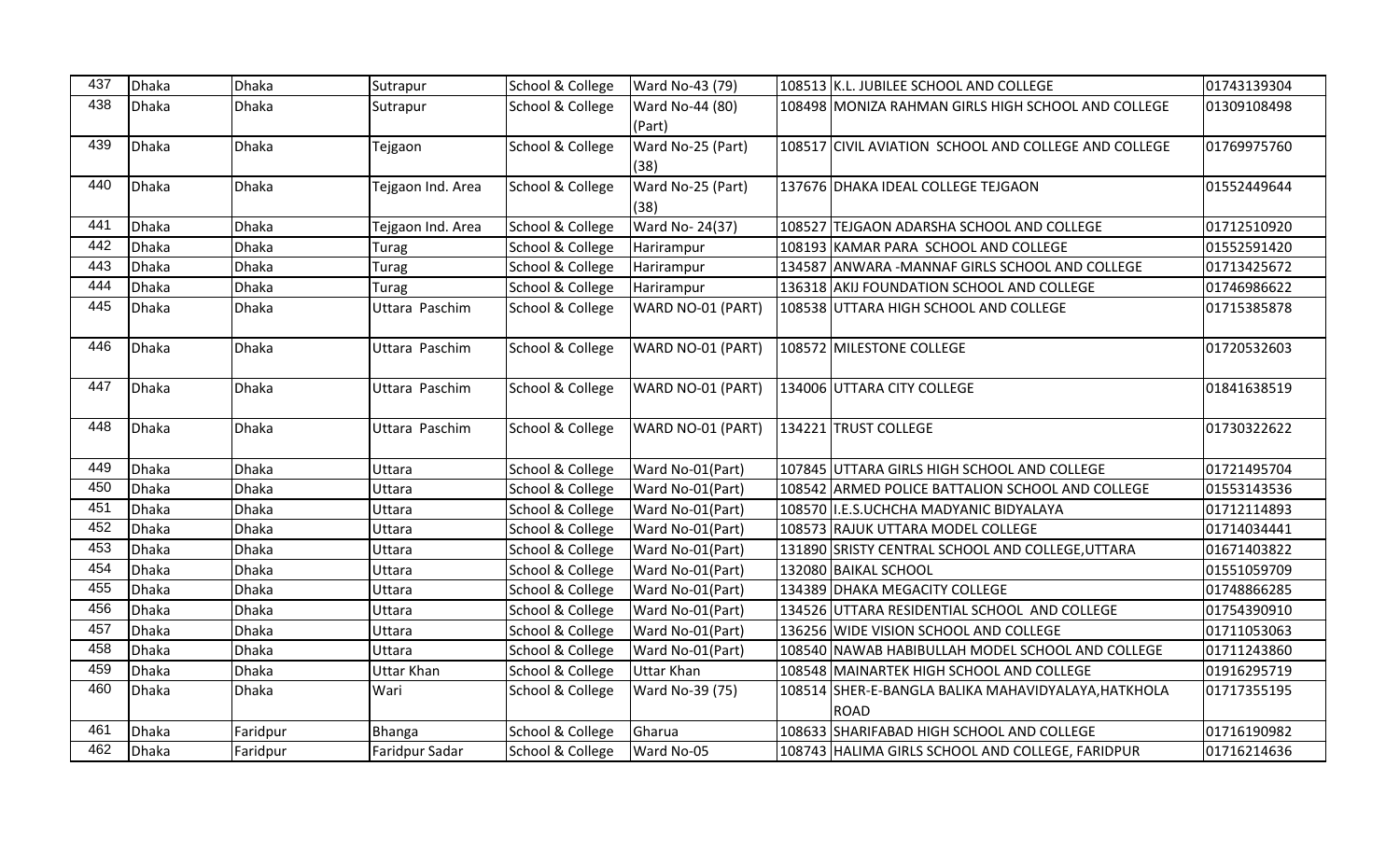| 463 | <b>Dhaka</b> | Faridpur | Faridpur Sadar | School & College | Kaijuri      | 108775 KABI JASIM UDDIN SCHOOL AND COLLEGE                             | 01718012867 |
|-----|--------------|----------|----------------|------------------|--------------|------------------------------------------------------------------------|-------------|
| 464 | <b>Dhaka</b> | Faridpur | Madhukhali     | School & College | Raipur       | 108807 SUKUR MAMUD HIGHER SECONDARY SCHOOL                             | 01716656462 |
| 465 | <b>Dhaka</b> | Faridpur | Madhukhali     | School & College | Megchami     | 108828 MEGCAMI ADARSHA SCHOOL AND COLLEGE                              | 01717210118 |
| 466 | <b>Dhaka</b> | Faridpur | Madhukhali     | School & College | Arpara       | 108840 KAZI SIRAJUL ISLAM GIRLS SCHOOL AND COLLEGE, ARPARA 01309108840 |             |
| 467 | <b>Dhaka</b> | Faridpur | Nagarkanda     | School & College | Char Jasordi | 130656 SAYEDA SAJEDA CHOWDHURY HIGH SCHOOL AND<br><b>COLLEGE</b>       | 01712036302 |
| 468 | <b>Dhaka</b> | Gazipur  | Gazipur Sadar  | School & College | Mirzapur     | 108935 BHAWAL MIRZAPUR HAZI JAMIR UDDIN SCHOOL AND<br><b>COLLEGE</b>   | 01718229764 |
| 469 | Dhaka        | Gazipur  | Gazipur Sadar  | School & College | Ward No-41   | 108941 BHADUN MULTELATERAL SCHOOL AND COLLEGE                          | 01941582180 |
| 470 | <b>Dhaka</b> | Gazipur  | Gazipur Sadar  | School & College | Ward No-13   | 108950 ALEKJAN GIRL'S HIGH SCHOOL AND COLLEGE                          | 01912073682 |
| 471 | <b>Dhaka</b> | Gazipur  | Gazipur Sadar  | School & College | Ward No-16   | 108961 KAZIMUDDIN CHOWDHURY SCHOOL AND COLLEGE                         | 01839955157 |
| 472 | <b>Dhaka</b> | Gazipur  | Gazipur Sadar  | School & College | Ward No-42   | 108978 HARBAID HIGH SCHOOL AND COLLEGE                                 | 01711783251 |
| 473 | <b>Dhaka</b> | Gazipur  | Gazipur Sadar  | School & College | Ward No-03   | 109028 HATIMARA UCHCHA MADYAMIK BIDYALAYA                              | 01309109028 |
| 474 | <b>Dhaka</b> | Gazipur  | Gazipur Sadar  | School & College | Bhawalgarh   | 109039 RAJENDRAPUR CANTONMENT PUBLIC SCHOOL AND<br><b>COLLEGE</b>      | 01769033170 |
| 475 | <b>Dhaka</b> | Gazipur  | Gazipur Sadar  | School & College | Ward No-19   | 109042 SALNA NASIR UDDIN MEMORIAL HIGH SCHOOL AND<br><b>COLLEGE</b>    | 01711057451 |
| 476 | <b>Dhaka</b> | Gazipur  | Gazipur Sadar  | School & College | Ward No-08   | 109043 M.E.H.ARIF COLLEGE                                              | 01721982697 |
| 477 | <b>Dhaka</b> | Gazipur  | Gazipur Sadar  | School & College | Ward No-48   | 109051 SHAHAJUDDIN SARKER MODEL HIGHER SECONDARY<br><b>SCHOOL</b>      | 01715004393 |
| 478 | <b>Dhaka</b> | Gazipur  | Gazipur Sadar  | School & College | Ward No-51   | 109053 SATAISH HIGH SCHOOL AND COLLEGE                                 | 01712993699 |
| 479 | <b>Dhaka</b> | Gazipur  | Gazipur Sadar  | School & College | Ward No-54   | 109062 TONGI PILOT SCHOOL AND GIRLS COLLEGE                            | 01711536795 |
| 480 | <b>Dhaka</b> | Gazipur  | Gazipur Sadar  | School & College | Ward No-54   | 109063 SAFIUDDIN SARKER ACADEMY AND COLLEGE                            | 01771165260 |
| 481 | <b>Dhaka</b> | Gazipur  | Gazipur Sadar  | School & College | Mirzapur     | 132208 GAZIPUR RESIDENTIAL MODEL SCHOOL & COLLEGE                      | 01711069037 |
| 482 | <b>Dhaka</b> | Gazipur  | Gazipur Sadar  | School & College | Mirzapur     | 134109 BHAWAL MIRZAPUR PUBLIC SCHOOL AND COLLEGE                       | 01712127009 |
| 483 | <b>Dhaka</b> | Gazipur  | Gazipur Sadar  | School & College | Bhawalgarh   | 134482 IQBAL SIDDIQUEE SCHOOL AND COLLEGE                              | 01929918833 |
| 484 | <b>Dhaka</b> | Gazipur  | Gazipur Sadar  | School & College | Ward No-15   | 135243 LINCOLN INTERNATIONAL SCHOOL AND COLLEGE                        | 01817521516 |
| 485 | <b>Dhaka</b> | Gazipur  | Gazipur Sadar  | School & College | Ward No-56   | 109045 AMZAD ALI SARKAR PILOT GIRLS HIGH SCHOOL AND<br><b>COLLEGE</b>  | 01712288714 |
| 486 | <b>Dhaka</b> | Gazipur  | Gazipur Sadar  | School & College | Ward No-57   | 109046 SIRAJ UDDIN SARKER VIDYANIKETAN AND COLLEGE                     | 01712191980 |
| 487 | <b>Dhaka</b> | Gazipur  | Gazipur Sadar  | School & College | Ward No-16   | 130693 CHANDANA HIGH SCHOOL AND COLLEGE                                | 01711602287 |
| 488 | <b>Dhaka</b> | Gazipur  | Gazipur Sadar  | School & College | Ward No-41   | 134509 SIRAJ UDDIN SARKER MODEL SCHOOL AND COLLEGE                     | 01715662929 |
| 489 | Dhaka        | Gazipur  | Kaliakair      | School & College | Mouchak      | 109074 MOUCHAK SCOUT HIGH SCHOOL AND COLLEGE                           | 01705313132 |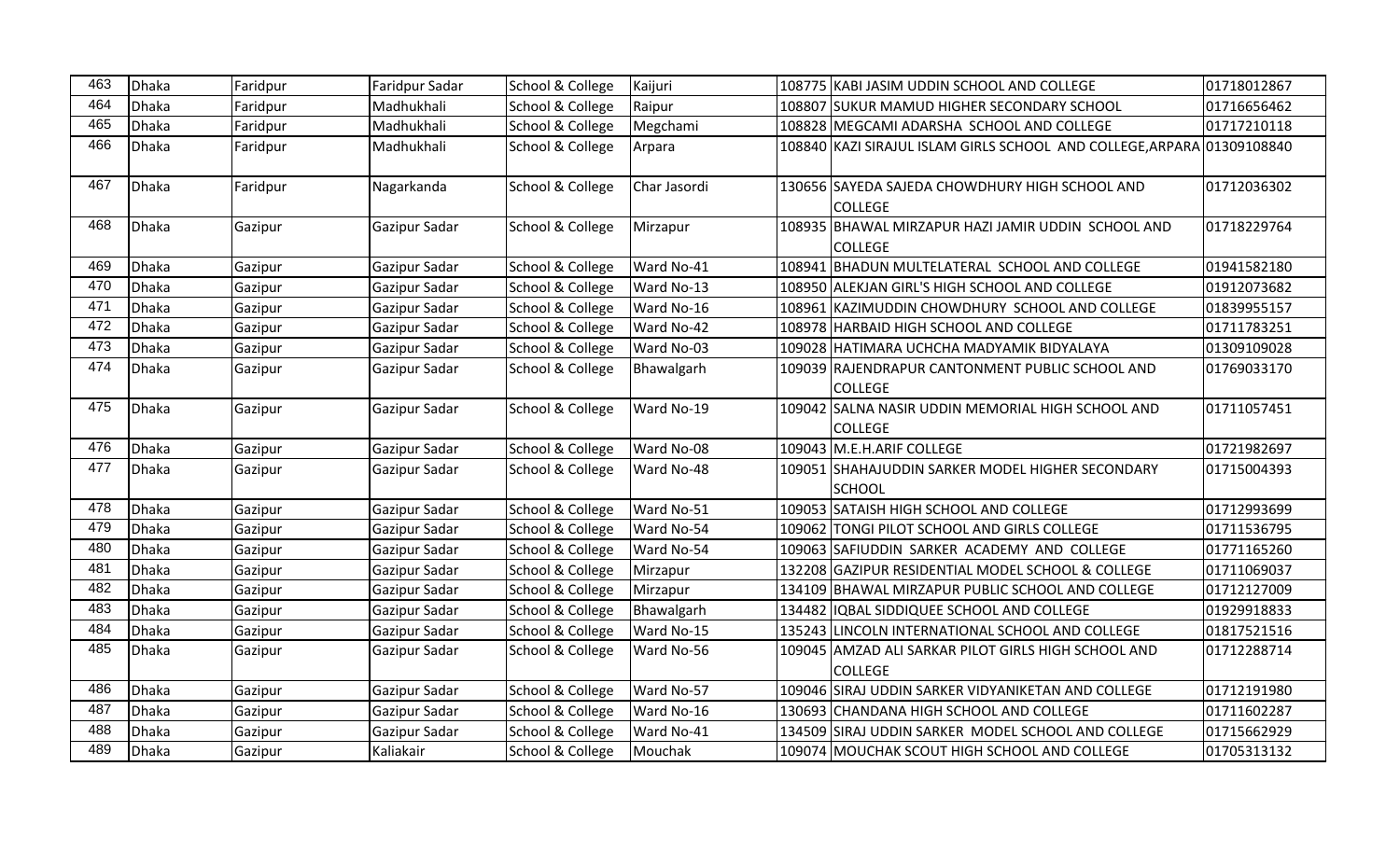| 490 | Dhaka | Gazipur     | Kaliakair       | School & College | Ward No-09               | 109086 VASHA SHAHEED ABDUL JABBAR ANSAR VDP SCHOOL                    | 01712600784 |
|-----|-------|-------------|-----------------|------------------|--------------------------|-----------------------------------------------------------------------|-------------|
|     |       |             |                 |                  |                          | <b>AND COLLEGE</b>                                                    |             |
| 491 | Dhaka | Gazipur     | Kaliakair       | School & College | Madhyapara               | 109087 NORTH LOSHKAR CHALA HIGH SCHOOL AND COLLEGE                    | 01309109087 |
| 492 | Dhaka | Gazipur     | Kaliakair       | School & College | Mouchak                  | 136026 PROFESSOR SHAHJAHAN ALI SCHOOL AND COLLEGE                     | 01914726619 |
| 493 | Dhaka | Gazipur     | Kaliakair       | School & College | Chapair                  | 109113 BARAI BARI A.K.U.INSTITUTION AND COLLEGE                       | 01731753003 |
| 494 | Dhaka | Gazipur     | Kaliganj        | School & College | Moktarpur                | 109114 BIR MUKTIZODDA RUHUL AMIN DHALI HIGH SCHOOL                    | 01309109114 |
| 495 | Dhaka | Gazipur     | Kaliganj        | School & College | Tumulia                  | 109127 ST. MARYS GIRLS SCHOOL AND COLLEGE                             | 01741062308 |
| 496 | Dhaka | Gazipur     | Kaliganj        | School & College | Jangalia                 | 109183 AZMATPUR ADARSHA SCHOOL AND COLLEGE                            | 01723738107 |
| 497 | Dhaka | Gazipur     | Kapasia         | School & College | Sanmania                 | 109210 ARAL G.L. SCHOOL AND COLLEGE                                   | 01761886917 |
| 498 | Dhaka | Gazipur     | Kapasia         | School & College | Targaon                  | 109220 KOHINOOR HIGH SCHOOL AND COLLEGE                               | 01823332517 |
| 499 | Dhaka | Gazipur     | Kapasia         | School & College | Durgapur                 | 109326 TARAGANJ H. N. UCCHA MADHYAMIC BIDYLAYA                        | 01718517620 |
| 500 | Dhaka | Gazipur     | Sreepur         | School & College | Ward No-07               | 109335 ABED ALI GIRLS SCHOOL AND COLLEGE                              | 01820509869 |
| 501 | Dhaka | Gazipur     | Sreepur         | School & College | Prahladpur               | 109349 PROHALADPUR SCHOOL AND COLLEGE                                 | 01309109349 |
| 502 | Dhaka | Gazipur     | Sreepur         | School & College | Ward No-08               | 130782 ADDAHPAK RAFIQUL ISLAM ACADEMY                                 | 01712018642 |
| 503 | Dhaka | Gazipur     | Sreepur         | School & College | Telihati                 | 136906 MAWNA CHOWRASTA CREATIVE SCHOOL AND COLLEGE                    | 01712844094 |
| 504 | Dhaka | Gopalganj   | Gopalganj Sadar | School & College | Kajulia                  | 109460 PALLI MANGAL UNITED ACADEMY AND COLLEGE                        | 01674845524 |
| 505 | Dhaka | Gopalganj   | Gopalganj Sadar | School & College | Ward No-07               | 134093 SHEIKH HASINA GOVT. GIRLS HIGH SCHOOL AND COLLEGE 101718771057 |             |
| 506 | Dhaka | Gopalganj   | Gopalganj Sadar | School & College | Chandra Dighalia         | 137095 RABEYA ALI GIRLS SCHOOL AND COLLEGE                            | 01729555222 |
| 507 | Dhaka | Gopalganj   | Kashiani        | School & College | Hatiara                  | 109496 JUDYAN BIDYA PITH HIGHER SECONDARY SCHOOL                      | 01711055880 |
| 508 | Dhaka | Gopalganj   | Kotalipara      | School & College | Radhaganj                | 109594 NESARUDDIN TALUKDER UCHCHA MADYAMIC BIDYALAYA                  | 01717470457 |
| 509 | Dhaka | Gopalganj   | Muksudpur       | School & College | Gobindapur               | 109596 MOULOVI ABDUL HYE MEMORIAL SCHOOL AND COLLEGE                  | 01309109596 |
| 510 | Dhaka | Gopalganj   | Muksudpur       | School & College | Bahugram                 | 109624 DURBASUR ADARSHA HIGH SCHOOL AND COLLEGE                       | 01765594295 |
| 511 | Dhaka | Gopalganj   | Muksudpur       | School & College | Batikamari               | 109657 BATIKA MARI UCHCHA MADHYAMIK MADHYAMIR<br>BIDYALAY             | 01309109657 |
| 512 | Dhaka | Gopalganj   | Tungipara       | School & College | Gopalpur                 | 109666 SAPTA PALLI JOARIA HIGH SCHOOL AND COLLEGE                     | 01710015481 |
| 513 | Dhaka | Gopalganj   | Tungipara       | School & College | Patgati                  | 109673 KHAN SAHEB SHAIKH MOSHARROF HOSSAIN SCHOOL &<br><b>COLLEGE</b> | 01715322404 |
| 514 | Dhaka | Kishoreganj | Austagram       | School & College | Khayerpur<br>Abdullahpur | 110231 ABDULLAPUR IDRIS ALI SCHOOL AND COLLEGE                        | 01720074332 |
| 515 | Dhaka | Kishoreganj | Bajitpur        | School & College | Ward No-06               | 110260 AFTAB UDDIN SCHOOL AND COLLEGE                                 | 01814241367 |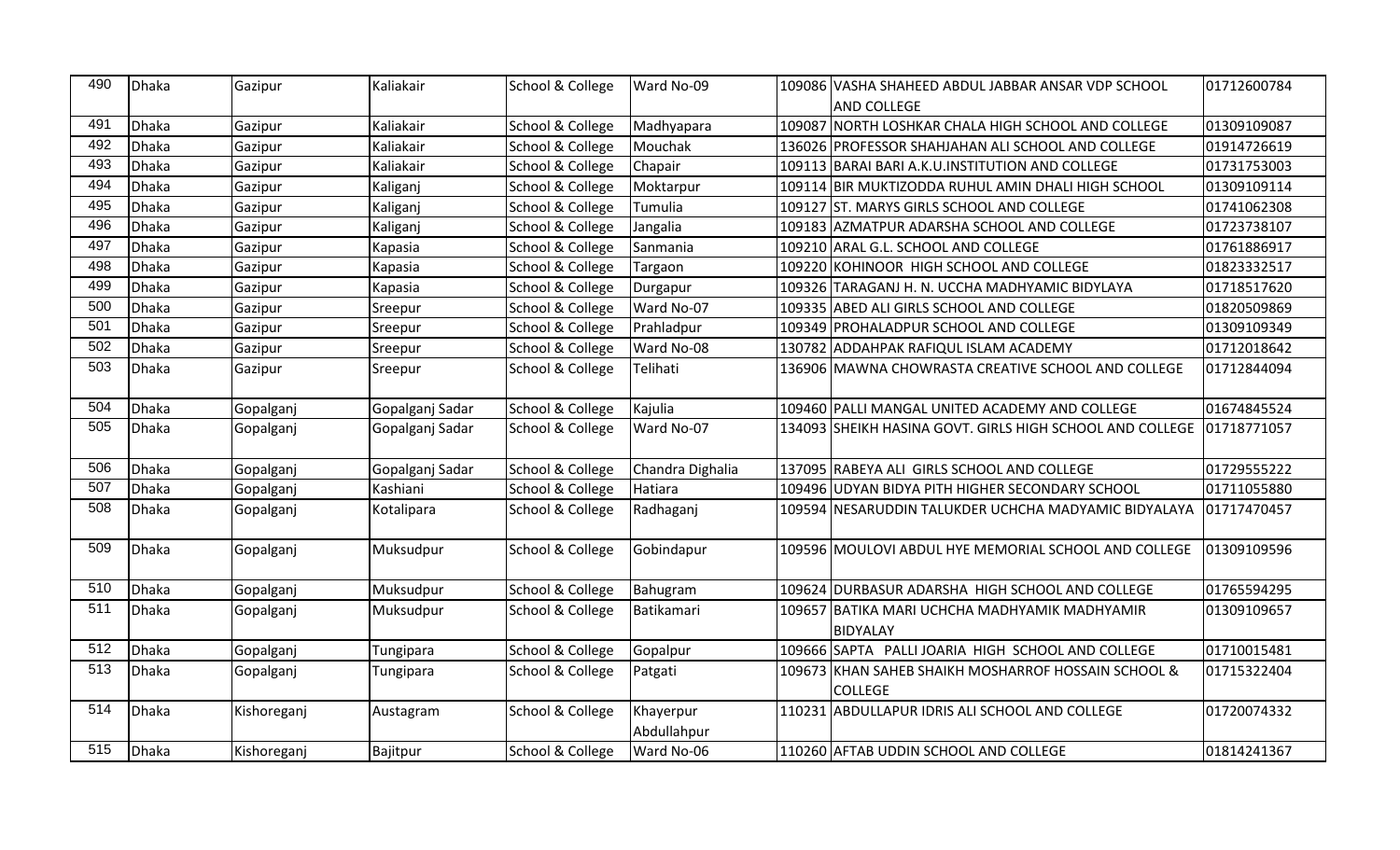| 516 | Dhaka | Kishoreganj | Bajitpur          | School & College | Ward No-04    |        | 110244 BAJITPUR RAZZAKUNESSA (R.N) GOVT. PILOT GIRLS   | 01722229960 |
|-----|-------|-------------|-------------------|------------------|---------------|--------|--------------------------------------------------------|-------------|
|     |       |             |                   |                  |               |        | HIGH SCHOOL AND COLLEGE                                |             |
| 517 | Dhaka | Kishoreganj | <b>Bhairab</b>    | School & College | Aganagar      |        | 110273 ZILLUR RAHMAN SCHOOL AND COLLEGE                | 0731045029  |
| 518 | Dhaka | Kishoreganj | <b>Bhairab</b>    | School & College | Gazaria       |        | 110275 HAZI ZILLUR RAHMAN SCHOOL AND COLLEGE           | 01918792834 |
| 519 | Dhaka | Kishoreganj | Hossainpur        | School & College | Sahedal       |        | 110292 S R D SHAMS UDDIN BHUYIAN SCHOOL & COLLEGE      | 01742715325 |
| 520 | Dhaka | Kishoreganj | Hossainpur        | School & College | Ward No-08    |        | 110296 GOVT. HOSSAINPUR MODEL PILOT SCHOOL & COLLEGE   | 01712999746 |
| 521 | Dhaka | Kishoreganj | Karimganj         | School & College | Niamatpur     |        | 110360 NYAMATPUR HIGH SCHOOL AND COLLEGE               | 01819979419 |
| 522 | Dhaka | Kishoreganj | Katiadi           | School & College | Banagram      |        | 110388 BANAGRAM ANANDA KISHOR HIGH SCHOOL AND          | 01726054871 |
|     |       |             |                   |                  |               |        | <b>COLLEGE</b>                                         |             |
| 523 | Dhaka | Kishoreganj | Katiadi           | School & College | Mumurdia      |        | 110391 CHATAL BAGHATA SCHOOL AND COLLEGE               | 01718671530 |
| 524 | Dhaka | Kishoreganj | Katiadi           | School & College | Ward No-06    |        | 110401 TAHERA NOOR HIGH SCHOOL AND COLLEGE             | 01729715666 |
| 525 | Dhaka | Kishoreganj | Katiadi           | School & College | Lohajuri      |        | 110394 LOHAJURI UNION SCHOOL AND COLLEGE               | 01711478182 |
| 526 | Dhaka | Kishoreganj | Kishoreganj Sadar | School & College | Maij Khapan   |        | 110448 HAZI MOMTAZ UDDIN SCHOOL AND COLLEGE            | 01715257526 |
| 527 | Dhaka | Kishoreganj | Kishoreganj Sadar | School & College | Rashidabad    |        | 110466 JIA UDDIN SCHOOL AND COLLEGE                    | 01728135864 |
| 528 | Dhaka | Kishoreganj | Kuliar Char       | School & College | Ward No-01    |        | 110499 ALIF SCIENCE AND TECHNICAL SCHOOL AND COLLEGE   | 01923304333 |
| 529 | Dhaka | Kishoreganj | Pakundia          | School & College | Patuabhanga   |        | 110563 SHIMULIA UCCHO MADDOMIC BIDDYALOY               | 01731159631 |
| 530 | Dhaka | Kishoreganj | Pakundia          | School & College | Jangalia      |        | 110579 CHARTEKI GIRLS SCHOOL AND COLLEGE               | 01720541603 |
| 531 | Dhaka | Kishoreganj | Pakundia          | School & College | Jangalia      |        | 110618 JJANGALIA UNION UCHCHA MADHYAMIK SCHOOL &       | 01309110618 |
|     |       |             |                   |                  |               |        | <b>COLLEGE</b>                                         |             |
| 532 | Dhaka | Madaripur   | Kalkini           | School & College | Banshgari     |        | 110656 KHASHER HAT SAYED ABUL HOSSAIN SCHOOL & COLLEGE | 01309110656 |
| 533 | Dhaka | Madaripur   | Kalkini           | School & College | Dasar         |        | 110718 D.K.IDEAL SYED ATAHAR ALI ACADEMY & COLLEGE     | 01309110718 |
| 534 | Dhaka | Madaripur   | Madaripur Sadar   | School & College | Dhurail       |        | 110760 SHIREEN JAHAN MEMORIAL SCHOOL & COLLEGE         | 01716281670 |
| 535 | Dhaka | Madaripur   | Madaripur Sadar   | School & College | Ward No-01    |        | 110724 ASMOT ALI KHAN PUBLIC SCHOOL AND COLLEGE        | 01712967045 |
| 536 | Dhaka | Madaripur   | Rajoir            | School & College | Hossainpur    |        | 110821 TAKERHAT POPULAR HIGH SCHOOL AND COLLEGE        | 01727689141 |
| 537 | Dhaka | Madaripur   | Rajoir            | School & College | Khalia        |        | 110822 SHAHID SARDAR SAJAHAN GIRLS SCHOOL & COLLEGE    | 01711272981 |
| 538 | Dhaka | Madaripur   | Rajoir            | School & College | Badar Pasha   |        | 110791 RAJORE GOPALGANJ K.J.S PILOT INSTITUTION AND    | 01716682779 |
|     |       |             |                   |                  |               |        | <b>COLLEGE</b>                                         |             |
| 539 | Dhaka | Manikganj   | Ghior             | School & College | Baniajuri     | 110911 | BANIAJURI UNION GOVT. SCHOOL AND COLLEGE               | 01726743604 |
| 540 | Dhaka | Manikganj   | Manikganj Sadar   | School & College | Betila Mitara |        | 110963 BETILA HIGH SCHOOL AND COLLEGE                  | 01782455659 |
| 541 | Dhaka | Manikganj   | Manikganj Sadar   | School & College | Nabagram      |        | 130749 KANIZ FATEMA GIRLS SCHOOL AND COLLEGE           | 01309130749 |
| 542 | Dhaka | Manikganj   | Manikganj Sadar   | School & College | Ward No-02    |        | 137068 MONNO INTERNATIONAL SCHOOL AND COLLEGE          | 01755559188 |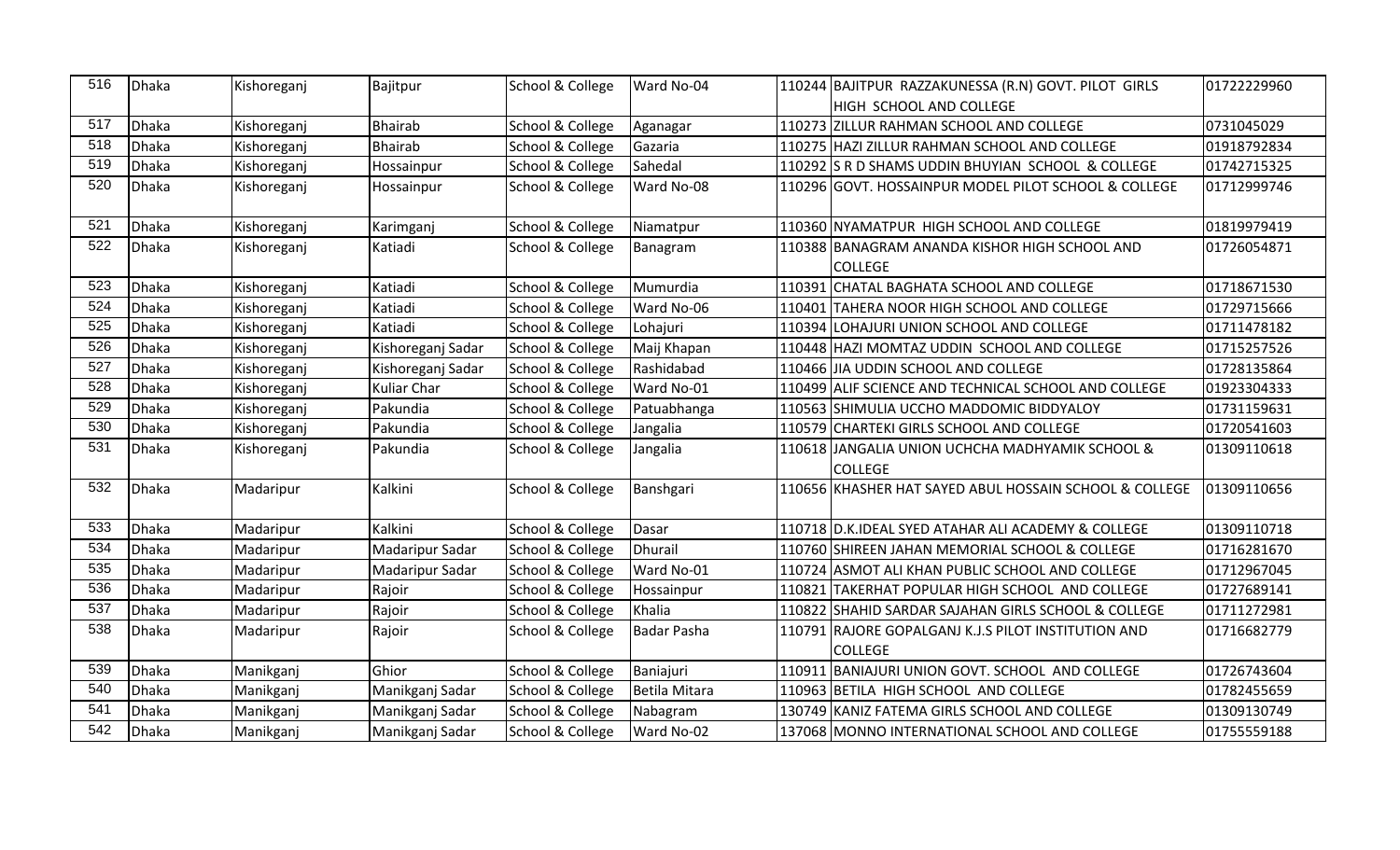| 543 | Dhaka | Manikganj   | Shibalaya         | School & College | Arua                       |        | 111030 RAWAN IBNE RAMZAN SCHOOL AND COLLEGE, MALUCHI                                | 01717102708  |
|-----|-------|-------------|-------------------|------------------|----------------------------|--------|-------------------------------------------------------------------------------------|--------------|
| 544 | Dhaka | Munshiganj  | Gazaria           | School & College | Baluakandi                 |        | 111098 BALUAKANDI DR ABDUL GAFFAR SCHOOL AND COLLEGE                                | 01718294022  |
| 545 | Dhaka | Munshiganj  | Lohajang          | School & College | Kalma                      |        | 111115 KALMA LAXMIKANTA HIGH SCHOOL AND COLLEGE                                     | 01716225739  |
| 546 | Dhaka | Munshiganj  | Munshiganj Sadar  | School & College | Panchasar                  |        | 132175 PRESIDENT PROFESSOR DR. IAZUDDIN AHMED<br>RESIDENTIAL MODEL SCHOOL & COLLEGE | 01933338700  |
| 547 | Dhaka | Munshiganj  | Serajdikhan       | School & College | Rajanagar                  |        | 111164 SYEDPUR ABDUR RAHMAN SCHOOL AND COLLEGE                                      | 01716863152  |
| 548 | Dhaka | Munshiganj  | Serajdikhan       | School & College | Chitrakot                  |        | 111166 CHITRAKOTE MODEL SCHOOL AND COLLEGE                                          | 01309111166  |
| 549 | Dhaka | Munshiganj  | Serajdikhan       | School & College | <b>Balur Char</b>          |        | 111175 KHASMOHAL BALUCHAR HIGH SCHOOL AND COLLEGE                                   | 01309111175  |
| 550 | Dhaka | Munshiganj  | Sreenagar         | School & College | Atpara                     |        | 111208 BARAIGAON ISLAMIA SCHOOL AND COLLEGE                                         | 01716179501  |
| 551 | Dhaka | Munshiganj  | Sreenagar         | School & College | Sreenagar                  |        | 111211 SREENAGAR PILOT SCHOOL AND COLLEGE                                           | 01797431108  |
| 552 | Dhaka | Munshiganj  | Sreenagar         | School & College | Hasara                     |        | 111214 HASARA KALI KISHORE SCHOOL AND COLLEGE                                       | 01309111214  |
| 553 | Dhaka | Munshiganj  | Sreenagar         | School & College | Bhagyakul                  |        | 111215 BHAGYAKUL HARENDRA LAL SCHOOL AND COLLEGE                                    | 017112164895 |
| 554 | Dhaka | Munshiganj  | Sreenagar         | School & College | Rarikhal                   | 111232 | <b>RARIKHAL SIR J.C.BOSE INSTITUTION &amp; COLLEGE</b>                              | 01754937398  |
| 555 | Dhaka | Narayanganj | Araihazar         | School & College | Khagakanda                 | 112311 | KABI NAZRUL SCHOOL AND COLLEGE                                                      | 01979923000  |
| 556 | Dhaka | Narayanganj | Araihazar         | School & College | Fatehpur                   |        | 132151 SULTANSADI HIGH SCHOOL AND COLLEGE                                           | 01726402776  |
| 557 | Dhaka | Narayanganj | Sonargaon         | School & College | Pirijpur                   |        | 112335 MAGHNA SHILPA NAGARI HIGH SCHOOL AND COLLEGE                                 | 01715330644  |
| 558 | Dhaka | Narayanganj | Sonargaon         | School & College | Kachpur                    |        | 112372 SINHA UCHCHA MADHAMIK BIDDALAYA                                              | 01721064268  |
| 559 | Dhaka | Narayanganj | Sonargaon         | School & College | Ward No-05                 |        | 112373 SONARGAON G.R.INSTITUTION                                                    | 01815416879  |
| 560 | Dhaka | Narayanganj | Sonargaon         | School & College | Pirijpur                   |        | 134965 SONARGAON STAR FLOWER S.R. SCHOOL AND COLLEGE                                | 01819444033  |
| 561 | Dhaka | Narayanganj | Sonargaon         | School & College | Baradi                     |        | 112337 BARADI M.L. SCHOOL AND COLLEGE                                               | 01309112337  |
| 562 | Dhaka | Narayanganj | <b>Bandar</b>     | School & College | Ward No-26 (City<br>Corp.) |        | 112377 DHAKESWARI MILLS SCHOOL AND COLLEGE                                          | 01714351395  |
| 563 | Dhaka | Narayanganj | Bandar            | School & College | Ward No-22 (City<br>Corp.) |        | 112378 BANDAR GIRLS' SCHOOL AND COLLEGE                                             | 01717198111  |
| 564 | Dhaka | Narayanganj | <b>Bandar</b>     | School & College | Ward No-22 (City<br>Corp.) |        | 112379 B.M.UNION SCHOOL AND COLLEGE                                                 | 01715180211  |
| 565 | Dhaka | Narayanganj | <b>Bandar</b>     | School & College | Kalagachhia Union          |        | 112403 HAJI IBRAHIM ALAMCHAN GOVT. MODEL SCHOOL AND<br><b>COLLEGE</b>               | 01711453453  |
| 566 | Dhaka | Narayanganj | Narayanganj Sadar | School & College | Baktaballi                 | 112405 | KANAINAGAR SOBAHANIA SCHOOL AND COLLEGE                                             | 01915332478  |
| 567 | Dhaka | Narayanganj | Narayanganj Sadar | School & College | Ward No-09                 |        | 112411 JALKURI HIGH SCHOOL AND COLLEGE                                              | 01309112411  |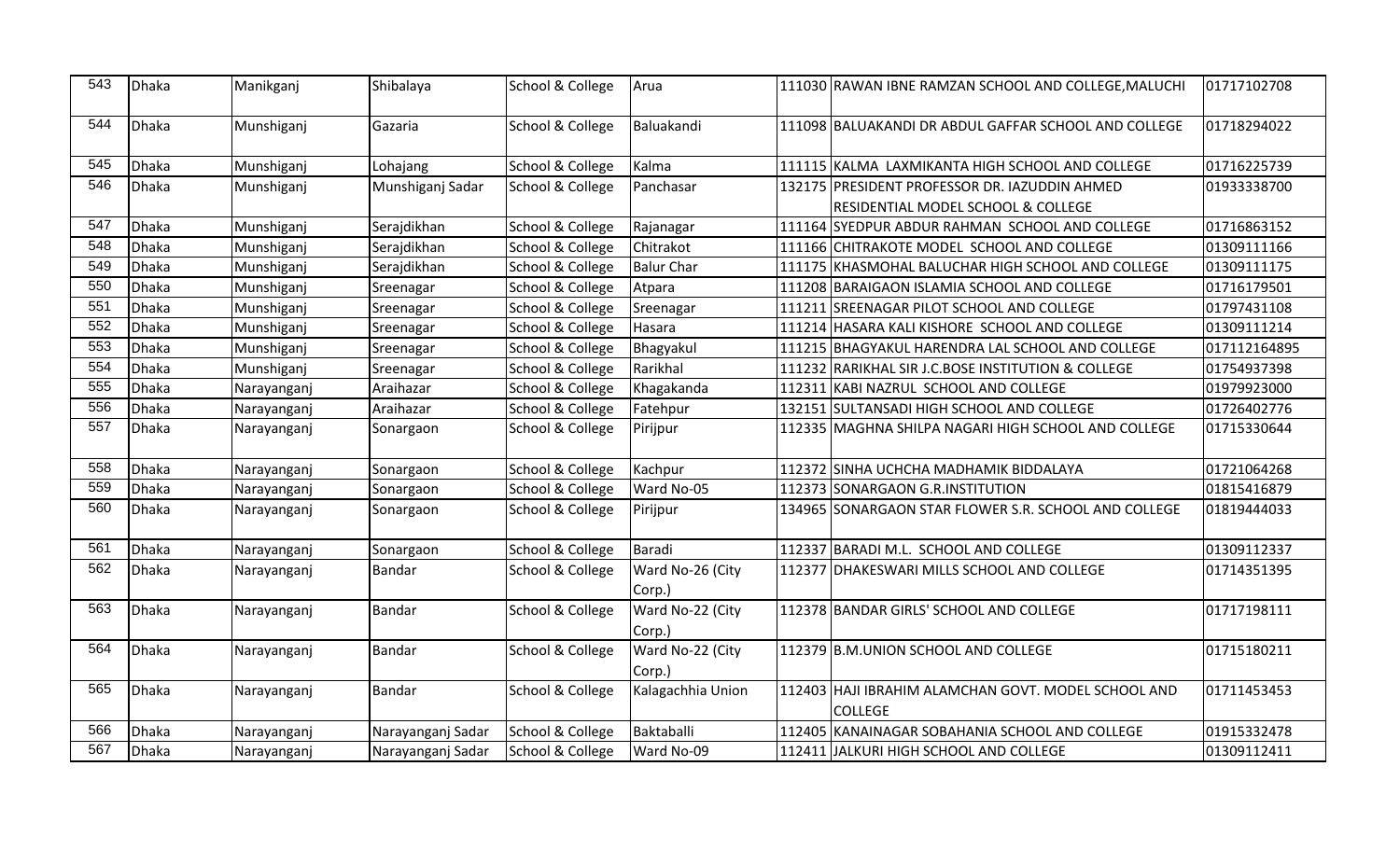| 568 | <b>Dhaka</b> | Narayanganj | Narayanganj Sadar | School & College | Ward No-16          | 112419 MORGAN GIRLS HIGH SCHOOL AND COLLEGE                         | 01715048812 |
|-----|--------------|-------------|-------------------|------------------|---------------------|---------------------------------------------------------------------|-------------|
| 569 | Dhaka        | Narayanganj | Narayanganj Sadar | School & College | Ward No-06          | 112420 NARAYANGANJ HIGH SCHOOL AND COLLEGE                          | 01726255699 |
| 570 | <b>Dhaka</b> | Narayanganj | Narayanganj Sadar | School & College | Ward No-13          | 112426 NARAYANGONJ GIRLS SCHOOL AND COLLEGE                         | 01711986397 |
| 571 | <b>Dhaka</b> | Narayanganj | Narayanganj Sadar | School & College | Ward No-13          | 112428 ARRIBS INTERNATIONAL SCHOOL & COLLEGE                        | 01819227367 |
| 572 | <b>Dhaka</b> | Narayanganj | Narayanganj Sadar | School & College | Ward No-05          | 112483 SIDDHIRGONJ REBOTI MOHAN PILOT SCHOOL AND<br><b>COLLEGE</b>  | 01902811100 |
| 573 | <b>Dhaka</b> | Narayanganj | Narayanganj Sadar | School & College | Ward No-17          | 112484 ADARSHA GIRLS SCHOOL & COLLEGE                               | 01716849823 |
| 574 | <b>Dhaka</b> | Narayanganj | Rupganj           | School & College | Rupganj             | 112493 YOUSUF GONJ HIGH SCHOOL AND COLLEGE                          | 01813018962 |
| 575 | <b>Dhaka</b> | Narayanganj | Rupganj           | School & College | Kayet Para          | 112503 NABAKISHOLOY HIGH SCHOOL AND GIRL'S COLLEGE                  | 01819404809 |
| 576 | <b>Dhaka</b> | Narayanganj | Rupganj           | School & College | Ward No-01 (Tarabo) | 112510 RUPSHI NEW MODEL SCHOOL AND COLLEGE                          | 01728428425 |
| 577 | <b>Dhaka</b> | Narayanganj | Rupganj           | School & College | Ward No-01 (Tarabo) | 112511 HAJI MOHAMMAD EKHLAS UDDIN BHU.H/S AND COLLEGE 01689516624   |             |
| 578 | Dhaka        | Narayanganj | Rupganj           | School & College | Daudpur             | 112537 NURUNNESSA UCHCHA MADHYAMIK BIDYALAYA                        | 01711580656 |
| 579 | <b>Dhaka</b> | Narayanganj | Rupganj           | School & College | Bulta               | 112492 BHULTA UCHHA MADHAMIC BIDDALAYA                              | 01712145746 |
| 580 | Dhaka        | Narsingdi   | Narsingdi Sadar   | School & College | Ward No-06          | 112671 SATIRPARA K. K. INSTITUTION SCHOOL AND COLLEGE               | 01925913540 |
| 581 | Dhaka        | Narsingdi   | Narsingdi Sadar   | School & College | Ward No-08          | 112720 MADHABDI UCHCHA MADHYMIC BALIKA BIDYALAYA                    | 01724063036 |
| 582 | Dhaka        | Narsingdi   | Palash            | School & College | Ward No-01          | 112760 UREA SARKARKHANA COLLEGE                                     | 01718365326 |
| 583 | <b>Dhaka</b> | Narsingdi   | Palash            | School & College | Ward No-06          | 112762 DR.NAZRUL BIN NOOR MOHSIN GIRLS SCHOOL & COLLEGE 01922590478 |             |
| 584 | <b>Dhaka</b> | Narsingdi   | Roypura           | School & College | Adiabad             | 112819 GOVT. ADIABAD ISLAMIA HIGH SCHOOL AND COLLEGE                | 01715523320 |
| 585 | <b>Dhaka</b> | Narsingdi   | Shibpur           | School & College | Sadhar Char         | 112833 HARI HARDI HIGH SCHOOL AND COLLEGE                           | 01725982554 |
| 586 | Dhaka        | Narsingdi   | Shibpur           | School & College | Ayubpur             | 112858 GULESTA HAFIZ MEMORIAL INSTITUTE                             | 01309112858 |
| 587 | Dhaka        | Narsingdi   | Shibpur           | School & College | Masimpur            | 131120 KHARIA HIGH SCHOOL AND COLLEGE                               | 01913738642 |
| 588 | <b>Dhaka</b> | Narsingdi   | Shibpur           | School & College | Masimpur            | 112884 SHAHID ASAD COLLEGIATE GIRLS SCHOOL & COLLEGE                | 01309112884 |
| 589 | <b>Dhaka</b> | Rajbari     | Baliakandi        | School & College | Jangal              | 113271 JANGAL SAMMILANI ADARSHA HIGH SCHOOL AND<br><b>COLLEGE</b>   | 01715802024 |
| 590 | Dhaka        | Rajbari     | Baliakandi        | School & College | Narua               | 113300 LIAQUAT ALI SMIRITI SCHOOL AND COLLEGE                       | 01954495872 |
| 591 | <b>Dhaka</b> | Rajbari     | Baliakandi        | School & College | Baliakandi          | 113259 GOVT. BALIAKANDI PILOT GIRLS SCHOOL AND COLLEGE              | 01713795358 |
| 592 | Dhaka        | Rajbari     | Pangsha           | School & College | Habaspur            | 113334 KACHARI PARA HIGH SCHOOL AND COLLEGE                         | 01309113334 |
| 593 | <b>Dhaka</b> | Rajbari     | Pangsha           | School & College | Kalimahar           | 113424 KALIMOHAR JOHURUNNESA HIGHER SECONDARY SCHOOL                | 01309113424 |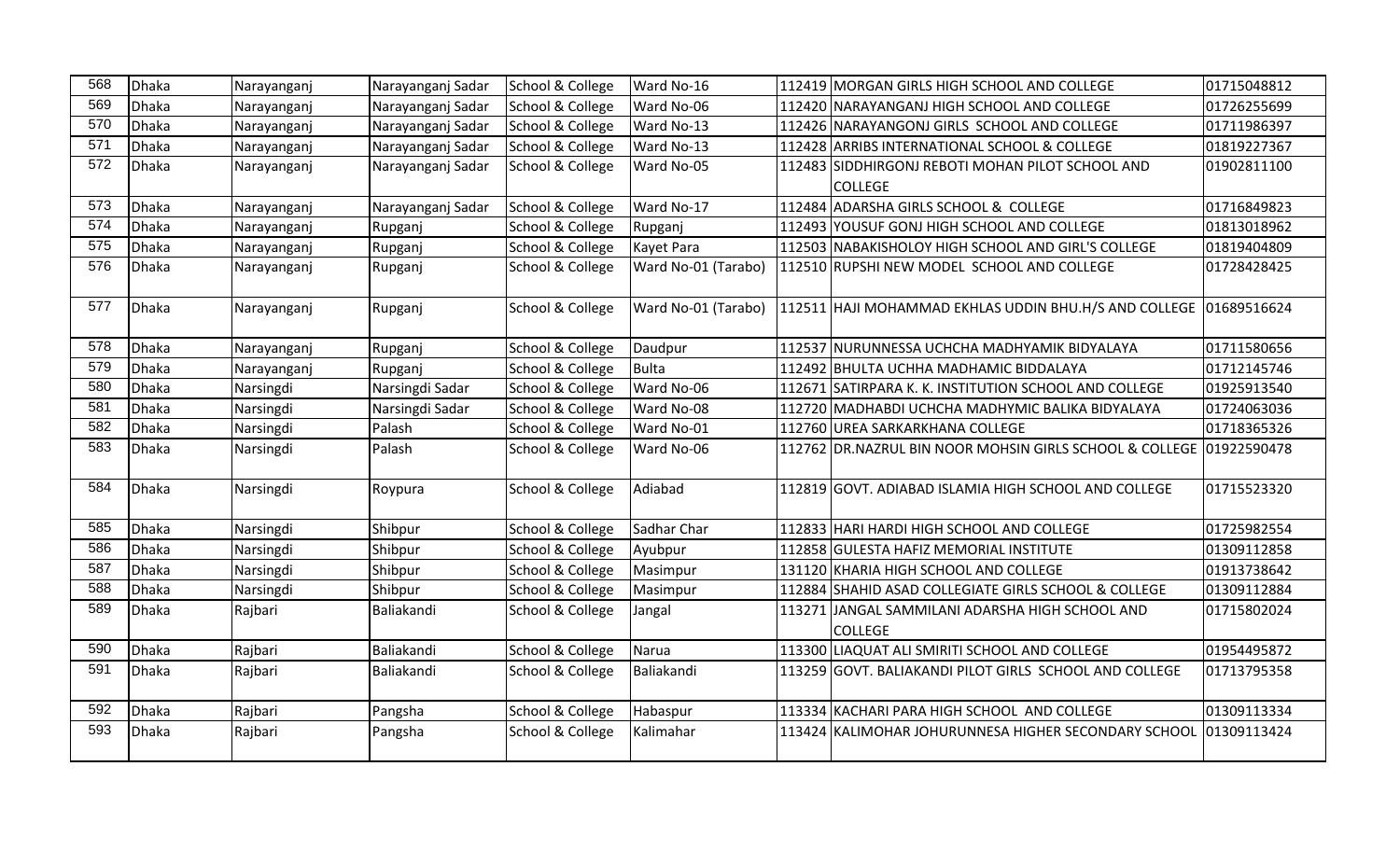| 594 | Dhaka | Rajbari        | Rajbari Sadar    | School & College | <b>Barat</b>      | 113426 BORAT VAKLA SCHOOL AND COLLEGE                  | 01713505818 |
|-----|-------|----------------|------------------|------------------|-------------------|--------------------------------------------------------|-------------|
| 595 | Dhaka | Rajbari        | Rajbari Sadar    | School & College | Khankhanapur      | 113432 SURAJ MOHINI INSTITUTE                          | 01309113432 |
| 596 | Dhaka | Rajbari        | Rajbari Sadar    | School & College | Ward No-04        | 113492 ANKUR COLLEGIATE HIGHER SECONDARY SCHOOL        | 01309113492 |
| 597 | Dhaka | Rajbari        | Rajbari Sadar    | School & College | Khanganj          | 113493 BELGACHHI ALIMUZZAMAN SCHOOL & COLLEGE          | 01712620227 |
| 598 | Dhaka | Shariatpur     | Bhedarganj       | School & College | Mahisar           | 113497 MAHISHAR DIGAMBARI SCHOOL AND COLLEGE           | 01754540974 |
| 599 | Dhaka | Shariatpur     | Bhedarganj       | School & College | Mahisar           | 113504 GOVT. VEDORGANJ HEADQUATER PILOT HIGH SCHOOL    | 01309113504 |
|     |       |                |                  |                  |                   | <b>AND COLLEGE</b>                                     |             |
| 600 | Dhaka | Shariatpur     | Bhedarganj       | School & College | Arshi Nagar       | 113510 CHAR FILIJ JAINAB HIGH SCHOOL AND COLLEGE       | 01709901610 |
| 601 | Dhaka | Shariatpur     | Bhedarganj       | School & College | Kachikata         | 134811 ZOHRA-KADIR SCHOOL AND COLLEGE                  | 01390134811 |
| 602 | Dhaka | Shariatpur     | Bhedarganj       | School & College | Char Bhaga        | 113515 CHAR BHAGA BANGABANDHU IDEAL HIGH SCHOOL AND    | 01714687898 |
|     |       |                |                  |                  |                   | <b>COLLEGE</b>                                         |             |
| 603 | Dhaka | Shariatpur     | Naria            | School & College | Nasasan           | 113578 DOGREE ISMAIL HOSSAIN SCHOOL AND COLLEGE        | 01813159872 |
| 604 | Dhaka | Shariatpur     | Naria            | School & College | Char Atra         | 113592 CHARATRA AZIZIA SCHOOL AND COLLEGE              | 01309113592 |
| 605 | Dhaka | Shariatpur     | Naria            | School & College | Gharisar          | 113593 SURESWAR HIGH SCHOOL & COLLEGE, SURESWAR, NARIA | 01747008924 |
|     |       |                |                  |                  |                   |                                                        |             |
| 606 | Dhaka | Shariatpur     | Naria            | School & College | Bhojeshwar        | 136825 MAJID JARINA FOUNDATION SCHOOL AND COLLEGE      | 01531586099 |
| 607 | Dhaka | Shariatpur     | Shariatpur Sadar | School & College | <b>Shaul Para</b> | 113611 GONGANAGAR ADARSHA SCHOOL AND COLLEGE           | 01718000125 |
| 608 | Dhaka | Shariatpur     | Shariatpur Sadar | School & College | Domsar            | 113618 DOMSHAR JAGAT CHANDRA INSTITUTION AND COLLEGE   | 01712586103 |
|     |       |                |                  |                  |                   |                                                        |             |
| 609 | Dhaka | Shariatpur     | Zanjira          | School & College | Kunder Char       | 113649 KUNDERCHAR KALU BEPARI SCHOOL AND COLLEGE       | 01716368247 |
| 610 | Dhaka | Shariatpur     | Zanjira          | School & College | Ward No-09        | 113661 DAKSHIN DUBALDIA ABDUR RAZZAK HIGH SCHOOL AND   | 01713548570 |
|     |       |                |                  |                  |                   | <b>COLLEGE</b>                                         |             |
| 611 | Dhaka | Shariatpur     | Zanjira          | School & College | Ward No-01        | 113678 ZAZIRA GIRLS HIGH SCHOOL& COLLEGE               | 01915996076 |
| 612 | Dhaka | Tangail        | Bhuapur          | School & College | Aloa              | 114041 ALOWA HIGH SCHOOL AND COLLEGE                   | 01716357318 |
| 613 | Dhaka | Tangail        | Bhuapur          | School & College | Nikrail           | 138464 BANGABANDHU CANTONMENT PUBLIC SCHOOL AND        | 01715857910 |
|     |       |                |                  |                  |                   | <b>COLLEGE</b>                                         |             |
| 614 | Dhaka | Tangail        | Ghatail          | School & College | Sandhanpur        | 114132 SANDHANPUR GANO SCHOOL AND COLLEGE              | 01715561941 |
| 615 | Dhaka | Tangail        | Ghatail          | School & College | Sandhanpur        | 114199 CANTONMENT PUBLIC SCHOOL AND COLLEGE, GHATAIL   | 01769193170 |
|     |       |                |                  |                  |                   |                                                        |             |
| 616 | Dhaka | Tangail        | Ghatail          | School & College | Deulabari         | 114200 PAKUTIA PUBLIC UCHCHA MADHYAMIK BIDYALAYA       | 01716596823 |
| 617 | Dhaka | Tangail        | Gopalpur         | School & College | Nagda Simla       | 114274 SHIMLA PUBLIC HIGHER SECONDARY SCHOOL           | 01741049808 |
| 618 | Dhaka | Tangail        | Gopalpur         | School & College | Hemnagar          | 114275 NARUCHI HIGH SCHOOL AND COLLEGE                 | 01717094273 |
| 619 | Dhaka | <b>Tangail</b> | Kalihati         | School & College | <b>Balla</b>      | 114283 BALLA CORONATION HIGH SCHOOL AND COLLEGE        | 01716146615 |
| 620 | Dhaka | Tangail        | Kalihati         | School & College | Narandia          | 114354 NARANDIA T.R.K.N UCHCHA MADHAMIC BIDDLAY        | 01742260559 |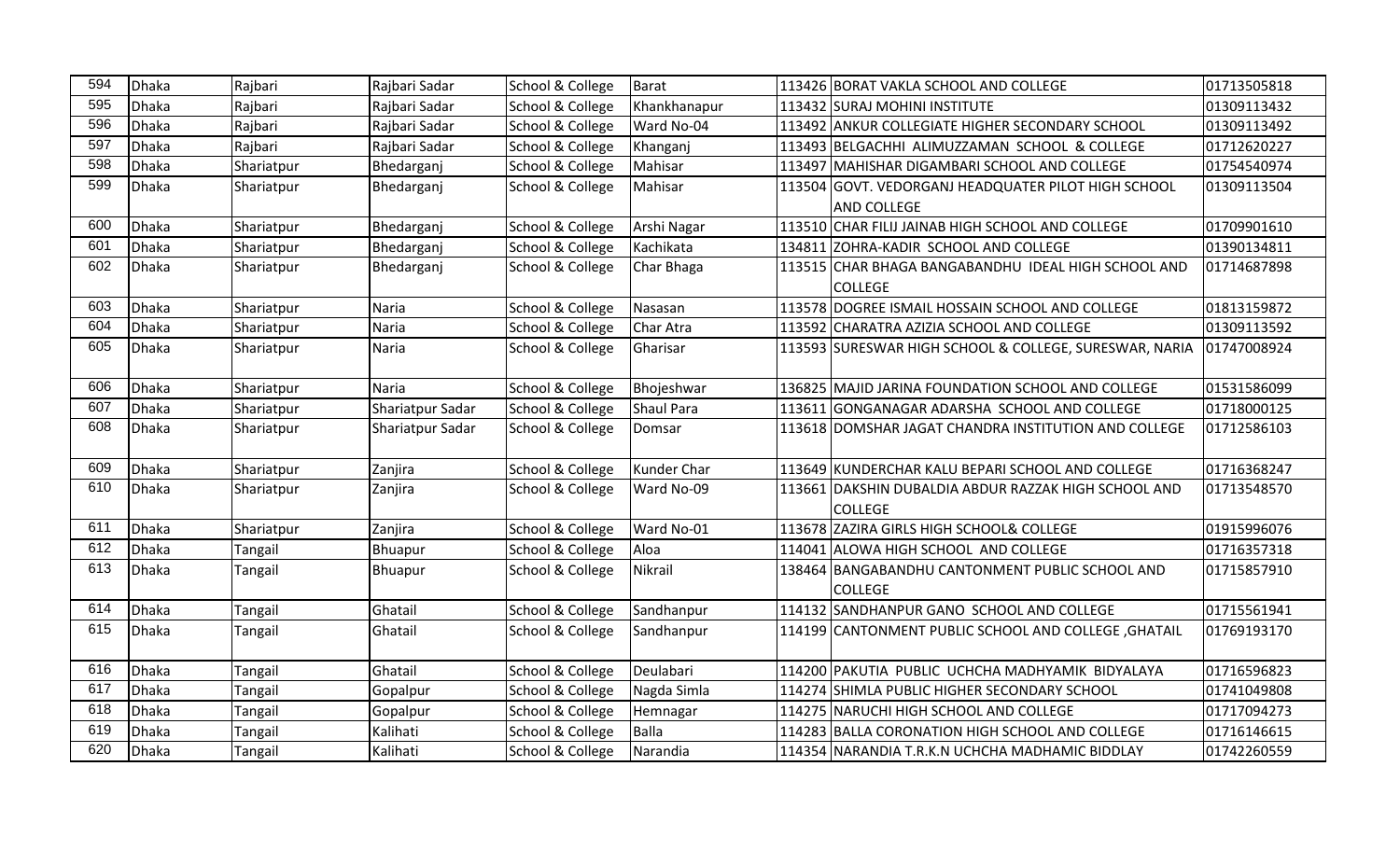| 621 | Dhaka  | <b>Tangail</b> | Madhupur              | School & College | Ausnara       | 114364 CHAPRI BOHUMUKHI GONO HEGHER SECONDARY SCHOOL 01717625539          |             |
|-----|--------|----------------|-----------------------|------------------|---------------|---------------------------------------------------------------------------|-------------|
| 622 | Dhaka  | Tangail        | Madhupur              | School & College | Ward No-07    | 114460 MADHUPUR SHAHID SMRITY HIGHER SECONDARY SCHOL                      | 01716918831 |
| 623 | Dhaka  | Tangail        | Madhupur              | School & College | Alokdia       | 131522 MADHUPUR BAHUMUKHI MODEL TECHNICAL INSTITUTE<br><b>AND COLLEGE</b> | 01915864363 |
| 624 | Dhaka  | Tangail        | Mirzapur              | School & College | Ajgana        | 114485 BANGSHAI SCHOOL AND COLLEGE                                        | 01712352905 |
| 625 | Dhaka  | Tangail        | Mirzapur              | School & College | Bahuria       | 114486 BHAWRA HIGHER SECONDARY SCHOOL                                     | 01765651559 |
| 626 | Dhaka  | Tangail        | Mirzapur              | School & College | Ward No-08    | 114529 VARATESHWARI HOMES                                                 | 01711425822 |
| 627 | Dhaka  | Tangail        | Mirzapur              | School & College | Gorai         | 133861 MIRZAPUR CADET COLLEGE                                             | 01769011228 |
| 628 | Dhaka  | Tangail        | Mirzapur              | School & College | Jamurki       | 134129 DR. AYESHA RAZIA KHONDAKER SCHOOL AND COLLEGE                      | 01718697475 |
| 629 | Dhaka  | <b>Tangail</b> | Nagarpur              | School & College | Mokhna        | 114560 JARIPON NESA GIRLS HIGH SCHOOL AND COLLEGE                         | 01712593625 |
| 630 | Dhaka  | Tangail        | Nagarpur              | School & College | Salimabad     | 114534 GHUNI PARA ABDUR RASHID HIGH SCHOOL AND COLLEGE 101723175953       |             |
| 631 | Dhaka  | Tangail        | Nagarpur              | School & College | Nagarpur      | 114536 JADUNATH PILOT MODEL GOVT. SCHOOL AND COLLEGE                      | 01719118891 |
| 632 | Dhaka  | <b>Tangail</b> | Nagarpur              | School & College | Mamudnagar    | 114562 BARIGRAM SCHOOL AND COLLEGE                                        | 01748922264 |
| 633 | Dhaka  | Tangail        | Sakhipur              | School & College | Ward No-03    | 114593 SAKHIPUR P.M. PILOT MODEL GOVT. SCHOOL AND<br><b>COLLEGE</b>       | 01819456481 |
| 634 | Dhaka  | Tangail        | Sakhipur              | School & College | Jadabpur      | 114634 BAF SHAHEEN SCHOOL AND<br>COLLEGE, PAHARKANCHANPUR                 | 01769965562 |
| 635 | Dhaka  | Tangail        | Sakhipur              | School & College | Ward No-04    | 114609 SURJA TARUN SHIKSHANGAN RESIDENTIAL SCHOOL AND<br><b>COLLEGE</b>   | 01309114609 |
| 636 | Dhaka  | Tangail        | <b>Tangail Sadar</b>  | School & College | Ward No-01    | 114678 TANGAIL COLLECTORATE GIRLS HIGH SCHOOL AND<br><b>COLLEGE</b>       | 01726619222 |
| 637 | Dhaka  | <b>Tangail</b> | <b>Tangail Sadar</b>  | School & College | Ward No-16    | 114679 VIBEKANANDA HIGH SCHOOL AND COLLEGE                                | 01712276832 |
| 638 | Dhaka  | Tangail        | Tangail Sadar         | School & College | <b>Baghil</b> | 114688 DHARER BARI MUSLIM HIGH SCHOOL AND COLLEGE                         | 01309114688 |
| 639 | Dhaka  | Tangail        | <b>Tangail Sadar</b>  | School & College | Karatia       | 114690 ABEDA KHANAM GIRLS HIGH SCHOOL AND COLLEGE                         | 01309114690 |
| 640 | Dhaka  | <b>Tangail</b> | Tangail Sadar         | School & College | Ward No-18    | 114713 ADARSHA HIGH SCHOOL AND COLLEGE TANGAIL                            | 01759355138 |
| 641 | Dhaka  | Tangail        | Tangail Sadar         | School & College | Karatia       | 114749 H M INSTITUTION SCHOOL & COLLEGE                                   | 01716402533 |
| 642 | Khulna | Bagerhat       | <b>Bagerhat Sadar</b> | School & College | Ward No-05    | 114757 BAGERHAT ML HIGH SCHOOL AND COLLEGE                                | 01716052600 |
| 643 | Khulna | Bagerhat       | <b>Bagerhat Sadar</b> | School & College | Bishnupur     | 114773 CHIRULIA HIGH SCHOOL AND COLLEGE                                   | 01832885172 |
| 644 | Khulna | Bagerhat       | <b>Bagerhat Sadar</b> | School & College | Jatrapur      | 114834 RANGDIA SCHOOL AND COLLEGE                                         | 01716706940 |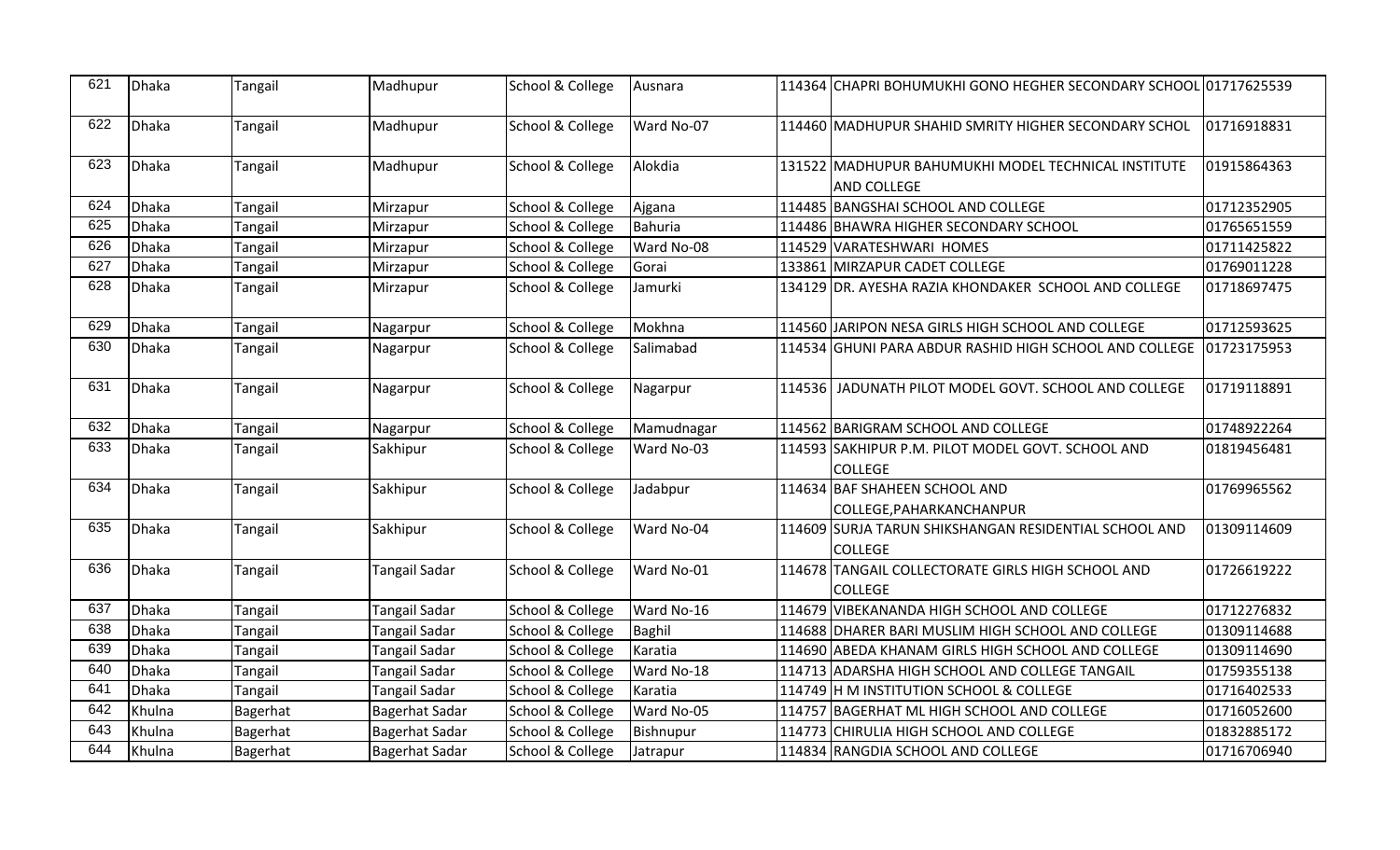| 645 | Khulna | Bagerhat  | <b>Bagerhat Sadar</b> | School & College            | Khanpur                   | 114835 SAIRA MADHUDIA COLLEGIATE SCHOOL                            | 01717145301 |
|-----|--------|-----------|-----------------------|-----------------------------|---------------------------|--------------------------------------------------------------------|-------------|
| 646 | Khulna | Bagerhat  | <b>Bagerhat Sadar</b> | School & College            | Barai Para                | 114837 S.P.C KAFURPURA HIGH SCHOOL AND COLLEGE                     | 01712087399 |
| 647 | Khulna | Bagerhat  | <b>Bagerhat Sadar</b> | School & College            | Kara Para                 | 114753 K J S P U RAJARPUR SCHOOL AND COLLEGE                       | 01731980629 |
| 648 | Khulna | Bagerhat  | <b>Bagerhat Sadar</b> | School & College            | Ward No-03                | 114767 JADU NATH SCHOOL AND COLLEGE                                | 01718017522 |
| 649 | Khulna | Bagerhat  | Chitalmari            | School & College            | Kalatala                  | 114854 RAHMATPUR HIGH SCHOOL AND COLLEGE                           | 01816545011 |
| 650 | Khulna | Bagerhat  | Fakirhat              | School & College            | Lakhpur                   | 114902 LAKHPUR ALHAZ AMBIA ISHAK SECONDARY GIRLS                   | 01712515233 |
|     |        |           |                       |                             |                           | <b>SCHOOL AND COLLEGE</b>                                          |             |
| 651 | Khulna | Bagerhat  | Mongla                | School & College            | Ward No-04                | 136752 B N SCHOOL AND COLLEGE, MONGLA                              | 01769794190 |
| 652 | Khulna | Bagerhat  | Mongla                | School & College            | Ward No-01                | 114987 GOVT. T A FARUQUE SCHOOL AND COLLEGE                        | 01711988073 |
| 653 | Khulna | Bagerhat  | Sarankhola            | School & College            | Dakhin Khali              | 115265 TAFAL BARI SCHOOL AND COLLEGE                               | 01718609458 |
| 654 | Khulna | Chuadanga | Alamdanga             | School & College            | Jamjami                   | 115307 JAMJAMI SECONDARY GIRLS SCHOOL & COLLEGE                    | 01845561529 |
| 655 | Khulna | Chuadanga | Alamdanga             | School & College            | Bhangabaria               | 115335 HATBOALIA HIGHER SECONDARY SCHOOL AND COLLEGE               | 01745361898 |
|     |        |           |                       |                             |                           |                                                                    |             |
| 656 | Khulna | Chuadanga | Damurhuda             | School & College            | Perkrishnapur Madna       | 115405 BARABALDIA SCHOOL AND COLLEGE                               | 01963706634 |
|     |        |           |                       |                             |                           |                                                                    |             |
| 657 | Khulna | Chuadanga | Damurhuda             | School & College            | Damurhuda                 | 115387 DAMURHUDA PILOT GIRL'S SCHOOL AND COLLEGE                   | 01914089943 |
| 658 | Khulna | Jashore   | Abhaynagar            | School & College            | Ward No-01                | 115550 MAHAKAL PILOT SCHOOL & COLLAGE                              | 01717737355 |
| 659 | Khulna | Jashore   | Abhaynagar            | <b>School &amp; College</b> | Ward No-07                | 135220 AKIJ IDEAL SCHOOL AND COLLEGE                               | 01730064944 |
| 660 | Khulna | Jashore   | Abhaynagar            | School & College            | Sundoli                   | 115551 SUNDALI S.T SCHOOL AND COLLEGE                              | 01711192378 |
| 661 | Khulna | Jashore   | <b>Bagher Para</b>    | School & College            | Roypur                    | 115644 RAIPUR SCHOOL AND COLLEGE                                   | 01718775604 |
| 662 | Khulna | Jashore   | <b>Bagher Para</b>    | School & College            | Darajhat                  | 115643 CHHATIANTALA GIRLS SCHOOL AND UNITED COLLEGE                | 01715467998 |
| 663 | Khulna | Jashore   | Chaugachha            | School & College            | Jagadishpur               | 115669 MARUA OKLAHOMA YOUSUF ALI KHAN SECONDARY                    | 01720930677 |
|     |        |           |                       |                             |                           | <b>SCHOOL AND COLLEGE</b>                                          |             |
| 664 | Khulna | Jashore   | Jhikargachha          | <b>School &amp; College</b> | Hajirbagh                 | 115752 BANKRA HAZIRIBAG IDEAL GIRLS SCHOOL AND COLLEGE 01712019072 |             |
|     |        |           |                       |                             |                           |                                                                    |             |
| 665 | Khulna | Jashore   | Jhikargachha          | School & College            | Nibaskhola                | 115761 NIRBASKHOLA SCHOOL AND COLLEGE                              | 01716848131 |
| 666 | Khulna | Jashore   | Jhikargachha          | School & College            | Nabharan                  | 115812 AKIJ COLLEGIATE SCHOOL                                      | 01309115812 |
| 667 | Khulna | Jashore   | Keshabpur             | School & College            | Keshabpur                 | 115951 KASHABPUR PILOT MODEL SCHOOL & COLLEGE                      | 01772331257 |
| 668 | Khulna | Jashore   | Kotwali               | School & College            | <b>Jessore Cantonment</b> | 115974 DAWOOD PUBLIC SCHOOL AND COLLEGE                            | 01769553182 |
|     |        |           |                       |                             |                           |                                                                    |             |
| 669 | Khulna | Jashore   | Kotwali               | School & College            | Basundia                  | 115977 BASUNDIA SECONDARY SCHOOL AND COLLEGE                       | 01309115977 |
| 670 | Khulna | Jashore   | Kotwali               | School & College            | Ward No-08                | 115978 MADHUSUDAN TARAPRAZSANNA GIRLS SECONDARY                    | 01740813565 |
|     |        |           |                       |                             |                           | <b>SCHOOL AND COLLEGE JESSORE</b>                                  |             |
| 671 | Khulna | Jashore   | Kotwali               | School & College            | Chanchra                  | 116114 BHATURIA HIGH SCHOOL AND COLLEGE                            | 01713926776 |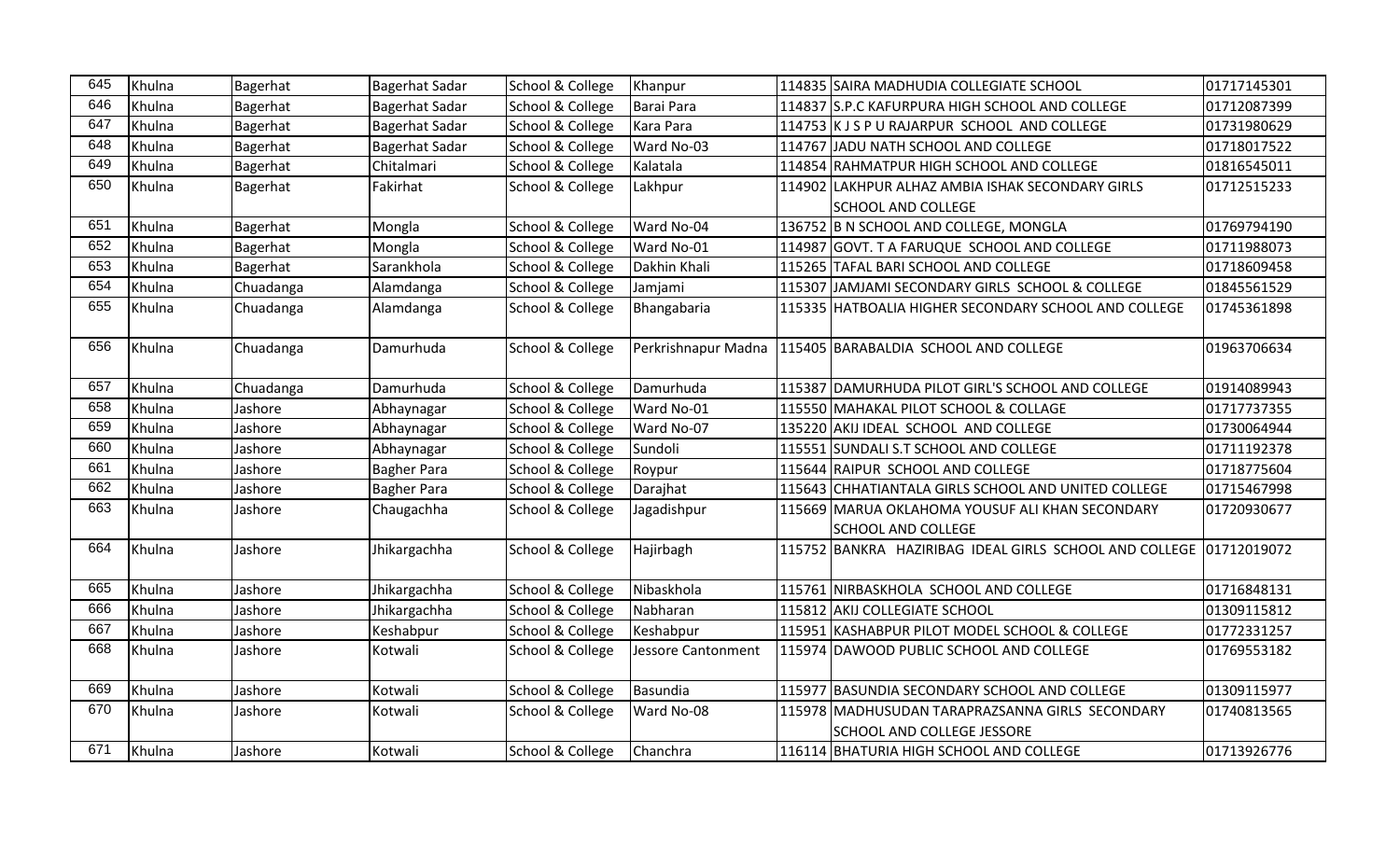| 672 | Khulna | Jashore   | Kotwali         | School & College | <b>Jessore Cantonment</b> | 116115 B A F SHAHEEN COLLEGE JESSORE                  | 01769405570   |
|-----|--------|-----------|-----------------|------------------|---------------------------|-------------------------------------------------------|---------------|
| 673 | Khulna | Jashore   | Kotwali         | School & College | Upasahar                  | 133834 JJESSORE SHIKKHA BOARD MODEL SCHOOL & COLLEGE  | 01558529752   |
| 674 | Khulna | Jashore   | Kotwali         | School & College | <b>Jessore Cantonment</b> | 134057 JESSORE ENGLISH SCHOOL AND COLLEGE (JESC)      | 01769553174   |
| 675 | Khulna | Jashore   | Manirampur      | School & College | Khanpur                   | 116123 GOPALPUR M.L. HIGH SCHOOL AND COLLEGE          | 01745388375   |
| 676 | Khulna | Jashore   | Manirampur      | School & College | Chaluahati                | 116145 NENGURA SECONDARY SCHOOL AND COLLEGE           | 01718848571   |
| 677 | Khulna | Jashore   | Manirampur      | School & College | Maswimnagar               | 116218 MASWIMNAGAR HIGH SCHOOL AND COLLEGE            | 01719915023   |
| 678 | Khulna | Jashore   | Manirampur      | School & College | Bhojgati                  | 116316 KUADHA HIGHER SECONDARY SCHOOL AND COLLEGE     | 01717511471   |
| 679 | Khulna | Jashore   | Manirampur      | School & College | Nehalpur                  | 116314 NEHALPUR SCHOOL AND COLLEGE                    | 01712917480   |
| 680 | Khulna | Jashore   | Sharsha         | School & College | Bagachra                  | 116326 BAGANCHARA SAMMILITA GIRLS SCHOOL AND COLLEGE  | 01309116326   |
| 681 | Khulna | Jashore   | Sharsha         | School & College | Lakshmanpur               | 116389 LAKSHANPUR SCHOOL AND COLLAGE                  | 01309116389   |
| 682 | Khulna | Jhenaidah | Horinakunda     | School & College | Ward No-07                | 116393 HARINAKUNDU PREONATH SCHOOL AND COLLEGE        | 01721846423   |
| 683 | Khulna | Jhenaidah | Horinakunda     | School & College | Ward No-03                | 116448 HARINAKUNDR PILOT HIGH SCHOOL & COLLEGE        | 01874542564   |
| 684 | Khulna | Jhenaidah | Jhenaidah Sadar | School & College | Ward No-02                | 116462 FAZAR ALI GIRLS SCHOOL AND COLLEGE             | 8801731737278 |
| 685 | Khulna | Jhenaidah | Jhenaidah Sadar | School & College | Ward No-06                | 116466 JHENIDAH WAZIR ALI SCHOOL AND COLLEGE          | 01309116466   |
| 686 | Khulna | Jhenaidah | Jhenaidah Sadar | School & College | Ward No-02                | 116470 KANCHANNAGAR MODEL SCHOOL AND COLLEGE          | 01309116470   |
| 687 | Khulna | Jhenaidah | Jhenaidah Sadar | School & College | Ghorshal                  | 116473 MUNURIA HIGH SCHOOL AND COLLEGE                | 01716078356   |
| 688 | Khulna | Jhenaidah | Jhenaidah Sadar | School & College | Kalicharanpur             | 116474 BAZAR GOPALPUR SCHOOL AND COLLEGE              | 01720519416   |
| 689 | Khulna | Jhenaidah | Jhenaidah Sadar | School & College | Moharajpur                | 116484 BISHOY KHALI S. M HIGH SCHOOL & COLLEGE        | 01735553260   |
| 690 | Khulna | Jhenaidah | Jhenaidah Sadar | School & College | Ganna                     | 116489 CHANDIPUR BISHNUPADA SCHOOL AND COLLEGE        | 01309116489   |
| 691 | Khulna | Jhenaidah | Jhenaidah Sadar | School & College | Ward No-09                | 116559 SHISHU KUNJA SCHOOL AND COLLEGE, JHENAIDAH     | 01718037555   |
| 692 | Khulna | Jhenaidah | Jhenaidah Sadar | School & College | Ward No-09                | 132184 JHENIDAH CADET COLLEGE                         | 01769011226   |
| 693 | Khulna | Jhenaidah | Jhenaidah Sadar | School & College | Halidhani                 | 116452 RAMCHANDRAPUR SCHOOL AND COLLAGE               | 01309116452   |
| 694 | Khulna | Jhenaidah | Kaliganj        | School & College | Kashtabhanga              | 116636 M M HIGH SCHOOL AND COLLEGE                    | 01716287347   |
| 695 | Khulna | Jhenaidah | Shailkupa       | School & College | Tribeni                   | 116832 SHEIKHPARA RAHATONNESSA GIRL'S SCOOL & COLLEGE | 01712667912   |
| 696 | Khulna | Khulna    | Batiaghata      | School & College | Amirpur                   | 116872 KHARABAD BAINTALA SCHOOL AND COLLEGE           | 01915459216   |
| 697 | Khulna | Khulna    | Dumuria         | School & College | <b>Bhandar Para</b>       | 117060 BANDA HIGHER SECONDARY SCHOOL                  | 01716983034   |
| 698 | Khulna | Khulna    | Khalishpur      | School & College | Ward No-14                | 117111 KHULNA PUBLIC COLLEGE                          | 01736802075   |
| 699 | Khulna | Khulna    | Khalishpur      | School & College | Ward No-09                | 117112 BANGLADESH NAUBAHINI SCHOOL AND COLLEGE        | 01769784190   |
|     |        |           |                 |                  |                           | <b>KHULNA</b>                                         |               |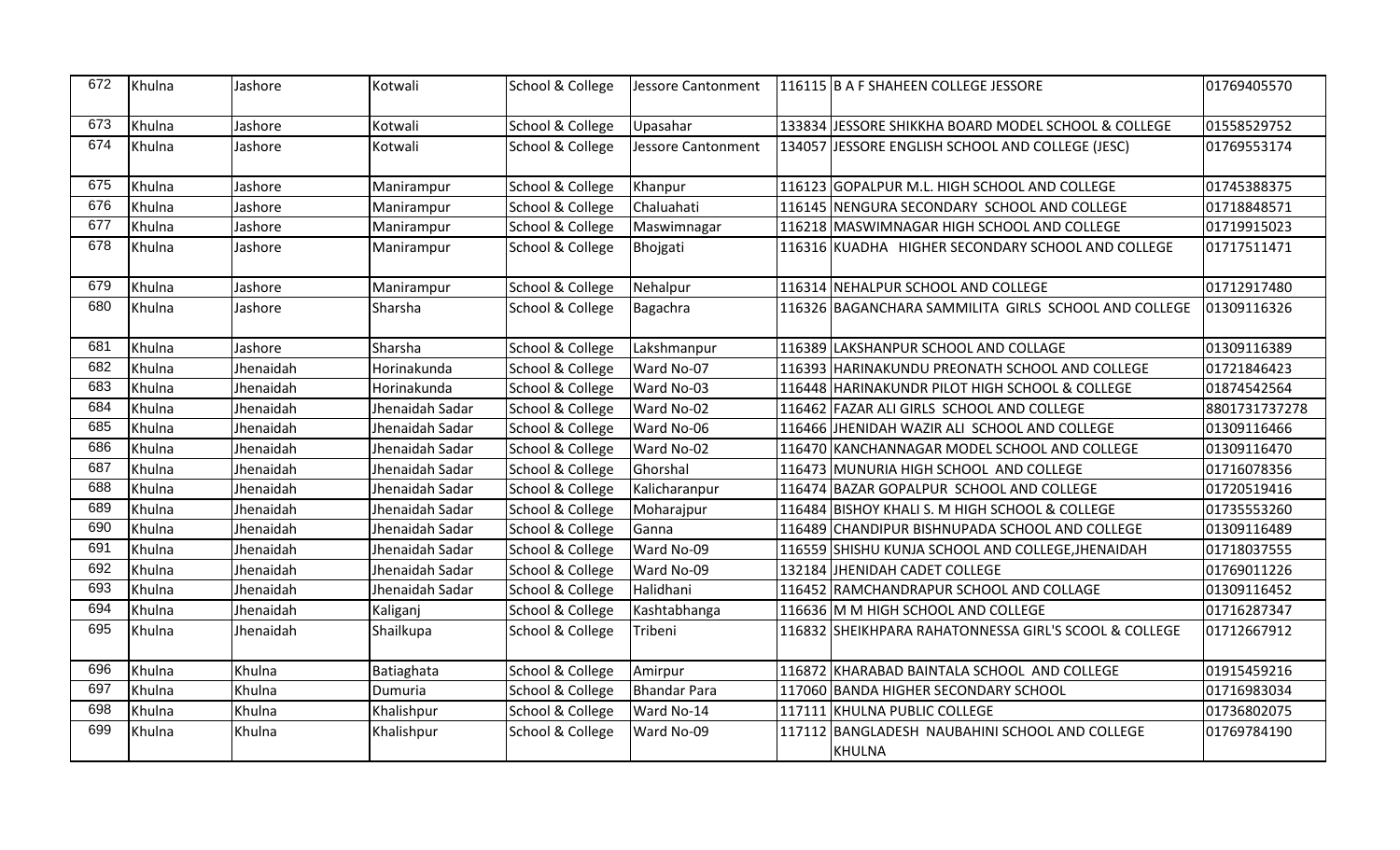| 700              | Khulna | Khulna  | Khalishpur   | School & College | Ward No-10     | 117113 MAULANA BHASHANI BIDYAPITH GIRLS SCHOOL AND                   | 01717809812 |
|------------------|--------|---------|--------------|------------------|----------------|----------------------------------------------------------------------|-------------|
|                  |        |         |              |                  |                | <b>COLLEGE</b>                                                       |             |
| 701              | Khulna | Khulna  | Khalishpur   | School & College | Ward No-14     | 132117 KHULNA MODEL SCHOOL AND COLLEGE                               | 01925186468 |
| 702              | Khulna | Khulna  | Khalishpur   | School & College | Ward No-09     | 135249 NAVY ANCHORAGE SCHOOL AND COLLEGE                             | 01730305067 |
| 703              | Khulna | Khulna  | Khulna Sadar | School & College | Ward No-31     | 117151 SHIPYARD SCHOOL AND COLLEGE                                   | 01309117151 |
| 704              | Khulna | Khulna  | Khulna Sadar | School & College | Ward No-22     | 137675 KHULNA COLLECTORATE PUBLIC SCHOOL AND COLLEGE                 | 01711061442 |
| 705              | Khulna | Khulna  | Khulna Sadar | School & College | Ward No-30     | 117171 KHULNA COLLEGIAT GIRLS SCHOOL AND COLLEGE                     | 01309117171 |
| 706              | Khulna | Khulna  | Koyra        | School & College | Amadi          | 117173 CHANNIR CHAK LC COLLEGIATE SCHOOL AND COLLEGE                 | 01719568766 |
| 707              | Khulna | Khulna  | Koyra        | School & College | Uttar Bedkashi | 117177 BEDKASHI COLLEGIATE SCHOOL                                    | 01721690736 |
| 708              | Khulna | Khulna  | Koyra        | School & College | Maharajpur     | 117188 GAZI ABDUL JABBER HIGH SCHOOL AND COLLEGE                     | 01725178195 |
| 709              | Khulna | Khulna  | Koyra        | School & College | Koyra          | 117203 KOYRA SHAKBARIA SCHOOL AND COLLEGE                            | 01717285096 |
| 710              | Khulna | Khulna  | Koyra        | School & College | Koyra          | 117242 KOYRA MADINABAD GOVT. MODEL SECONDARY SCHOOL                  | 01914657460 |
| 711              | Khulna | Khulna  | Paikgachha   | School & College | Kapilmuni      | 117247 KAPILMUNI SAHACHARI VIDYAMANDIR                               | 01794560007 |
| 712              | Khulna | Khulna  | Paikgachha   | School & College | Raruli         | 117327 R.K.B.K HARISH CHANDRA COLLEGEATE SCHOOL                      | 01727013058 |
| 713              | Khulna | Khulna  | Paikgachha   | School & College | Laskar         | 117328 LAKSHIMIKHOLA HIGHER SECONDARY SCHOOL                         | 01714233494 |
| 714              | Khulna | Khulna  | Phultala     | School & College | Damodar        | 133213 MILITARY COLLEGIATE SCHOOL KHULNA (MCSK)                      | 01769564035 |
| $\overline{715}$ | Khulna | Khulna  | Phultala     | School & College | Phultala       | 117330 PHULTALA RE-UNION SCHOOL AND COLLEGE                          | 01711056430 |
| 716              | Khulna | Khulna  | Phultala     | School & College | Jamira         | 117357 JAMIRA BAZAR ASMOTIA SCHOOL AND SCHOOL                        | 01713915139 |
| 717              | Khulna | Khulna  | Rupsa        | School & College | Sreefaltala    | 134322 COMRED RATAN SEN COLLEGATE GIRLS SCHOOL AND<br><b>COLLEGE</b> | 01763338333 |
| 718              | Khulna | Khulna  | Rupsa        | School & College | Naihati        | 117396 KAZDIA GOVT. HIGHER SECONDARY SCHOOL                          | 01793006959 |
| 719              | Khulna | Khulna  | Sonadanga    | School & College | Ward No-25     | 117398 LIONS SCHOOL AND COLLEGE KHULNA                               | 01912897799 |
| 720              | Khulna | Khulna  | Sonadanga    | School & College | Ward No-19     | 117412 ISLAMBAD COLEGIATE SCHOOL                                     | 01309117412 |
| 721              | Khulna | Khulna  | Sonadanga    | School & College | Ward No-17     | 135291 SRISTY CENTRAL COLLEGE, KHULNA                                | 01712259721 |
| 722              | Khulna | Khulna  | Sonadanga    | School & College | Ward No-26     | 117403 ST. XAVIER'S HIGH SCHOOL AND COLLEGE DOUBLE SHIFT             | 01759927834 |
| 723              | Khulna | Kushtia | Daulatpur    | School & College | Pearpur        | 117617 NASIR UDDIN BISWAS HIGHER SECONDARY GIRL'S SCHOOL 01721657287 |             |
| 724              | Khulna | Kushtia | Khoksa       | School & College | Osmanpur       | 117653 RAMANATH PUR SCHOOL & COLLEGE                                 | 01716605244 |
| 725              | Khulna | Kushtia | Kumarkhali   | School & College | Sadaki         | 117683 G.D SAMSUDDIN AHMED COLLEGIATE SCHOOL AND<br><b>COLLEGE</b>   | 01767626416 |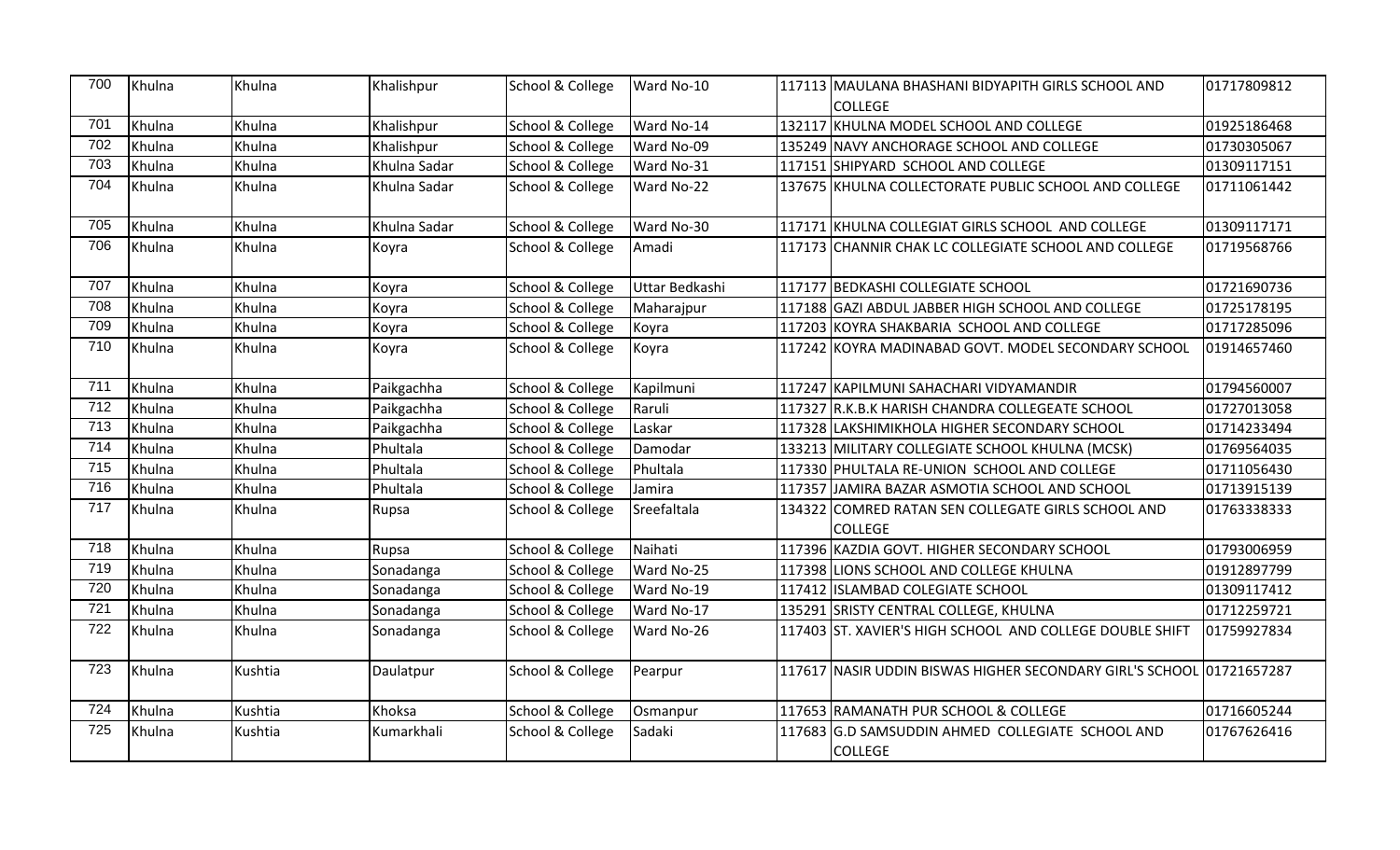| 726 | Khulna | Kushtia  | Kumarkhali     | School & College | Bagulat        | 117734 MADHUPUR HIGHER SECONDARY SCHOOL                                  | 01726522397 |
|-----|--------|----------|----------------|------------------|----------------|--------------------------------------------------------------------------|-------------|
| 727 | Khulna | Kushtia  | Kushtia Sadar  | School & College | Ward No-01     | 117817 KUSTIA HIGH SCHOOL AND COLLEGE, KUSHTA                            | 01711942851 |
| 728 | Khulna | Kushtia  | Kushtia Sadar  | School & College | Ward No-01     | 117818 POLICE LINES SCHOOL AND COLLEGE                                   | 01309117818 |
| 729 | Khulna | Kushtia  | Kushtia Sadar  | School & College | Barakhada      | 117819 K.S.M. DHAKA MINAPARA HIGHER SECONDARY SCHOOL                     | 01712621629 |
| 730 | Khulna | Kushtia  | Kushtia Sadar  | School & College | Alampur        | 117820 ALAMPUR BALIAPARA HIGHER SECONDARY SCHOOL                         | 01309117820 |
| 731 | Khulna | Kushtia  | Kushtia Sadar  | School & College | Mazampur       | 136717 SUNUP INTERNATIONAL SCHOOL AND COLLEGE                            | 01711223609 |
| 732 | Khulna | Kushtia  | Kushtia Sadar  | School & College | Jagati         | 117754 BEGUM HAMIDA SIDDIQUE SCHOOL AND COLLEGE                          | 01718693793 |
| 733 | Khulna | Kushtia  | Mirpur         | School & College | Fulbaria       | 117827 BORDER GUARD PUBLIC SCHOOL AND COLLEGE                            | 01309117827 |
| 734 | Khulna | Magura   | Magura Sadar   | School & College | Ward No-08     | 117926 SHIBRAMPUR HIGH SCHOOL AND COLLEGE                                | 01712958500 |
| 735 | Khulna | Magura   | Magura Sadar   | School & College | Kuchiamora     | 118009 KULLIA KUCHIAMORA SYED ATOR ALI HIGHER SECONDARY 01718834324      |             |
|     |        |          |                |                  |                | <b>SCHOOL</b>                                                            |             |
| 736 | Khulna | Magura   | Magura Sadar   | School & College | Raghab Dair    | 118011 BEROIL BAZAR HIGHER SECONDARY SCHOOL                              | 01915206799 |
| 737 | Khulna | Magura   | Magura Sadar   | School & College | Hazrapur       | 118010 RAWTARA H.N SCHOOL AND COLLEGE                                    | 01718711812 |
| 738 | Khulna | Magura   | Mohammadpur    | School & College | Balidia        | 118029 GOPINATHPUR M, A, KHALEQUE SECONDARY SCHOOL<br><b>AND COLLEGE</b> | 01309118029 |
| 739 | Khulna | Magura   | Mohammadpur    | School & College | Mohammadpur    | 135195 BIREN SIKDER IDEAL HIGH SCHOOL AND COLLEGE                        | 01712825299 |
| 740 | Khulna | Magura   | Mohammadpur    | School & College | Digha          | 118017 PALLABAHUMUKHI SCHOOL AND COLLEGE                                 | 01309118017 |
| 741 | Khulna | Magura   | Mohammadpur    | School & College | Nahata         | 118066 NOHATA COLLEGIATE GIRL'S SCHOOL AND COLLEGE                       | 01714850406 |
| 742 | Khulna | Magura   | Shalikha       | School & College | Shatakhali     | 118074 SHIMAKHALI SCHOOL AND COLLEGE                                     | 01713918226 |
| 743 | Khulna | Magura   | Shalikha       | School & College | Dhaneshwargati | 118092 SARASWATEE SHIKDAR GIRL'S SCHOOL AND COLLEGE                      | 01747453803 |
| 744 | Khulna | Magura   | Sreepur        | School & College | Sabdalpur      | 118139 KAJOLI COLLEGIATE SCHOOL                                          | 01712449989 |
| 745 | Khulna | Meherpur | Gangni         | School & College | Kathuli        | 118215 KUTUBPUR HIGH SCHOOL AND COLLEGE                                  | 01309118215 |
| 746 | Khulna | Meherpur | Gangni         | School & College | Ward No-08     | 118241 SHANDHANI SCHOOL AND COLLEGE                                      | 01717287443 |
| 747 | Khulna | Meherpur | Gangni         | School & College | Bamandi        | 118263 BAMONDI NISHIPUR SCHOOL AND COLLEGE                               | 01710129655 |
| 748 | Khulna | Meherpur | Gangni         | School & College | Ward No-08     | 118210 GANGNI PILOT SECONDARY SCHOOL AND COLLEGE                         | 01714557399 |
| 749 | Khulna | Meherpur | Meherpur Sadar | School & College | Pirojpur       | 118344 JADUKHALI SCHOOL AND COLLEGE                                      | 01712650013 |
| 750 | Khulna | Meherpur | Meherpur Sadar | School & College | Ward No-08     | 118341 MEHERPUR GIRLS SCHOOL & B.M COLLEGE                               | 01309118341 |
| 751 | Khulna | Norail   | Lohagara       | School & College | Itna           | 118440   ITNA MADHYAMIK BIDYALAYA AND COLLEGE                            | 01715670065 |
| 752 | Khulna | Satkhira | Assasuni       | School & College | Budhhata       | 118535 BUDHATA B.B.M.COLLEGIATE SCHOOL                                   | 01715743615 |
| 753 | Khulna | Satkhira | Assasuni       | School & College | Durgapur       | 118612 DARGAHPUR S.K.R.H. HIGHER SECONDARY SCHOOL                        | 01715352678 |
| 754 | Khulna | Satkhira | Assasuni       | School & College | Baradal        | 118613 BARADAL AFTABUDDIN COLLEGIATE SCHOOL                              | 01718310593 |
| 755 | Khulna | Satkhira | Kaliganj       | School & College | Kushlia        | 118798 DAKSHIN SRIPUR K.M.L. HIGHER SECONDARY SCHOOL                     | 01716848368 |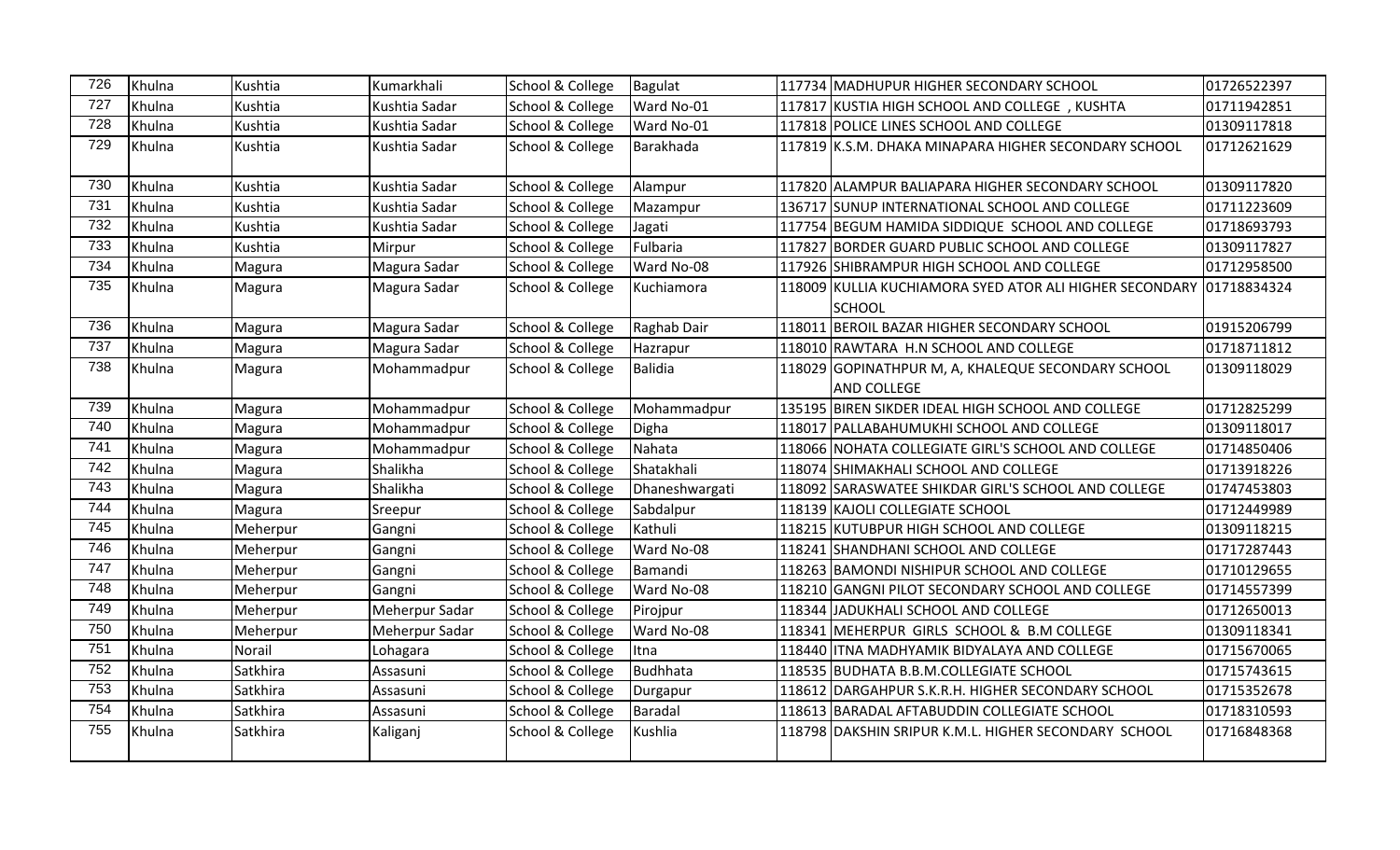| 756 | Khulna     | Satkhira | Satkhira Sadar      | School & College | Fingri         | 118816 GOBORDARI JORDIA SCHOOL AND COLLEGE                               | 01720589424  |
|-----|------------|----------|---------------------|------------------|----------------|--------------------------------------------------------------------------|--------------|
| 757 | Khulna     | Satkhira | Satkhira Sadar      | School & College | Kuskhali       | 118819 SATANI BHADRA SCHOOL & COLLEGE                                    | 01720505963  |
| 758 | Khulna     | Satkhira | Satkhira Sadar      | School & College | Ward No-04     | 118801 SATKHIRA P N SCHOOL AND COLLEGE                                   | 01715595518  |
| 759 | Khulna     | Satkhira | Shyamnagar          | School & College | Kashimari      | 118935  KASHIMARI IDEAL SCHOOL AND COLLEGE                               | 01712475584  |
| 760 | Khulna     | Satkhira | Shyamnagar          | School & College | Kaikhali       | 118940 PARANPUR A. RAUF MEMORIAL SCHOOL & COLLEGE                        | 01309118940  |
| 761 | Khulna     | Satkhira | Shyamnagar          | School & College | Kashimari      | 118996 GOBINDAPUR A.H. HIGHER SECONDERY SCHOOL                           | 01711-443139 |
| 762 | Khulna     | Satkhira | Shyamnagar          | School & College | Bhurulia       | 133667 BHURULIA SIRAJPUR SCHOOL AND COLLEGE                              | 01727005643  |
| 763 | Khulna     | Satkhira | Shyamnagar          | School & College | Atulia         | 118943 ATULIA ABDUL QUADER SCHOOL AND COLLEGE                            | 01712253906  |
| 764 | Khulna     | Satkhira | Tala                | School & College | Magura         | 119110 KHALISH KHALI MAGURUA S.C COLLEGIATE INSTITUTE                    | 01720589687  |
| 765 | Mymensingh | Jamalpur | Bakshiganj          | School & College | Battajore      | 109693 CHANDRABAZ RASHIDA BEGUM SCHOOL AND COLLEGE                       | 01712128723  |
| 766 | Mymensingh | Jamalpur | Bakshiganj          | School & College | Bakshiganj     | 109699 RAHILA KADIR SCHOOL AND COLLEGE                                   | 01710892528  |
| 767 | Mymensingh | Jamalpur | Islampur            | School & College | Char Putimari  | 109806 CHAR NO 4 HIGH SCHOOL AND COLLEGE                                 | 01716864754  |
| 768 | Mymensingh | Jamalpur | Islampur            | School & College | Chinadulli     | 109860 GUTHAIL UCHCHA MADYMIC BIDYALAYA                                  | 01713537898  |
| 769 | Mymensingh | Jamalpur | Islampur            | School & College | Belgachha      | 109791 BELGACHA HIGH SCHOOL AND COLLEGE                                  | 01716924968  |
| 770 | Mymensingh | Jamalpur | Islampur            | School & College | Islampur       | 109810 SHAHEED MAJOR GENERAL KHALED MUSHARRAF BIR                        | 01918886082  |
|     |            |          |                     |                  |                | UTTOM GIRLS HIGH SCHOOL AND COLLEGE                                      |              |
| 771 | Mymensingh | Jamalpur | Islampur            | School & College | Ward No-02     | 109859 ISLAMPUR J.J.K.M. GIRLS HIGH SCHOOL AND COLLEGE                   | 01918564630  |
| 772 | Mymensingh | Jamalpur | Jamalpur Sadar      | School & College | Digpaith       | 109868 RAHIMA MOZAFFAR IDEAL GIRLS SCHOOL AND                            | 01712417294  |
|     |            |          |                     |                  |                | COLLEGE, DIGPAIT                                                         |              |
| 773 | Mymensingh | Jamalpur | Jamalpur Sadar      | School & College | Ranagachha     | 109880 NANDINA NEKJAHAN GIRLS HIGH SCHOOL AND COLLEGE                    | 01710013400  |
| 774 | Mymensingh | Jamalpur | Jamalpur Sadar      | School & College | Ward No-01     | 109938 HAZRAT SHAH JAMAL (R) SCHOOL AND COLLEGE                          | 01712740670  |
| 775 | Mymensingh | Jamalpur | Jamalpur Sadar      | School & College | Meshta         | 109944 ABDUL HAMID KHAN HIGH SCHOOL AND COLLEGE                          | 01725865749  |
| 776 | Mymensingh | Jamalpur | Jamalpur Sadar      | School & College | Itail          | 110002 PEARPUR MOHARAJA SASHIKANTA HIGH SCHOOL AND                       | 01712955140  |
|     |            |          |                     |                  |                | <b>COLLEGE</b>                                                           |              |
| 777 | Mymensingh | Jamalpur | Jamalpur Sadar      | School & College | Meshta         | 132054 HASHIL HIGHER SECONDARY SCHOOL AND COLLEGE                        | 01786123001  |
| 778 | Mymensingh | Jamalpur | Jamalpur Sadar      | School & College | Narundi        | 110001 NURUNDI UCHCHA MADHYAMIK BIDYALAYA                                | 01716138394  |
| 779 | Mymensingh | Jamalpur | Madarganj           | School & College | Char Pakerdaha | 110004 NABBA CHAR HIGH SCHOOL AND COLLEGE                                | 01713599771  |
| 780 | Mymensingh | Jamalpur | Madarganj           | School & College | Char Pakerdaha | 110080 TEGHARIA SHAHED ALI HIGH SCHOOL & COLLEGE                         | 01718813214  |
| 781 | Mymensingh | Jamalpur | Melandaha           | School & College |                | Char Banipakuri Union 130838 SHEHATA GAMIZ UDDIN HIGH SCHOOL AND COLLEGE | 01734724412  |
|     |            |          |                     |                  |                |                                                                          |              |
| 782 | Mymensingh | Jamalpur | Sarishabari Upazila | School & College | Ward No-07     | 110169 BAUSI BANGALI HIGH SCHOOL AND COLLEGE                             | 01915850027  |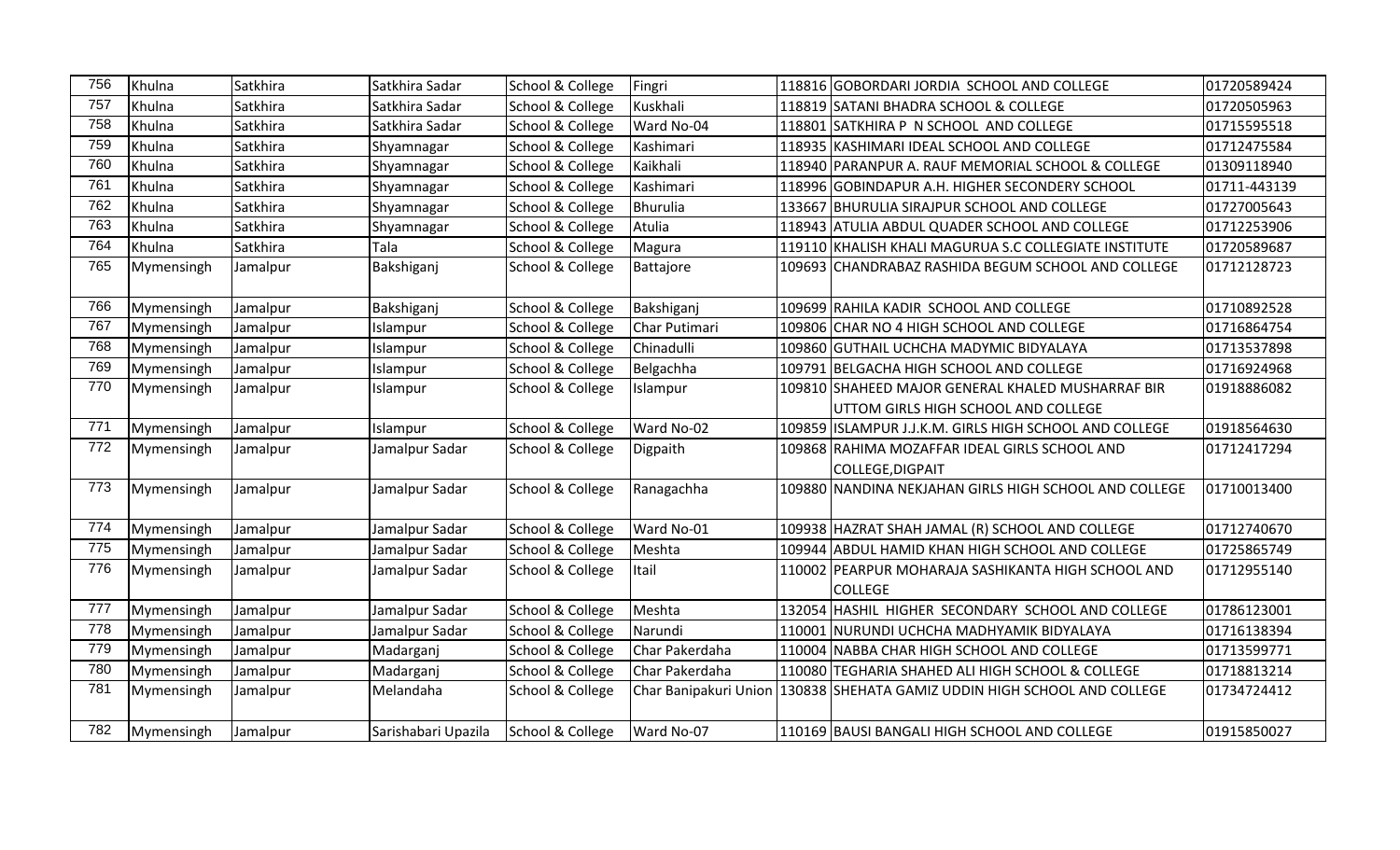| 783 | Mymensingh | Jamalpur   | Sarishabari Upazila     | School & College | Pogaldigha    | 110224 | JOMUNA SARKARKHANA HIGHER SECONDARY SCHOOL             | 01309110224  |
|-----|------------|------------|-------------------------|------------------|---------------|--------|--------------------------------------------------------|--------------|
| 784 | Mymensingh | Jamalpur   | Sarishabari Upazila     | School & College | Bhatara       |        | 110225 BHATARA UCHCHA MADHYAMIK BIDYALAY               | 01713576567  |
| 785 | Mymensingh | Jamalpur   | Sarishabari Upazila     | School & College | Ward No-04    |        | 110222 GOVT.SARISHA BARI PILOT UCCHA MADHYAMIK BALIKA  | 01712007277  |
|     |            |            |                         |                  |               |        | BIDYALAYA                                              |              |
| 786 | Mymensingh | Mymensingh | <b>Bhaluka</b>          | School & College | Habirbari     |        | 111261 JAMIR DIA ABDUL GONI MASTER IDEAL HIGH SCHOOL   | 01715765076  |
|     |            |            |                         |                  |               |        | <b>AND COLLEGE</b>                                     |              |
| 787 | Mymensingh | Mymensingh | <b>Bhaluka</b>          | School & College | Uthura        |        | 111265 SONAULLAH HIGH SCHOOL AND COLLEGE               | 01721648250  |
| 788 | Mymensingh | Mymensingh | <b>Bhaluka</b>          | School & College | Mallikbari    |        | 111289 SHAHEED NAZIM UDDIN HIGH SCHOOL AND COLLEGE     | 01912636693  |
| 789 | Mymensingh | Mymensingh | <b>Bhaluka</b>          | School & College | Birunia       |        | 111297 SAYERA SAFAYET SCHOOL AND COLLEGE               | 01711780172  |
| 790 | Mymensingh | Mymensingh | <b>Bhaluka</b>          | School & College | Dhitpur       |        | 111357 DHALIA BAHULI UCHCHA MADHYAMIC BIDDAYLOY        | 01712483209  |
| 791 | Mymensingh | Mymensingh | <b>Bhaluka</b>          | School & College | Uthura        |        | 111358 UTHURA HIGH SCHOOL & COLLEGE                    | 01713680777  |
| 792 | Mymensingh | Mymensingh | Dhobaura                | School & College | Gamaritala    |        | 111388 KALSINDUR UCHCHA MADHYAMIK BIDYALAYA            | 01714260475  |
| 793 | Mymensingh | Mymensingh | Fulbaria                | School & College | Naogaon       |        | 111397 PALASHIHATA M.L HIGH SCHOOL & COLLEGE           | 01715121079  |
| 794 | Mymensingh | Mymensingh | Fulbaria                | School & College | Naogaon       |        | 111429 SHAPLA GIRLS HIGH SCHOOL AND COLLEGE            | 01718883425  |
| 795 | Mymensingh | Mymensingh | Gaffargaon              | School & College | Datter Bazar  |        | 111553 DATTER BAZAR UNION HIGHER SECONDARY SCHOOL      | 01715372705  |
| 796 | Mymensingh | Mymensingh | Gaffargaon              | School & College | Tengaba       |        | 111563 BARAIHATI A. B. HIGHER SECONDARY SCHOOL         | 01718732572  |
| 797 | Mymensingh | Mymensingh | Gaffargaon              | School & College | Langair       |        | 138655 THE FATHER OF THE NATION BANGABANDHU SHEIKH     | 01620393970  |
|     |            |            |                         |                  |               |        | MOJIB MEMORIAL SCHOOL AND COLLEGE                      |              |
| 798 | Mymensingh | Mymensingh | Gauripur                | School & College | Dowhakhala    |        | 111698 MOJAFFOR ALI FAQUIR HIGH SCHOOL AND COLLEGE     | 01725942874  |
| 799 | Mymensingh | Mymensingh | Gauripur                | School & College | Achintapur    |        | 111724 SHAHGONJ HIGH SCHOOL AND COLLEGE                | 01716661628  |
| 800 | Mymensingh | Mymensingh | Haluaghat               | School & College | Sakuai        |        | 111731 SHAKUAI BAHUMUKHI HIGH SCHOOL AND COLLEGE       | 01719927073  |
| 801 | Mymensingh | Mymensingh | Haluaghat               | School & College | Dhurail       |        | 111734 PABIAJURI HIGH SCHOOL AND COLLEGE               | 01734191185  |
| 802 | Mymensingh | Mymensingh | Haluaghat               | School & College | Jugli         |        | 111750 GHOSHBER JOYRAMKURA SCHOOL AND COLLEGE          | 01913832384  |
| 803 | Mymensingh | Mymensingh | Haluaghat               | School & College | Dhurail       |        | 111753 BANPARA ADARSHA SCHOOL AND COLLEGE              | 01309111753  |
| 804 | Mymensingh | Mymensingh | Ishwarganj              | School & College | Tarundia      |        | 111787 CHARJITHAR HIGH SCHOOL AND COLLEGE              | 01726740496  |
| 805 | Mymensingh | Mymensingh | Ishwarganj              | School & College | Uchakhila     |        | 111781 UCHAKHILA HIGHER SECONDARY SCHOOL AND COLLEGE   | 01309111781  |
|     |            |            |                         |                  |               |        |                                                        |              |
| 806 | Mymensingh | Mymensingh | Ishwarganj              | School & College | Sohagi        |        | 111783 SHOHAGI UNION HIGHER SECONDARY SCHOOL           | 013091118783 |
| 807 | Mymensingh | Mymensingh | Ishwarganj              | School & College | Ward No-02    |        | 111824 ISHWARGANJ GIRLS SCHOOL & COLLEGE               | 01309111824  |
| 808 | Mymensingh | Mymensingh | <b>Mymensingh Sadar</b> | School & College | Dapunia Union |        | 111853 DAPUNIA KAWALTY ISLAMIA HIGH SCHOOL AND COLLEGE | 01718648196  |
| 809 | Mymensingh | Mymensingh | <b>Mymensingh Sadar</b> | School & College | Sirta Union   |        | 111883 SIRTA HIGH SCHOOL AND COLLEGE                   | 01916311000  |
|     |            |            |                         |                  |               |        |                                                        |              |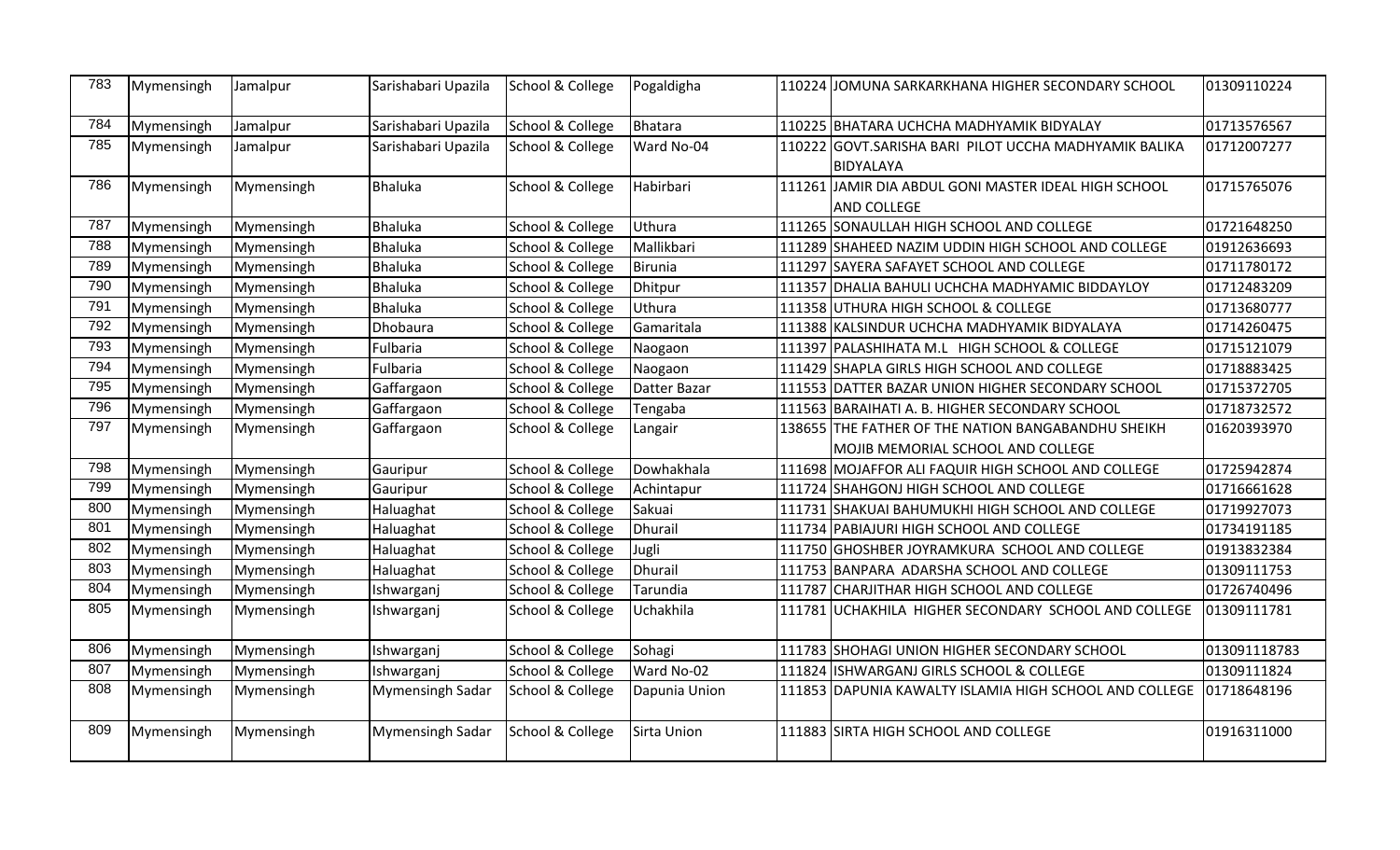| 810 | Mymensingh | Mymensingh | Mymensingh Sadar        | School & College | Ward No-01  | 111885 BORDER GUARD PUBLIC SCHOOL AND COLLEGE                                       | 01718190891 |
|-----|------------|------------|-------------------------|------------------|-------------|-------------------------------------------------------------------------------------|-------------|
| 811 | Mymensingh | Mymensingh | Mymensingh Sadar        | School & College | Ward No-03  | 111921 MUSLIM GIRLS HIGH SCHOOL AND COLLEGE<br>MYMENSINGH                           | 01705365111 |
| 812 | Mymensingh | Mymensingh | <b>Mymensingh Sadar</b> | School & College | Akua        | 111922 MOMENSHAHI ISLAMI ACADEMY AND COLLEGE                                        | 01712294330 |
| 813 | Mymensingh | Mymensingh | <b>Mymensingh Sadar</b> | School & College | Ward No-04  | 111925 CANTONMENT PUBLIC SCHOOL & COLLEGE                                           | 01769203170 |
| 814 | Mymensingh | Mymensingh | <b>Mymensingh Sadar</b> | School & College | Ward No-13  | 111926 MYMENSINGH GIRLS CADET COLLEGE                                               | 01769011240 |
| 815 | Mymensingh | Mymensingh | Mymensingh Sadar        | School & College | Ward No-14  | 134827 BIR MUKTI JUDDHA ADDHAKKA MOTIUR RAHMAN<br><b>ACADEMY SCHOOL AND COLLEGE</b> | 01717073885 |
| 816 | Mymensingh | Mymensingh | <b>Mymensingh Sadar</b> | School & College | Ward No-08  | 111923 MAHAKALI GIRLS SCHOOL AND COLLEGE                                            | 01711390192 |
| 817 | Mymensingh | Mymensingh | Muktagachha             | School & College | Ward No-01  | 111998 MUKTAGACHA COLLEGE                                                           | 01717042456 |
| 818 | Mymensingh | Mymensingh | Nandail                 | School & College | Jahangirpur | 112011 BARILLA K. A. SCHOOL AND COLLEGE                                             | 01752240055 |
| 819 | Mymensingh | Mymensingh | Phulpur                 | School & College | Bhaitkandi  | 112093 VIET KANDI HIGH SCHOOL AND COLLEGE                                           | 01740965703 |
| 820 | Mymensingh | Mymensingh | <b>Trishal</b>          | School & College | Bali Para   | 112194 DHALLA HIGH SCHOOL AND COLLEGE                                               | 01723176364 |
| 821 | Mymensingh | Mymensingh | <b>Trishal</b>          | School & College | Ward No-02  | 112197 ISLAMI ACADEMY SCHOOL AND COLLEGE, TRISHAL                                   | 01911461916 |
| 822 | Mymensingh | Mymensingh | <b>Trishal</b>          | School & College | Kanthal     | 112207 KALIR BAZZAR HIGHER SECONDARY SCHOOL                                         | 01718081813 |
| 823 | Mymensingh | Mymensingh | Trishal                 | School & College | Mathbari    | 112230 MATBARI UNION HIGH SCHOOL AND COLLEGE                                        | 01721350671 |
| 824 | Mymensingh | Mymensingh | Trishal                 | School & College | Kanthal     | 112240 KANTHAL HIGH SCHOOL AND COLLEGE                                              | 01718363134 |
| 825 | Mymensingh | Netrakona  | Barhatta                | School & College | Baushi      | 112941 BAUSHI ARDHACHANDRA HIGHER SECONDARY SCHOOL                                  | 01309112941 |
| 826 | Mymensingh | Netrakona  | Kendua                  | School & College | Sandikona   | 113080 SANDIKONA UCHCHA MADHAYAMIK BIDHALYA                                         | 01718161914 |
| 827 | Mymensingh | Netrakona  | Kendua                  | School & College | Garadoba    | 113042 GARADOVA ABDUL HAMID HIGH SCHOOL AND COLLEGE                                 | 01716760837 |
| 828 | Mymensingh | Netrakona  | Netrokona Sadar         | School & College | Ward No-04  | 113163 RAZUR BAZAR COLLEGIATE SCHOOL                                                | 01753647054 |
| 829 | Mymensingh | Netrakona  | Purbadhala              | School & College | Khalishaur  | 130870 KHALISHA PUR UCHCHA MADDHYAMIC BIDDAYA LAYA                                  | 01716409271 |
| 830 | Mymensingh | Sherpur    | Sreebardi               | School & College | Rani Shimul | 113938 BALUCHAR HIGH SCHOOL AND COLLEGE                                             | 01712822104 |
| 831 | Mymensingh | Sherpur    | Sreebardi               | School & College | Gosaipur    | 113930 BHARERA S.P. HIGH SCHOOL AND COLLEGE                                         | 01971003627 |
| 832 | Rajshahi   | Bogura     | Adamdighi               | School & College | Adam Dighi  | 119163 ADAMDIGHI (PILOT) GIRLS HIGH SCHOOL AND COLLEGE                              | 01714495881 |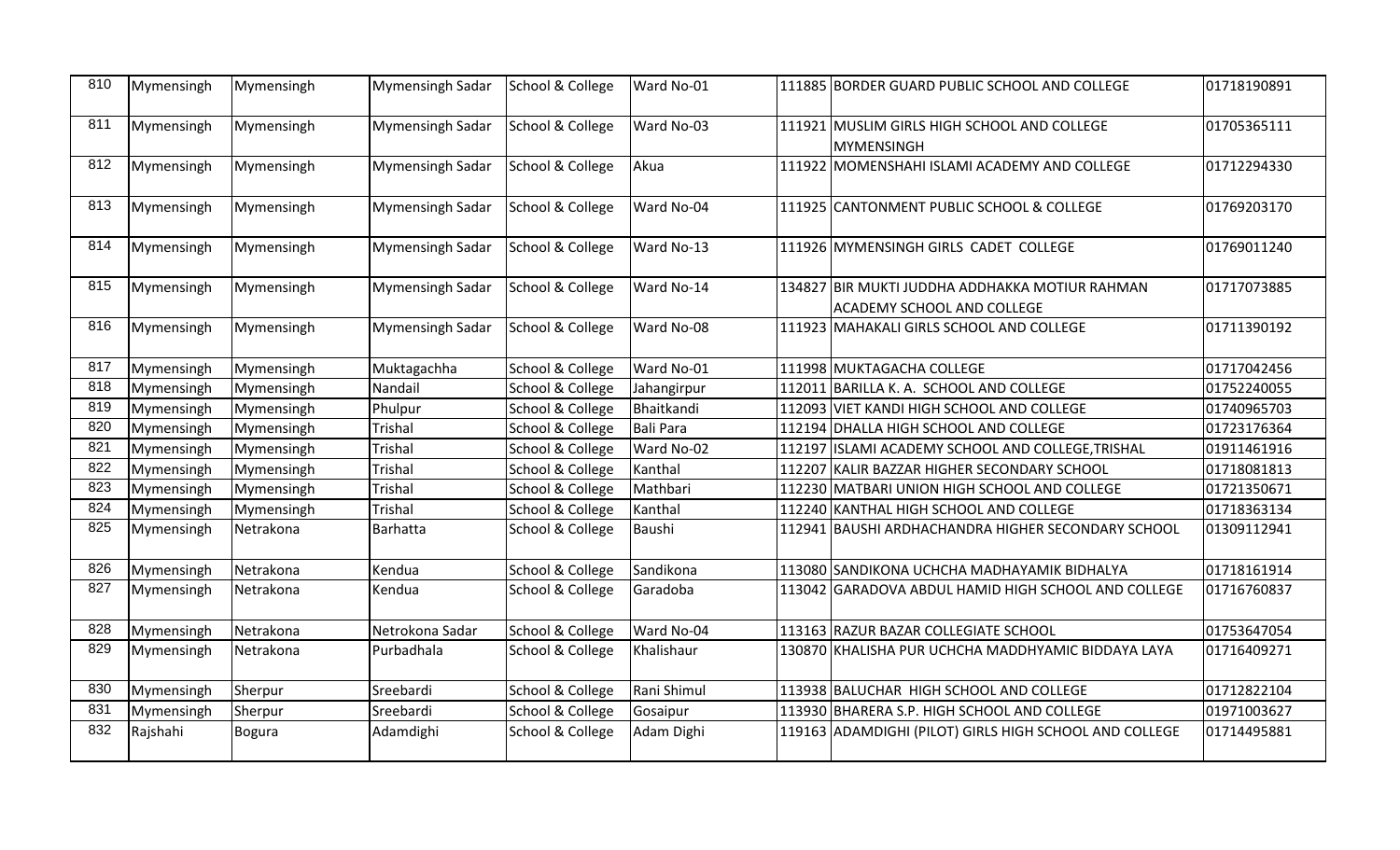| 833 | Rajshahi | Bogura        | Bogra Sadar   | School & College | Ward No-15           | 119209 CHHOYPUKURIA GIRL'S HIGH SCHOOL AND COLLEGE    | 01309119209 |
|-----|----------|---------------|---------------|------------------|----------------------|-------------------------------------------------------|-------------|
| 834 | Rajshahi | Bogura        | Bogra Sadar   | School & College | Ward No-12           | 119258 POLICE LINES HIGH SCHOOL AND COLLEGE, BOGRA    | 01712053682 |
| 835 | Rajshahi | <b>Bogura</b> | Bogra Sadar   | School & College | Ward No-01           | 119261 AREMD POLICE BATTALION PUBLIC SCHOOL & COLLEGE | 01714556999 |
| 836 | Rajshahi | Bogura        | Bogra Sadar   | School & College | Ward No-03           | 119262 BOGRA CORONATION INSTITUTION & COLLEGE         | 01747208798 |
| 837 | Rajshahi | <b>Bogura</b> | Bogra Sadar   | School & College | Ward No-08           | 130994 KARATOA MULTIMEDIA SCHOOL AND COLLEGE          | 01732397922 |
| 838 | Rajshahi | <b>Bogura</b> | Bogra Sadar   | School & College | Ward No-01           | 131045 BIAM LABORATORY SCHOOL AND COLLEGE BOGRA       | 01715249324 |
| 839 | Rajshahi | <b>Bogura</b> | Bogra Sadar   | School & College | Ward No-01           | 132097 BIAM MODEL SCHOOL & COLLEGE                    | 01720252228 |
| 840 | Rajshahi | <b>Bogura</b> | Bogra Sadar   | School & College | Ward No-17           | 132281 S.O.S HERMAN GMEINER COLLEGE AND COLLEGE       | 01309132281 |
| 841 | Rajshahi | <b>Bogura</b> | Bogra Sadar   | School & College | Nishindara           | 139080 BAF SHAHEEN COLLEGE BOGURA                     | 01769405590 |
| 842 | Rajshahi | Bogura        | Bogra Sadar   | School & College | Nishindara           | 119259 NISHINDARA FAKIR UDDIN SCHOOL & COLLEGE        | 01866941609 |
| 843 | Rajshahi | Bogura        | Bogra Sadar   | School & College | Noongola             | 119264 HAZRADIGHI HIGH SCHOOL AND COLLEGE, BOGRA      | 01712772243 |
| 844 | Rajshahi | <b>Bogura</b> | Bogra Sadar   | School & College | Ward No-11           | 130998 BOGRA YMCA PUBLIC SCHOOL AND COLLEGE           | 01713368368 |
| 845 | Rajshahi | <b>Bogura</b> | Bogra Sadar   | School & College | Gokul                | 119263 BAGHOPARA SHAHEED DANESH UDDIN SCHOOL AND      | 01713709669 |
|     |          |               |               |                  |                      | <b>COLLEGE</b>                                        |             |
| 846 | Rajshahi | <b>Bogura</b> | <b>Dhunat</b> | School & College | Dhunat               | 119406 DHUNAT PILOT GIRLS SCHOOL & COLLEGE            | 01715805356 |
| 847 | Rajshahi | <b>Bogura</b> | Dhupchanchia  | School & College | Chamrul Union        | 119420 ASIR UDDIN CHISTY MEMOREAL SCHOOL & COLLEGE    | 01716281552 |
| 848 | Rajshahi | <b>Bogura</b> | Dhupchanchia  | School & College | Ward No-01           | 135255 BIAM LABORATORY SCHOOL AND COLLEGE,            | 01309135255 |
|     |          |               |               |                  |                      | <b>DUPCHANCHIA BOGRA</b>                              |             |
| 849 | Rajshahi | Bogura        | Gabtali       | School & College | Gabtali              | 119552 LATHIGONJ HIGH SCHOOL & COLLEGE                | 01729660182 |
| 850 | Rajshahi | Bogura        | Kahaloo       | School & College | Durgapur             | 119568 ALLAMAER TAKIA HIGH SCHOOL AND COLLEGE         | 01721915090 |
| 851 | Rajshahi | <b>Bogura</b> | Nandigram     | School & College | Burail               | 119619 DHUNDAR HIGH SCHOOL AND COLLEGE                | 01714514171 |
| 852 | Rajshahi | Bogura        | Sariakandi    | School & College | Ward No-06           | 119672 MAZEDA RAHMAN SCHOOL AND COLLEGE               | 01745853537 |
| 853 | Rajshahi | <b>Bogura</b> | Sariakandi    | School & College | Narchi               | 119696 GANAKPARA SCHOOL AND COLLEGE                   | 01711936071 |
| 854 | Rajshahi | <b>Bogura</b> | Sariakandi    | School & College | <b>Fulbari Union</b> | 119674 FULLBARI GAMIRUDDIN BAHUMUKHI HIGH SCHOOL AND  | 01309119674 |
|     |          |               |               |                  |                      | <b>COLLEGE</b>                                        |             |
| 855 | Rajshahi | <b>Bogura</b> | Sariakandi    | School & College | <b>Fulbari Union</b> | 119686 RAMCHANDRAPUR SCHOOL AND COLLEGE               | 01840432433 |
| 856 | Rajshahi | Bogura        | Shajahanpur   | School & College | Aria Bazar           | 119251 BOGRA CANTONMENT PUBLIC SCHOOL AND COLLGE      | 01769113170 |
| 857 | Rajshahi | <b>Bogura</b> | Shajahanpur   | School & College | Aria Bazar           | 119277 JJAMUNNA PALLI BANDHU HIGH SCHOOL AND COLLEGE  | 01748976663 |
|     |          |               |               |                  |                      |                                                       |             |
| 858 | Rajshahi | Bogura        | Shajahanpur   | School & College | Gohail               | 119330 GOHAIL ISLAMIA HIGH SCHOOL & COLLEGE           | 01733177678 |
| 859 | Rajshahi | <b>Bogura</b> | Shajahanpur   | School & College | Asekpur              | 133723 MILLENNIUM SCHOLASTIC SCHOOL & COLLEGE         | 01769123175 |
| 860 | Rajshahi | <b>Bogura</b> | Sherpur       | School & College | Shah-Bandegi         | 119752 DHARMOKAM SCHOOL AND COLLEGE                   | 01729447307 |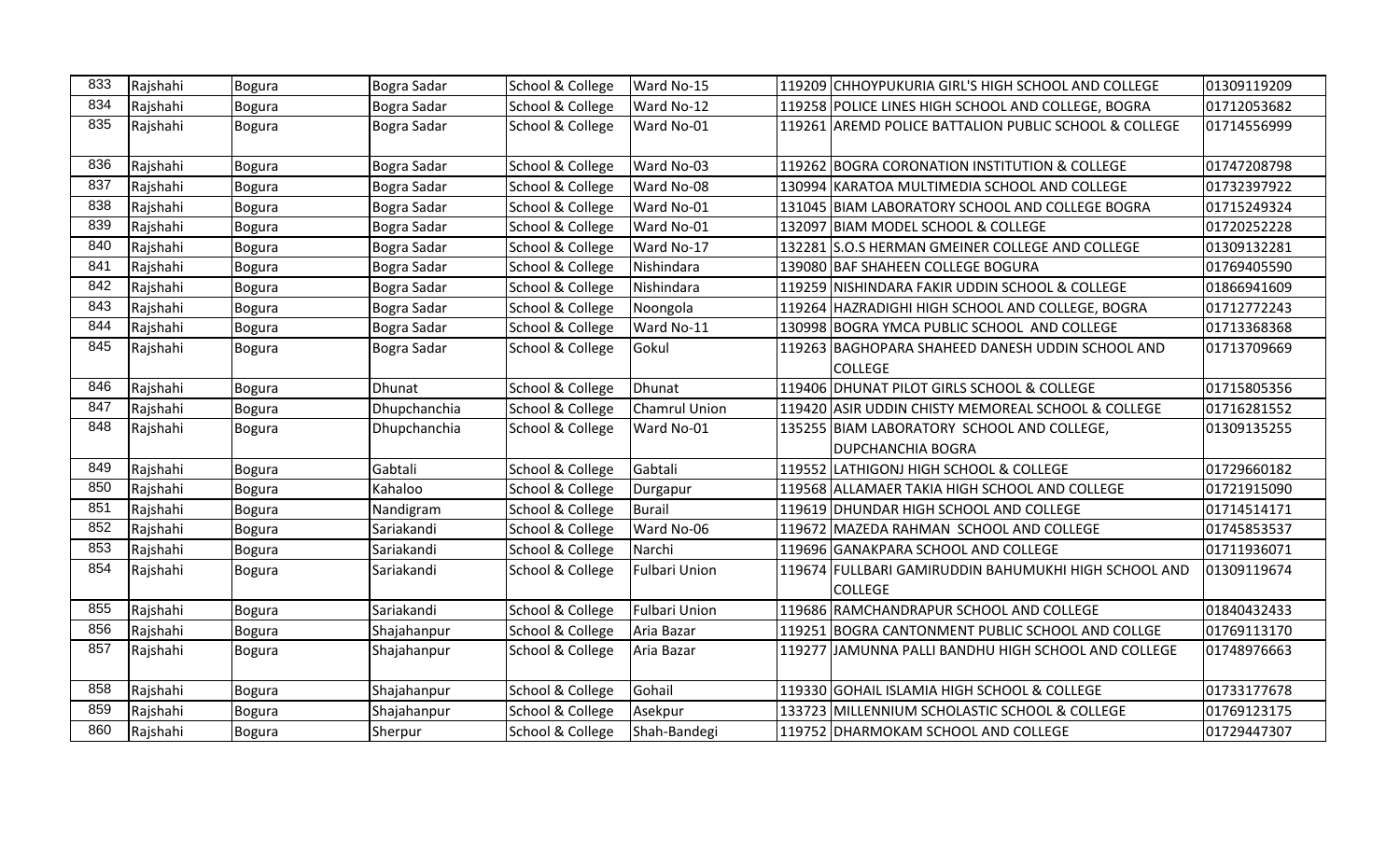| 861 | Rajshahi | Bogura        | Sherpur         | School & College | Garidaha        | 119811 POLLI UNNAYAN ACADEMY LABRATORY SCHOOL &<br><b>COLLEGE</b> | 01740612829 |
|-----|----------|---------------|-----------------|------------------|-----------------|-------------------------------------------------------------------|-------------|
| 862 | Rajshahi | <b>Bogura</b> | Sherpur         | School & College | Garidaha        | 130961 THE SUMMIT INTERNATION SCHOOL AND COLLEGE                  | 01715016687 |
| 863 | Rajshahi | <b>Bogura</b> | Sherpur         | School & College | Ward No-06      | 134296 SHERWOOD INTERNATIONAL PVT SCHOOL AND COLLEGE              | 01309134296 |
| 864 | Rajshahi | <b>Bogura</b> | Sherpur         | School & College | Khanpur         | 132119 SHALFA TECHNICAL SCHOOL AND BM COLLEGE                     | 01711451139 |
| 865 | Rajshahi | <b>Bogura</b> | Shibganj        | School & College | Shibganj        | 119817 GUZIA GIRLS HIGH SCHOOL AND COLLEGE                        | 01713706792 |
| 866 | Rajshahi | <b>Bogura</b> | Shibganj        | School & College | Saidpur         | 119914 HABIBPUR HIGH SCHOOL & COLLEGE                             | 01716344404 |
| 867 | Rajshahi | <b>Bogura</b> | Sonatola        | School & College | Ward No-01      | 119915 Sonatola Model GOVT. High School & College                 | 01718059283 |
| 868 | Rajshahi | <b>Bogura</b> | Sonatola        | School & College | Tekani Chukaina | 119934 ABDUL MANNAN GIRLS HIGH SCHOOL AND COLLEGE                 | 01731826299 |
| 869 | Rajshahi | Joypurhat     | Joypurhat Sadar | School & College | Ward No-06      | 121807 AL HERA ACADEMY HIGH SCHOOL AND COLLEGE                    | 01797378324 |
| 870 | Rajshahi | Joypurhat     | Joypurhat Sadar | School & College | Ward No-01      | 121899 TALEEMUL ISLAM ACADEMY & COLLEGE                           | 01309121899 |
| 871 | Rajshahi | Joypurhat     | Joypurhat Sadar | School & College | Ward No-03      | 132222 JOYPURHAT GIRLS CADET COLLEGE                              | 01769011246 |
| 872 | Rajshahi | Joypurhat     | Khetlal         | School & College | Ward No-04      | 121946 KHETLAL PILOT MODEL GOVT. HIGH SCHOOL AND                  | 01717579544 |
|     |          |               |                 |                  |                 | <b>COLLEGE</b>                                                    |             |
| 873 | Rajshahi | Joypurhat     | Khetlal         | School & College | Ward No-07      | 121981 KHETLAL PILOT GIRLS HIGH SCHOOL AND COLLEGE                | 01712949207 |
| 874 | Rajshahi | Joypurhat     | Panchbibi       | School & College | Kusumba         | 122001 SHALAIPUR HIGH SCHOOL AND COLLEGE                          | 01919780209 |
| 875 | Rajshahi | Joypurhat     | Panchbibi       | School & College | Atapur          | 122018 UCHAI GIRLS HIGH SCHOOL & COLLEGE                          | 01716902176 |
| 876 | Rajshahi | Naogaon       | Atrai           | School & College | Ahsanganj       | 123057 SHUKTIGACHHA K D HIGH SCHOOL AND COLLEGE                   | 01716797334 |
| 877 | Rajshahi | Naogaon       | Atrai           | School & College | Ahsanganj       | 123088 KASIRUDDIN DEWAN MEMORIAL SCHOOL & COLLEGE                 | 01716525769 |
| 878 | Rajshahi | Naogaon       | Atrai           | School & College | Panchupur       | 130608 BIAM LABORATORY SCHOOL AND COLLEGE, ATRAI                  | 01309130608 |
| 879 | Rajshahi | Naogaon       | Dhamoirhat      | School & College | Jahanpur        | 123142 MONGALBARI SIRAJIA HIGH SCHOOL AND COLLEGE                 | 01714928705 |
| 880 | Rajshahi | Naogaon       | Dhamoirhat      | School & College | Jahanpur        | 123167 SHAHID ABDUL JABBER MONGOL BARI SECONDARY GIRLS            | 01734376855 |
|     |          |               |                 |                  |                 | <b>SCHOOL AND COLLEGE</b>                                         |             |
| 881 | Rajshahi | Naogaon       | Dhamoirhat      | School & College | Dhamoirhat      | 123198 JOGADAL ADIBASHI SCHOOL & COLLEGE                          | 01729102166 |
| 882 | Rajshahi | Naogaon       | Manda           | School & College | Mainani         | 123203 MAINAM BAHUMUKHY SCHOOL AND COLLEGE                        | 01712870139 |
| 883 | Rajshahi | Naogaon       | Manda           | School & College | Ganeshpur       | 123222  SATIHAT K.T. HIGH SCHOOL AND COLLEGE                      | 01309123222 |
| 884 | Rajshahi | Naogaon       | Manda           | School & College | Ganeshpur       | 123227 KANCHAN B.L. HIGH SCHOOL AND COLLEGE                       | 01711417461 |
| 885 | Rajshahi | Naogaon       | Manda           | School & College | Bharso          | 123234 BHARSHO HIGH SCHOOL AND COLLEGE                            | 01715918227 |
| 886 | Rajshahi | Naogaon       | Manda           | School & College | Mainani         | 123240 DAXMIN MAINAM HIGH SCHOOL AND COLLEGE                      | 01712534746 |
| 887 | Rajshahi | Naogaon       | Manda           | School & College | Kalikapur       | 123252 KALIKAPUR CHALKKALIKAPUR SCHOOL AND COLLEGE                | 01716760459 |
| 888 | Rajshahi | Naogaon       | Manda           | School & College | Prasadpur       | 123326 GOTEGARI SHAHEED MAMUN HIGH SCHOOL & COLLEGE               | 01711581631 |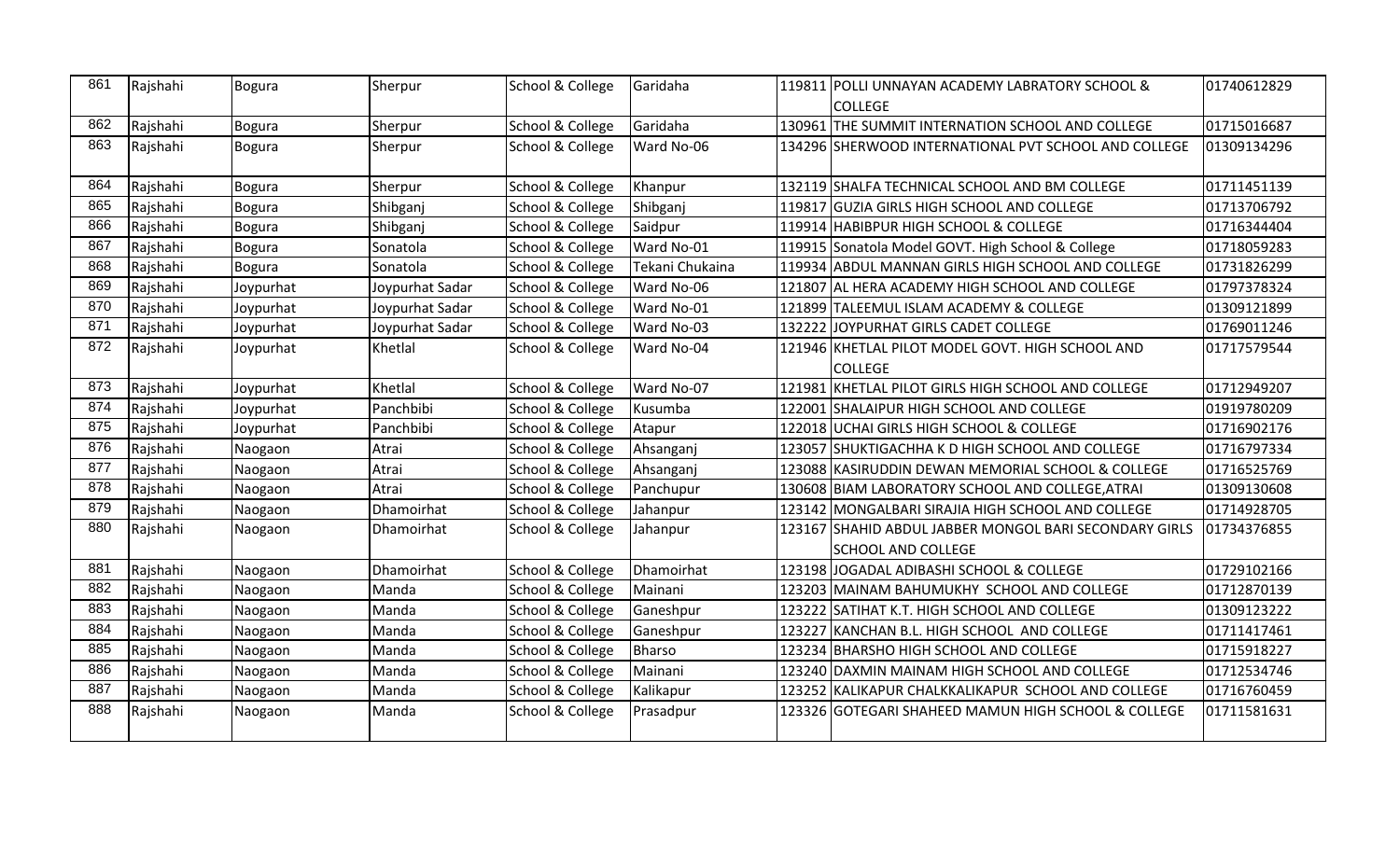| 889 | Rajshahi | Naogaon | Manda         | School & College | Manda         | 123205 MANDA S .C. MODEL PILOT HIGH SCHOOL AND CLLEGE                                         | 01309123205 |
|-----|----------|---------|---------------|------------------|---------------|-----------------------------------------------------------------------------------------------|-------------|
| 890 | Rajshahi | Naogaon | Manda         | School & College | Kanso Para    | 123209 CHAKULI BAHUMUKHI HIGH SCHOOL AND COLLEGE                                              | 01713772576 |
| 891 | Rajshahi | Naogaon | Manda         | School & College | Tentulia      | 123237 GHONA ADARSHA HIGH SCHOOL AND COLLEGE                                                  | 01717088774 |
| 892 | Rajshahi | Naogaon | Manda         | School & College | Manda         | 123325 MANDA THANA ADARSHA GIRL'S SCHOOL & COLLEGE                                            | 01715116186 |
| 893 | Rajshahi | Naogaon | Mahadebpur    | School & College | Hatur         | 123341 BELKURI HIGH SCHOOL AND COLLEGE                                                        | 01309123341 |
| 894 | Rajshahi | Naogaon | Mahadebpur    | School & College | Mahadebpur    | 123410 JAHANGIRPUR GIRLS SCHOOL & COLLEGE                                                     | 01712010912 |
| 895 | Rajshahi | Naogaon | Naogaon Sadar | School & College | Hapania       | 123431 HAPANIA HIGH SCHOOL AND COLLEGE AND COLLEGE                                            | 01710508507 |
| 896 | Rajshahi | Naogaon | Naogaon Sadar | School & College | Ward No-04    | 134583 BIAM LABORATORY SCHOOL AND COLLEGE (ENGLISH AND 101925108207<br><b>BANGLA VERSION)</b> |             |
| 897 | Rajshahi | Naogaon | Niamatpur     | School & College | Niamatpur     | 123494 NIAMATPUR GIRLS HIGH SCHOOL AND COLLEGE                                                | 01309123494 |
| 898 | Rajshahi | Naogaon | Niamatpur     | School & College | Chandan Nagar | 123567 BAMOIN HIGH SCHOOL & COLLEGE                                                           | 01712135858 |
| 899 | Rajshahi | Naogaon | Niamatpur     | School & College | Niamatpur     | 134099 SHANGSOIL ADIBASHI SCHOOL AND COLLEGE                                                  | 01309134099 |
| 900 | Rajshahi | Naogaon | Porsha        | School & College | Nithpur       | 123650 NITHPUR MODEL GOVT. SCHOOL AND COLLEGE                                                 | 01712414519 |
| 901 | Rajshahi | Naogaon | Porsha        | School & College | Ghatnagar     | 123703 GHATNAGAR PAHIRA PUKUR GIRLS SCHOOL & COLLEGE                                          | 01309123703 |
| 902 | Rajshahi | Naogaon | Sapahar       | School & College | Sapahar       | 123777 AL. HELAL ISLAMI ACADEMY AND COLLEGE                                                   | 01718314843 |
| 903 | Rajshahi | Naogaon | Sapahar       | School & College | Shiranti      | 123828 BHIOIL HIGH SCHOOL AND COLLEGE                                                         | 01309123828 |
| 904 | Rajshahi | Natore  | Baraigram     | School & College | Ward No-02    | 123915 ST.JOSEPH'S HIGH SCHOOL AND COLLEGE                                                    | 01743064096 |
| 905 | Rajshahi | Natore  | Gurudaspur    | School & College | Ward No-06    | 124035 CHANCHKOIR NAZIM UDDIN SCHOOL AND COLLEGE                                              | 01740578278 |
| 906 | Rajshahi | Natore  | Gurudaspur    | School & College | Moshinda      | 124036 KACHHIKATA SCHOOL AND COLLEGE                                                          | 01309124036 |
| 907 | Rajshahi | Natore  | Gurudaspur    | School & College | Ward No-03    | 124034 BEGUM ROKEYA GIRLS SCHOOL AND COLLEGE                                                  | 01715588024 |
| 908 | Rajshahi | Natore  | Gurudaspur    | School & College | Biaghat       | 124037 DURGAPUR HIGH SCHOOL & COLLEGE                                                         | 01309124037 |
| 909 | Rajshahi | Natore  | Gurudaspur    | School & College | Khubjipur     | 124032 BEELCHALAN MULTILATERAL HIGH SCHOOL AND COLLEGE 101724683303                           |             |
| 910 | Rajshahi | Natore  | Lalpur        | School & College | <b>Duaria</b> | 124060 MAJH GRAM HIGH SCHOOL AND COLLEGE                                                      | 01309124060 |
| 911 | Rajshahi | Natore  | Lalpur        | School & College | Durduria      | 124071 RAMAPARA HIGH SCHOOL AND COLLEGE                                                       | 01728032345 |
| 912 | Rajshahi | Natore  | Lalpur        | School & College | Ishwardi      | 124121 GOURIPUR HIGH SCHOOL AND COLLEGE                                                       | 01712025477 |
| 913 | Rajshahi | Natore  | Lalpur        | School & College | Walia         | 124123 WALIA HAKIMUNNESSA GIRLS SCHOOL AND COLLEGE                                            | 01740887991 |
| 914 | Rajshahi | Natore  | Lalpur        | School & College | Durduria      | 124124 DURDURIA HIGH SCHOOL & COLLEGE                                                         | 01718745422 |
| 915 | Rajshahi | Natore  | Lalpur        | School & College | Durduria      | 124064 RADHAKANTOPUR HIGH SCHOOL AND COLLEGE                                                  | 01711006249 |
| 916 | Rajshahi | Natore  | Lalpur        | School & College | Lalpur        | 124122 LALPUR PILOT GIRL'S HIGH SCHOOL & COLLEGE                                              | 01773192323 |
| 917 | Rajshahi | Natore  | Naldanga      | School & College | Brahmapur     | 124127 SATARBHAG HIGH SCHOOL AND COLLEGE                                                      | 01309124127 |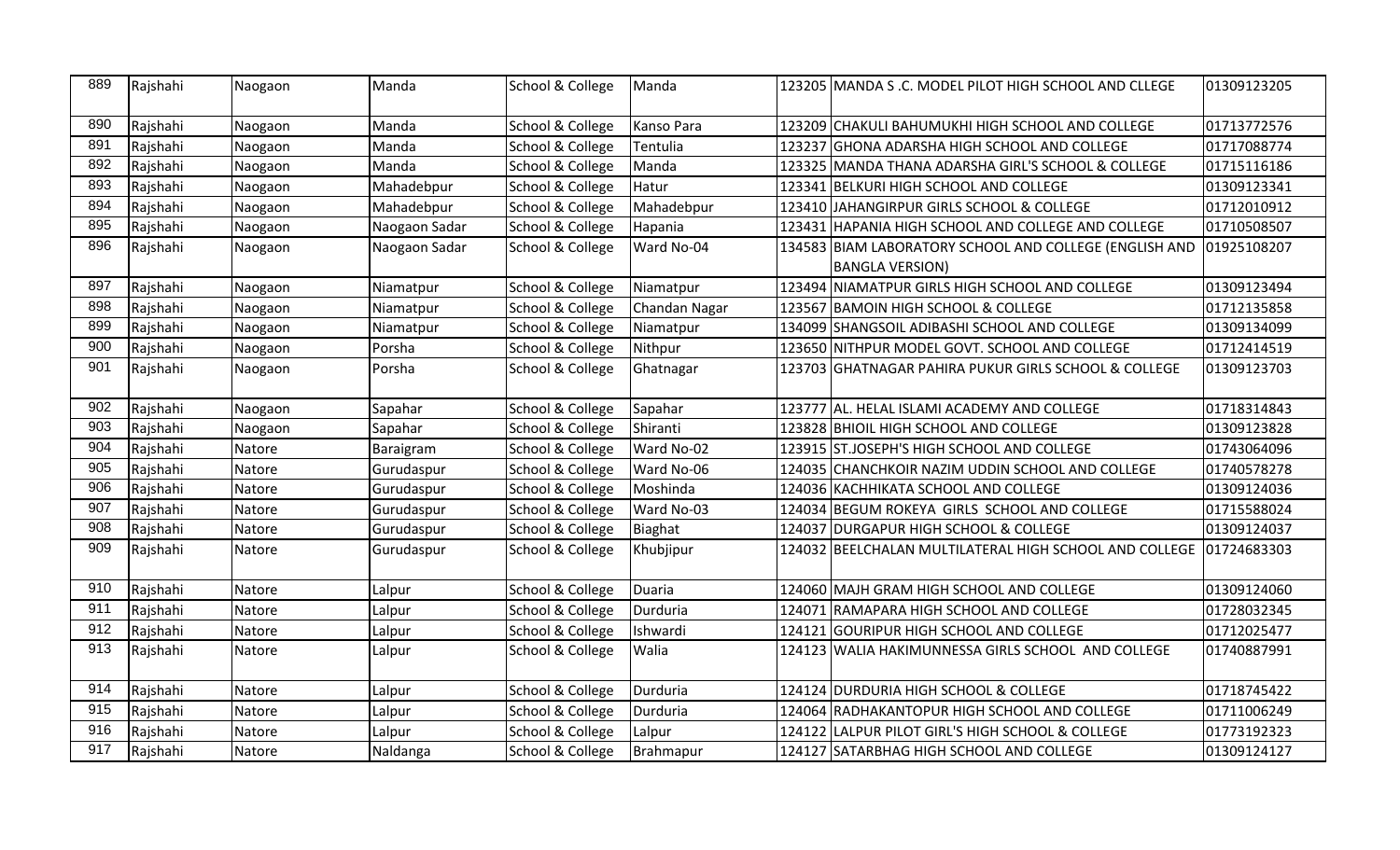| 918 | Rajshahi | Natore    | Naldanga                  | School & College | Brahmapur          | 124161 SARKUTIA SCHOOL AND COLLEGE                                                 | 01309124161 |
|-----|----------|-----------|---------------------------|------------------|--------------------|------------------------------------------------------------------------------------|-------------|
| 919 | Rajshahi | Natore    | Naldanga                  | School & College | Piprul             | 124246 PATUL HAPANIA HIGH SCHOOL & COLLEGE                                         | 01309124246 |
| 920 | Rajshahi | Natore    | Natore Sadar              | School & College | Ward No-01         | 124141 NATORE MAHARAJA J.N.HIGH SCHOOL AND COLLEGE                                 | 01309124141 |
| 921 | Rajshahi | Natore    | Natore Sadar              | School & College | Lakshmipur Kholaba | 124157 HAIBATPUR M.L HIGH SCHOOL AND COLLEGE                                       | 01715483853 |
| 922 | Rajshahi | Natore    | Singra                    | School & College | Sherkul            | 124247 AGPARA SHERKOLE BONDOR HIGH SCHOOL AND COLLEGE                              | 01309124247 |
| 923 | Rajshahi | Natore    | Singra                    | School & College | Hatiandaha         | 124319 HATIANDHA GIRLS SCHOOL AND COLLEGE                                          | 01718936046 |
| 924 | Rajshahi | Natore    | Singra                    | School & College | Ward No-01         | 130975 BIAM LABORATORY SCHOOL AND COLLEGE                                          | 01745255566 |
| 925 | Rajshahi | Natore    | Singra                    | School & College | Ward No-01         | 124317 SINGRA DAMDAMA PILOT SCHOOL & COLLEGE                                       | 01711194786 |
| 926 | Rajshahi | Natore    | Singra                    | School & College | Chaugram           | 124318 CHOWGRAM HIGH SCHOOL AND COLLEGE                                            | 01768934940 |
| 927 | Rajshahi | Nawabganj | Bholahat                  | School & College | Daldali            | 124325 MUSHRIBHUJA YUSUF ALI HIGH SCHOOL AND COLLEGE                               | 01740836304 |
| 928 | Rajshahi | Nawabganj | Gomastapur                | School & College | Bhangabaria        | 124424 BANGA BARI YUNUS SMARANI SCHOOL & COLLEGE                                   | 01309124424 |
| 929 | Rajshahi | Nawabganj | Gomastapur                | School & College | Alinagar           | 124425 ALINAGAR SCHOOL AND COLLEGE                                                 | 01309124425 |
| 930 | Rajshahi | Nawabganj | Nachole                   | School & College | Nizampur           | 124491 DOGACHI BARENDRO HIGH SCHOOL & COLLEGE                                      | 01713741371 |
| 931 | Rajshahi | Nawabganj | Chapai Nababganj<br>Sadar | School & College | Balidanga          | 124533 CHAK JHAGRU HIGH SCHOOL AND COLLEGE                                         | 01727670936 |
| 932 | Rajshahi | Nawabganj | Chapai Nababganj<br>Sadar | School & College | Maharajpur         | 124605 KARBALA HIGH SCHOOL AND COLLEGE                                             | 01716605723 |
| 933 | Rajshahi | Nawabganj | Shibganj                  | School & College | Shyampur           | 124649 A. Q. CHAWDHURY NARI KALLAYAN SHIKHALAY                                     | 01718788966 |
| 934 | Rajshahi | Nawabganj | Shibganj                  | School & College | Manakosa           | 124652 SAHAPARA PERVIN SMRONI TECHNICAL GIRLS' HIGH<br><b>SCHOOL &amp; COLLEGE</b> | 01733136168 |
| 935 | Rajshahi | Nawabganj | Shibganj                  | School & College | Chak Kirti         | 124751 CHAKKIRTY SCHOOL AND COLLEGE                                                | 01309124751 |
| 936 | Rajshahi | Nawabganj | Shibganj                  | School & College | Manakosa           | 124753 CHAR TARAPUR HIGH SCHOOL & COLLEGE                                          | 01715209875 |
| 937 | Rajshahi | Pabna     | <b>Bera</b>               | School & College | Jatsakhni          | 125306 DHOBAKHOLA CORONATION SCHOOL AND COLLEGE,<br>NATIABARI                      | 01711464430 |
| 938 | Rajshahi | Pabna     | <b>Bera</b>               | School & College | Ward No-08         | 125333 AL HERA ACADEMY (SCHOOL & COLLEGE)                                          | 01715675434 |
| 939 | Rajshahi | Pabna     | Bhangura                  | School & College | Ward No-05         | 125334 BHANGOORA UNION HIGH SCHOOL AND COLLEGE                                     | 01309125334 |
| 940 | Rajshahi | Pabna     | Bhangura                  | School & College | Dil Pasar          | 125372 BETUN BRILAHIRI BARI SCHOOL & COLLEGE                                       | 01710063496 |
| 941 | Rajshahi | Pabna     | Chatmohar                 | School & College | Haripur            | 125456 HARIPUR DURGADAS HIGH SCHOOL AND COLLEGE                                    | 01711414778 |
| 942 | Rajshahi | Pabna     | Chatmohar                 | School & College | Mulgram            | 125457 MULGRAM UNION HIGH SCHOOL AND COLLEGE                                       | 01727801738 |
| 943 | Rajshahi | Pabna     | Chatmohar                 | School & College | Danthia Bamangram  | 125458 DANTHIA BAMON GRAM UNION SCHOOL AND COLLEGE                                 | 01717722988 |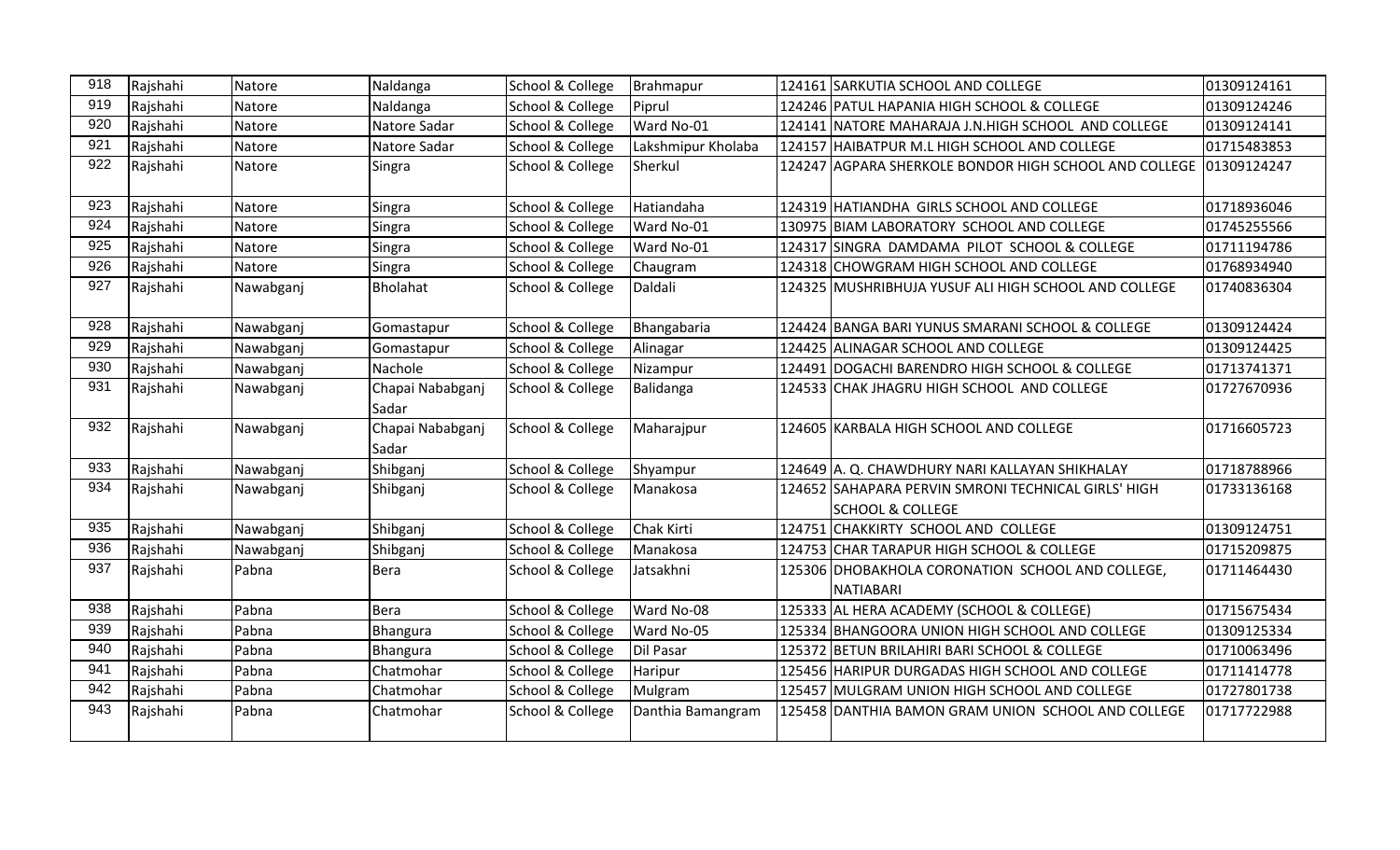| 944 | Rajshahi | Pabna | Chatmohar   | School & College | Ward No-01   | 125376 CHATMOHAR GOVT. RCN AND BSN HIGH SCHOOL AND                       | 01712441023 |
|-----|----------|-------|-------------|------------------|--------------|--------------------------------------------------------------------------|-------------|
|     |          |       |             |                  |              | <b>COLLEGE</b>                                                           |             |
| 945 | Rajshahi | Pabna | Faridpur    | School & College | Pungali      | 125492 DIGHALIA A.Z. HIGH SCHOOL AND COLLEGE                             | 01718367442 |
| 946 | Rajshahi | Pabna | Ishwardi    | School & College | Ward No-01   | 125497 ISWARDI GIRLS HIGH SCHOOL AND COLLEGE                             | 01712206255 |
| 947 | Rajshahi | Pabna | Ishwardi    | School & College | Lakshmikundi | 125502 PAKURIA HIGH SCHOOL AND COLLEGE                                   | 01718874213 |
| 948 | Rajshahi | Pabna | Ishwardi    | School & College | Pakshi       | 125506 BAGHAIL SCHOOL AND COLLEGE                                        | 01710609976 |
| 949 | Rajshahi | Pabna | Ishwardi    | School & College | Sahapur      | 125515 NURJAHAN UCCHA BALIKA VIDDYA NIKETON AND<br><b>MOHILA COLLEGE</b> | 01309125515 |
| 950 | Rajshahi | Pabna | Ishwardi    | School & College | Ward No-02   | 125558 SARA MAROWARI GOVT. MODEL SCHOOL AND COLLEGE                      | 01712622793 |
| 951 | Rajshahi | Pabna | Pabna Sadar | School & College | Dogachhi     | 125571 YONUS ALI SCHOOL AND COLLEGE                                      | 01714559484 |
| 952 | Rajshahi | Pabna | Pabna Sadar | School & College | Ward No-04   | 125668  IMAM GAZZALI GIRLS SCHOOL & COOEGE                               | 01819678020 |
| 953 | Rajshahi | Pabna | Pabna Sadar | School & College | Dogachhi     | 125669 KHAYER SUTI HIGH SCHOOL & COLLEGE                                 | 01718857273 |
| 954 | Rajshahi | Pabna | Pabna Sadar | School & College | Gayeshpur    | 125670 PABNA CADET COLLEGE                                               | 01769011238 |
| 955 | Rajshahi | Pabna | Pabna Sadar | School & College | Ataikola     | 125671 SHUDHIR KUMAR HIGH SCHOOL & COLLEGE                               | 01718842319 |
| 956 | Rajshahi | Pabna | Pabna Sadar | School & College | Dogachhi     | 125672 KHATIB ABDUL ZAHID SCHOOL & COLLEGE                               | 01722781238 |
| 957 | Rajshahi | Pabna | Pabna Sadar | School & College | Ward No-07   | 134488 SQUARE HIGH SCHOOL AND COLLEGE                                    | 01309134488 |
| 958 | Rajshahi | Pabna | Pabna Sadar | School & College | Ward No-11   | 125578 RADHANAGAR MAJUMDER ACADEMY SCHOOL AND                            | 01309125578 |
|     |          |       |             |                  |              | <b>COLLEGE PABNA</b>                                                     |             |
| 959 | Rajshahi | Pabna | Pabna Sadar | School & College | Hemayetpur   | 125593 NAZRUL ISLAM HABU SCHOOL AND COLLEGE                              | 01725441558 |
| 960 | Rajshahi | Pabna | Pabna Sadar | School & College | Dogachhi     | 125673 DOGACHI HIGH SCHOOL AND COLLEGE                                   | 01309125673 |
| 961 | Rajshahi | Pabna | Santhia     | School & College | Kashinathpur | 125703 HUIKHALI BANGLA HIGH SCHOOL AND COLLEGE                           | 01714648215 |
| 962 | Rajshahi | Pabna | Santhia     | School & College | Bhulbaria    | 125748 DEBIPUR TEBARIA HIGH SCHOOL AND COLLEGE                           | 01740924024 |
| 963 | Rajshahi | Pabna | Santhia     | School & College | Ataikola     | 125749 FATEMA KHATUN GIRLS HIGH SCHOOL AND COLLEGE                       | 01309125749 |
| 964 | Rajshahi | Pabna | Santhia     | School & College | Khatu Para   | 125750 MIAPUR HAZI JASIM UDDIN HIGH SCHOOL AND COLLEGE                   | 01712583855 |
| 965 | Rajshahi | Pabna | Santhia     | School & College | Nandanpur    | 125747 SONDAHA HIGH SCHOOL AND COLLEGE                                   | 01309125747 |
| 966 | Rajshahi | Pabna | Santhia     | School & College | Nandanpur    | 125674  DARAMUDA KHOWAJ UDDIN HIGH SCHOOL AND COLLEGE  01711412842       |             |
| 967 | Rajshahi | Pabna | Sujanagar   | School & College | Raninagar    | 125760 RANINAGAR SCHOOL AND COLLEGE BHATIKAYA                            | 01718161595 |
| 968 | Rajshahi | Pabna | Sujanagar   | School & College | Ahammedpur   | 125765 SHAHEED SHARONIKA HIGH SCHOOL & COLLEGE                           | 01309125765 |
| 969 | Rajshahi | Pabna | Sujanagar   | School & College | Tantibanda   | 125767 PORADANGA HAZI AJEM UDDIN HIGH SCHOOL AND<br><b>COLLEGE</b>       | 01718418723 |
| 970 | Rajshahi | Pabna | Sujanagar   | School & College | Nazirganj    | 125793 NAZIRGONJ HIGH SCHOOL AND COLLEGE                                 | 01716814214 |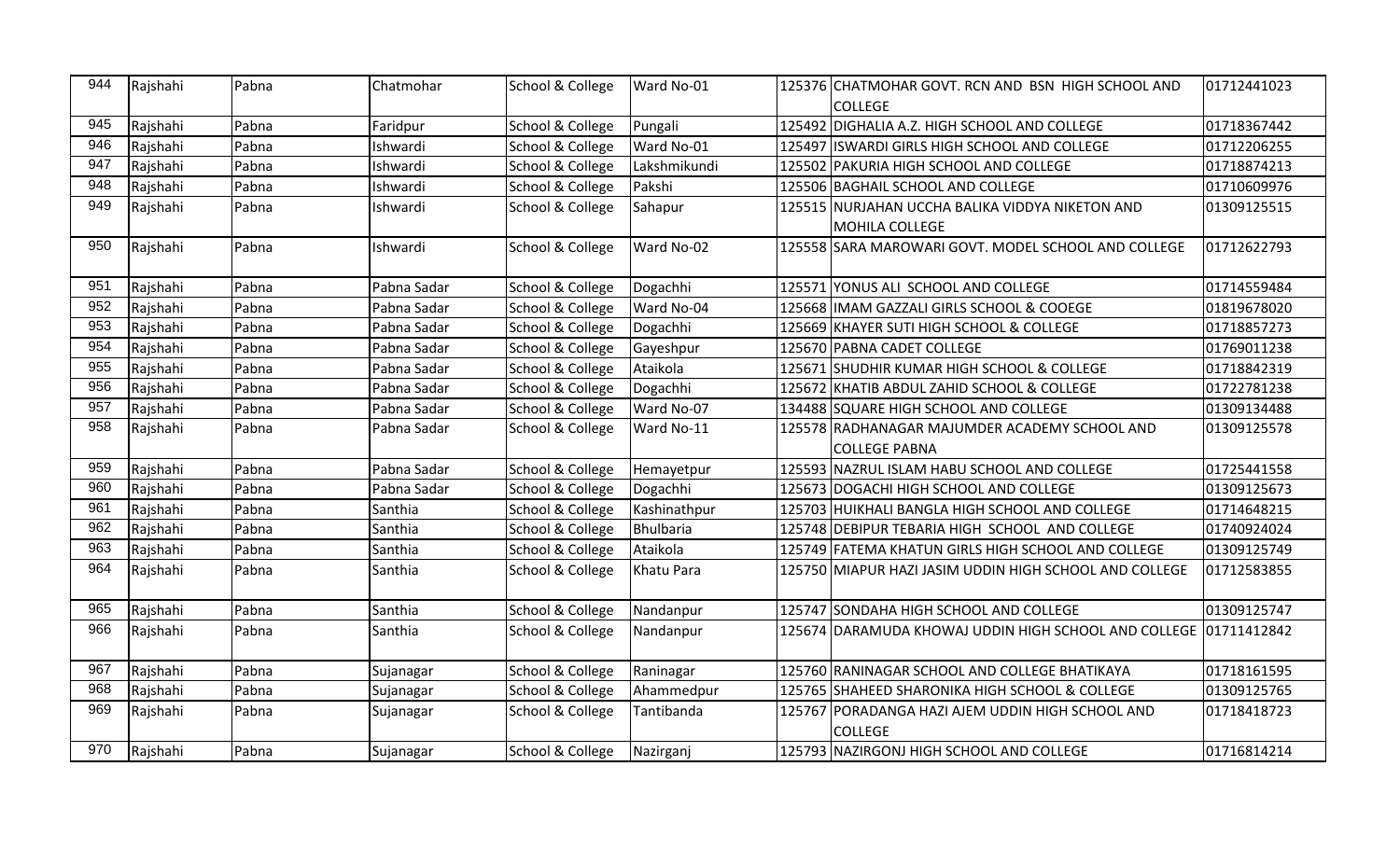| 971  | Rajshahi | Pabna    | Sujanagar     | School & College            | Sagarkandi           | 125794 TALIMNAGOR SHAHMAHTAB UDDIN HIGH SCHOOL &    | 01712236476 |
|------|----------|----------|---------------|-----------------------------|----------------------|-----------------------------------------------------|-------------|
|      |          |          |               |                             |                      | <b>COLLEGE</b>                                      |             |
| 972  | Rajshahi | Pabna    | Sujanagar     | School & College            | Manikhat             | 125795 BONKOLA HIGH SCHOOL AND COLLEGE              | 01711057723 |
| 973  | Rajshahi | Pabna    | Sujanagar     | School & College            | Raninagar            | 125797 RANI NAGAR BIL GAZNA SCHOOL AND COLLEGE      | 01724682434 |
| 974  | Rajshahi | Pabna    | Sujanagar     | School & College            | Ahammedpur           | 125798 SAYEDPUR HIGH SCHOOL & COLLEGE               | 01725929330 |
| 975  | Rajshahi | Pabna    | Sujanagar     | School & College            | Ward No-06           | 125754 SUJANAGAR GOVT. PILOT MODEL HIGH SCHOOL AND  | 01720202736 |
|      |          |          |               |                             |                      | <b>COLLEGE</b>                                      |             |
| 976  | Rajshahi | Pabna    | Sujanagar     | School & College            | Dulai                | 125755 CHINAKHARA HIGH SCHOOL AND COLLEGE           | 01712853342 |
| 977  | Rajshahi | Rajshahi | <b>Bagha</b>  | School & College            | Pakuria              | 126264 KESHABPUR HIGH SCHOOL AND COLLEGE            | 01725019115 |
| 978  | Rajshahi | Rajshahi | <b>Bagha</b>  | School & College            | Bausa                | 126265 DIGHA HIGH SCHOOL AND COLLEGE                | 01716365999 |
| 979  | Rajshahi | Rajshahi | Baghmara      | School & College            | Kachhari Kayali Para | 126328 PIRGANJ HIGH SCHOOL AND COLLEGE              | 01716870988 |
| 980  | Rajshahi | Rajshahi | Baghmara      | School & College            | Hamir Kutsha         | 126429 ALOK NAGAR WOMEN'S COLLEGE                   | 01716126095 |
| 981  | Rajshahi | Rajshahi | Baghmara      | School & College            | Maria                | 126298 BOILSINGH HIGH SCHOOL AND COLLEGE            | 01309126298 |
| 982  | Rajshahi | Rajshahi | Baghmara      | School & College            | Bara Bihanali        | 126327 BARA BIHANALI GIRLS HIGH SCHOOL AND COLLEGE  | 01718993843 |
| 983  | Rajshahi | Rajshahi | Baghmara      | School & College            | Jogi Para            | 126438 BIRKUTSA ABINASH SCHOOL AND COLLEGE          | 01714338795 |
| 984  | Rajshahi | Rajshahi | Baghmara      | School & College            | Jogi Para            | 126437 KATILA SHOBOJ SHANGO SCHOOL & COLLEGE        | 01740636339 |
| 985  | Rajshahi | Rajshahi | <b>Boalia</b> | School & College            | Ward No-14 (Part)    | 126445 RAJSHAI CANTONMENT BOARD HIGH SCHOOL AND     | 01732450447 |
|      |          |          |               |                             |                      | <b>COLLEGE</b>                                      |             |
| 986  | Rajshahi | Rajshahi | <b>Boalia</b> | <b>School &amp; College</b> | Ward No-09           | 126456 RAJSHAHI GOVT. COLLEGIATE SCHOOL AND COLLEGE | 01715844278 |
| 987  | Rajshahi | Rajshahi | <b>Boalia</b> | School & College            | Ward No-25           | 126496 KHADEMUL ISLAM GIRLS SCHOOL & COLLEGE        | 01309126496 |
| 988  | Rajshahi | Rajshahi | <b>Boalia</b> | School & College            | Ward No-12           | 126497 MASJID MISSION ACADEMY SCHOOL AND COLLEGE    | 01716288206 |
| 989  | Rajshahi | Rajshahi | <b>Boalia</b> | School & College            | Ward No-19           | 134185 PARAMOUNT SCHOOL AND COLLEGE                 | 01730310300 |
| 990  | Rajshahi | Rajshahi | <b>Boalia</b> | School & College            | Ward No-15           | 134670 RAJSHAHI SIKKHA BOARD MODEL SCHOOL & COLLEGE | 01787620909 |
| 991  | Rajshahi | Rajshahi | <b>Boalia</b> | School & College            | Ward No-27 (Part)    | 126495 AGRANI BIDDYALAYA AND MAHABIDDYALAYA         | 01711191440 |
| 992  | Rajshahi | Rajshahi | Charghat      | School & College            | Ward No-03           | 126592 RAJSHAHI CADET COLLEGE                       | 01769011230 |
| 993  | Rajshahi | Rajshahi | Durgapur      | School & College            | Joynagar             | 126593 HORIRAMPUR SCHOOL AND COLLEGE                | 01718625626 |
| 994  | Rajshahi | Rajshahi | Durgapur      | School & College            | Jhaluka              | 126667 KANTHAL BARIA S.A.K SCHOOL & COLLEGE         | 01796192395 |
| 995  | Rajshahi | Rajshahi | Godagari      | School & College            | Gogram               | 126675 GOGRAM HIGH SCHOOL AND COLLEGE               | 01309126675 |
| 996  | Rajshahi | Rajshahi | Godagari      | School & College            | Mohanpur             | 126716 BISHWANATH PUR HIGH SCHOOL AND COLLEGE       | 01716695767 |
| 997  | Rajshahi | Rajshahi | Godagari      | School & College            | Pakri                | 126765 LALIT NAGAR HIGH SCHOOLAND COLLEGE           | 01713784549 |
| 998  | Rajshahi | Rajshahi | Godagari      | School & College            | Rishikul             | 126768 CHABBISH NAGAR HIGH SCHOOL AND COLLEGE       | 01309126768 |
| 999  | Rajshahi | Rajshahi | Godagari      | School & College            | Basudebpur           | 126769 GULGOFUR GIRLS' HIGH SCHOOL AND COLLEGE      | 01309126769 |
| 1000 | Rajshahi | Rajshahi | Godagari      | School & College            | Ward No-06           | 126767 GODAGARI GOVT. MODEL HIGH SCHOOL AND COLLEGE | 01767792391 |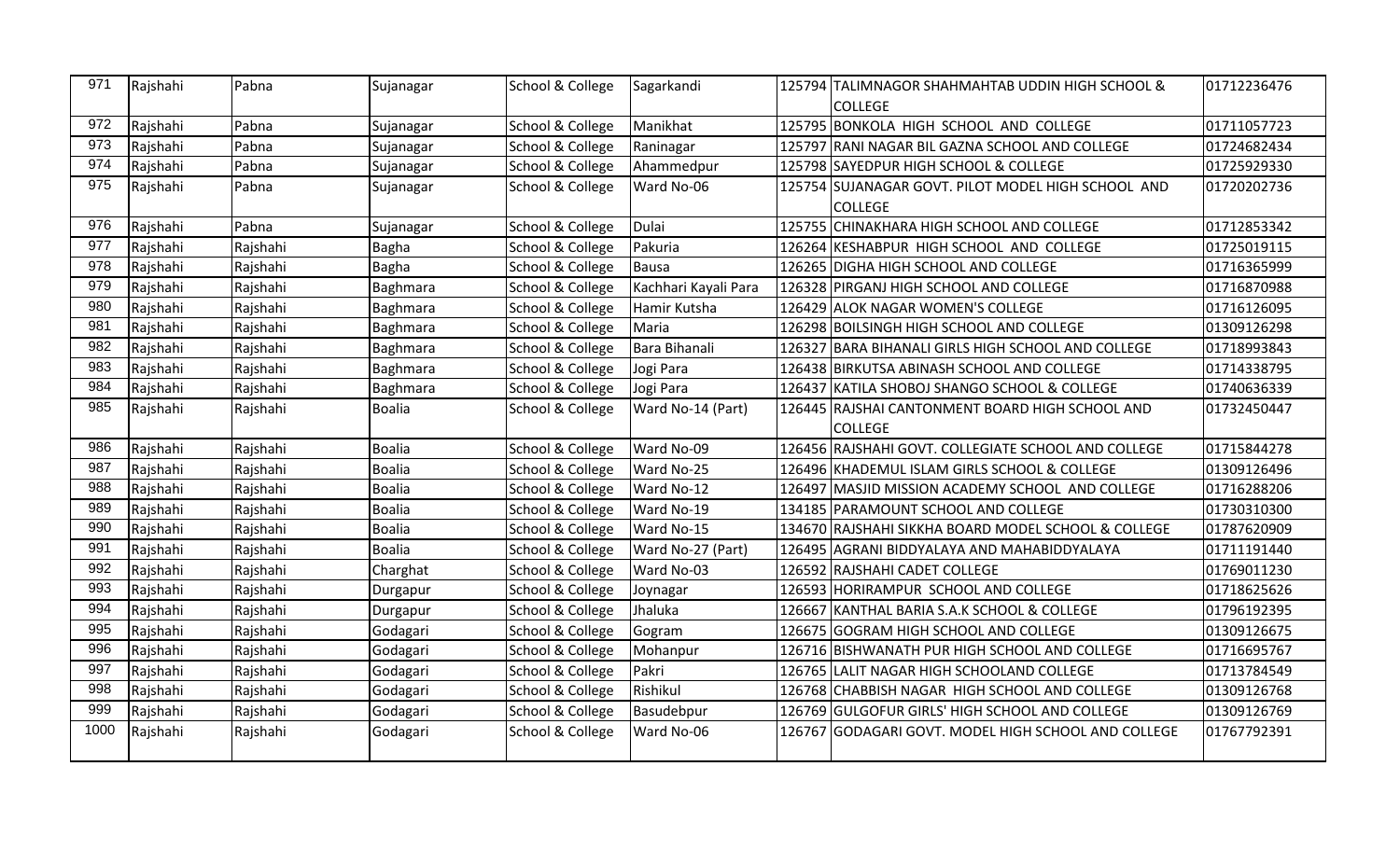| 1001 | Rajshahi | Rajshahi  | Matihar         | School & College | Ward No-30     | 126773 RAJSHAHI UNIVERSITY SCHOOL AND COLLEGE                    | 01717289916 |
|------|----------|-----------|-----------------|------------------|----------------|------------------------------------------------------------------|-------------|
| 1002 | Rajshahi | Rajshahi  | Matihar         | School & College | Ward No-30     | 126469 MIRJAPUR SCHOOL AND COLLEGE                               | 01711061504 |
| 1003 | Rajshahi | Rajshahi  | Paba            | School & College | Ward No-01     | 126854 MASHKATA DIGHI MULTI (TECH) HIGH SCHOOL AND               | 01716860930 |
|      |          |           |                 |                  |                | <b>COLLEGE</b>                                                   |             |
| 1004 | Rajshahi | Rajshahi  | Paba            | School & College | Baragachhi     | 126938 BARGACHI HIGH SCHOOL AND COLLEGE                          | 01721336894 |
| 1005 | Rajshahi | Rajshahi  | Paba            | School & College | Damkur         | 126939 K.H. TIKOR HIGH SCHOOL AND COLLEGE                        | 01710441232 |
| 1006 | Rajshahi | Rajshahi  | Paba            | School & College | Ward No-07     | 126940 BAYA HIGH SCHOOL AND COLLEGE                              | 01726215658 |
| 1007 | Rajshahi | Rajshahi  | Puthia          | School & College | Silmaria       | 126953 SADHANPUR HIGH SCHOOL AND COLLEGE                         | 01739879551 |
| 1008 | Rajshahi | Rajshahi  | Puthia          | School & College | Puthia         | 126968 PUTHIA MODEL SCHOOL AND COLLEGE                           | 01713769275 |
| 1009 | Rajshahi | Rajshahi  | Puthia          | School & College | Baneshwar      | 127022 SHAHID NADER ALI GIRLS SCHOOL & COLLEGE                   | 01711109997 |
| 1010 | Rajshahi | Rajshahi  | Rajpara         | School & College | Ward No-01     | 127042 SHAHID MAMUN MAHMUD POLICE LINES SCHOOL &                 | 01711380083 |
|      |          |           |                 |                  |                | <b>COLLEGE</b>                                                   |             |
| 1011 | Rajshahi | Rajshahi  | Rajpara         | School & College | Ward No-07     | 127043 RAJSHAHI MODEL SCHOOL AND COLLEGE                         | 01750366033 |
| 1012 | Rajshahi | Rajshahi  | Tanore          | School & College | Chanduria      | 127065 DR.ABU BAKAR HIGH SCHOOL AND COLLEGE                      | 01723101455 |
| 1013 | Rajshahi | Rajshahi  | Tanore          | School & College | Ward No-05     | 127149 MONDUMALA GIRL'S HIGH SCHOOL AND COLLEGE                  | 01309127149 |
| 1014 | Rajshahi | Rajshahi  | Tanore          | School & College | Kalma          | 127150 KISMAT BILLI ML. SCHOOL & COLLEGE                         | 01743906027 |
| 1015 | Rajshahi | Rajshahi  | Tanore          | School & College | Kalma          | 127152 DARGADANGA HIGH SCHOOL & COLLEGE                          | 01718281695 |
| 1016 | Rajshahi | Sirajganj | Belkuchi        | School & College | Bhangabari     | 128029 BANIAGATI S.N.ACADEMY SCHOOL & COLLEGE                    | 01309128029 |
| 1017 | Rajshahi | Sirajganj | Chauhali        | School & College | Sadia Chandpur | 128036 BETIL MULTILITERAL SCHOOL AND COLLEGE                     | 01716364230 |
| 1018 | Rajshahi | Sirajganj | Kamarkhanda     | School & College | Jamtail        | 128079 D.K.S.K.IDEAL SCHOOL & TECHNICAL COLLEGE                  | 01309128079 |
| 1019 | Rajshahi | Sirajganj | Kazipur         | School & College | Chalitadanga   | 128192 BARSHI BHANGA B.A.B.M. HIGH SCHOOL & COLLEGE              | 01716028467 |
| 1020 | Rajshahi | Sirajganj | Royganj         | School & College | Pangashi       | 128282 PANGASHI LAILA MIZAN SCHOOL & COLLEGE                     | 01713740421 |
| 1021 | Rajshahi | Sirajganj | Shahjadpur      | School & College | Garadaha       | 128364 CHARNOBIPUR NURJAHAN MOJHAR SCHOOOL & COLLEGE 01716332282 |             |
| 1022 | Rajshahi | Sirajganj | Shahjadpur      | School & College | Khukni         | 128299 STHAL PAKRASHI INSTITUTION SCHOOL AND COLLEGE             | 01729510778 |
| 1023 | Rajshahi | Sirajganj | Shahjadpur      | School & College | Kaijuri        | 128301 KAIZURI HIGH SCHOOL AND COLLEGE                           | 01309128301 |
| 1024 | Rajshahi | Sirajganj | Sirajganj Sadar | School & College | Ward No-08     | 128377 SABUJ KANAN SCHOOL AND COLLEGE                            | 01309128377 |
| 1025 | Rajshahi | Sirajganj | Sirajganj Sadar | School & College | Ward No-13     | 128380 S.B. RAILWAY COLONY HIGH SCHOOL AND COLLEGE               | 01716513455 |
| 1026 | Rajshahi | Sirajganj | Sirajganj Sadar | School & College | Kalia Haripur  | 128396 KALIA KANDAPARA HIGH SCHOOL AND COLLEGE                   | 01719418091 |
| 1027 | Rajshahi | Sirajganj | Sirajganj Sadar | School & College | Shialkul       | 128471 ABDULLAHAL-MAHMUD MEMORIAL SCHOOL & COLLEGE               | 01734694455 |
|      |          |           |                 |                  |                |                                                                  |             |
| 1028 | Rajshahi | Sirajganj | Sirajganj Sadar | School & College | Ward No-02     | 134208 SIRAJGANJ COLLECTORATE SCHOOL & COLLEGE                   | 01724424181 |
| 1029 | Rajshahi | Sirajganj | Sirajganj Sadar | School & College | Ward No-13     | 134813 SIRAJGANJ POLICE LINES SCHOOL AND COLLEGE                 | 01757235837 |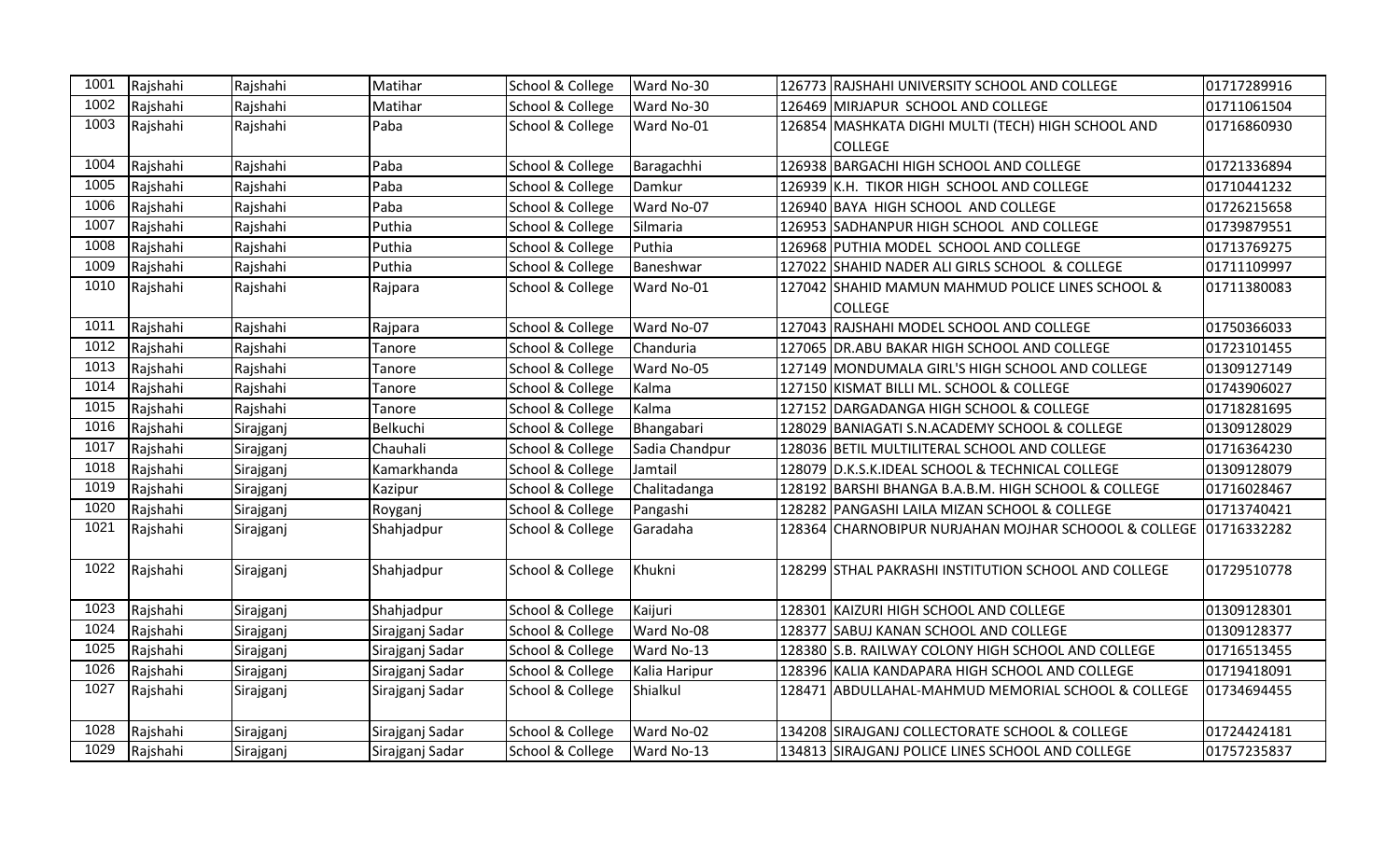| 1030 | Rajshahi | Sirajganj | Tarash            | School & College | Deshigram          |        | 128488 BISHAM DANGA GIRLS SCHOOL AND COLLEGE          | 01715360958 |
|------|----------|-----------|-------------------|------------------|--------------------|--------|-------------------------------------------------------|-------------|
| 1031 | Rajshahi | Sirajganj | <b>Ullah Para</b> | School & College | Koyra              | 128682 | KAYRA HIGH SCHOOL & COLLEGE                           | 01715835935 |
| 1032 | Rajshahi | Sirajganj | <b>Ullah Para</b> | School & College | Barahar            |        | 128685 BARAHAR SCHOOL AND COLLEGE                     | 01733293838 |
| 1033 | Rajshahi | Sirajganj | <b>Ullah Para</b> | School & College | Udhunia            |        | 128686 BAGMARA B.S.HIGH SCHOOL AND COLLEGE            | 01783832213 |
| 1034 | Rajshahi | Sirajganj | <b>Ullah Para</b> | School & College | Ward No-03         |        | 128683 H.T. IMAM GIRLS SCHOOL & COLLEGE               | 01712988179 |
| 1035 | Rajshahi | Sirajganj | <b>Ullah Para</b> | School & College | <b>Barahar</b>     | 128684 | ALIPUR AMDANGA SCHOOL AND COLLEGE                     | 01726513858 |
| 1036 | Rangpur  | Dinajpur  | Birampur          | School & College | Katla              | 119963 | KATLA BILATERAL SCHOOL AND COLLEGE                    | 01309119963 |
| 1037 | Rangpur  | Dinajpur  | Birganj           | School & College | Mohammadpur        |        | 120130 NAWPARA SCHOOL AND COLLEGE                     | 01309120130 |
| 1038 | Rangpur  | Dinajpur  | Birganj           | School & College | Satair             |        | 120131 DALUA HIGH SCHOOL AND COLLEGE                  | 01710779382 |
| 1039 | Rangpur  | Dinajpur  | <b>Biral</b>      | School & College | Bijora             |        | 120136 BEJORA SCHOOL SCHOOL AND COLLEGE               | 01735016214 |
| 1040 | Rangpur  | Dinajpur  | <b>Biral</b>      | School & College | Farakkabad         |        | 120142 FARAKKABAD N.I SCHOOL AND COLLEGE              | 01725012586 |
| 1041 | Rangpur  | Dinajpur  | Chirirbandar      | School & College | Amarpur            |        | 120399 KUTUB DANGA HIGH SCHOOL & COLLEGE              | 01718409294 |
| 1042 | Rangpur  | Dinajpur  | Chirirbandar      | School & College | Abdulpur           |        | 120950 AMENA BAKI RESDENTIAL MODEL SCHOOL AND COLLEGE | 01714539601 |
| 1043 | Rangpur  | Dinajpur  | Chirirbandar      | School & College | Saintara           |        | 120398 KHOCHNA S.C.SCHOOL & COLLGE                    | 01716456196 |
| 1044 | Rangpur  | Dinajpur  | Fulbari           | School & College | Eluary             |        | 120402 RUDRANI SCHOOL AND COLLEGE                     | 01744860532 |
| 1045 | Rangpur  | Dinajpur  | Fulbari           | School & College | Kazihal            |        | 120454 PUKHURI SCHOOL & COLLEGE                       | 01717096867 |
| 1046 | Rangpur  | Dinajpur  | Fulbari           | School & College | Khayerbari         |        | 120456 UTTAR LAXSHMIPUR HIGH SCHOOL AND COLLEGE       | 01718121894 |
| 1047 | Rangpur  | Dinajpur  | Ghoraghat         | School & College | Singra             |        | 120460 RANI GANJ 2ND B.L HIGH SCHOOL AND COLLEGE      | 01740377557 |
| 1048 | Rangpur  | Dinajpur  | Ghoraghat         | School & College | Ward No-03         | 120459 | GHORAGHAT K C PILOT SCHOOL AND COLLEGE                | 01715386217 |
| 1049 | Rangpur  | Dinajpur  | Hakimpur          | School & College | Khatta Madhab Para |        | 120505 PAUSH GARA HIGH SCHOOL AND COLLEGE             | 01309120505 |
| 1050 | Rangpur  | Dinajpur  | Hakimpur          | School & College | Boaldar            |        | 120508 BOALDER BILATERAL HIGH SCHOOL AND COLLEGE      | 01309120508 |
| 1051 | Rangpur  | Dinajpur  | Hakimpur          | School & College | Ward No-01         | 120504 | BANGLA HILI PILOT SCHOOL AND COLLEGE                  | 01797687177 |
| 1052 | Rangpur  | Dinajpur  | Khansama          | School & College | Angar Para         |        | 120620 CHHATIANGARH MADHYAMIK VIDHALAY                | 01710907259 |
| 1053 | Rangpur  | Dinajpur  | Khansama          | School & College | <b>Bhabki</b>      |        | 120702 KACHINIA HIGH SCHOOL & COLLEGE                 | 01718139978 |
| 1054 | Rangpur  | Dinajpur  | Khansama          | School & College | Angar Para         |        | 120704 JAMIR UDDIN SHAH GIRLS HIGH SCHOOL AND COLLEGE | 01717590043 |
| 1055 | Rangpur  | Dinajpur  | Khansama          | School & College | Khamar Para        |        | 120705 SHAPLA GIRLS SCHOOL AND COLLEGE                | 01716878808 |
| 1056 | Rangpur  | Dinajpur  | Dinajpur Sadar    | School & College | Sundarban          |        | 120708 RAMDUBI HAT BL HIGH SCHOOL AND COLLEGE         | 01718157818 |
| 1057 | Rangpur  | Dinajpur  | Dinajpur Sadar    | School & College | Ward No-04         |        | 120711 CHEHEL GAZI SHIKSHA NIKETAN SCHOOL AND COLLEGE | 01714228960 |
| 1058 | Rangpur  | Dinajpur  | Dinajpur Sadar    | School & College | Ward No-12         |        | 120723 SAINT PHILIPS HIGH SCHOOL AND COLLEGE          | 01726693633 |
| 1059 | Rangpur  | Dinajpur  | Dinajpur Sadar    | School & College | Auliapur           | 120727 | <b>GHUGHUDANGA HIGH SCHOOL AND COLLEGE</b>            | 01710190376 |
| 1060 | Rangpur  | Dinajpur  | Dinajpur Sadar    | School & College | Chehelgazi         | 120733 | CHANDGANJ A.S.M. BL SCHOOL AND COLLEGE                | 01712415360 |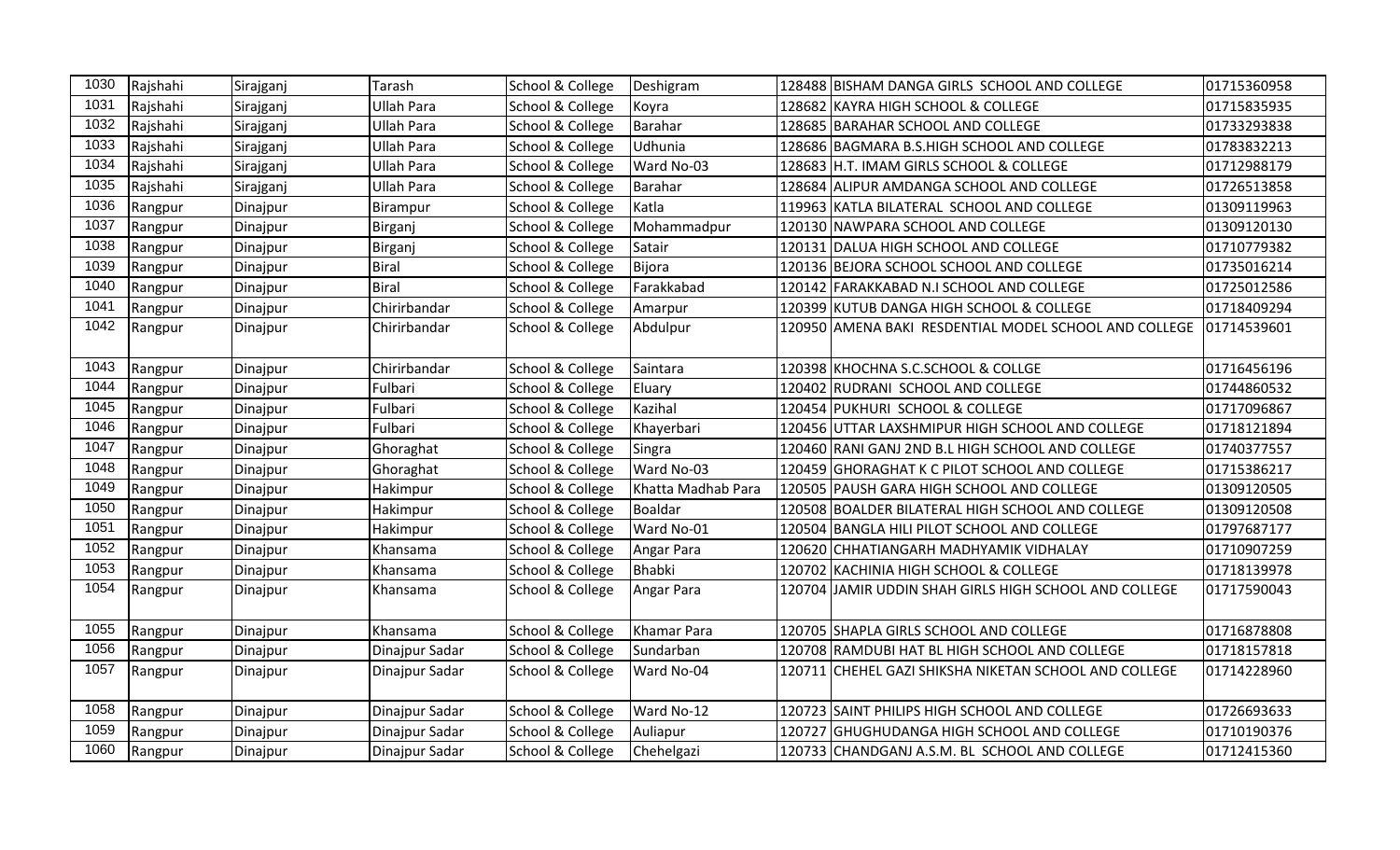| 1061 | Rangpur      | Dinajpur  | Dinajpur Sadar  | School & College | Sekhpura    | 120769 SHAHEED JAMIR UDDIN GIRLS SCHOOL AND COLLEGE                  | 01718836210 |
|------|--------------|-----------|-----------------|------------------|-------------|----------------------------------------------------------------------|-------------|
| 1062 | Rangpur      | Dinajpur  | Dinajpur Sadar  | School & College | Chehelgazi  | 120829 NASHIPUR HIGH SCHOOL AND COLLEGE                              | 01716303262 |
| 1063 | Rangpur      | Dinajpur  | Dinajpur Sadar  | School & College | Fazilpur    | 120831 RANIGANJ EHIA HOSSAIN SCHOOL & COLLEGE                        | 01712347298 |
| 1064 | Rangpur      | Dinajpur  | Dinajpur Sadar  | School & College | Ward No-07  | 135372 HOLY LAND COLLEGE                                             | 01701284988 |
| 1065 | Rangpur      | Dinajpur  | Dinajpur Sadar  | School & College | Ward No-08  | 120830 COLLEGIATE GIRL'S HIGH SCHOOL& COLLEGE                        | 01714803304 |
| 1066 | Rangpur      | Dinajpur  | Nawabganj       | School & College | Daudpur     | 120948 DAUDPUR GIRLS HIGH SCHOOL & COLLEGE                           | 01725234616 |
| 1067 | Rangpur      | Dinajpur  | Nawabganj       | School & College | Bhaduria    | 120947 BHADURIA SCHOOL AND COLLEGE                                   | 01716126530 |
| 1068 | Rangpur      | Dinajpur  | Parbatipur      | School & College | Palashbari  | 121064 CANTT.PUBLIC SCHOOL & COLLEGE                                 | 01769683170 |
| 1069 | Rangpur      | Dinajpur  | Parbatipur      | School & College | Belaichandi | 121067 BELAICHANDI HIGH SCHOOL AND COLLEGE                           | 01729942367 |
| 1070 | Rangpur      | Dinajpur  | Parbatipur      | School & College | Hamidpur    | 121069 BARA PUKURIA SCHOOL AND COLLEGE                               | 01705924005 |
| 1071 | Rangpur      | Dinajpur  | Parbatipur      | School & College | Chandipur   | 121070 UTTAR SALONDAR HIGH SCHOOL AND COLLEGE                        | 01750701628 |
| 1072 | Rangpur      | Dinajpur  | Parbatipur      | School & College | Manmathapur | 121065 RAJABASHOR SCHOOL AND COLLEGE                                 | 01716248597 |
| 1073 | Rangpur      | Dinajpur  | Parbatipur      | School & College | Habra       | 121068 BARNAMALA NIKETON HIGH SCHOOL AND COLLEGE                     | 01716076475 |
| 1074 | Rangpur      | Gaibandha | Fulchhari       | School & College | Kanchi Para | 121095 CHANDIA MOHILA COLLEGE                                        | 01717040704 |
| 1075 | Rangpur      | Gaibandha | Fulchhari       | School & College | Udakhali    | 121100 BURAIL MODEL SCHOOL AND COLLEGE                               | 01712093258 |
| 1076 | Rangpur      | Gaibandha | Gaibandha Sadar | School & College | Lakshmipur  | 121189 LAKSHMIPUR SCHOOL & COLLEGE                                   | 01309121189 |
| 1077 | Rangpur      | Gaibandha | Gaibandha Sadar | School & College | Ward No-02  | 121190 AHAMMAD UDDIN SHAH SHISHU NIKETAN SCHOOL AND                  | 01718314413 |
|      |              |           |                 |                  |             | <b>COLLEGE</b>                                                       |             |
| 1078 | Rangpur      | Gaibandha | Gaibandha Sadar | School & College | Ward No-06  | 121191 ASADUZZAMAN GIRLS HIGH SCHOOL & COLLEGE                       | 01714421158 |
| 1079 | Rangpur      | Gaibandha | Gaibandha Sadar | School & College | Ward No-05  | 131077 GAIBANDHA SADAR UPAZILA MODEL SCHOOL AND                      | 01309131077 |
|      |              |           |                 |                  |             | <b>COLLEGE</b>                                                       |             |
| 1080 | Rangpur      | Gaibandha | Gobindaganj     | School & College | Shalmara    | 121355 BURA BURI AZITULLA SARKER HIGH SCHOOL AND COLLEGE 01752080359 |             |
|      |              |           |                 |                  |             |                                                                      |             |
| 1081 | Rangpur      | Gaibandha | Gobindaganj     | School & College | Nakai       | 121226 NAKAI HAT GIRLS HIGH SCHOOL AND COLLEGE                       | 01718859284 |
| 1082 | Rangpur      | Gaibandha | Gobindaganj     | School & College | Shakhahar   | 121356 PIARAPUR I.G.M.SCHOOL & COLLEGE                               | 01716636652 |
| 1083 | Rangpur      | Gaibandha | Gobindaganj     | School & College | Shakhahar   | 121357 SHAHARGACHI MODEL M/L GIRL'S SCHOOL & COLLEGE                 | 01710455315 |
|      |              |           |                 |                  |             |                                                                      |             |
| 1084 | Rangpur      | Gaibandha | Palashbari      | School & College | Barisal     | 121365 AMLAGACHHI D.U.GIRLS HIGH SCHOOL AND COLLEGE                  | 01734140373 |
| 1085 | Rangpur      | Gaibandha | Palashbari      | School & College | Kishoregari | 121369 KASHIABARI SCHOOL AND COLLEGE                                 | 01725697467 |
| 1086 | Rangpur      | Gaibandha | Palashbari      | School & College | Barisal     | 121431 BASUDEBPUR CHANDRA KISHORE HIGH SCHOOL AND                    | 01715385416 |
|      |              |           |                 |                  |             | <b>COLLEGE</b>                                                       |             |
| 1087 | Rangpur      | Gaibandha | Palashbari      | School & College | Palashbari  | 121386 PALASHBARI S.M.B ADARSH M.L HIGH SCHOOL AND                   | 01718789336 |
|      |              |           |                 |                  |             | <b>COLLEGE</b>                                                       |             |
|      | 1088 Rangpur | Gaibandha | Sadullapur      | School & College | Bhatgram    | 121544 BHATGRAM HIGH SCHOOL AND COLLEGE                              | 01309121544 |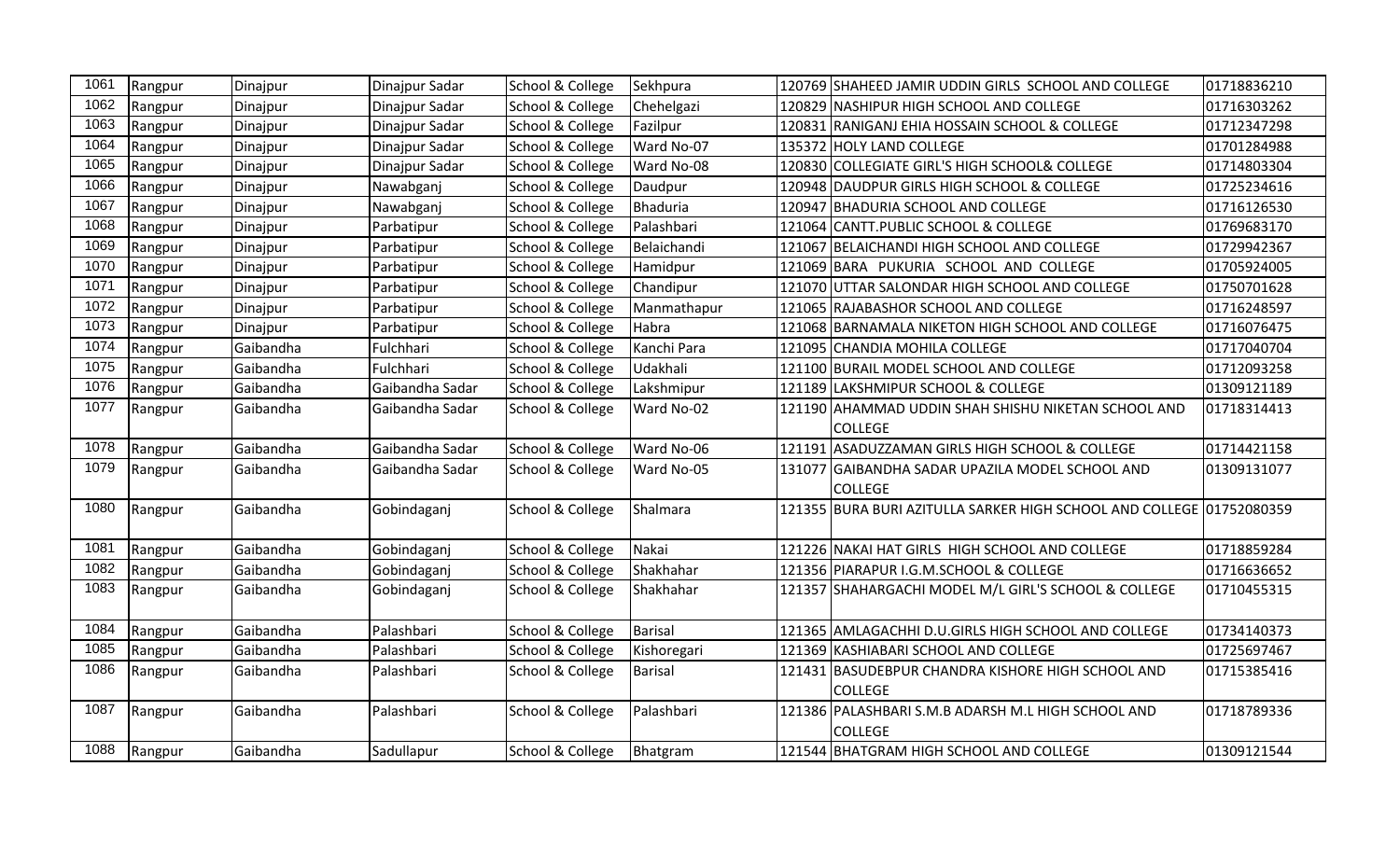| 1089 | Rangpur | Gaibandha | Sadullapur     | School & College | Dhaperhat         |        | 121545 HINGARPARA GIRLS HIGH SCHOOL AND COLLEGE                            | 01712998821  |
|------|---------|-----------|----------------|------------------|-------------------|--------|----------------------------------------------------------------------------|--------------|
| 1090 | Rangpur | Gaibandha | Sadullapur     | School & College | Dhaperhat         |        | 121546 DHAPERHAT PRIOBALA GIRLS HIGH SCHOOL AND COLLEGE 01711045658        |              |
| 1091 | Rangpur | Gaibandha | Sadullapur     | School & College | Rasulpur          |        | 132089 R. A. GANI SCHOOL & COLLEGE                                         | 01309132089  |
| 1092 | Rangpur | Gaibandha | Sadullapur     | School & College | Dhaperhat         |        | 121483 HINGERPARA HIGH SCHOOL AND B M COLLEGE                              | 01788944317  |
| 1093 | Rangpur | Gaibandha | Sadullapur     | School & College | Khurda Kamarpur   |        | 121547 DHOL BHANGA HIGH SCHOOL AND COLLEGE                                 | 01712607880  |
| 1094 | Rangpur | Gaibandha | Saghata        | School & College | <b>Bonar Para</b> |        | 121613 BONAR PARA GIRLS HIGH SCHOOL AND COLLEGE                            | 01722882088  |
| 1095 | Rangpur | Gaibandha | Saghata        | School & College | Saghata           |        | 121614 SHAGHATA PILOT GIRLS SCHOOL AND COLLEGE                             | 01718059170  |
| 1096 | Rangpur | Gaibandha | Sundarganj     | School & College | Tarapur           |        | 121638 GHAGOA HIGH SCHOOL AND COLLEGE                                      | 01713744260  |
| 1097 | Rangpur | Gaibandha | Sundarganj     | School & College | Sonaroy           |        | 121764 SHIBRAM ALHAZ MD. HOSSAIN SMRITY SCHOOL &<br><b>COLLEGE</b>         | 0130912764   |
| 1098 | Rangpur | Gaibandha | Sundarganj     | School & College | Chandipur         |        | 121766 CHNADIPUR FAZLUL HOQUE SCHOOL AND COLLEGE                           | 01770660552  |
| 1099 | Rangpur | Kurigram  | Bhurungamari   | School & College | <b>Boldia</b>     |        | 122126 BALDIA MULTILETERAL HIGH SCHOOL                                     | 01713771745  |
| 1100 | Rangpur | Kurigram  | Bhurungamari   | School & College | Shilkhuri         |        | 122127 DHOL DANGA B.L HIGH SCHOOL AND COLLEGE                              | 01784751116  |
| 1101 | Rangpur | Kurigram  | Chilmari       | School & College | Nayerhat          | 122164 | DAKHIN KHAURIA HIGH SCHOOL AND COLLEGE                                     | 01710657880  |
| 1102 | Rangpur | Kurigram  | Phulbari       | School & College | Naodanga          | 122243 | NAODANGA HIGH SCHOOL AND COLLEGE                                           | 01794870540  |
| 1103 | Rangpur | Kurigram  | Phulbari       | School & College | Bhanagmore        |        | 122244 RABAITARI ADARSHAH GIRLS ML HIGH SCHOOL & COLLEGE 01718282975       |              |
| 1104 | Rangpur | Kurigram  | Phulbari       | School & College | Naodanga          |        | 122191 BALARHAT ADARSHA SCHOOL AND COLLAGE                                 | 01309122191  |
| 1105 | Rangpur | Kurigram  | Kurigram Sadar | School & College | Ward No-09        |        | 122245 KURIGRAM COLLECTORATE SCHOOL AND COLLEGE                            | 01716035647  |
| 1106 | Rangpur | Kurigram  | Kurigram Sadar | School & College | Belgachha         |        | 122336 KHALILGANJ HIGH SCHOOL & COLLEGE                                    | 01718183701  |
| 1107 | Rangpur | Kurigram  | Kurigram Sadar | School & College | Ward No-08        |        | 122337 NILARAM HIGH SCHOOL & COLLEGE                                       | 01748929576  |
| 1108 | Rangpur | Kurigram  | Kurigram Sadar | School & College | Bhogdanga         | 122272 | MADHYA KUMAR PUR GIRL'S SCHOOL AND COLLAGE                                 | 01716815107  |
| 1109 | Rangpur | Kurigram  | Nageshwari     | School & College | Hasnabad          |        | 122462 DAKHEIN BAPARI HAT SCHOOL & COLLEGE                                 | 01721218853  |
| 1110 | Rangpur | Kurigram  | Rajarhat       | School & College | Chhinai           |        | 122464 PANGA RANI LAKSHMI PRIYA MULTI LATERAL SCHOOL<br><b>AND COLLEGE</b> | 01710052227  |
| 1111 | Rangpur | Kurigram  | Rajarhat       | School & College | Nazimkhan         |        | 122539 NAZIM KHAN HIGH SCHOOL & COLLEGE                                    | 01309122539  |
| 1112 | Rangpur | Kurigram  | Rajarhat       | School & College | Gharialdanga      | 122338 | SINGER DABRI HAT ML HIGH SCHOOL & COLLEGE                                  | 01716421081  |
| 1113 | Rangpur | Kurigram  | Raumari        | School & College | Bandaber          |        | 122540 TAPURCHAR SCHOOL AND COLLEGE                                        | 01309122540  |
| 1114 | Rangpur | Kurigram  | Raumari        | School & College | Saulmari          |        | 122551 SHOUL MARI M.R. HIGH SCHOOL AND COLLEGE                             | 01309122551  |
| 1115 | Rangpur | Kurigram  | Raumari        | School & College | Dantbhanga        |        | 122584 DATBHANGA SCHOOL AND COLLEGE                                        | 01914837750  |
| 1116 | Rangpur | Kurigram  | Raumari        | School & College | Bandaber          |        | 122558 KUTIR CHAR SCHOOL AND COLLEGE                                       | 01717-621253 |
| 1117 | Rangpur | Kurigram  | Ulipur         | School & College | Tabakpur          |        | 122595 UMANANDA HIGH SCHOOL AND COLLEGE                                    | 01719347635  |
| 1118 | Rangpur | Kurigram  | Ulipur         | School & College | Gunaigachh        |        | 122714 KRISHNA MANGAL SCHOOL AND COLLEGE                                   | 01749599454  |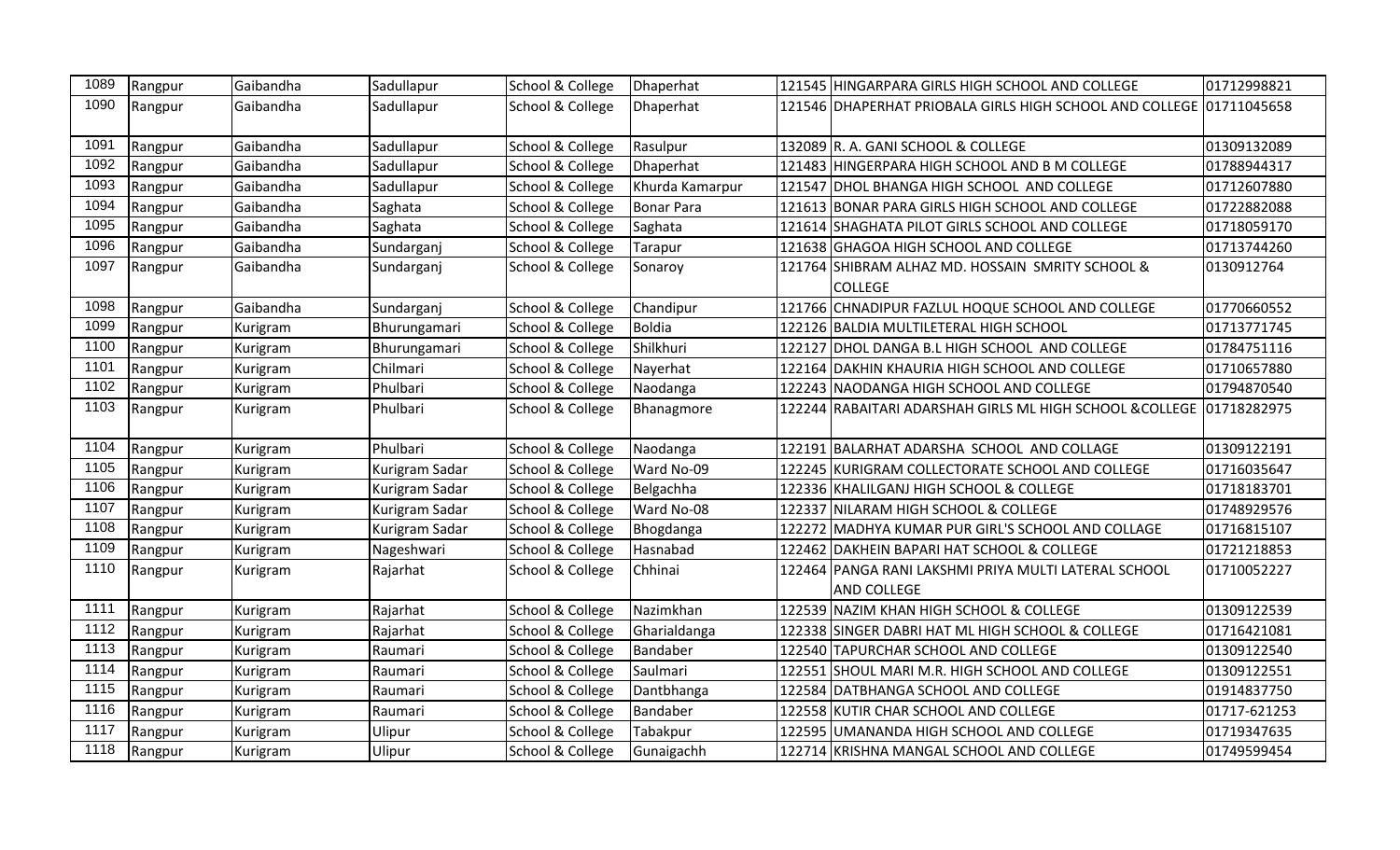| 1119 | Rangpur | Kurigram    | Ulipur            | School & College | Ward No-07    |        | 122716 HAZRAT FATEMA (R) POURAO GIRLS SCHOOL & COLLEGE              | 01716450130 |
|------|---------|-------------|-------------------|------------------|---------------|--------|---------------------------------------------------------------------|-------------|
| 1120 | Rangpur | Kurigram    | Ulipur            | School & College | Hatia         |        | 130823 BAGUA ANANTAPUR SCHOOL & COLLEGE                             | 01719547996 |
| 1121 | Rangpur | Kurigram    | Ulipur            | School & College | Ward No-06    |        | 122712 ULIPUR M.S. SCHOOL & COLLEGE                                 | 01736064832 |
| 1122 | Rangpur | Lalmonirhat | Aditmari          | School & College | Palashi       |        | 122718 NAMURI HIGH SCHOOL AND COLLEGE                               | 01309122718 |
| 1123 | Rangpur | Lalmonirhat | Aditmari          | School & College | Bhelabari     |        | 122724 BHELABHARI SCHOOL AND COLLEGE                                | 01725933418 |
| 1124 | Rangpur | Lalmonirhat | Aditmari          | School & College | Palashi       |        | 122726 MAHISHA SHAHAR HIGH SCHOOL AND COLLEGE                       | 01712762167 |
| 1125 | Rangpur | Lalmonirhat | Aditmari          | School & College | Kamalabari    |        | 122730 HAZIGONJ SCHOOL AND COLLEGE                                  | 01309122730 |
| 1126 | Rangpur | Lalmonirhat | Aditmari          | School & College | Durgapur      |        | 122733 SABERA KHATUN GIRLS HIGH SCHOOL AND COLLEGE                  | 01723291352 |
| 1127 | Rangpur | Lalmonirhat | Aditmari          | School & College | <b>Bhadai</b> |        | 122772 ADITMARI KATESWAR BARMAN GIRL'S HIGH SCHOOL AND 01718933909  |             |
|      |         |             |                   |                  |               |        | <b>COLLEGE</b>                                                      |             |
| 1128 | Rangpur | Lalmonirhat | Aditmari          | School & College | <b>Bhadai</b> |        | 122717 ADITMARI GIRIJA SHANKAR MODEL SCHOOL AND COLLEGE 01719770629 |             |
| 1129 | Rangpur | Lalmonirhat | Aditmari          | School & College | Kamalabari    |        | 122719 KUMARIRHAT S.C.BL HIGH SCHOOL AND COLLEGE                    | 01715385309 |
| 1130 | Rangpur | Lalmonirhat | Aditmari          | School & College | Durgapur      |        | 122725 GANDHA MARUA SCHOOL AND COLLEGE                              | 01716872240 |
| 1131 | Rangpur | Lalmonirhat | Aditmari          | School & College | Palashi       |        | 122744 NAMURI ADARSHA MULTILATERAL GIRLS HIGH SCHOOL                | 01716746274 |
|      |         |             |                   |                  |               |        | <b>AND COLLEGE</b>                                                  |             |
| 1132 | Rangpur | Lalmonirhat | Aditmari          | School & College | Mahishkhocha  |        | 122770 MOHISKHOCHA M.L. HIGH SCHOOL AND COLLEGE                     | 01717138249 |
| 1133 | Rangpur | Lalmonirhat | Hatibandha        | School & College | Patika Para   |        | 122775 PARULIA SCHEDULE CASTE HIGH SCHOOL AND COLLEGE               | 01714565579 |
| 1134 | Rangpur | Lalmonirhat | Kaliganj          | School & College | Goral         |        | 122840 LOHAKUCHI HIGH SCHOOL AND COLLEGE                            | 01740637548 |
| 1135 | Rangpur | Lalmonirhat | Kaliganj          | School & College | Goral         | 122843 | SHIAL KHOWA S.C. SCHOOL AND COLLEGE                                 | 01710918677 |
| 1136 | Rangpur | Lalmonirhat | Kaliganj          | School & College | Chalbala      |        | 122845 SONAR HAT HIGH SCHOOL AND COLLEGE                            | 01715771966 |
| 1137 | Rangpur | Lalmonirhat | Kaliganj          | School & College | Tushbhandar   |        | 122849 DAKSHIN GHANASHYAM SCHOOL AND COLLEGE                        | 01718158643 |
| 1138 | Rangpur | Lalmonirhat | Kaliganj          | School & College | Kakina        |        | 122858 RUDRESSWAR HIGH SCHOOL AND COLLEGE                           | 01719002527 |
| 1139 | Rangpur | Lalmonirhat | Kaliganj          | School & College | Dalagram      |        | 122859 UTTAR DAL GRAM ADARSHA HIGH SCHOOL AND                       | 01760491262 |
|      |         |             |                   |                  |               |        | <b>COLLEGE</b>                                                      |             |
| 1140 | Rangpur | Lalmonirhat | Kaliganj          | School & College | <b>Kakina</b> |        | 122866 KAKINA GIRLS HIGH SCHOOL AND COLLEGE                         | 01721215466 |
| 1141 | Rangpur | Lalmonirhat | Kaliganj          | School & College | Chandrapur    |        | 122895 CHANDRAPUR HIGH SCHOOL & COLLEGE                             | 01722915397 |
| 1142 | Rangpur | Lalmonirhat | Kaliganj          | School & College | Chalbala      |        | 122844 DUHULI S. C. HIGH SCHOOL AND COLLEGE                         | 01740470556 |
| 1143 | Rangpur | Lalmonirhat | Lalmonirhat Sadar | School & College | Ward No-03    |        | 131015 PHAKAL POLICE LINES SCHOOL AND COLLEGE,                      | 01716712856 |
|      |         |             |                   |                  |               |        | LALMONIRHAT                                                         |             |
| 1144 | Rangpur | Lalmonirhat | Lalmonirhat Sadar | School & College | Mahendranagar |        | 137653 CANTONMENT PUBLIC SCHOOL AND COLLEGE                         | 01759353526 |
|      |         |             |                   |                  |               |        | LALMONIRHAT                                                         |             |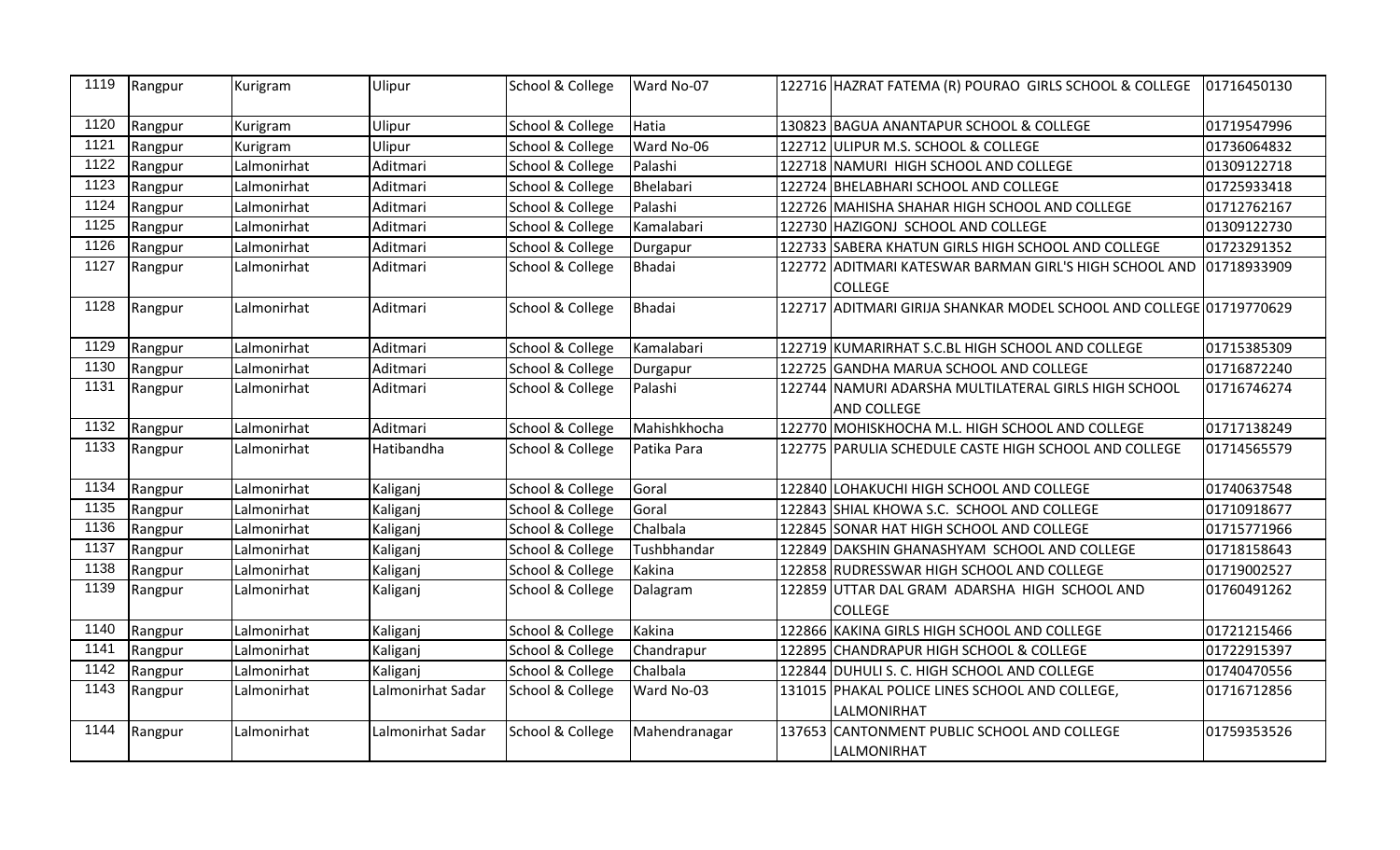| 1145 | Rangpur | Lalmonirhat | Patgram             | School & College | Ward No-06              | 122992 PATGRAM T.N HIGH SCHOOL AND COLLEGE         | 01716710805 |
|------|---------|-------------|---------------------|------------------|-------------------------|----------------------------------------------------|-------------|
| 1146 | Rangpur | Nilphamari  | Dimla Upazila       | School & College | Naotara Union           | 124770 NAUTARA GIRLS SCHOOL AND COLLEGE            | 01717675950 |
| 1147 | Rangpur | Nilphamari  | Dimla Upazila       | School & College | Bala Para               | 124771 SUNDAR KHATA SCHOOL AND COLLEGE             | 01717239367 |
| 1148 | Rangpur | Nilphamari  | Dimla Upazila       | School & College | Khoga Kharibari         | 124778 ADABARI SCHOOL AND COLLEGE                  | 01715577285 |
| 1149 | Rangpur | Nilphamari  | Dimla Upazila       | School & College | Dimla                   | 136507 ZILA PARISHAD SCHOOL AND COLLEGE            | 01718260065 |
| 1150 | Rangpur | Nilphamari  | Dimla Upazila       | School & College | Khoga Kharibari         | 124792 DOHOL PARA ADARSHA HIGH SCHOOL AND COLLEGE  | 01719199533 |
| 1151 | Rangpur | Nilphamari  | Dimla Upazila       | School & College | Gayabari                | 124828 GAYABARI SCHOOL AND COLLEGE                 | 01725742100 |
| 1152 | Rangpur | Nilphamari  | Domar Upazila       | School & College | Harinchara              | 124836 SHALMARA BOCHIRONESSA SCHOOL AND COLLEGE    | 01715770270 |
| 1153 | Rangpur | Nilphamari  | Domar Upazila       | School & College | Panga Matukpur          | 124838 MATUKPUR SCHOOL AND COLLEGE                 | 01728461937 |
| 1154 | Rangpur | Nilphamari  | Domar Upazila       | School & College | Bhogdabari Union        | 124844 CHILAHATI GIRLS HIGH SCHOOL AND COLLEGE     | 01716682095 |
| 1155 | Rangpur | Nilphamari  | Domar Upazila       | School & College | Boragari Union          | 124847 BAGDOKRA NIMOJKHANA SCHOOL AND COLLAGE      | 01724675491 |
| 1156 | Rangpur | Nilphamari  | Domar Upazila       | School & College | <b>Bhogdabari Union</b> | 124876 GOSAIGANJ SCHOOL AND COLLEGE                | 01714947153 |
| 1157 | Rangpur | Nilphamari  | Jaldhaka Upazila    | School & College | Ward No-04              | 124912 BAGULAGARI HIGH SCHOOL AND COLLEGE          | 01727214857 |
| 1158 | Rangpur | Nilphamari  | Jaldhaka Upazila    | School & College | Saulmari                | 124927 SHOULMARI GIRLS SCHOOL AND COLLEGE          | 01716935162 |
| 1159 | Rangpur | Nilphamari  | Jaldhaka Upazila    | School & College | Dharmapal               | 124932 RASHIDPUR GIRLS HIGH SCHOOL AND COLLEGE     | 01718835802 |
| 1160 | Rangpur | Nilphamari  | Jaldhaka Upazila    | School & College | Kaimari                 | 124983 KAIMARI SCHOOL AND COLLEGE                  | 01309124983 |
| 1161 | Rangpur | Nilphamari  | Jaldhaka Upazila    | School & College | Khutamara               | 124908 HARISH CHANDRA PATH HIGH SCHOOL AND COLLEGE | 01309124908 |
| 1162 | Rangpur | Nilphamari  | Jaldhaka Upazila    | School & College | Balagram                | 124909 CHAWRADANGI SCHOOL AND COLLEGE              | 01727246003 |
| 1163 | Rangpur | Nilphamari  | Kishoreganj Upazila | School & College | Garagram                | 124988 SHARIFABAD HIGH SCHOOL AND COLLEGE          | 01727226455 |
| 1164 | Rangpur | Nilphamari  | Kishoreganj Upazila | School & College | Putimari                | 124989 KALIKAPUR SCHOOL AND COLLEGE                | 01309124989 |
| 1165 | Rangpur | Nilphamari  | Kishoreganj Upazila | School & College | Bahagili                | 124991 NAYAN KHAL SCHOOL AND COLLEGE               | 01734411783 |
| 1166 | Rangpur | Nilphamari  | Kishoreganj Upazila | School & College | Nitai                   | 125018 PANIAL PUKUR MODEL SCHOOL AND COLLEGE       | 01784789067 |
| 1167 | Rangpur | Nilphamari  | Kishoreganj Upazila | School & College | Barabhita               | 125056 BARABHITA SCHOOL & COLLEGE                  | 01725193135 |
| 1168 | Rangpur | Nilphamari  | Kishoreganj Upazila | School & College | Ranachandi              | 125057 RANA CHANDI HIGH SCHOOL AND COLLEGE         | 01724053163 |
| 1169 | Rangpur | Nilphamari  | Kishoreganj Upazila | School & College | Kishoreganj             | 124998 SHESHU NIKETAN SCHOOL AND COLLEGE           | 01796898100 |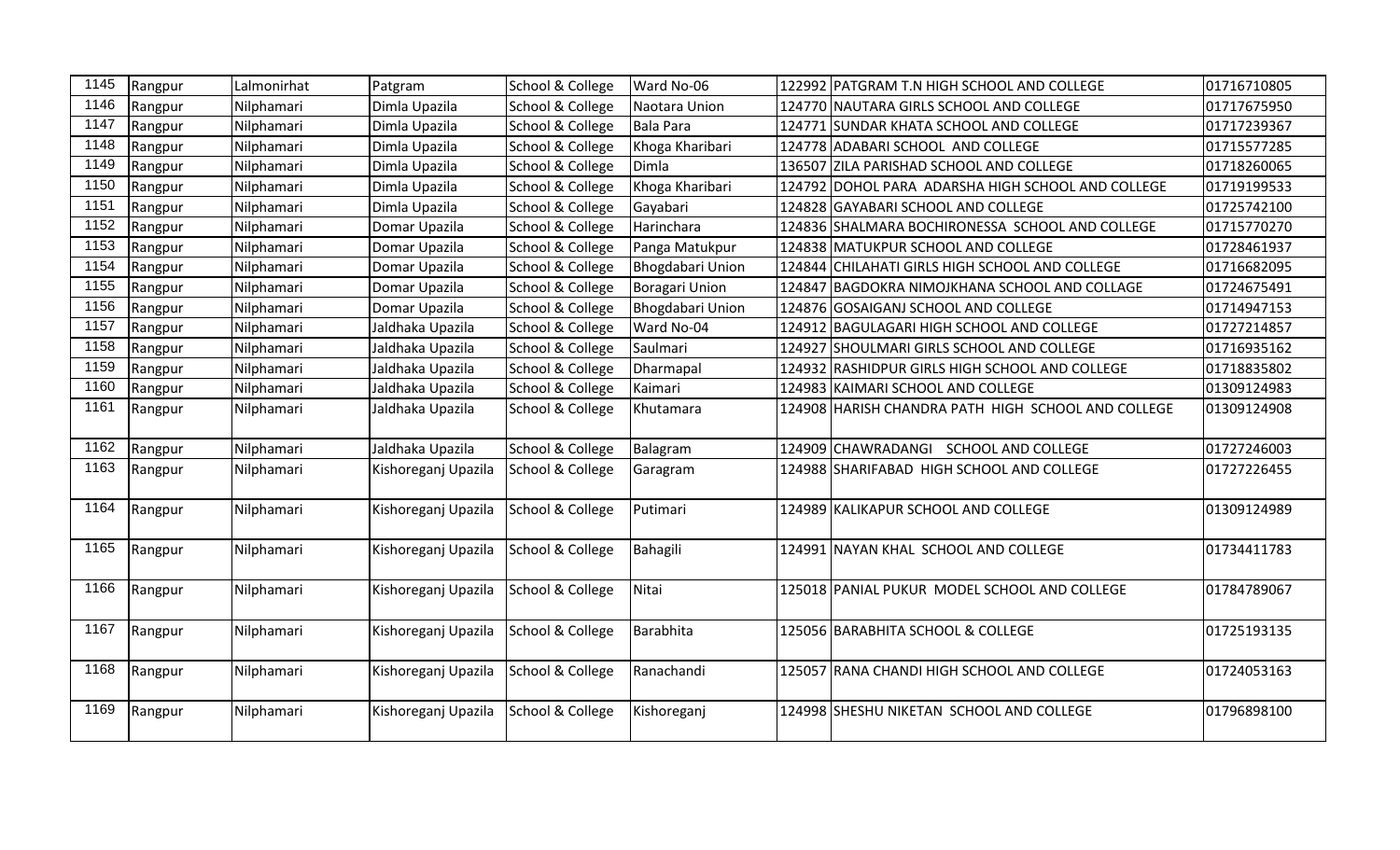| 1170 | Rangpur | Nilphamari | Kishoreganj Upazila      | School & College | Putimari          |        | 125003 BHARBHARI MAJAPARA SCHOOL AND COLLEGE                      | 01740969649 |
|------|---------|------------|--------------------------|------------------|-------------------|--------|-------------------------------------------------------------------|-------------|
| 1171 | Rangpur | Nilphamari | Nilphamari Sadar<br>Upaz | School & College | Ward No-07        |        | 125060 SAMIR UDDIN SCHOOL AND COLLEGE                             | 01762756483 |
| 1172 | Rangpur | Nilphamari | Nilphamari Sadar<br>Upaz | School & College | Gorgram           |        | 125067 GOREGRAM SCHOOL AND COLLAGE                                | 01719857391 |
| 1173 | Rangpur | Nilphamari | Nilphamari Sadar<br>Upaz | School & College | Panch Pukur       |        | 125068 PANCHAPUKUR SCHOOL AND COLLEGE                             | 01712797013 |
| 1174 | Rangpur | Nilphamari | Nilphamari Sadar<br>Upaz | School & College | Charaikhola       |        | 125081 NAGAR DARWANI SCHOOL AND COLLEGE                           | 01728678427 |
| 1175 | Rangpur | Nilphamari | Nilphamari Sadar<br>Upaz | School & College | Chapra Saramjani  |        | 125088 JADUR HAT SCHOOL AND COLLEGE                               | 01710867375 |
| 1176 | Rangpur | Nilphamari | Nilphamari Sadar<br>Upaz | School & College | Lakshmi Chap      |        | 125115 KACHUA CHOWRANGI SHEBA HIGH SCHOOL AND COLLAGE 01724780306 |             |
| 1177 | Rangpur | Nilphamari | Nilphamari Sadar<br>Upaz | School & College | Ward No-07        |        | 125195 COLLECTORATE PUBLIC SCHOOL & COLLEGE NILPHAMARI            | 01712078936 |
| 1178 | Rangpur | Nilphamari | Nilphamari Sadar<br>Upaz | School & College | Charaikhola       |        | 125196 CHARAIKHOLA SCHOOL & COLLAGE                               | 01714947739 |
| 1179 | Rangpur | Nilphamari | Nilphamari Sadar<br>Upaz | School & College | Chaora Bargachha  |        | 125197 UTTAR CHOWRA BARAGACHHA SCHOOL AND COLLEGE                 | 01716911036 |
| 1180 | Rangpur | Nilphamari | Nilphamari Sadar<br>Upaz | School & College | Palashbari        |        | 125087 TARANI BARI B L HIGH SCHOOL AND COLLEGE                    | 01718824427 |
| 1181 | Rangpur | Nilphamari | Saidpur Upazila          | School & College | Ward No-12        |        | 125201 SAIDPUR PILOT GIRLS SCHOOL AND COLLEGE                     | 01717292394 |
| 1182 | Rangpur | Nilphamari | Saidpur Upazila          | School & College | Ward No-09        | 125204 | LIONS SCHOOL AND COLLEGE                                          | 01556504268 |
| 1183 | Rangpur | Nilphamari | Saidpur Upazila          | School & College | Khata Madhupur    |        | 125211 KHALISHA BELPUKUR SCHOOL & COLLEGE                         | 01309125211 |
| 1184 | Rangpur | Nilphamari | Saidpur Upazila          | School & College | Bangalipur        | 125212 | LAKSHMANPUR HIGH SCHOOL AND COLLEGE                               | 01716315157 |
| 1185 | Rangpur | Nilphamari | Saidpur Upazila          | School & College | Kushiram Belpukur | 125213 | SATPAI HIGH SCHOOL AND COLLEGE                                    | 01968519875 |
| 1186 | Rangpur | Nilphamari | Saidpur Upazila          | School & College | Bangalipur        | 125242 | SAIDPUR GOVT. SCIENCE COLLEGE                                     | 01731926454 |
| 1187 | Rangpur | Nilphamari | Saidpur Upazila          | School & College | Kushiram Belpukur | 125247 | HAZARIHAT SCHOOL & COLLEGE                                        | 01712582855 |
| 1188 | Rangpur | Nilphamari | Saidpur Upazila          | School & College | Ward No-08        | 125248 | CANTONMENT PUBLIC SCHOOL AND COLLEGE SAIDPUR                      | 01769673170 |
| 1189 | Rangpur | Nilphamari | Saidpur Upazila          | School & College | Ward No-01        |        | 125250 KAYA GOLAHAT HIGH SCHOOL & COLLEGE                         | 01716540082 |
| 1190 | Rangpur | Nilphamari | Saidpur Upazila          | School & College | Ward No-04        |        | 125251 SUNFLOWAR SCHOOL & COLLEGE                                 | 01717012295 |
| 1191 | Rangpur | Nilphamari | Saidpur Upazila          | School & College | Ward No-10        | 125252 | SAIDPUR ADARSHA GIRLS SCHOOL & COLLEGE                            | 01718040112 |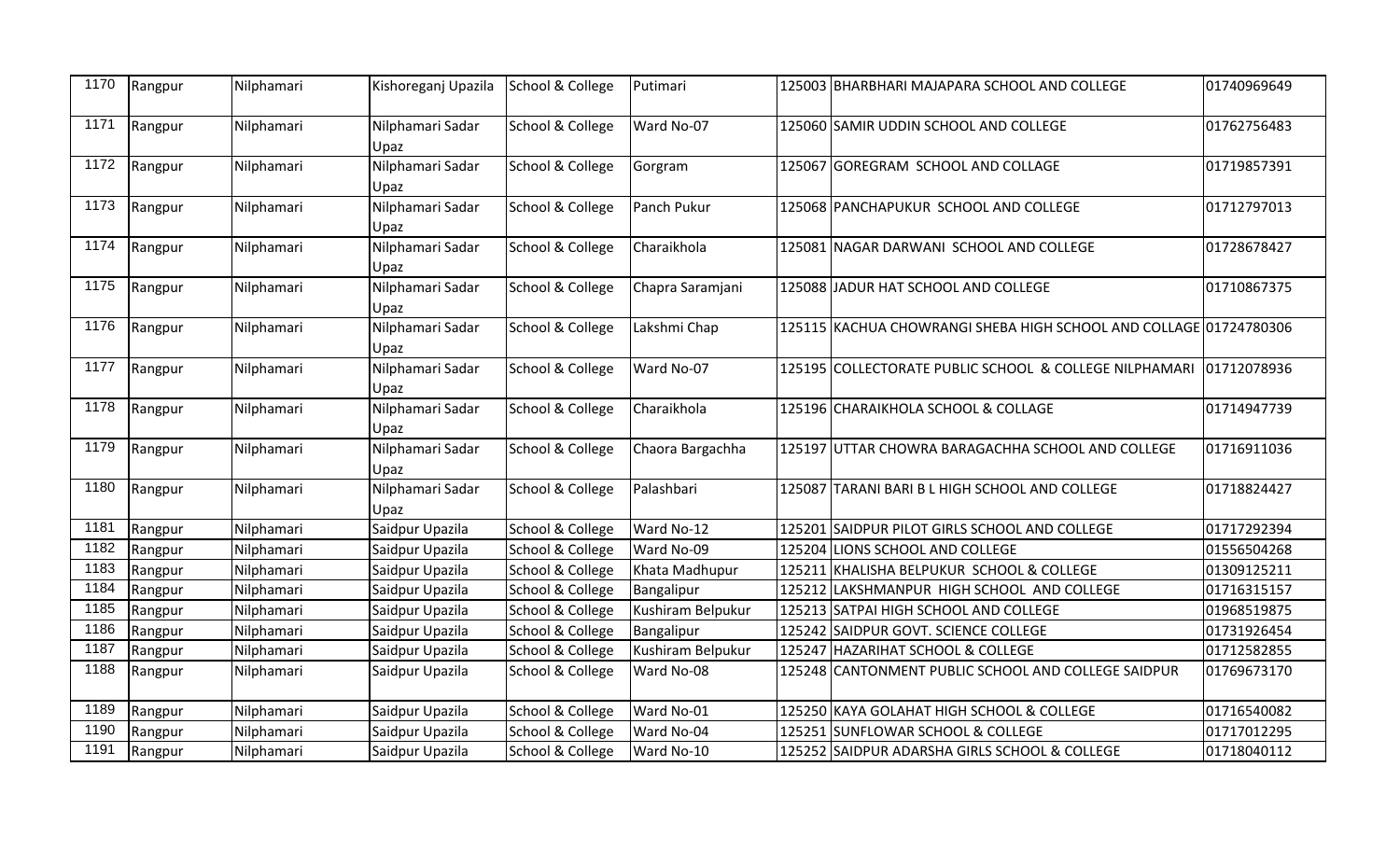| 1192 | Rangpur | Panchagarh | Atwari           | School & College | Alowa Khowa    |        | 125800 ALOWA KHOA S C HIGH SCHOOL AND COLLEGE                               | 01721337213 |
|------|---------|------------|------------------|------------------|----------------|--------|-----------------------------------------------------------------------------|-------------|
| 1193 | Rangpur | Panchagarh | <b>Boda</b>      | School & College | Sakoa          |        | 125870 SAKOWA SCHOOL AND COLLEGE                                            | 01714228897 |
| 1194 | Rangpur | Panchagarh | <b>Boda</b>      | School & College | Marea Bamanhat |        | 125876 MARAYA MODEL SCHOOL AND COLLEGE                                      | 01736293999 |
| 1195 | Rangpur | Panchagarh | Boda             | School & College | Boda           |        | 125868 BODA PILOT GOVT. MODEL HIGH SCHOOL AND COLLEGE                       | 01724780630 |
| 1196 | Rangpur | Panchagarh | Boda             | School & College | Ward No-06     |        | 125877 BODA PILOT GIRLS HIGH SCHOOL AND COLLEGE                             | 01712606003 |
| 1197 | Rangpur | Panchagarh | Debiganj         | School & College | Sundar Dighi   |        | 126015 LAXMINARAYONI GIRLS SCHOOL AND COLLEGE                               | 01716256941 |
| 1198 | Rangpur | Panchagarh | Debiganj         | School & College | Hazradanga     |        | 126053 BAGDHA HIGH SCHOOL AND COLLEGE                                       | 01718473182 |
| 1199 | Rangpur | Panchagarh | Panchagarh Sadar | School & College | Ward No-03     |        | 126104 HAZI SOFIR UDDIN AHAMMED GIRLS SCHOOL AND<br><b>COLLEGE</b>          | 01719512996 |
| 1200 | Rangpur | Panchagarh | Panchagarh Sadar | School & College | Ward No-08     |        | 126153 DR. ABEDA HAFIZ GIRLS SCHOOL AND COLLEGE                             | 01714785400 |
| 1201 | Rangpur | Panchagarh | Panchagarh Sadar | School & College | Garinabari     |        | 126154 FUTKIBARI HIGH SCHOOL AND COLLEGE                                    | 01715508567 |
| 1202 | Rangpur | Panchagarh | Tentulia         | School & College | Tentulia       |        | 126195 KAZI SHAHABUDDIN GIRLS HIGH SCHOOL & COLLEGE                         | 01720582578 |
| 1203 | Rangpur | Rangpur    | Badarganj        | School & College | Kutubpur       |        | 127238 KUTUBPUR ORUNNESA HIGH SCHOOL & COLLEGE                              | 01734108122 |
| 1204 | Rangpur | Rangpur    | Badarganj        | School & College | Kutubpur       |        | 127240 KUTUBPUR BL HIGH SCHOOL AND COLLEGE                                  | 01723438209 |
| 1205 | Rangpur | Rangpur    | Gangachara       | School & College | Gangachara     |        | 127249 KHALEYA GANJIPUR HIGH SCHOOL AND COLLEGE                             | 01732549407 |
| 1206 | Rangpur | Rangpur    | Gangachara       | School & College | Barabil        |        | 127251 THAKURDHA SCHOOL AND COLLEGE                                         | 01734741562 |
| 1207 | Rangpur | Rangpur    | Gangachara       | School & College | Gangachara     | 127301 | KHALEYA KHAPRI KHAL SCHOOL AND COLLEGE                                      | 01713717339 |
| 1208 | Rangpur | Rangpur    | Gangachara       | School & College | Khaleya        |        | 127302 DHANTALA R U SCHOOL AND COLLEGE                                      | 01309127302 |
| 1209 | Rangpur | Rangpur    | Gangachara       | School & College | Gajaghanta     |        | 127300 GAJAGHANTA HIGH SCHOOL AND COLLEGE                                   | 01309127300 |
| 1210 | Rangpur | Rangpur    | Kaunia           | School & College | Haragachh      |        | 127313 IMAMGANG SCHOOL AND COLLEGE                                          | 01712694296 |
| 1211 | Rangpur | Rangpur    | Kaunia           | School & College | Shahidbagh     |        | 127315 SHAHIDBAG SCHOOL AND COLLEGE                                         | 01309127315 |
| 1212 | Rangpur | Rangpur    | Kaunia           | School & College | Tepa Madhupur  |        | 127361 TEPA MADUPUR GIRLS HIGH SCHOOL & COLLEGE                             | 01716965732 |
| 1213 | Rangpur | Rangpur    | Rangpur Sadar    | School & College | Ward No-14     |        | 127367 ZAHEDA KHATUN GIRLS SCHOOL AND COLLEGE                               | 01714230312 |
| 1214 | Rangpur | Rangpur    | Rangpur Sadar    | School & College | Ward No-13     |        | 127368 BEGUM JOBEDA AZIZON GIRLS SCHOOL AND COLLEGE                         | 01712578887 |
| 1215 | Rangpur | Rangpur    | Rangpur Sadar    | School & College | Ward No-03     |        | 127375 UTTAM SCHOOL AND COLLEGE                                             | 01712590242 |
| 1216 | Rangpur | Rangpur    | Rangpur Sadar    | School & College | Cantonment     | 127377 | BIR UTTAM SHAHEED SAMAD SCHOOL AND COLLEGE                                  | 01769663172 |
| 1217 | Rangpur | Rangpur    | Rangpur Sadar    | School & College | Ward No-03     |        | 127378 BORDER GUARD BANGLADESH PUBLIC SCHOOL AND<br><b>COLLEGE, RANGPUR</b> | 01309127378 |
| 1218 | Rangpur | Rangpur    | Rangpur Sadar    | School & College | Ward No-26     |        | 127379 ROBERTSON GANJ HIGH SCHOOL AND COLLEGE                               | 01714333714 |
| 1219 | Rangpur | Rangpur    | Rangpur Sadar    | School & College | Ward No-01     |        | 127399 JAFARGANJ BI - LATERAL HIGH SCHOOL AND COLLEGE                       | 01309127399 |
| 1220 | Rangpur | Rangpur    | Rangpur Sadar    | School & College | Ward No-07     |        | 127408 SHAHEBGANJ SCHOOL AND COLLEGE                                        | 01720551070 |
| 1221 | Rangpur | Rangpur    | Rangpur Sadar    | School & College | Ward No-13     |        | 127423 NISHBET GANJ JARMUN NESA HIGH SCHOOL AND COLLEGE 01714605251         |             |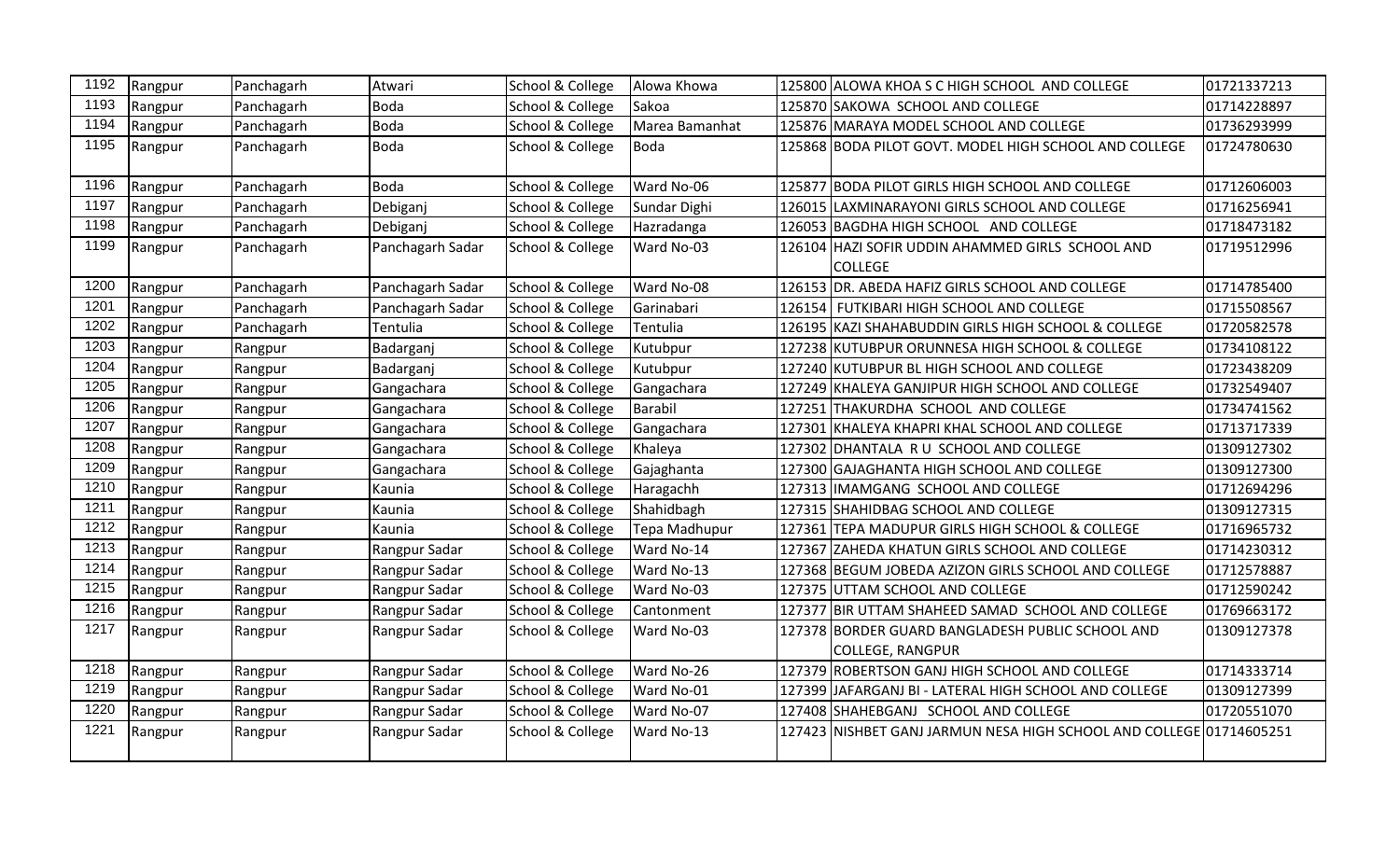| 1222 | Rangpur | Rangpur | Rangpur Sadar | School & College | Ward No-28            |        | 127483 RANGPUR CADET COLLEGE                             | 01769011234 |
|------|---------|---------|---------------|------------------|-----------------------|--------|----------------------------------------------------------|-------------|
| 1223 | Rangpur | Rangpur | Rangpur Sadar | School & College | Ward No-25            |        | 127496 LIONS SCHOOL AND COLLEGE RANGPUR                  | 01718898797 |
| 1224 | Rangpur | Rangpur | Rangpur Sadar | School & College | Ward No-10            |        | 127497 RCCI PUBLIC SCHOOL AND COLLEGE                    | 01731495333 |
| 1225 | Rangpur | Rangpur | Rangpur Sadar | School & College | Ward No-19            |        | 127501 POLICE LINE SCHOOL AND COLLEGE RANGPUR            | 01712933545 |
| 1226 | Rangpur | Rangpur | Rangpur Sadar | School & College | Ward No-29 (Part)     |        | 127502 MAHIGANJ GIRLS HIGH SCHOOL AND COLLEGE            | 01726636603 |
| 1227 | Rangpur | Rangpur | Rangpur Sadar | School & College | Ward No-21            |        | 127503 COLLECTORATE SCHOOL AND COLLEGE                   | 01716231376 |
| 1228 | Rangpur | Rangpur | Rangpur Sadar | School & College | Ward No-16            |        | 127504 LALKUTHI GIRLS' HIGH SCHOOL AND COLLEGE           | 01712970879 |
| 1229 | Rangpur | Rangpur | Rangpur Sadar | School & College | Haridebpur            |        | 127506 PAGLAPIR SCHOOL AND COLLAGE                       | 01731989751 |
| 1230 | Rangpur | Rangpur | Rangpur Sadar | School & College | Chandanpat            |        | 127507 SHYAMPUR GIRLS HIGH SCHOOL AND COLLEGE            | 01738753414 |
| 1231 | Rangpur | Rangpur | Rangpur Sadar | School & College | Ward No-28            |        | 127508 DARSHANA BASIRON NESSA HIGH SCHOOL AND COLLEGE    | 01716696220 |
|      |         |         |               |                  |                       |        |                                                          |             |
| 1232 | Rangpur | Rangpur | Rangpur Sadar | School & College | Ward No-11            |        | 127509 KERANIRHAT HIGH SCHOOL AND COLLAGE                | 01946343262 |
| 1233 | Rangpur | Rangpur | Rangpur Sadar | School & College | Ward No-28            |        | 127510 CARMICHAEL COLLEGIATE SCHOOL AND COLLEGE          | 01309127510 |
| 1234 | Rangpur | Rangpur | Rangpur Sadar | School & College | Ward No-28            |        | 131017 SIDDIQUE MEMORIAL SCHOOL AND COLLEGE              | 01717678419 |
| 1235 | Rangpur | Rangpur | Rangpur Sadar | School & College | Ward No-16            |        | 132068 BIAM MODEL SCHOOL AND COLLEGE RANGPUR             | 01309132068 |
| 1236 | Rangpur | Rangpur | Rangpur Sadar | School & College | Ward No-16            | 134127 | <b>THE MILLENNIUM STARS SCHOOL &amp; COLLEGE</b>         | 01769663174 |
| 1237 | Rangpur | Rangpur | Rangpur Sadar | School & College | Ward No-16            |        | 138456 BIAM LABORATORY SCHOOL AND COLLEGE(ENGLISH        | 01777591088 |
|      |         |         |               |                  |                       |        | <b>VERSION), SADAR RANGPUR</b>                           |             |
| 1238 | Rangpur | Rangpur | Rangpur Sadar | School & College | Mominpur              |        | 127390 MOMINPUR HIGH SCHOOL AND COLLEGE                  | 01736961846 |
| 1239 | Rangpur | Rangpur | Rangpur Sadar | School & College | Ward No-21            |        | 127498 SAMAJ KALAYAN BIDYA BITHI GIRL'S SCHOOL & COLLEGE | 01716776622 |
|      |         |         |               |                  |                       |        |                                                          |             |
| 1240 | Rangpur | Rangpur | Rangpur Sadar | School & College | Ward No-26            |        | 127505 ROBERTSON GONJ GIRLS HIGH SCHOOL AND COLLEGE      | 01718575090 |
| 1241 | Rangpur | Rangpur | Rangpur Sadar | School & College | Cantonment            |        | 127500 CANTONMENT PUBLIC SCHOOL AND COLLEGE              | 01769663170 |
| 1242 | Rangpur | Rangpur | Mitha Pukur   | School & College | Milanpur              |        | 127523 GOPAL PUR BL HIGH SCHOOL AND COLLEGE              | 01717524718 |
| 1243 | Rangpur | Rangpur | Mitha Pukur   | School & College | Khoragachh            |        | 127545 KHORAGACH M.L HIGH SCHOOL AND COLLEGE             | 01728859757 |
| 1244 | Rangpur | Rangpur | Mitha Pukur   | School & College | Latifpur              |        | 127673 JAIGIR HIGH SCHOOL & COLLEGE                      | 01745635937 |
| 1245 | Rangpur | Rangpur | Mitha Pukur   | School & College | Durgapur              |        | 127674 MIRZAPUR ADARSHA SCHOOL AND COLLEGE               | 01717141966 |
| 1246 | Rangpur | Rangpur | Mitha Pukur   | School & College | Khoragachh            |        | 127676 PADAGONJ HIGH SCHOOL & COLLEGE                    | 01712167597 |
| 1247 | Rangpur | Rangpur | Mitha Pukur   | School & College | <b>Bara Hazratpur</b> |        | 127677 SHERUDANGA SCHOOL AND COLLEGE                     | 01718432940 |
| 1248 | Rangpur | Rangpur | Mitha Pukur   | School & College | Rani Pukur            |        | 127678 RANIPUKUR HIGH SCHOOL AND COLLEGE                 | 01722079292 |
| 1249 | Rangpur | Rangpur | Pirgachha     | School & College | Kandi                 |        | 127688 KANDIRHAT SCHOOL AND COLLEGE                      | 01714763211 |
| 1250 | Rangpur | Rangpur | Pirgachha     | School & College | Kaikuri               |        | 127702 CHOWDHURANI GIRLS SCHOOL AND COLLEGE              | 01309127702 |
| 1251 | Rangpur | Rangpur | Pirgachha     | School & College | Parul                 |        | 127777 DEUTY HIGH SCHOOL AND COLLEGE                     | 01718931127 |
| 1252 | Rangpur | Rangpur | Pirganj       | School & College | Kumedpur              |        | 127799 RASULPUR MAHTABIA B.L SCHOOL AND COLLEGE          | 01731240301 |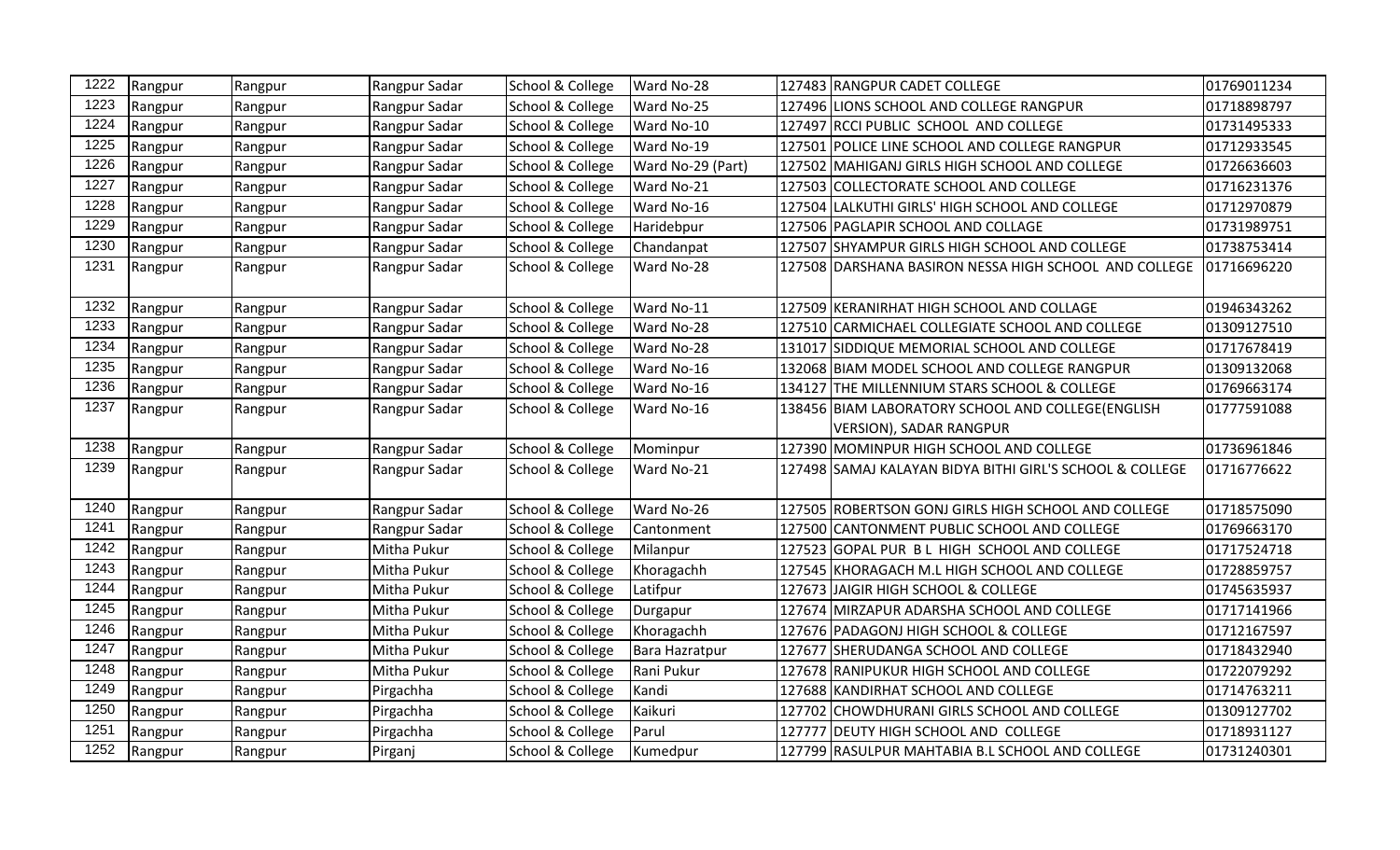| 1253 | Rangpur | Rangpur    | Pirganj          | School & College | Shanerhat       |        | 127851 K. J. ISLAM GIRLS SCHOOL AND COLLEGE                           | 01718933429 |
|------|---------|------------|------------------|------------------|-----------------|--------|-----------------------------------------------------------------------|-------------|
| 1254 | Rangpur | Rangpur    | Taraganj         | School & College | Hariarkuti      |        | 127950 KASHIA BARI SCHOOL AND COLLEGE                                 | 01746968859 |
| 1255 | Rangpur | Rangpur    | Taraganj         | School & College | Hariarkuti      |        | 127979 DANGIR HAT SCHOOL AND COLLEGE                                  | 01716800569 |
| 1256 | Rangpur | Rangpur    | Taraganj         | School & College | Kursha          |        | 127980 TARAGONJ O.A GIRLS SCHOOL AND COLLEGE                          | 01725637667 |
| 1257 | Rangpur | Rangpur    | Taraganj         | School & College | Sayar           |        | 127981 SAYER KAZI PARA SCHOOL & COLLEGE                               | 01712013458 |
| 1258 | Rangpur | Thakurgaon | Baliadangi       | School & College | Amjankhore      |        | 128693 RATNAI BOGULABARI HIGH SCHOOL AND COLLEGE                      | 01722188061 |
| 1259 | Rangpur | Thakurgaon | Baliadangi       | School & College | Bara Palashbari |        | 128700 MOROL HAT JANATA SCHOOL AND COLLEGE                            | 01719043124 |
| 1260 | Rangpur | Thakurgaon | Baliadangi       | School & College | Duosuo          |        | 128771 KALMEGH R. ALI HIGH SCHOOL AND COLLEGE                         | 01718325541 |
| 1261 | Rangpur | Thakurgaon | Baliadangi       | School & College | Amjankhore      | 128699 | HARIN MARI HIGH SCHOOL AND COLLEGE                                    | 01716749612 |
| 1262 | Rangpur | Thakurgaon | Haripur          | School & College | Bhaturia        |        | 128799 TANGRIA HIGH SCHOOL AND COLLEGE                                | 01719858088 |
| 1263 | Rangpur | Thakurgaon | Pirganj          | School & College | Saidpur         |        | 128861 EKTIR PUR SHAHID SALAUDDIN HIGH SCHOOL                         | 01309128861 |
| 1264 | Rangpur | Thakurgaon | Pirganj          | School & College | Ward No-07      |        | 128977 PIRGANJ COLLEGIATE SCHOOL & COLLEGE                            | 01925611504 |
| 1265 | Rangpur | Thakurgaon | Pirganj          | School & College | Kusha Raniganj  |        | 128976 GHUGHUA ABDUS SOBHAN SCHOOL AND COLLEGE                        | 01765027177 |
| 1266 | Rangpur | Thakurgaon | Ranisankail      | School & College | Hossain Gaon    |        | 128981 ROUTHNAGAR BL HIGH SCHOOL AND COLLEGE                          | 01728913035 |
| 1267 | Rangpur | Thakurgaon | Ranisankail      | School & College | Dharmagarh      |        | 129012 DHULJHARI SCHOOL AND COLLEGE                                   | 01723996740 |
| 1268 | Rangpur | Thakurgaon | Thakurgaon Sadar | School & College | Ward No-01      |        | 129083 POLICE LINE HIGH SCHOOL AND COLLEGE THAKURGAON                 | 01717871275 |
| 1269 | Rangpur | Thakurgaon | Thakurgaon Sadar | School & College | Roypur          |        | 129145 MOTRA HAT HIGH SCHOOL AND COLLEGE                              | 01724080120 |
| 1270 | Rangpur | Thakurgaon | Thakurgaon Sadar | School & College | Ward No-05      |        | 129171  AMANTULLAH ISLAMI ACADEMY SCHOOL AND COLLEGE                  | 01712439030 |
| 1271 | Rangpur | Thakurgaon | Thakurgaon Sadar | School & College | Baragaon        |        | 129175 KADAM RASUL HAT HIGH SCHOOL AND COLLEGE                        | 01715170382 |
| 1272 | Rangpur | Thakurgaon | Thakurgaon Sadar | School & College | Ward No-07      |        | 133731 COLLECTORATE PUBLIC SCHOOL AND COLLEGE                         | 01717093819 |
| 1273 | Sylhet  | Habiganj   | Ajmiriganj       | School & College | Kakailseo       |        | 129319  HAZI ABDUL HEKIM BHUIYAN HIGH SCHOOL AND COLLEGE  01714896934 |             |
| 1274 | Sylhet  | Habiganj   | Bahubal          | School & College | Mirpur          |        | 129334 MIRPUR GIRLS HIGH SCHOOL AND COLLEGE                           | 01712130842 |
| 1275 | Sylhet  | Habiganj   | Baniachong       | School & College | Baraiuri        |        | 129356 BAKTERPUR ABUL KHAYER HIGH SCHOOL AND COLLEGE                  | 01719148743 |
| 1276 | Sylhet  | Habiganj   | Chunarughat      | School & College | Ahmadabad       |        | 129380 AMUROAD HIGH SCHOOL AND COLLEGE                                | 01717970770 |
| 1277 | Sylhet  | Habiganj   | Chunarughat      | School & College | Ranigaon        |        | 129384  MASUD CHOWDURY SCHOOL AND COLLEGE                             | 01716220664 |
| 1278 | Sylhet  | Habiganj   | Chunarughat      | School & College | Sankhola        |        | 129391 PANCHASH HIGH SCHOOL AND COLLEGE                               | 01717532041 |
| 1279 | Sylhet  | Habiganj   | Chunarughat      | School & College | Gazipur         |        | 129413 GAZIPUR HIGH SCHOOL AND COLLEGE                                | 01733377953 |
| 1280 | Sylhet  | Habiganj   | Habiganj Sadar   | School & College | Ward No-05      |        | 129415 HABIGANJ HIGH SCHOOL AND COLLEGE                               | 01716468380 |
| 1281 | Sylhet  | Habiganj   | Habiganj Sadar   | School & College | Ward No-08      |        | 129416 J.K.& H K.HIGH SCHOOL AND COLLEGE                              | 01717732035 |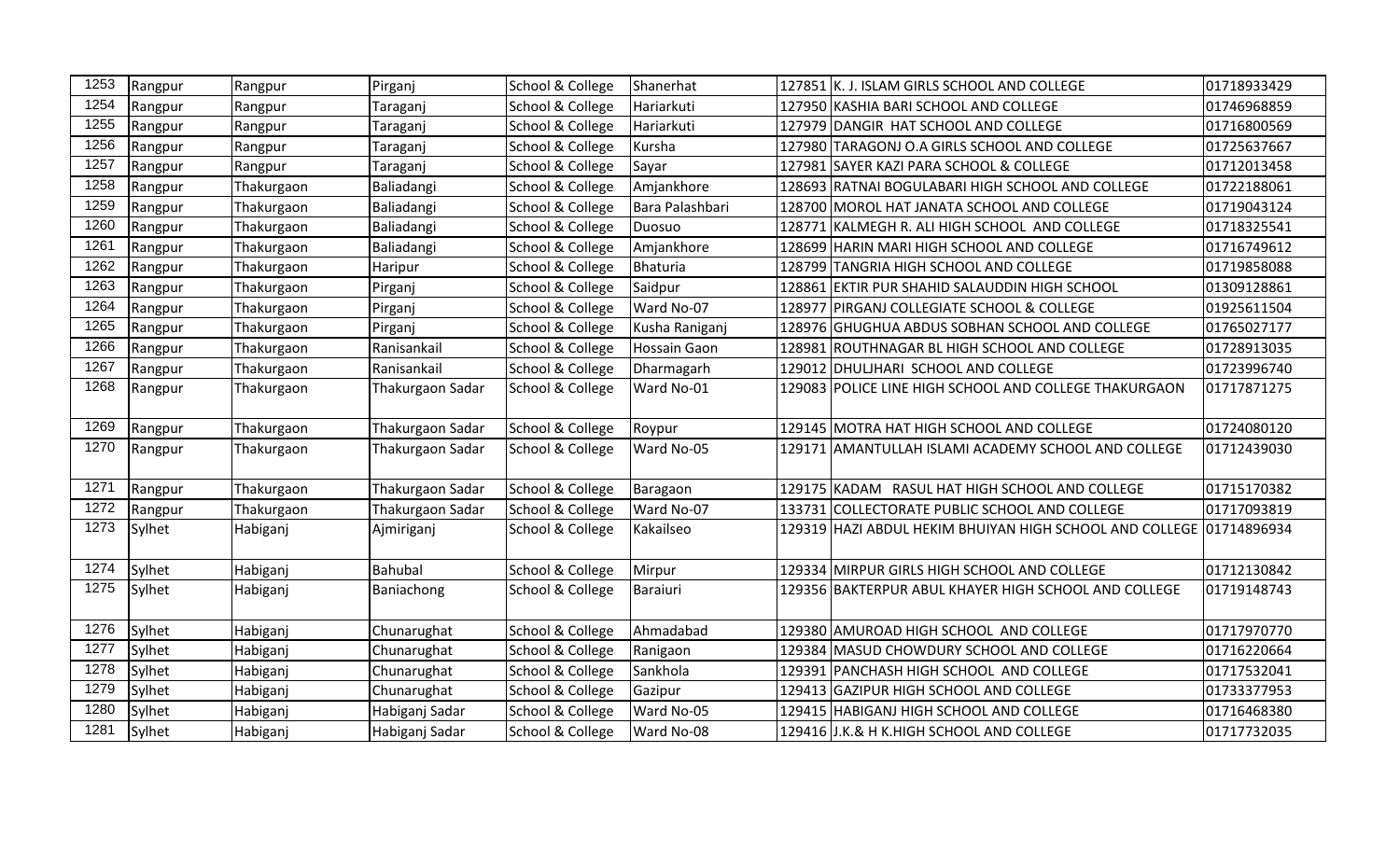| 1282 | Sylhet | Habiganj    | Madhabpur         | School & College | Chhatiain           |        | 129470 CHHATIAIN BISHWANATH HIGH SCHOOL AND COLLEGE                      | 01747067677 |
|------|--------|-------------|-------------------|------------------|---------------------|--------|--------------------------------------------------------------------------|-------------|
| 1283 | Sylhet | Habiganj    | Madhabpur         | School & College | Chowmohani          |        | 129475 CHOWMOHANI KHURSHID HIGH SCHOOL & COLLEGE                         | 01715199735 |
| 1284 | Sylhet | Habiganj    | Madhabpur         | School & College | Noapara             |        | 129478 SYED SAYEED UDDIN HIGH SCHOOL AND COLLEGE                         | 01309129478 |
| 1285 | Sylhet | Habiganj    | Madhabpur         | School & College | Oagadishpur         |        | 129471 JAGADISHPUR J. C. HIGH SCHOOL AND COLLEGE                         | 01309129471 |
| 1286 | Sylhet | Habiganj    | Nabiganj          | School & College |                     |        | Paschim Bara Bhakhair 129501 S. N. P. SCHOOL AND COLLEGE                 | 01722625019 |
| 1287 | Sylhet | Habiganj    | Nabiganj          | School & College | Auskandi            |        | 129526 AUSHKANDI RASHIDIA PUBLIC HIGH SCHOOL & COLLEGE                   | 01720440274 |
| 1288 | Sylhet | Habiganj    | Nabiganj          | School & College | Paniunda            |        | 129527 RAGIB RABEYA HIGH SCHOOL & COLLEGE                                | 01711907230 |
| 1289 | Sylhet | Maulvibazar | Barlekha          | School & College | Uttar Shahabajpur   |        | 129583 SHAHBAZPUR HIGH SCHOOL & COLLEGE                                  | 01309129583 |
| 1290 | Sylhet | Maulvibazar | Kamalganj         | School & College | Shamshernagar       |        | 135720 BAF SHAHEEN COLLEGE SHAMSHERNAGAR                                 | 01769975790 |
| 1291 | Sylhet | Maulvibazar | Kulaura           | School & College | Prithim Pasha       |        | 129622 ALI AMZAD HIGH SCHOOL AND COLLEGE                                 | 01711575962 |
| 1292 | Sylhet | Maulvibazar | Kulaura           | School & College | Hajipur             | 129627 | NAYABAZAR K.C.HIGH SHCOOL AND COLLEGE                                    | 01716095926 |
| 1293 | Sylhet | Maulvibazar | Kulaura           | School & College | Routhgaon           |        | 129629 RAUTH GAON HIGH SCHOOL AND COLLEGE                                | 01718866356 |
| 1294 | Sylhet | Maulvibazar | Kulaura           | School & College | Prithim Pasha       |        | 129633 GOZBHAG AHAMMAD ALI B.L. HIGH SCHOOL AND<br><b>COLLEGE</b>        | 01720438744 |
| 1295 | Sylhet | Maulvibazar | Kulaura           | School & College | Bhukshimail         |        | 129685 BHUKBHMAIL SECHODARY SCHOOL AND COLLEGE                           | 01718475403 |
| 1296 | Sylhet | Maulvibazar | Kulaura           | School & College | Kadirpur            |        | 129686 CHHAKAPON HIGH SCHOOL AND COLLEGE                                 | 01715196227 |
| 1297 | Sylhet | Maulvibazar | Kulaura           | School & College | Baramchal           |        | 129688 BARAMCHAL HIGH SCHOOL AND COLLEGE                                 | 01711263220 |
| 1298 | Sylhet | Maulvibazar | Maulvibazar Sadar | School & College | Ward No-01          |        | 129698 KASHINATH ALAUDDIN HIGH SCHOOL AND COLLEGE                        | 01921595045 |
| 1299 | Sylhet | Maulvibazar | Maulvibazar Sadar | School & College | Khalilpur           |        | 129700 AZAD BAKHT HIGH SCHOOL AND COLLEGE                                | 01711475483 |
| 1300 | Sylhet | Maulvibazar | Maulvibazar Sadar | School & College | Mostafapur          |        | 129732 JAGATSHI GOPAL KRISHNA M. SAIFUR RAHMAN SCHOOL<br>& COLLEGE       | 01712034417 |
| 1301 | Sylhet | Maulvibazar | Rajnagar          | School & College | Kamar Chak          |        | 129738 TARAPASHA HIGH SCHOOL AND COLLEGE                                 | 01718977561 |
| 1302 | Sylhet | Maulvibazar | Sreemangal        | School & College | Bhunabir            |        | 129758 BHUNABIR DASARATH HIGH SCHOOL AND COLLEGE                         | 01718539586 |
| 1303 | Sylhet | Maulvibazar | Sreemangal        | School & College | Sindurkhan          |        | 129767 HAZI ABDUL GOFUR SCHOOL AND COLLEGE                               | 01720909773 |
| 1304 | Sylhet | Maulvibazar | Sreemangal        | School & College | Rajghat             |        | 129768 RAYNER SCHOOL AND COLLEGE                                         | 01715465146 |
| 1305 | Sylhet | Maulvibazar | Sreemangal        | School & College | Kalighat            |        | 129786 THE BUDS RESIDENTIAL MODEL SCHOOL AND COLLEGE                     | 01755651196 |
| 1306 | Sylhet | Maulvibazar | Sreemangal        | School & College | Sreemangal          |        | 132103 SREEMANGAL RESIDFENTIAL MODEL GIRL'S SCHOOL AND<br><b>COLLEGE</b> | 01716151820 |
| 1307 | Sylhet | Sunamganj   | Bishwambarpur     | School & College | Sholukabad          |        | 129790 ROTERGAON HIGH SCHOOL AND COLLEGE                                 | 01770366724 |
| 1308 | Sylhet | Sunamganj   | Chhatak           | School & College | <b>Sing Chapair</b> |        | 129804 SOMOTA SECONDARY SCHOOL AND COLLEGE                               | 01716014770 |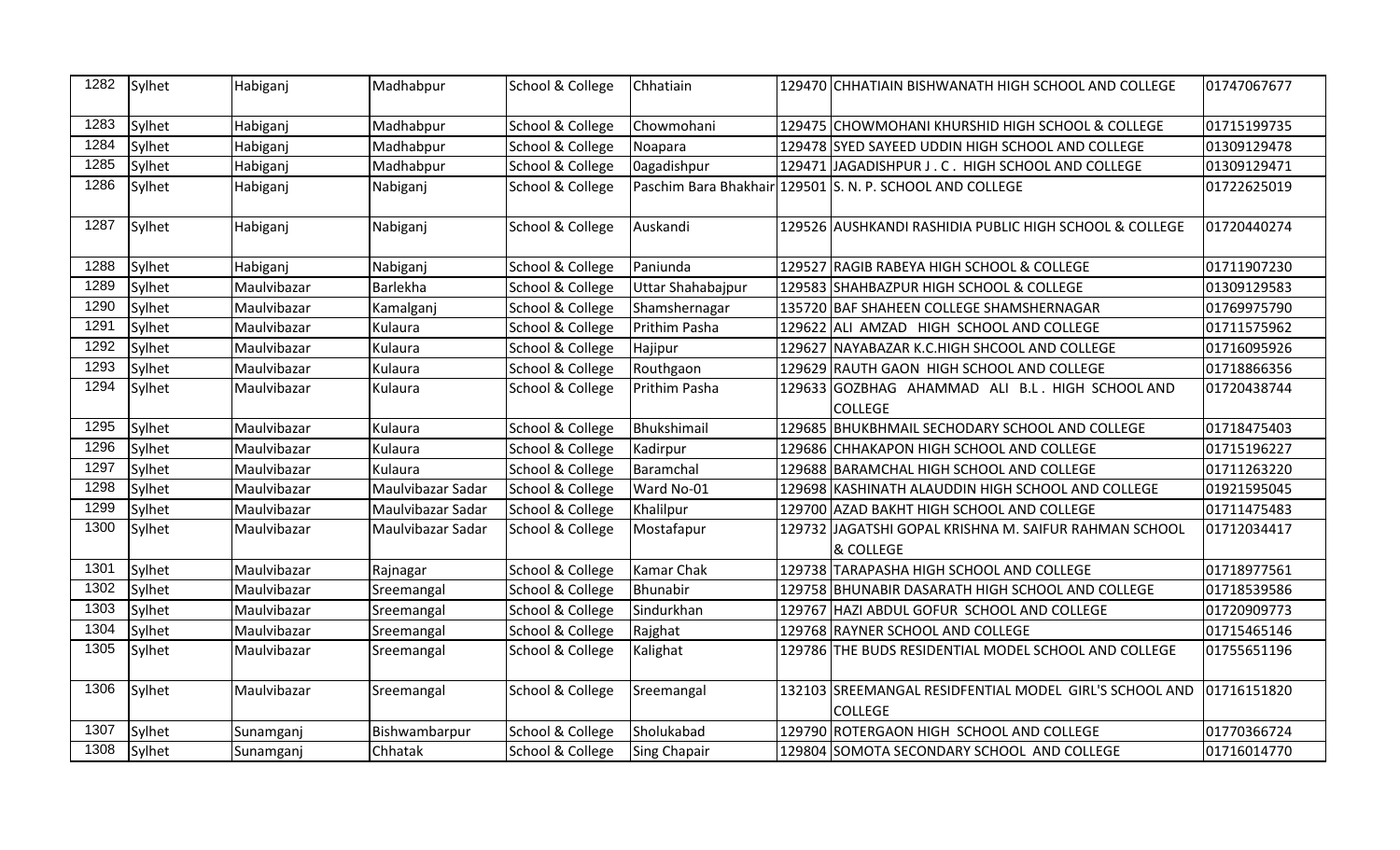| Sylhet | Sunamganj | Chhatak           | School & College | Noarai                                                                                         |          |                | 01712784576                                                                                                                                                                                                                                                                                                                                                                                                                                                                                                                                                                                                                                                                                                                                                                                                                                                                                                                                                                                                                                                                                                                                                                                                                                                                                      |
|--------|-----------|-------------------|------------------|------------------------------------------------------------------------------------------------|----------|----------------|--------------------------------------------------------------------------------------------------------------------------------------------------------------------------------------------------------------------------------------------------------------------------------------------------------------------------------------------------------------------------------------------------------------------------------------------------------------------------------------------------------------------------------------------------------------------------------------------------------------------------------------------------------------------------------------------------------------------------------------------------------------------------------------------------------------------------------------------------------------------------------------------------------------------------------------------------------------------------------------------------------------------------------------------------------------------------------------------------------------------------------------------------------------------------------------------------------------------------------------------------------------------------------------------------|
| Sylhet | Sunamganj | Chhatak           |                  |                                                                                                |          |                | 01720303739                                                                                                                                                                                                                                                                                                                                                                                                                                                                                                                                                                                                                                                                                                                                                                                                                                                                                                                                                                                                                                                                                                                                                                                                                                                                                      |
| Sylhet | Sunamganj | Chhatak           | School & College | Dular Bazar                                                                                    |          |                | 01724344995                                                                                                                                                                                                                                                                                                                                                                                                                                                                                                                                                                                                                                                                                                                                                                                                                                                                                                                                                                                                                                                                                                                                                                                                                                                                                      |
| Sylhet | Sunamganj | Dakshin Sunamganj |                  | Patharia                                                                                       |          |                | 01712331809                                                                                                                                                                                                                                                                                                                                                                                                                                                                                                                                                                                                                                                                                                                                                                                                                                                                                                                                                                                                                                                                                                                                                                                                                                                                                      |
| Sylhet | Sunamganj | Dakshin Sunamganj |                  | Joykalas                                                                                       |          |                | 01716991258                                                                                                                                                                                                                                                                                                                                                                                                                                                                                                                                                                                                                                                                                                                                                                                                                                                                                                                                                                                                                                                                                                                                                                                                                                                                                      |
| Sylhet | Sunamganj |                   |                  | Paschim Pagla                                                                                  |          |                | 01712-828912                                                                                                                                                                                                                                                                                                                                                                                                                                                                                                                                                                                                                                                                                                                                                                                                                                                                                                                                                                                                                                                                                                                                                                                                                                                                                     |
| Sylhet | Sunamganj | Derai             | School & College | Ward No-08                                                                                     |          |                | 01715977116                                                                                                                                                                                                                                                                                                                                                                                                                                                                                                                                                                                                                                                                                                                                                                                                                                                                                                                                                                                                                                                                                                                                                                                                                                                                                      |
| Sylhet | Sunamganj | Dharampasha       | School & College | Uttar Sukhair Rajapur                                                                          |          | <b>COLLEGE</b> | 01716198187                                                                                                                                                                                                                                                                                                                                                                                                                                                                                                                                                                                                                                                                                                                                                                                                                                                                                                                                                                                                                                                                                                                                                                                                                                                                                      |
| Sylhet | Sunamganj | Dharampasha       | School & College | Madhyanagar                                                                                    |          |                | 01309129910                                                                                                                                                                                                                                                                                                                                                                                                                                                                                                                                                                                                                                                                                                                                                                                                                                                                                                                                                                                                                                                                                                                                                                                                                                                                                      |
| Sylhet | Sunamganj | Dharampasha       | School & College |                                                                                                |          |                | 01309137050                                                                                                                                                                                                                                                                                                                                                                                                                                                                                                                                                                                                                                                                                                                                                                                                                                                                                                                                                                                                                                                                                                                                                                                                                                                                                      |
| Sylhet | Sunamganj | Dowarabazar       | School & College | Bougla Bazar                                                                                   |          |                | 01962347790                                                                                                                                                                                                                                                                                                                                                                                                                                                                                                                                                                                                                                                                                                                                                                                                                                                                                                                                                                                                                                                                                                                                                                                                                                                                                      |
| Sylhet | Sunamganj | Dowarabazar       | School & College | Lakshmipur                                                                                     |          |                | 01711145128                                                                                                                                                                                                                                                                                                                                                                                                                                                                                                                                                                                                                                                                                                                                                                                                                                                                                                                                                                                                                                                                                                                                                                                                                                                                                      |
| Sylhet | Sunamganj | Dowarabazar       | School & College | <b>Narsing Pur</b>                                                                             |          |                | 01309129920                                                                                                                                                                                                                                                                                                                                                                                                                                                                                                                                                                                                                                                                                                                                                                                                                                                                                                                                                                                                                                                                                                                                                                                                                                                                                      |
| Sylhet | Sunamganj | Dowarabazar       | School & College | Bangla Bazar                                                                                   |          |                | 01735604411                                                                                                                                                                                                                                                                                                                                                                                                                                                                                                                                                                                                                                                                                                                                                                                                                                                                                                                                                                                                                                                                                                                                                                                                                                                                                      |
| Sylhet | Sunamganj | Dowarabazar       | School & College | Surma                                                                                          |          |                | 01713806290                                                                                                                                                                                                                                                                                                                                                                                                                                                                                                                                                                                                                                                                                                                                                                                                                                                                                                                                                                                                                                                                                                                                                                                                                                                                                      |
| Sylhet | Sunamganj | Jagannathpur      | School & College | Mirpur                                                                                         |          |                | 01712805179                                                                                                                                                                                                                                                                                                                                                                                                                                                                                                                                                                                                                                                                                                                                                                                                                                                                                                                                                                                                                                                                                                                                                                                                                                                                                      |
| Sylhet | Sunamganj | Jagannathpur      | School & College | Asharkandi                                                                                     |          |                | 01718726331                                                                                                                                                                                                                                                                                                                                                                                                                                                                                                                                                                                                                                                                                                                                                                                                                                                                                                                                                                                                                                                                                                                                                                                                                                                                                      |
| Sylhet | Sunamganj | Jagannathpur      | School & College | Asharkandi                                                                                     |          |                | 01715574408                                                                                                                                                                                                                                                                                                                                                                                                                                                                                                                                                                                                                                                                                                                                                                                                                                                                                                                                                                                                                                                                                                                                                                                                                                                                                      |
| Sylhet | Sunamganj | Sulla             | School & College | Habibpur                                                                                       |          |                | 01714609725                                                                                                                                                                                                                                                                                                                                                                                                                                                                                                                                                                                                                                                                                                                                                                                                                                                                                                                                                                                                                                                                                                                                                                                                                                                                                      |
| Sylhet | Sunamganj | Tahirpur          | School & College | <b>Uttar Sreepur</b>                                                                           |          | <b>COLLEGE</b> | 01717629370                                                                                                                                                                                                                                                                                                                                                                                                                                                                                                                                                                                                                                                                                                                                                                                                                                                                                                                                                                                                                                                                                                                                                                                                                                                                                      |
| Sylhet | Sunamganj | Tahirpur          | School & College | Tahirpur                                                                                       |          |                | 01716675349                                                                                                                                                                                                                                                                                                                                                                                                                                                                                                                                                                                                                                                                                                                                                                                                                                                                                                                                                                                                                                                                                                                                                                                                                                                                                      |
| Sylhet | Sylhet    | Balaganj          | School & College | Dewan Bazar                                                                                    |          |                | 01733377721                                                                                                                                                                                                                                                                                                                                                                                                                                                                                                                                                                                                                                                                                                                                                                                                                                                                                                                                                                                                                                                                                                                                                                                                                                                                                      |
| Sylhet | Sylhet    | Beani Bazar       | School & College | Dobhag                                                                                         |          |                | 01714567817                                                                                                                                                                                                                                                                                                                                                                                                                                                                                                                                                                                                                                                                                                                                                                                                                                                                                                                                                                                                                                                                                                                                                                                                                                                                                      |
| Sylhet | Sylhet    | Bishwanath        | School & College | Deokalas                                                                                       |          |                | 01309130175                                                                                                                                                                                                                                                                                                                                                                                                                                                                                                                                                                                                                                                                                                                                                                                                                                                                                                                                                                                                                                                                                                                                                                                                                                                                                      |
| Sylhet | Sylhet    | Bishwanath        | School & College | Dasghar                                                                                        |          |                | 01712795968                                                                                                                                                                                                                                                                                                                                                                                                                                                                                                                                                                                                                                                                                                                                                                                                                                                                                                                                                                                                                                                                                                                                                                                                                                                                                      |
| Sylhet | Sylhet    | Bishwanath        | School & College | Daulatpur                                                                                      |          |                | 01717542552                                                                                                                                                                                                                                                                                                                                                                                                                                                                                                                                                                                                                                                                                                                                                                                                                                                                                                                                                                                                                                                                                                                                                                                                                                                                                      |
|        |           |                   |                  | School & College<br>School & College<br>School & College<br>Dakshin Sunamganj School & College | Bhatgaon |                | 129806 UTTAR SURMA AZMOT ALI HIGH SCHOOL AND COLLEGE<br>129820 JHIGLI HIGH SCHOOL AND COLLEGE<br>129828 BURAIYA SCHOOL AND COLLEGE<br>130012 SURMA HIGH SCHOOL AND COLLEGE<br>130021 DUNGRIA HIGH SCHOOL AND COLLEGE<br>130032 PAGLA HIGH SCHOOL AND COLLAGE<br>133900 BANGLADESH FEMALE ACADEMY<br>129888 GOLOKPUR HAZI ABDUL HAFAZ HIGH SCHOOL AND<br>129910 MADHYANAGAR B.P. SCHOOL AND COLLEGE<br>Dakshin Bongshikunda   137050 LAYECHH BHUIYAN HIGH SCHOOL AND COLLEGE<br>129916 BOGULA RUSMAT ALI RAMSUNDAR HIGH SCHOOL<br>129917 LIAKAT GONJ HIGH SCHOOL AND COLLEGE<br>129920 GHILA CHHARA SECONDARY SCHOOL AND COLLEGE<br>129933 BARKHAL M.L. SCHOOL AND COLLEGE<br>129934 SAMUJ ALI HIGH SCHOOL AND COLLEGE<br>129943 SREERAMSEE HIGH SCHOOL AND COLLEGE<br>129945 SHARO POLLY HIGH SCHOOL AND COLLEGE<br>129947 NAYABANDAR B\L HIGH SCHOOL AND COLLEGE<br>129998 SAWDHERSREE HIGH SCHOOL AND COLLEGE<br>130063 TAKERGHAT CHUNAPATHAR KHONI HIGH SCHOOL AND<br>130065 TAHIRPUR GIRLS HIGH SCHOOL AND COLLEGE<br>130090 DEWAN ABDUR RAHIM DBI PAKSHIK HIGH SCHOOL<br>130144 DUBAG HIGH SCHOOL & COLLEGE<br>130175 DEOKALASH BI-LATERAL HIGH SCHOOL AND COLLEGE<br>130182 CHANDBHORANG HIGH SCHOOL AND COLLEGE<br>130184 SINGERKACHH PUBLIC BOHU MUKHI HIGH SCHOOL AND<br><b>COLLEGE</b> |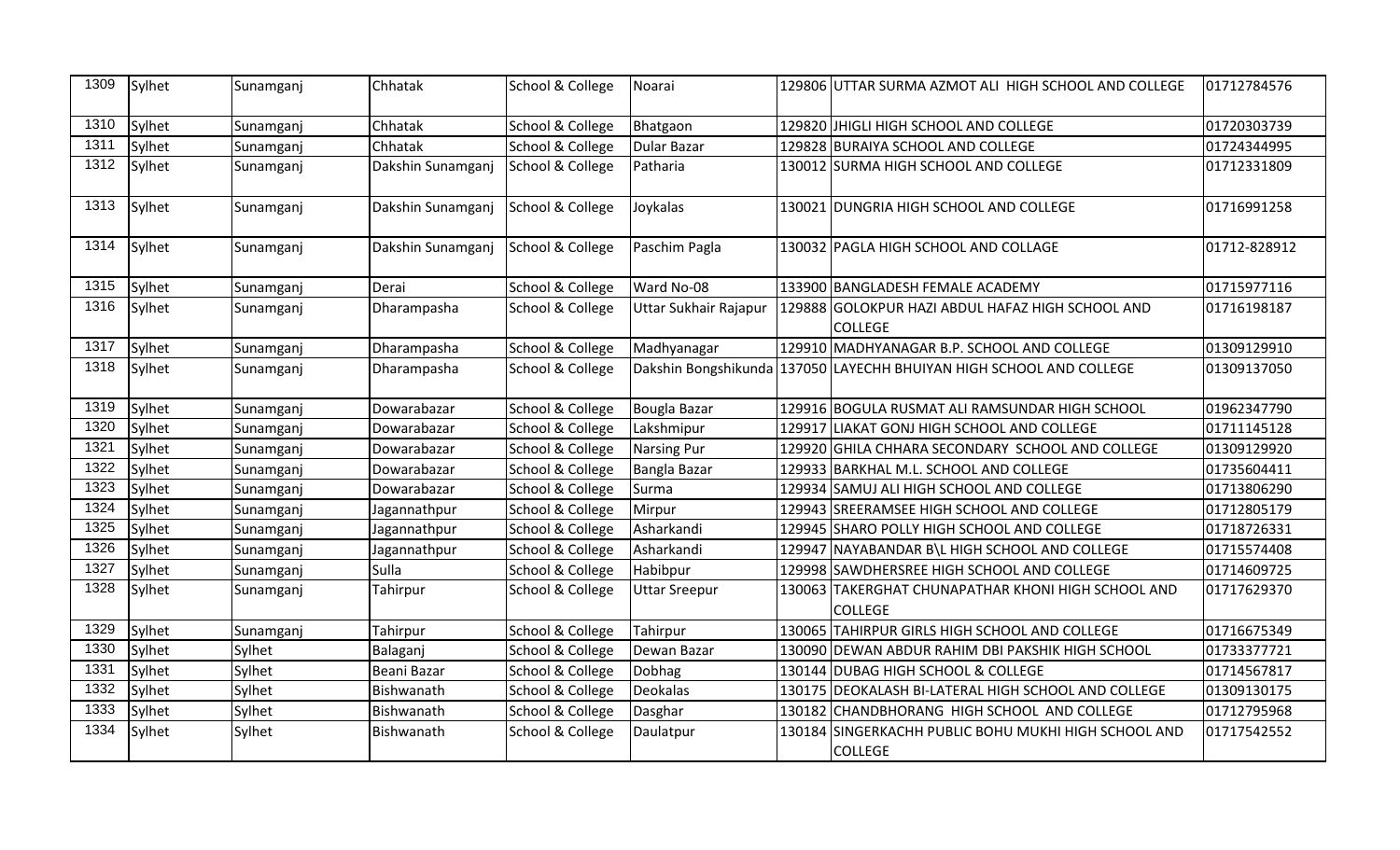| 1335 | Sylhet | Sylhet | Bishwanath    | School & College | Bishwanath              |        | 130188 HAZI MOFIZ ALI GIRLS HIGH SCHOOL & COLLEGE                    | 01712656881 |
|------|--------|--------|---------------|------------------|-------------------------|--------|----------------------------------------------------------------------|-------------|
| 1336 | Sylhet | Sylhet | Bishwanath    | School & College | Daulatpur               | 130189 | ADARSHA HIGH SCHOOL DAULATPUR AND COLLEGE                            | 01777997686 |
| 1337 | Sylhet | Sylhet | Bishwanath    | School & College | Rampasha                |        | 130193 ASHUGANJ ADARSHA HIGH SCHOOL AND COLLEGE                      | 01309130193 |
| 1338 | Sylhet | Sylhet | Bishwanath    | School & College | Bishwanath              |        | 130198 DAKKHIN BISWANATH GIRLS HIGH SCHOOL AND COLLEGE               | 01712640971 |
| 1339 | Sylhet | Sylhet | Bishwanath    | School & College | Rampasha                |        | 130199 AL AZAM HIGH SCHOOL AND COLLEGE                               | 01719428097 |
| 1340 | Sylhet | Sylhet | Bishwanath    | School & College | Lama Kazi               |        | 130176 RAGIB RABEYA HIGH SCHOOL AND COLLEGE                          | 01309130176 |
| 1341 | Sylhet | Sylhet | Companiganj   | School & College | <b>Islampur Purba</b>   |        | 130221 BHATRAI HIGH SCHOOL AND COLLEGE                               | 01711360817 |
| 1342 | Sylhet | Sylhet | Companiganj   | School & College | <b>Islampur Paschim</b> |        | 130223 SHAHEED SMRITY TUKER BAZAR HIGH SCHOOL AND<br><b>COLLEGE</b>  | 01724134710 |
| 1343 | Sylhet | Sylhet | Companiganj   | School & College | <b>Islampur Paschim</b> |        | 130236 PARUA ANWARA HIGH SCHOOL & COLLEGE                            | 01712875307 |
| 1344 | Sylhet | Sylhet | Dakshin Surma | School & College | Lala Bazar              |        | 130474 LALA BAZAR B.L. HIGH SCHOOL AND COLLEGE                       | 01714704603 |
| 1345 | Sylhet | Sylhet | Dakshin Surma | School & College | Mogla Bazar             |        | 130476 RENGA HAZI GANJ HIGH SCHOOL AND COLLEGE                       | 01713806744 |
| 1346 | Sylhet | Sylhet | Dakshin Surma | School & College | Lala Bazar              |        | 130478 ZAFRABAD HIGH SCHOOL AND COLLEGE                              | 01712326144 |
| 1347 | Sylhet | Sylhet | Dakshin Surma | School & College | Silam                   |        | 130481 NOBARUN HIGH SCHOOL AND COLLEGE                               | 01718350790 |
| 1348 | Sylhet | Sylhet | Dakshin Surma | School & College | Kuchai                  |        | 130501 ISRAB ALI HIGH SCHOOL AND COLLEGE                             | 01712734554 |
| 1349 | Sylhet | Sylhet | Dakshin Surma | School & College | Kuchai                  |        | 135342 STARLIGHT ACADEMY AND COLLEGE                                 | 01733377658 |
| 1350 | Sylhet | Sylhet | Dakshin Surma | School & College | Mollargaon              |        | 130460 MOHAMMAD MOKAN HIGH SCHOOL & COLLEGE                          | 01309130460 |
| 1351 | Sylhet | Sylhet | Fenchuganj    | School & College | Ghilachhara             |        | 130248 JAMIRUN-NESSA ACADEMY                                         | 01309130248 |
| 1352 | Sylhet | Sylhet | Fenchuganj    | School & College | Maijgaon                |        | 130249 MAHMUD US SAMAD FARZANA CHOW GIRLS SCHOOL &<br><b>COLLEGE</b> | 01733377734 |
| 1353 | Sylhet | Sylhet | Fenchuganj    | School & College | Uttar Fenchuganj        |        | 130258 MANIK KONA HIGH SCHOOL & COLLEGE                              | 01742286053 |
| 1354 | Sylhet | Sylhet | Golapganj     | School & College | Dhaka Dakshin           |        | 130260 B.N.K HIGH SCHOOL AND COLLEGE                                 | 01721963935 |
| 1355 | Sylhet | Sylhet | Golapganj     | School & College | Bhadeshwar              |        | 130267 BHADESWAR NASIR UDDIN HIGH SCHOOL AND COLLEGE                 | 01720260605 |
| 1356 | Sylhet | Sylhet | Golapganj     | School & College | Fulbari                 |        | 130269 ATHARIA HIGH SCHOOL AND COLLEGE                               | 01720377715 |
| 1357 | Sylhet | Sylhet | Golapganj     | School & College | Lakshanaband            |        | 130271 FULSHAIND BL HIGH SCHOOL AND COLLEGE                          | 01733083625 |
| 1358 | Sylhet | Sylhet | Golapganj     | School & College | Ward No-07              |        | 130272 RANKELI GIRLS SCHOOL AND COLLEGE                              | 01710808844 |
| 1359 | Sylhet | Sylhet | Golapganj     | School & College | Amura                   |        | 130276 DR. SYED MOKBUL HUSSAIN HIGH SCHOOL AND COLLEGE               | 01716811468 |
| 1360 | Sylhet | Sylhet | Golapganj     | School & College | Golapganj               |        | 130278 RANAPING ADARSHA HIGH SCHOOL AND COLLEGE                      | 01716295901 |
| 1361 | Sylhet | Sylhet | Golapganj     | School & College | Bagha                   |        | 130281 HAZI ABDUL AHAD HIGH SCHOOL AND COLLEGE                       | 01712451570 |
| 1362 | Sylhet | Sylhet | Golapganj     | School & College | Dhaka Dakshin           |        | 130302 DHAKADAKSHIN MULTILATERAL HIGH SCHOOL & COLLEGE 01733083605   |             |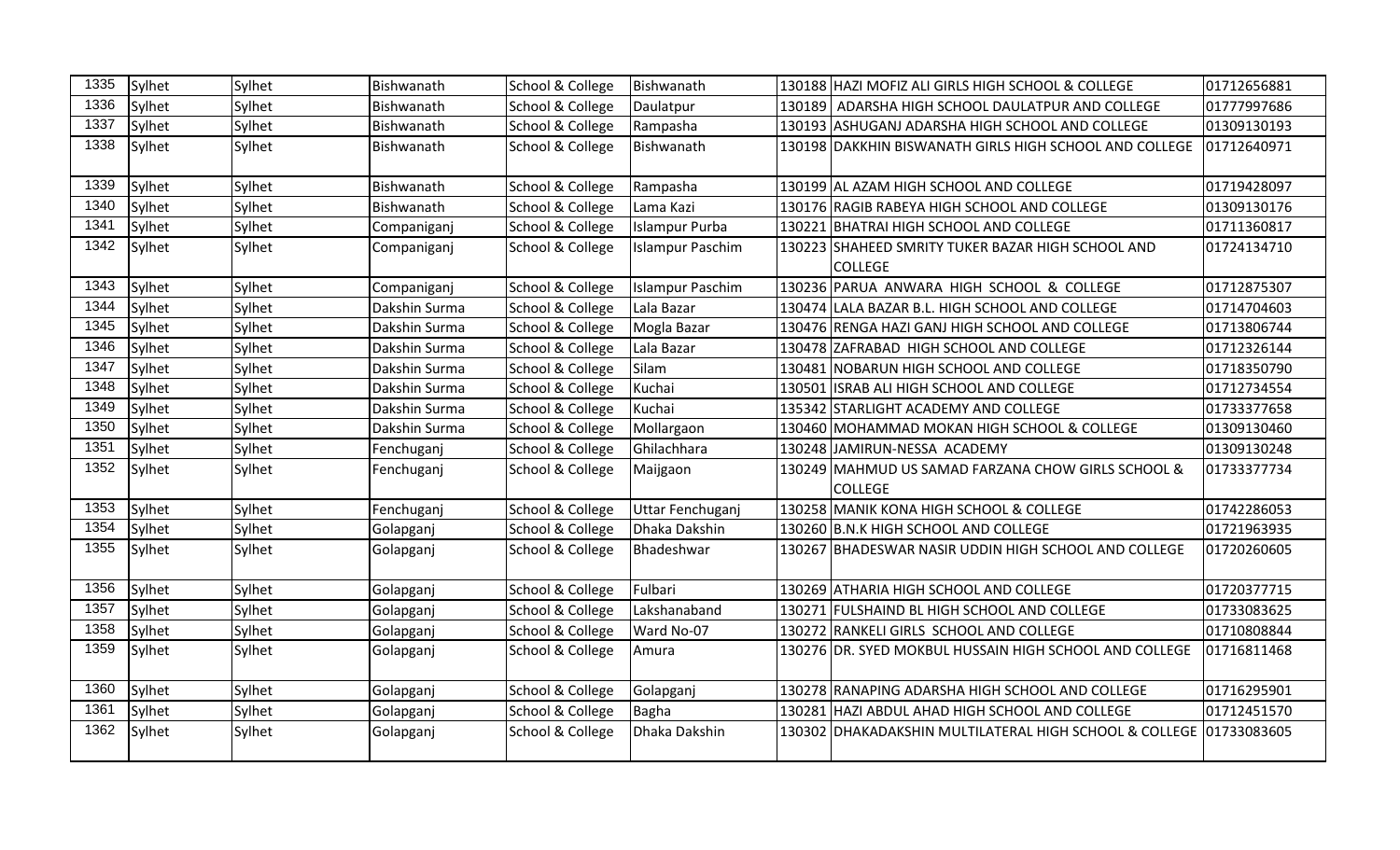| 1363 | Sylhet | Sylhet | Golapganj           | School & College | Dhaka Dakshin      | 130303 DHAKA DAKASHIN GIRLS SCHOOL & COLLEGE                        | 01712734851 |
|------|--------|--------|---------------------|------------------|--------------------|---------------------------------------------------------------------|-------------|
| 1364 | Sylhet | Sylhet | Golapganj           | School & College | Fulbari            | 130304 M.C. ACADEMY (MODEL SCHOOL & COLLEGE)                        | 01714770908 |
| 1365 | Sylhet | Sylhet | Gowainghat          | School & College | Nandirgaon         | 130320 DASHGAON NAOGAON HIGH SCHOOL AND COLLEGE                     | 01714426048 |
| 1366 | Sylhet | Sylhet | Gowainghat          | School & College | Purba Jaflong      | 130323 HAZI SHOHARAB ALI HIGH SCHOOL AND COLLEGE                    | 01718606428 |
| 1367 | Sylhet | Sylhet | Gowainghat          | School & College | Paschim Jaflong    | 131132 PARGONA BAZAR HIGH SCHOOL AND COLLEGE                        | 01916026198 |
| 1368 | Sylhet | Sylhet | Kanaighat           | School & College | Ward No-03         | 130360 DURGAPUR HIGH SCHOOL AND COLLEGE                             | 01733172665 |
| 1369 | Sylhet | Sylhet | Kanaighat           | School & College | Jhingrabari        | 130364 JIHINGA BARI HIGH SCHOOL AND COLLEGE                         | 01309130364 |
| 1370 | Sylhet | Sylhet | Kanaighat           | School & College | Satbak (Paschim    | 130366 CHARIPARA HIGH SCHOOL AND COLLEGE                            | 01715294892 |
|      |        |        |                     |                  | Dighirpar)         |                                                                     |             |
| 1371 | Sylhet | Sylhet | Osmaninagar         | School & College | Burunga            | 130092 BURUNGA IQBAL AHMED SCHOOL AND COLLEGE                       | 01712268430 |
| 1372 | Sylhet | Sylhet | Sylhet Sadar        | School & College | Ward No-07         | 130393 ABDUL GAFUR ISLAMI IDEAL SCHOOL AND COLLEGE                  | 01711376439 |
| 1373 | Sylhet | Sylhet | Sylhet Sadar        | School & College | Ward No-14         | 130399 GOVT. AGRAGAMI GIRLS' HIGH SCHOOL & COLLEGE                  | 01718197713 |
| 1374 | Sylhet | Sylhet | Sylhet Sadar        | School & College | <b>Tuker Bazar</b> | 130407 BORDER GUARD PUBLIC SCHOOL AND COLLEGE SYLHET                | 01712254694 |
|      |        |        |                     |                  |                    |                                                                     |             |
| 1375 | Sylhet | Sylhet | Sylhet Sadar        | School & College | Khadimnagar        | 130431 SAHEBER BAZAR SCHOOL AND COLLEGE                             | 01717278161 |
| 1376 | Sylhet | Sylhet | Sylhet Sadar        | School & College | Ward No-03         | 130454 SYLHET CADET COLLEGE                                         | 01769011232 |
| 1377 | Sylhet | Sylhet | Sylhet Sadar        | School & College | Ward No-04         | 130458 AMBERKHAN GIRLS HIGH SCHOOL AND COLLEGE                      | 01711984050 |
| 1378 | Sylhet | Sylhet | Sylhet Sadar        | School & College | Khadim Para        | 130459 JJALALABAD CANTONMENT PUBLIC SCHOOL & COLLEGE                | 01769173170 |
|      |        |        |                     |                  |                    |                                                                     |             |
| 1379 | Sylhet | Sylhet | Sylhet Sadar        | School & College | Ward No-15         | 130462 SHAHJALAL JIMIA ISLAMIA SCHOOL & COLLEGE                     | 01712524176 |
| 1380 | Sylhet | Sylhet | Sylhet Sadar        | School & College | Mogalgaon          | 130480 PASHCHIM SADAR HIGH SCHOOL AND COLLEGE                       | 01712893025 |
| 1381 | Sylhet | Sylhet | Sylhet Sadar        | School & College | Ward No-16         | 131086 THE SYLHET KHAJANCHIBARI INTERNATIONAL SCHOOL                | 01715045824 |
|      |        |        |                     |                  |                    | <b>AND COLLEGE</b>                                                  |             |
| 1382 | Sylhet | Sylhet | Sylhet Sadar        | School & College | Kandigaon          | 131138 BADAGHAT MODEL SCHOOL AND COLLEGE                            | 01712912883 |
| 1383 | Sylhet | Sylhet | Sylhet Sadar        | School & College | Ward No-05         | 132067 SYLHET MODEL SCHOOL & COLLEGE                                | 01733377615 |
| 1384 | Sylhet | Sylhet | Sylhet Sadar        | School & College | Tultikar           | 132076 SCHOLARSHOME                                                 | 01309132076 |
| 1385 | Sylhet | Sylhet | Sylhet Sadar        | School & College | Ward No-08         | 132079 BRITISH BANGLADESH INTERNATERNL SCHOOL S COLLEGE 01580256007 |             |
|      |        |        |                     |                  |                    |                                                                     |             |
| 1386 | Sylhet | Sylhet | Sylhet Sadar        | School & College | Ward No-09         | 132128 WESTPOINT SCHOOL AND COLLEGE                                 | 01712233388 |
| 1387 | Sylhet | Sylhet | Sylhet Sadar        | School & College | Ward No-09         | 132132 ANANDA NIKETON SCHOOL AND COLLEGE                            | 01723545439 |
| 1388 | Sylhet | Sylhet | Sylhet Sadar        | School & College | Ward No-14         | 134190 SHIMANTIK IDEAL SCHOOL & COLLEGE                             | 01746047103 |
| 1389 | Sylhet | Sylhet | Sylhet Sadar        | School & College | Ward No-09         | 134586 SYLHET IDEAL COLLEGE                                         | 01711967776 |
| 1390 | Sylhet | Sylhet | Sylhet Sadar        | School & College | Ward No-09         | 134651 SCHOLARSHOME GIRLS COLLEGE                                   | 01742492560 |
| 1391 | Sylhet | Sylhet | <b>Sylhet Sadar</b> | School & College | Ward No-22         | 134656 CLASSIC INTERNATIONAL SCHOOL & COLLEGE                       | 01784313268 |